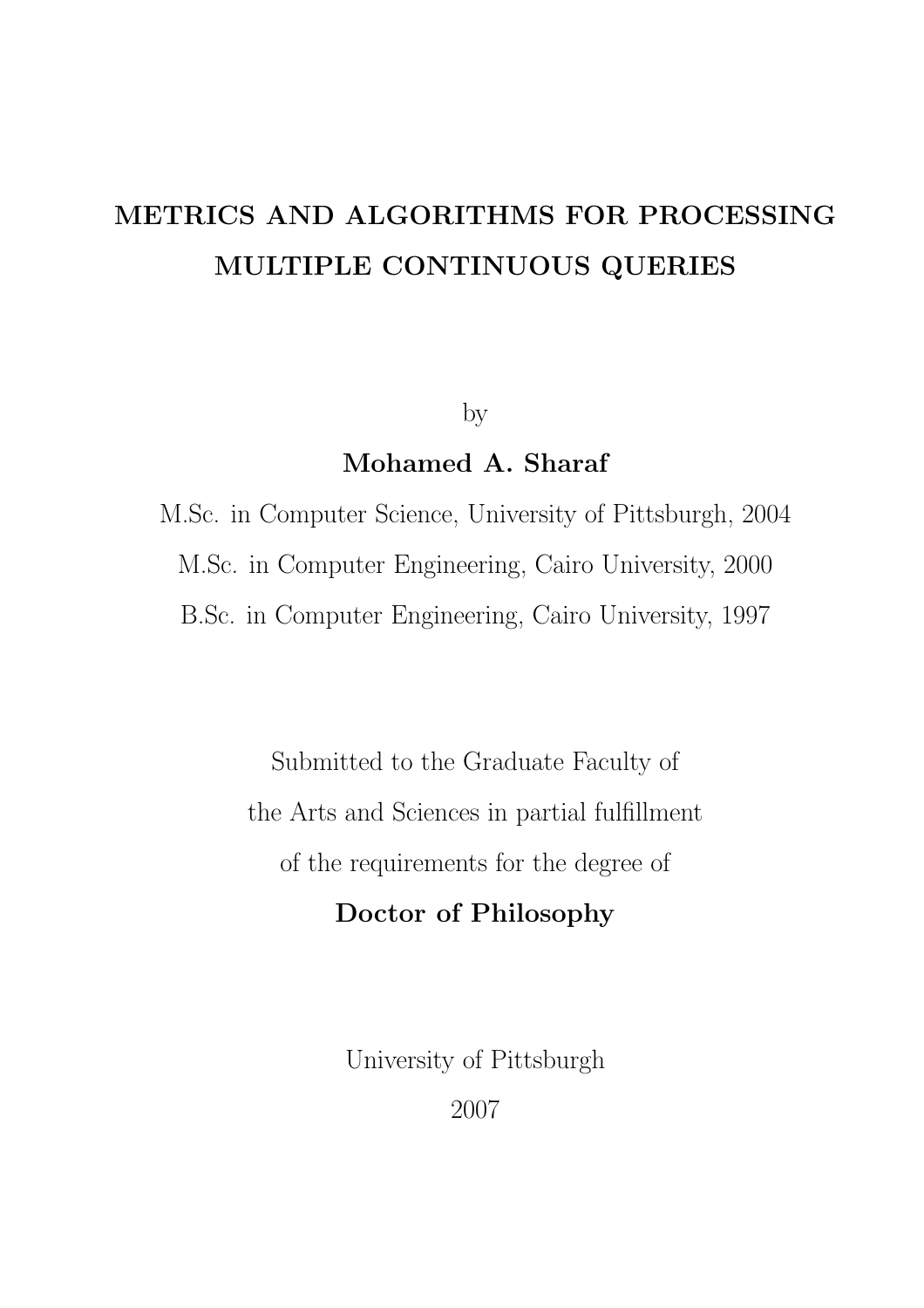#### UNIVERSITY OF PITTSBURGH

#### ARTS AND SCIENCES

This dissertation was presented

by

Mohamed A. Sharaf

It was defended on

June 22nd 2007

and approved by

Panos K. Chrysanthis, PhD, Professor

Alexandros Labrinidis, PhD, Assistant Professor

Walid Aref, PhD, Professor

Christos Faloutsos, PhD, Professor

Kirk Pruhs, PhD, Professor

Dissertation Advisors: Panos K. Chrysanthis, PhD, Professor,

Alexandros Labrinidis, PhD, Assistant Professor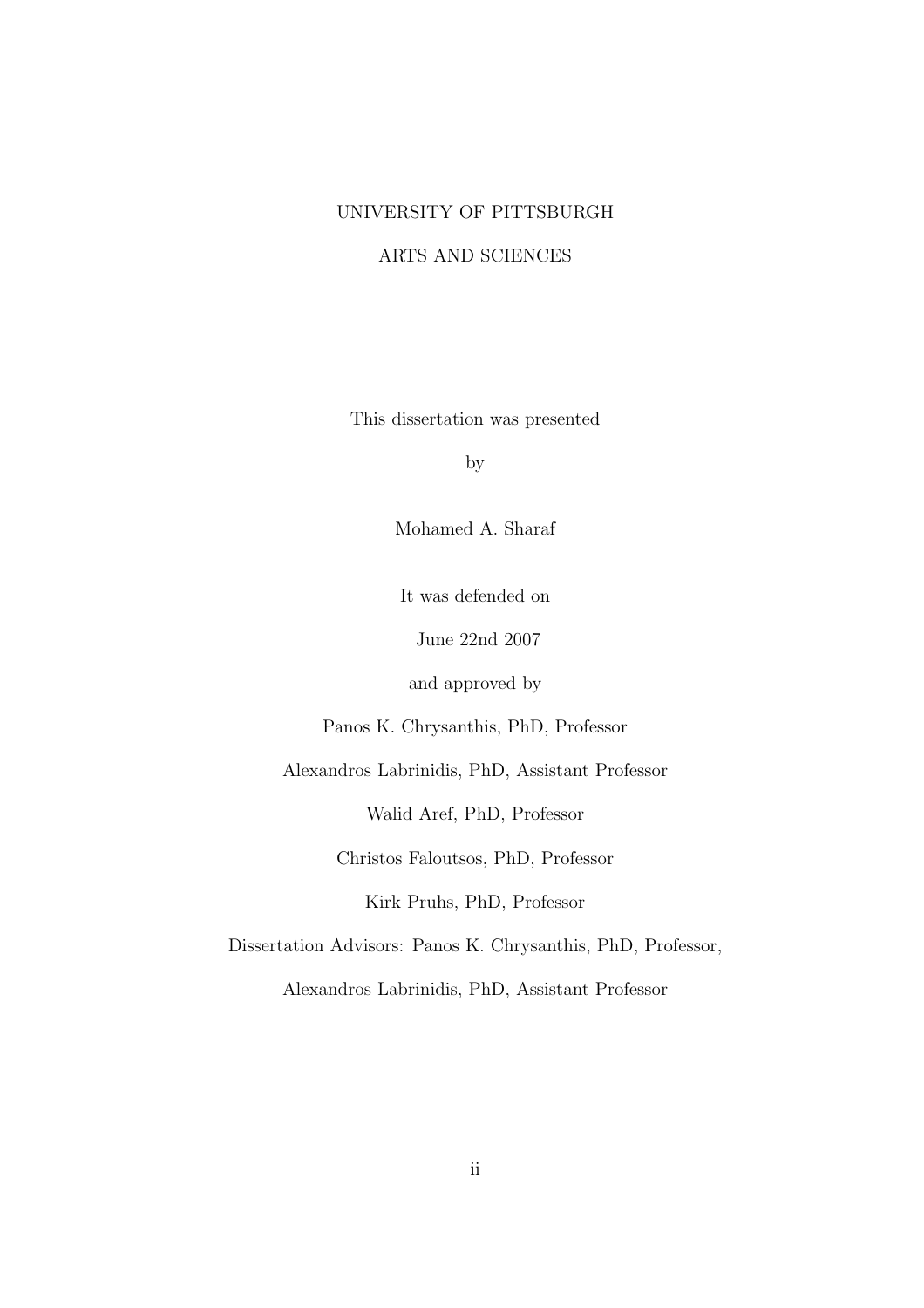# METRICS AND ALGORITHMS FOR PROCESSING MULTIPLE CONTINUOUS QUERIES

Mohamed A. Sharaf, PhD

University of Pittsburgh, 2007

Data streams processing is an emerging research area that is driven by the growing need for monitoring applications. A monitoring application continuously processes streams of data for interesting, significant, or anomalous events. Such applications include tracking the stock market, real-time detection of disease outbreaks, and environmental monitoring via sensor networks.

Efficient employment of those monitoring applications requires advanced data processing techniques that can support the continuous processing of unbounded rapid data streams. Such techniques go beyond the capabilities of the traditional *store-then-query* Data Base Management Systems. This need has led to a new data processing paradigm and created a new generation of data processing systems, supporting continuous queries (CQ) on data streams.

Primary emphasis in the development of first generation Data Stream Management Systems (DSMSs) was given to basic functionality. However, in order to support large-scale heterogeneous applications that are envisioned for subsequent generations of DSMSs, greater attention will have to be paid to performance issues. Towards this, this thesis introduces new algorithms and metrics to the current design of DSMSs.

This thesis identifies a collection of quality of service  $(QoS)$  and quality of data  $(QoD)$ metrics that are suitable for a wide range of monitoring applications. The establishment of well-defined metrics aids in the development of novel algorithms that are optimal with respect to a particular metric.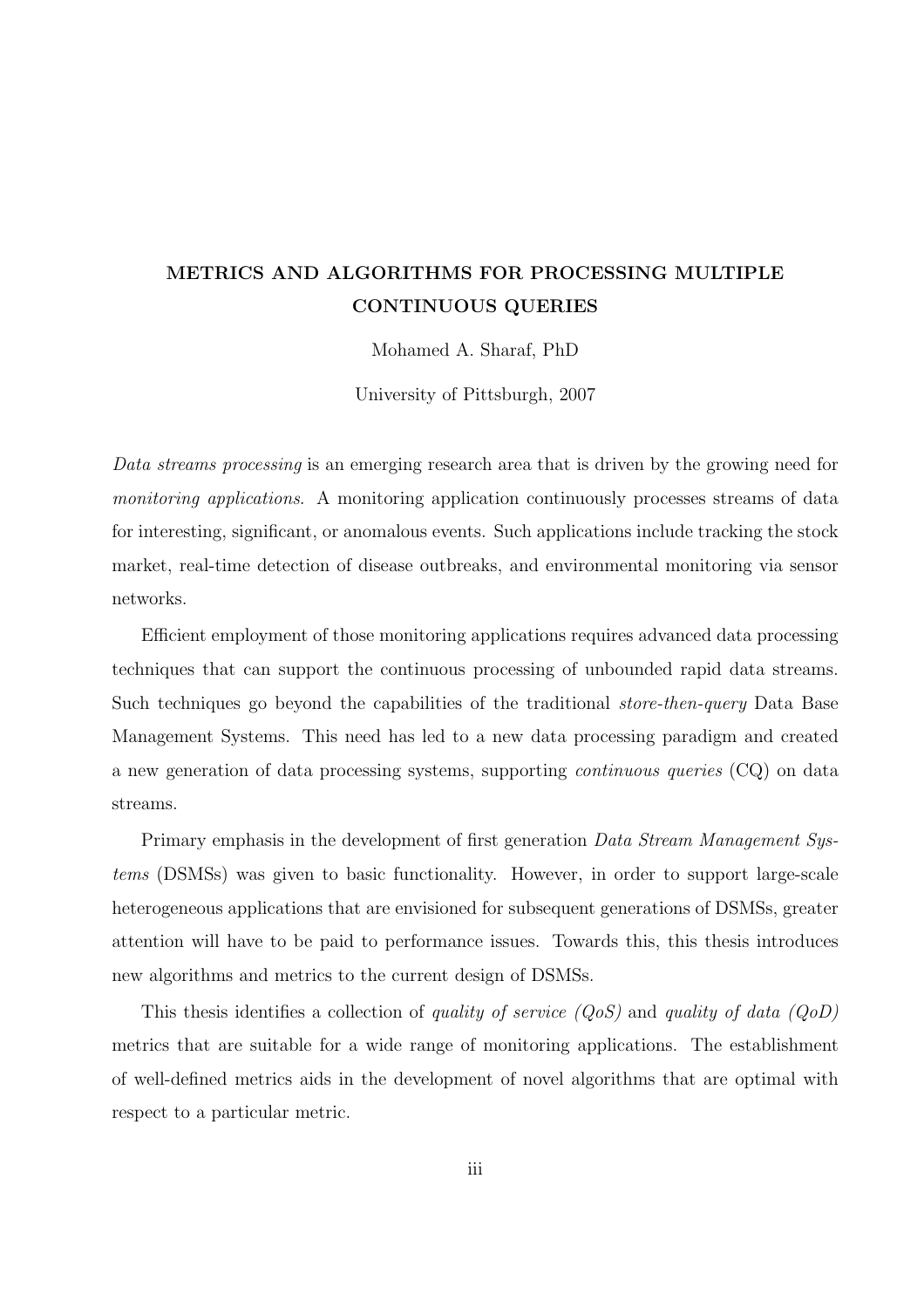Our proposed algorithms exploit the valuable chances for optimization that arise in the presence of multiple applications. Additionally, they aim to balance the trade-off between the DSMS's overall performance and the performance perceived by individual applications. Furthermore, we provide efficient implementations of the proposed algorithms and we also extend them to exploit sharing in optimized multi-query plans and multi-stream CQs. Finally, we experimentally show that our algorithms consistently outperform the current state of the art.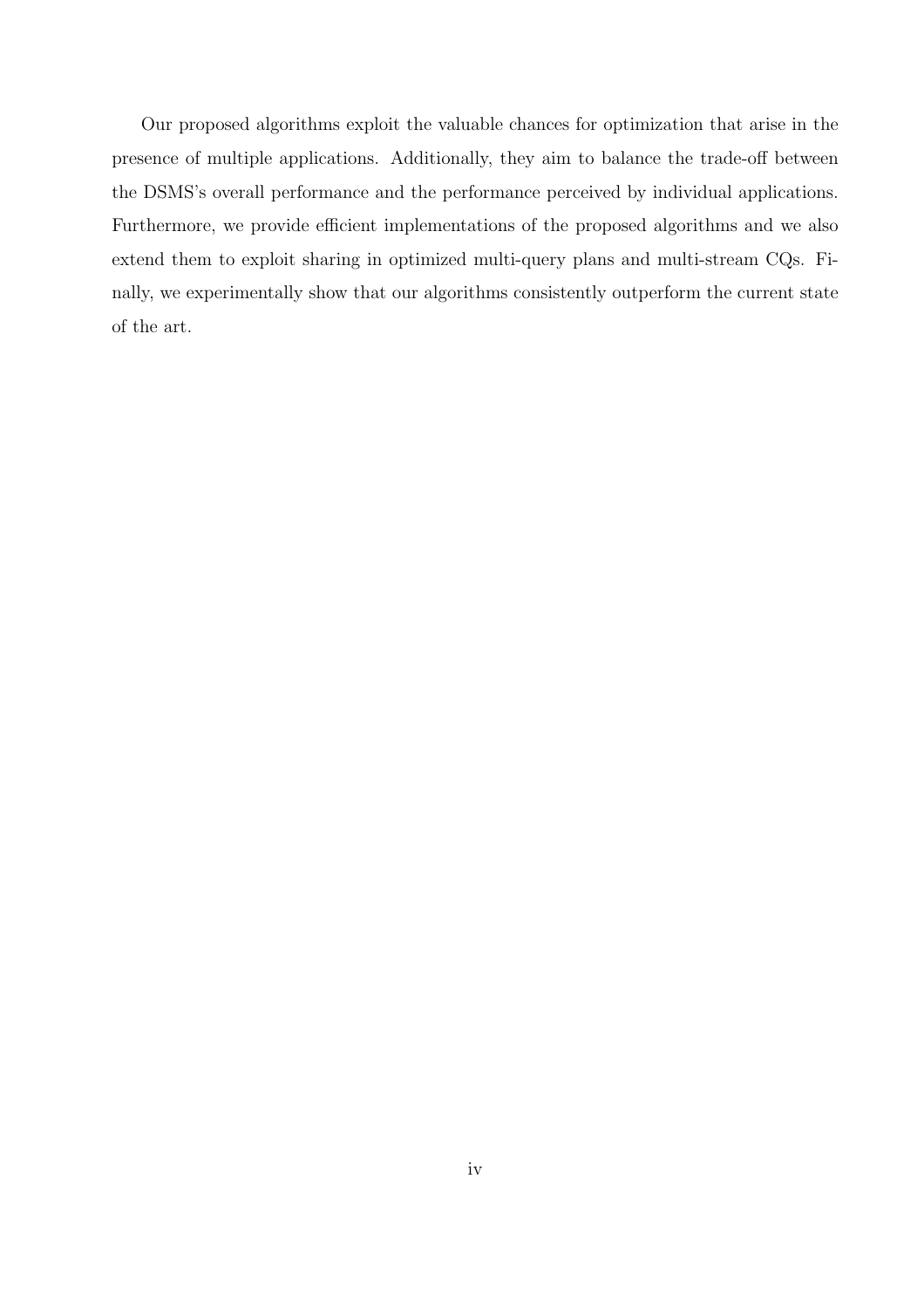### TABLE OF CONTENTS

|     | xii                                                                            |                |  |
|-----|--------------------------------------------------------------------------------|----------------|--|
| 1.0 |                                                                                | 1              |  |
| 2.0 |                                                                                | $\overline{4}$ |  |
|     |                                                                                | $\overline{4}$ |  |
|     |                                                                                | $\overline{7}$ |  |
|     |                                                                                | 8              |  |
|     |                                                                                | 9              |  |
| 3.0 |                                                                                | 11             |  |
|     |                                                                                | 13             |  |
|     |                                                                                | 13             |  |
|     | 3.1.1.1                                                                        | 13             |  |
|     |                                                                                | 14             |  |
|     | 3.1.3 Highest Normalized Rate Policy (HNR)                                     | 15             |  |
|     |                                                                                | 17             |  |
|     | $3.1.5$ HNR vs. HR vs. SRPT $\ldots \ldots \ldots \ldots \ldots \ldots \ldots$ | 19             |  |
|     |                                                                                | 20             |  |
|     |                                                                                | 20             |  |
|     | 3.2.2 Balancing the Trade-off between Average-case and Worst-case Perfor-      |                |  |
|     | mance                                                                          | 21             |  |
|     | 3.2.2.1                                                                        | 21             |  |
|     | Balancing the Trade-off for Slowdown<br>3.2.2.2                                | 21             |  |
|     | 3.2.3 Balancing the Trade-off for Response Time                                | 23             |  |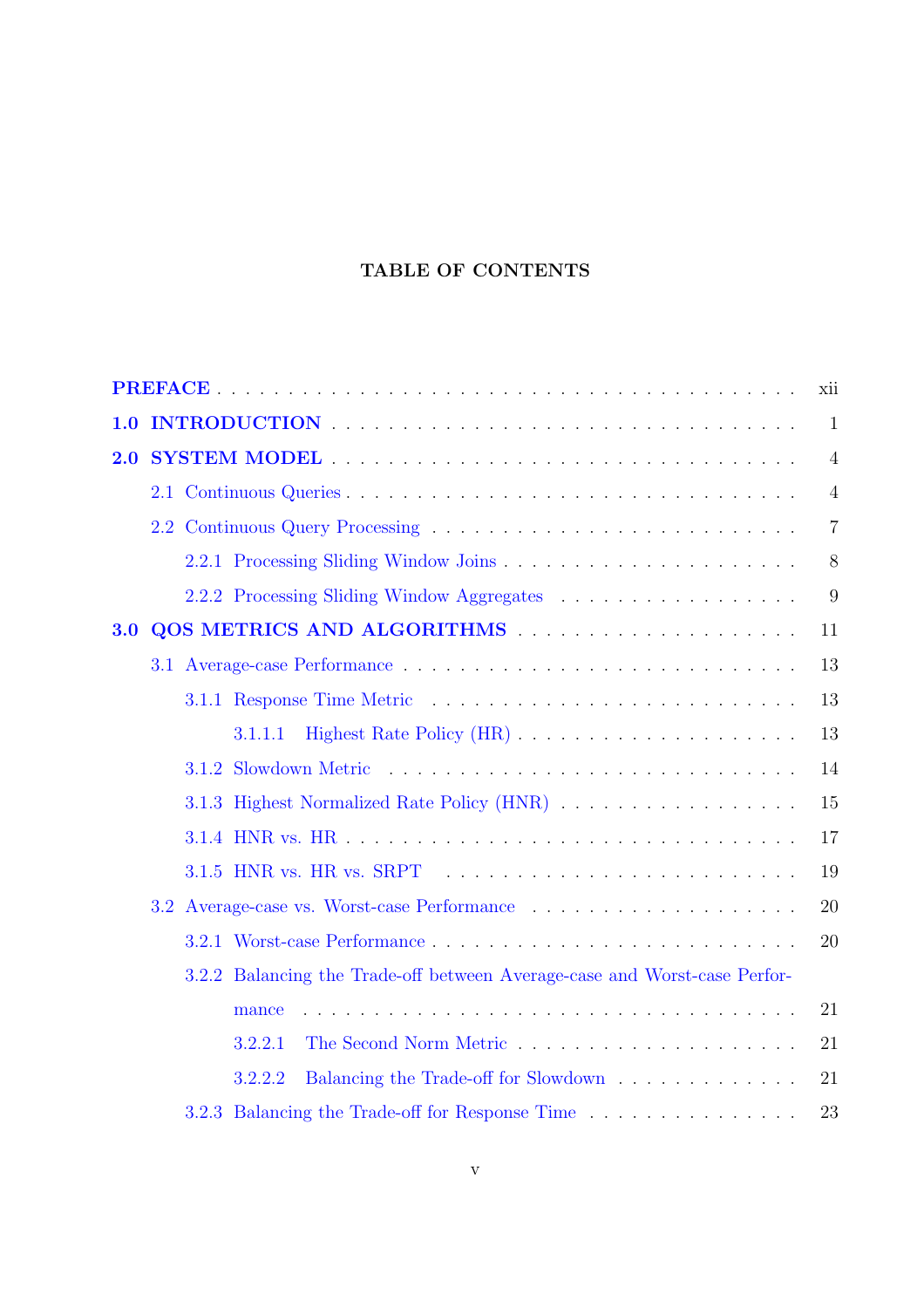| 3.3 |         |                                                  | 24     |
|-----|---------|--------------------------------------------------|--------|
|     |         | 3.3.1 Priority Dynamics under HNR                | 24     |
|     |         |                                                  | 24     |
|     | 3.3.2.1 |                                                  | $25\,$ |
|     | 3.3.2.2 |                                                  | 26     |
|     | 3.3.2.3 |                                                  | 27     |
|     |         |                                                  | 28     |
|     |         |                                                  | 31     |
|     |         |                                                  | 31     |
|     | 3.4.1.1 |                                                  | 31     |
|     | 3.4.1.2 |                                                  | 32     |
|     |         |                                                  | 34     |
|     |         |                                                  | 36     |
|     |         | 3.5.1 EDF vs. HR for Scheduling Aggregate CQs    | 36     |
|     |         | 3.5.2 Hybrid Policy for Scheduling Aggregate CQs | 37     |
|     |         |                                                  | $39\,$ |
|     |         |                                                  | 39     |
|     |         |                                                  | 41     |
| 3.7 |         |                                                  | 42     |
| 3.8 |         |                                                  | 44     |
|     |         | 3.8.1 Performance under Different Metrics.       | 44     |
|     | 3.8.1.1 |                                                  | 44     |
|     | 3.8.1.2 |                                                  | 45     |
|     | 3.8.1.3 | Maximum Response Time                            | 45     |
|     | 3.8.1.4 |                                                  | 45     |
|     | 3.8.1.5 |                                                  | 47     |
|     | 3.8.1.6 |                                                  | 47     |
|     | 3.8.1.7 | Second Norm of Response Times                    | 47     |
|     | 3.8.1.8 |                                                  | 49     |
|     | 3.8.1.9 |                                                  | 49     |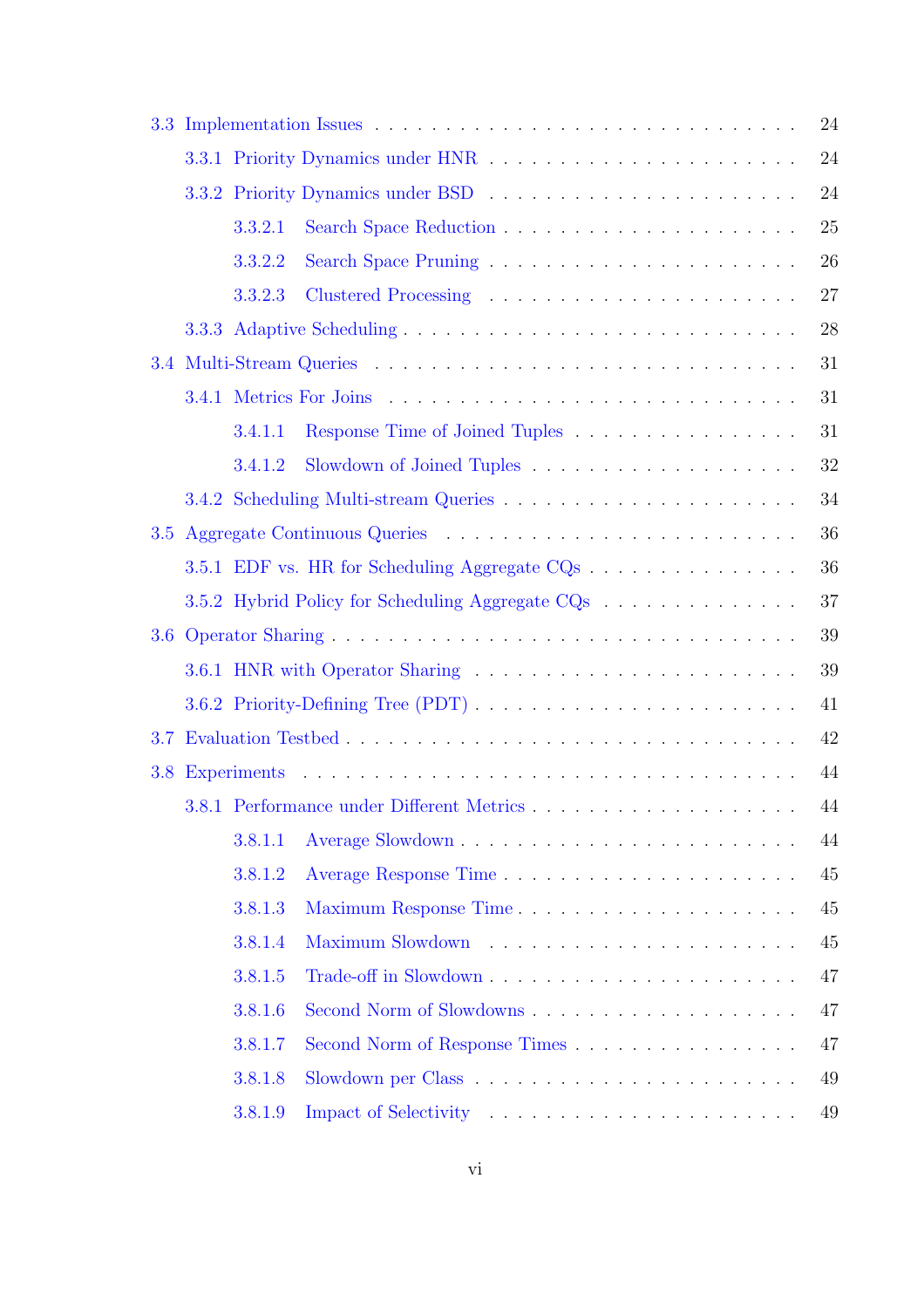|     |     | 3.8.1.10 An Oracle Scheduling Policy                          | 50     |
|-----|-----|---------------------------------------------------------------|--------|
|     |     |                                                               | $52\,$ |
|     |     | 3.8.1.12 Second Norm for Multi-stream Queries                 | $52\,$ |
|     |     |                                                               | 54     |
|     |     |                                                               | 56     |
|     |     | 3.8.3 Comparison of Implementation Techniques                 | 58     |
|     |     |                                                               | 59     |
|     |     |                                                               | 62     |
| 4.0 |     |                                                               | 65     |
|     |     |                                                               | 67     |
|     |     |                                                               | 67     |
|     |     | 4.1.2 Average Freshness for Multiple Streams                  | 69     |
|     |     | 4.2 Freshness-Aware Scheduling of Multiple Continuous Queries | 70     |
|     |     | 4.2.1 Scheduling without Selectivity                          | 70     |
|     |     |                                                               | 72     |
|     |     |                                                               | 73     |
|     |     |                                                               | 73     |
|     |     |                                                               | 76     |
|     |     |                                                               | 76     |
|     |     | 4.3.2 Balancing the Trade-off between QoD and QoS             | 77     |
|     |     |                                                               | 78     |
|     |     | 4.4.1 Implementing the FAS-MCQ Scheduler                      | 78     |
|     |     |                                                               | 78     |
|     | 4.5 |                                                               | 81     |
|     |     |                                                               | 81     |
|     |     |                                                               | 82     |
|     |     |                                                               | 84     |
|     |     |                                                               | 85     |
|     |     |                                                               | 86     |
| 5.0 |     |                                                               | 88     |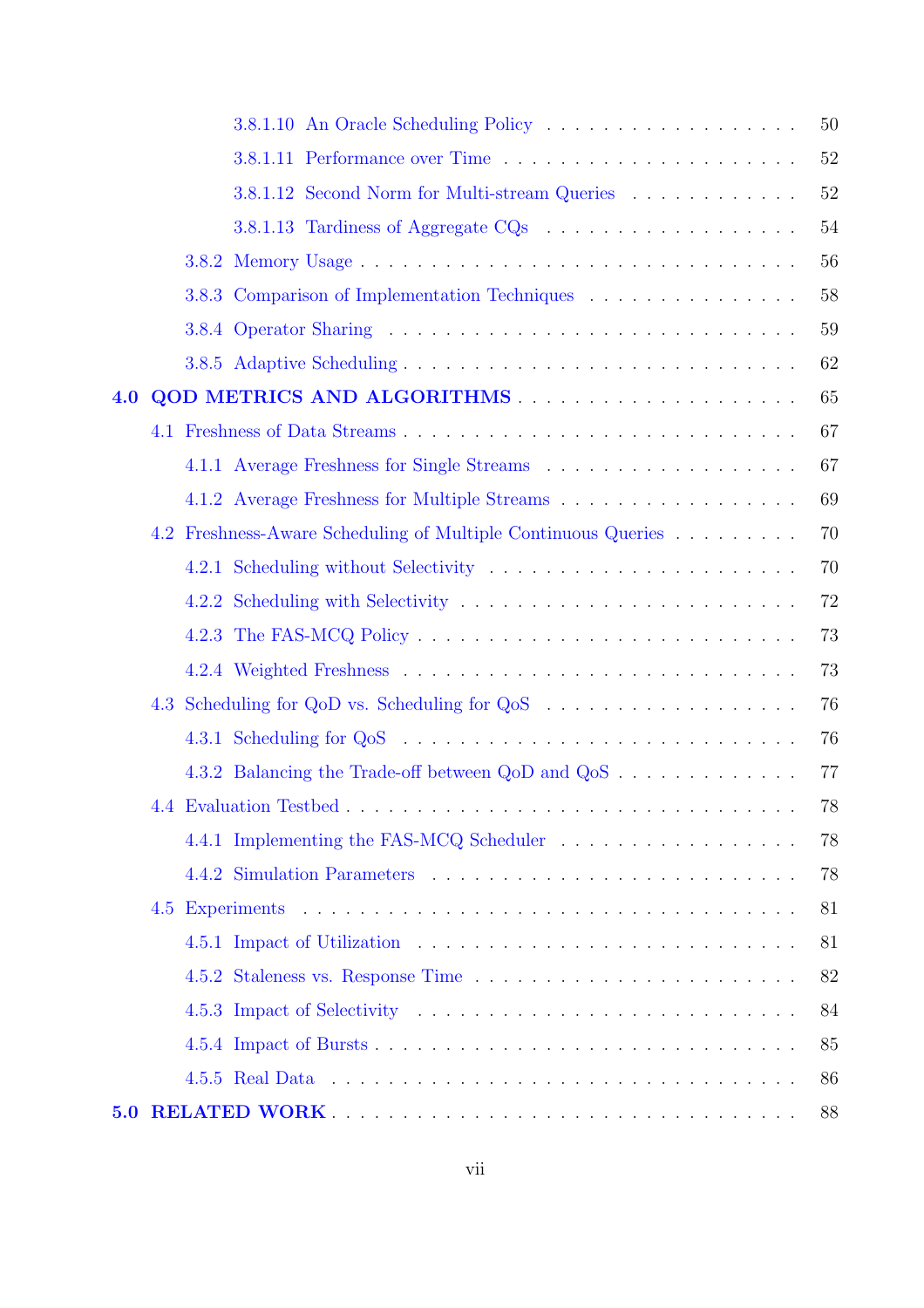|  | 6.2.1 Integrated Processing and Dissemination Schedulers 94 |  |
|--|-------------------------------------------------------------|--|
|  |                                                             |  |
|  |                                                             |  |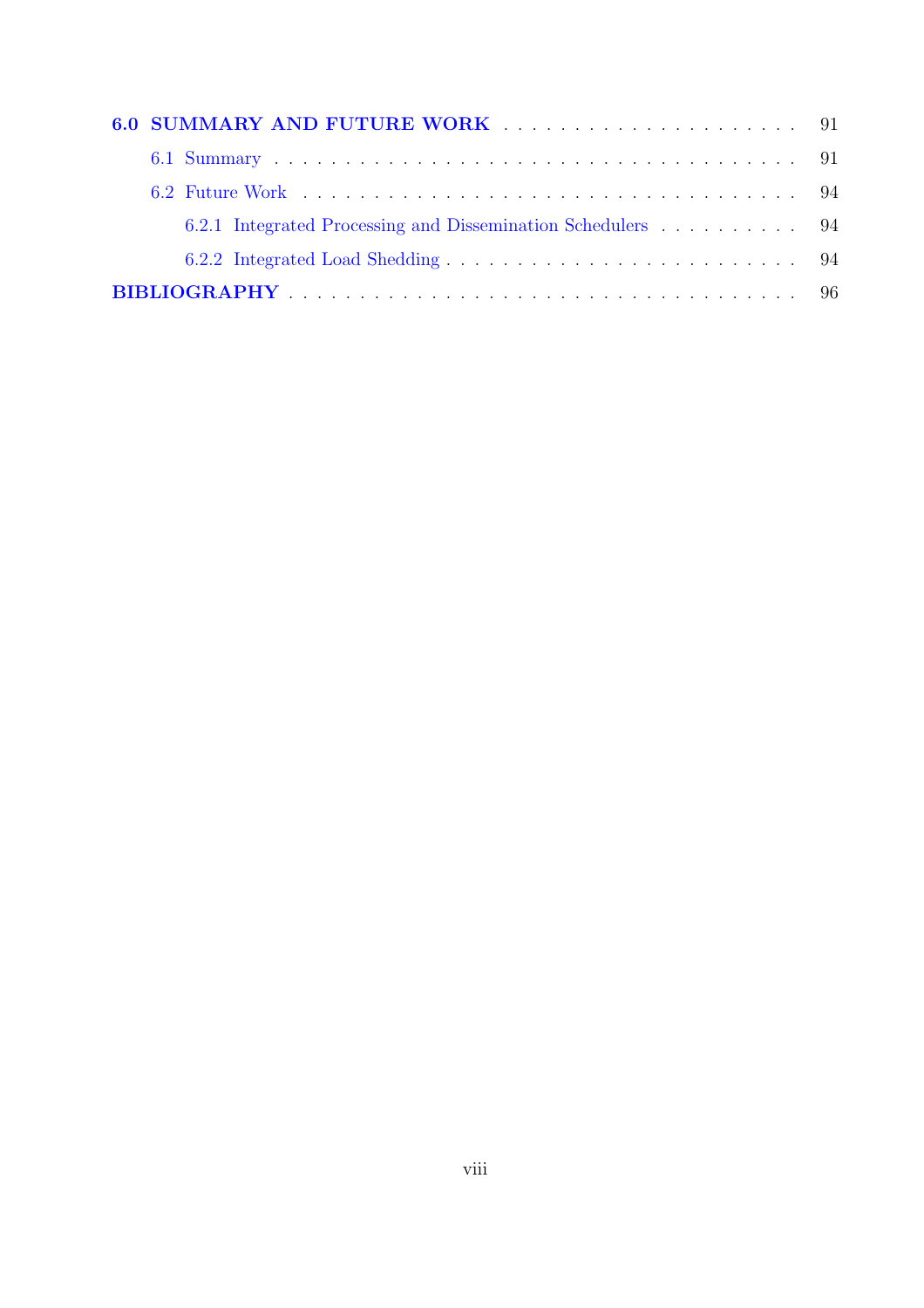### LIST OF TABLES

| 2 <sup>1</sup> |                                                |  |
|----------------|------------------------------------------------|--|
|                | 3 Simulation Parameters for QoS Experiments 43 |  |
|                |                                                |  |
|                |                                                |  |
| 6 <sup>1</sup> |                                                |  |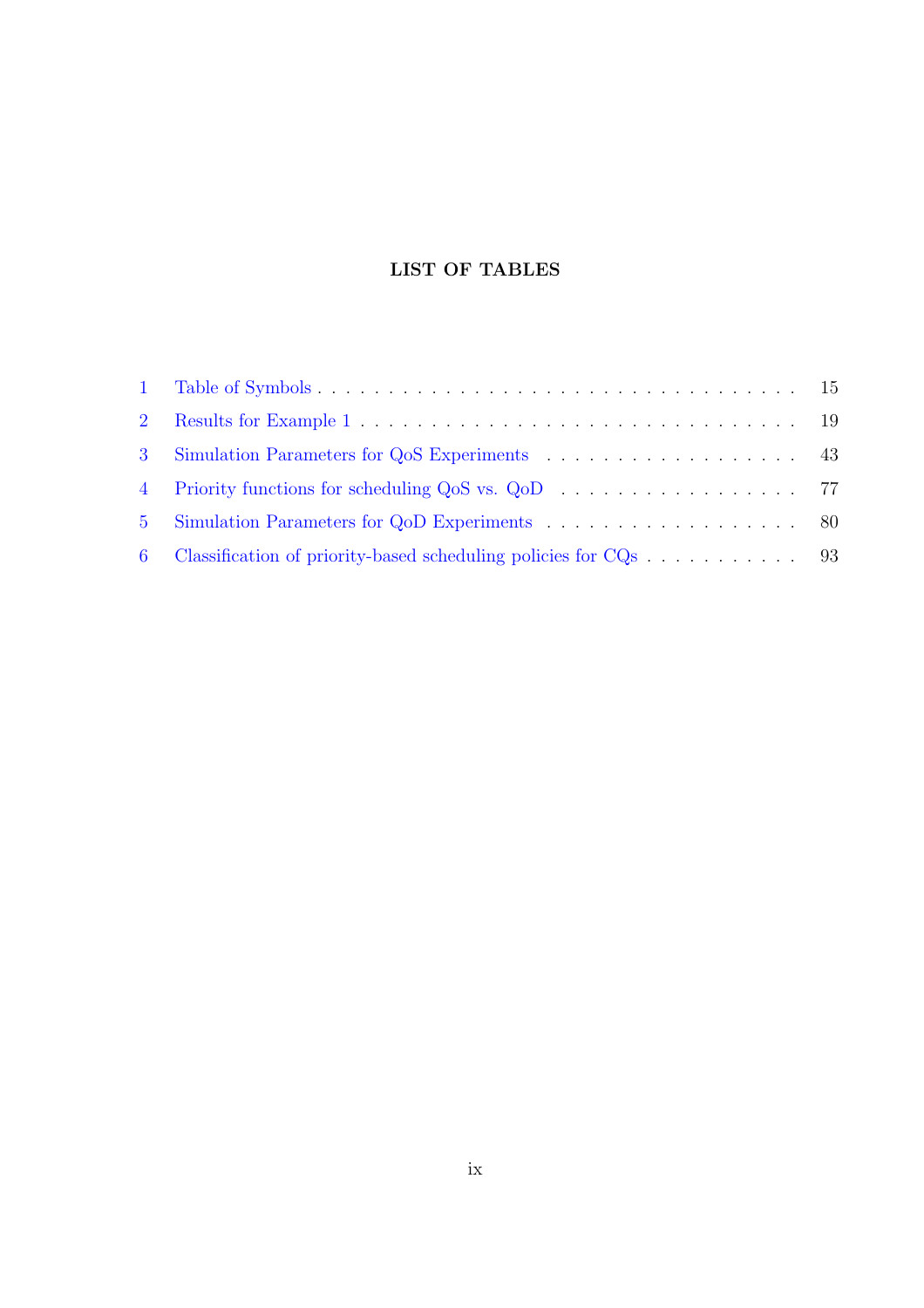### LIST OF FIGURES

| 1              |                                                                                                  | $\bf 5$         |
|----------------|--------------------------------------------------------------------------------------------------|-----------------|
| $\overline{2}$ |                                                                                                  | $6\phantom{.}6$ |
| 3              |                                                                                                  | 18              |
| $\overline{4}$ | An example that illustrates the different implementation techniques                              | 28              |
| $\overline{5}$ |                                                                                                  | 32              |
| 6              |                                                                                                  | 39              |
| $\overline{7}$ |                                                                                                  | 44              |
| 8              |                                                                                                  | 45              |
| 9              |                                                                                                  | 46              |
| 10             |                                                                                                  | 46              |
| 11             | $\S3.8.1.5$ Max. vs Avg. Slowdown for HNR, LSF, and BSD $\ldots$                                 | 47              |
| 12             |                                                                                                  | 48              |
| 13             |                                                                                                  | 48              |
| 14             | $\S3.8.1.8$ Slowdown per class for low-cost queries                                              | 49              |
| 15             | $\left[\S 3.8.1.9\right] \ell_2$ of slowdown vs. maximum operator selectivity                    | 50              |
| 16             | [§3.8.1.10] Performance of an oracle scheduling policy                                           | 51              |
| 17             | $[$ §3.8.1.11] Response time over time $\ldots \ldots \ldots \ldots \ldots \ldots \ldots \ldots$ | 53              |
| 18             | $\S3.8.1.11$ Slowdown over time $\ldots \ldots \ldots \ldots \ldots \ldots \ldots \ldots \ldots$ | 53              |
| 19             | $\left[\S3.8.1.11\right] \ell_2$ of response times over time                                     | 53              |
| 20             |                                                                                                  | 53              |
| 21             | $\left[\S 3.8.1.12\right] \ell_2$ of slowdown for multi-stream queries                           | 54              |
| 22             |                                                                                                  | 54              |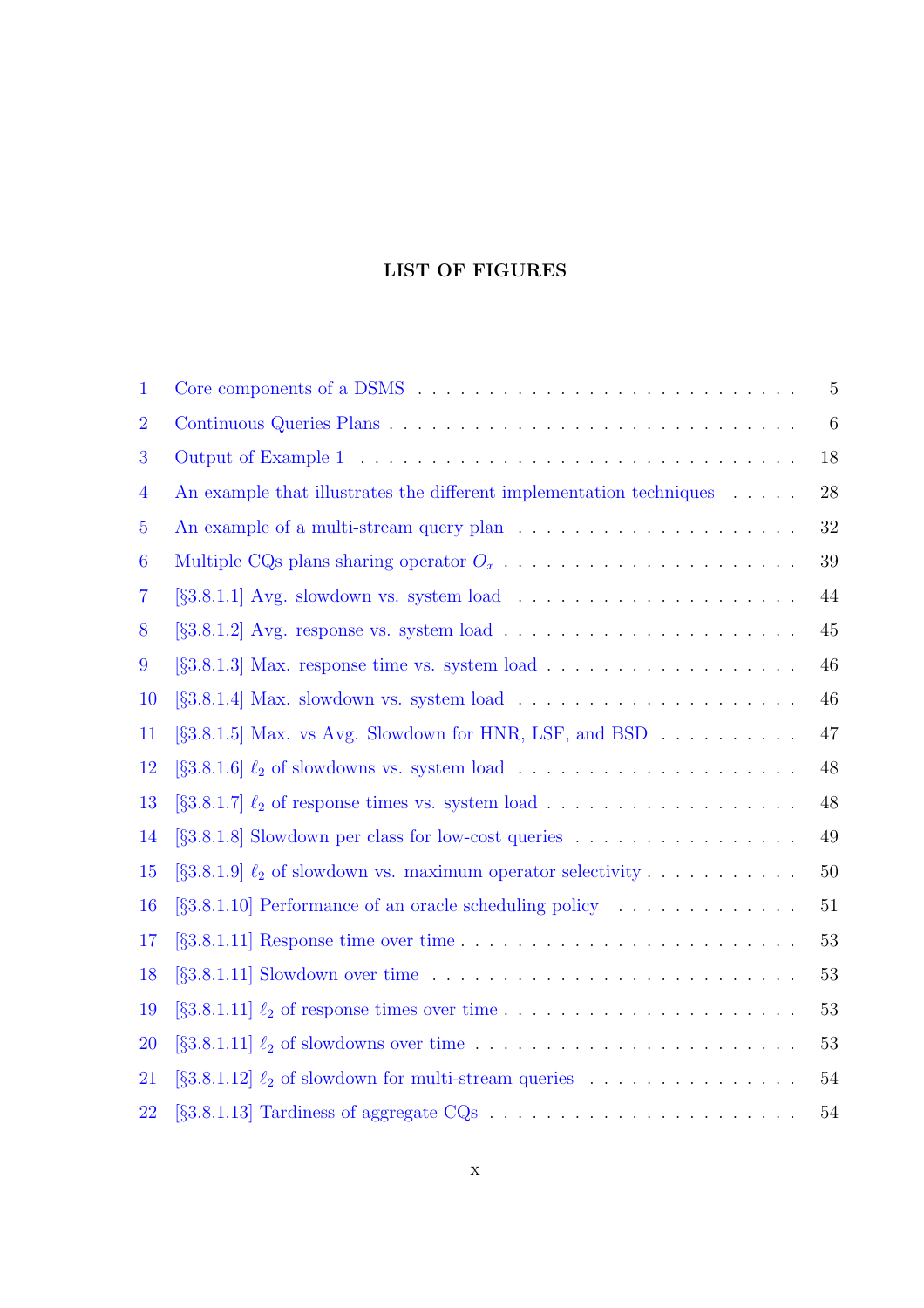| 23        | [ $\S3.8.1.13$ ] Tardiness of aggregate CQs at low utilization                                                          | 55     |
|-----------|-------------------------------------------------------------------------------------------------------------------------|--------|
| 24        | [ $\S3.8.1.13$ ] Tardiness of aggregate CQs at high utilization                                                         | 55     |
| <b>25</b> |                                                                                                                         | 56     |
| 26        | [§3.8.2] Performance of Chain under QoS metrics                                                                         | 57     |
| 27        |                                                                                                                         | 58     |
| 28        | $[$ §3.8.3 <sup><math>]</math></sup> Efficient implementation of BSD $\ldots \ldots \ldots \ldots \ldots \ldots \ldots$ | $59\,$ |
| 29        |                                                                                                                         | 60     |
| 30        |                                                                                                                         | 61     |
| 31        |                                                                                                                         | 61     |
| 32        | $\S3.8.5$ Ratio of adaptive scheduler performance vs. static                                                            | 62     |
| 33        | $\S3.8.5$ Impact of monitoring window length on adaptive scheduling $\ldots$ .                                          | 63     |
| 34        | [ $\S3.8.5$ ] Impact of $\alpha$ value on adaptive scheduling                                                           | 64     |
| 35        | An example on measuring the freshness of a data stream                                                                  | 68     |
| 36        |                                                                                                                         | 81     |
| 37        |                                                                                                                         | 82     |
| 38        |                                                                                                                         | 83     |
| 39        |                                                                                                                         | 83     |
| 40        | $[\S 4.5.2]$ Trade-off between staleness and response time at utilization 0.95                                          | 84     |
| 41        | [§4.5.3] Staleness vs. skewness in selectivity (using Zipf parameter)                                                   | 85     |
| 42        | $[\S 4.5.4]$ Staleness vs. number of bursty streams (out of 10)                                                         | 86     |
| 43        | $[\S 4.5.5]$ Staleness vs. system utilization (real data traces)                                                        | 87     |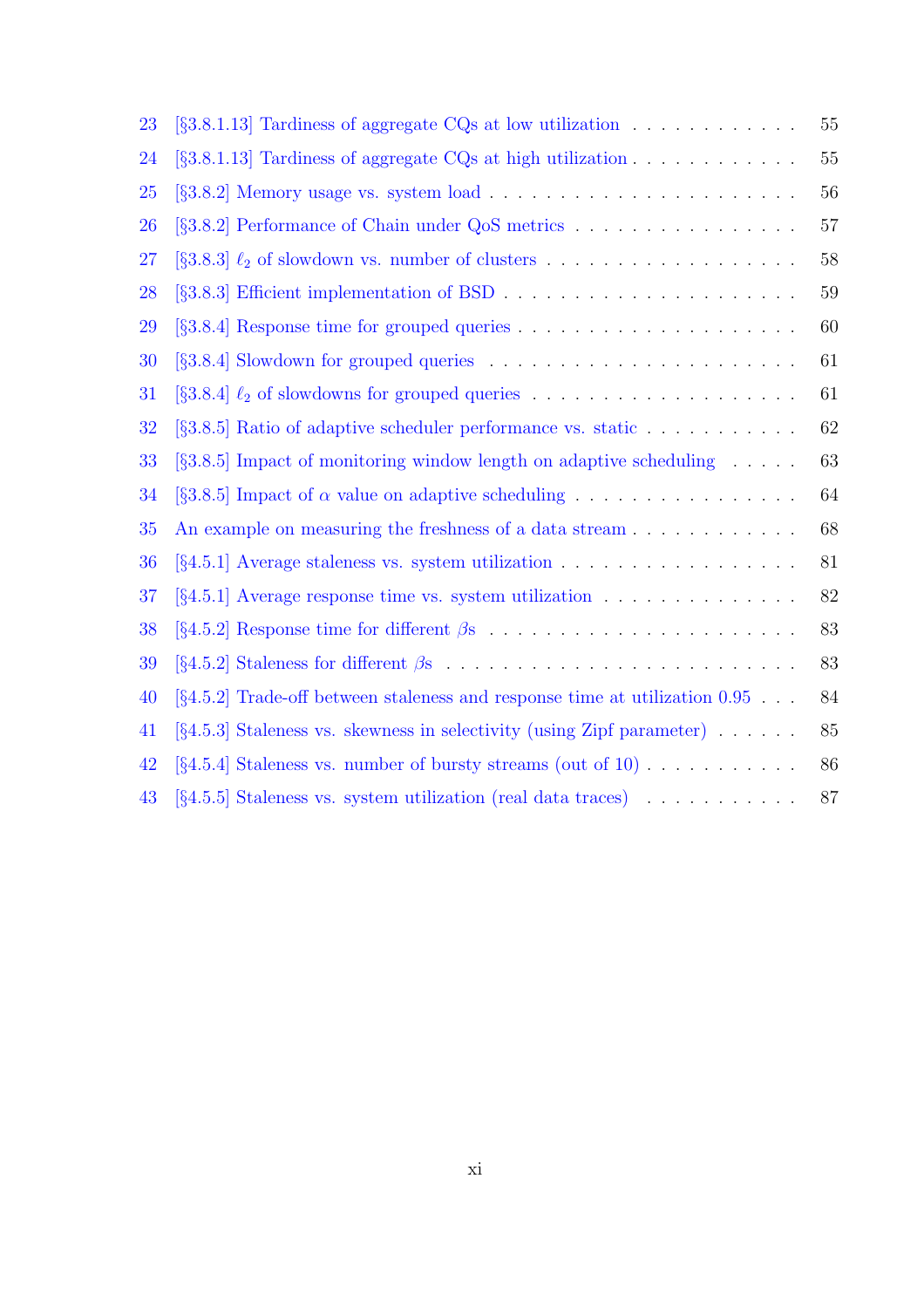#### PREFACE

<span id="page-11-0"></span>I would like to thank my advisors, Panos K. Chrysanthis and Alexandros Labrinidis, for their guidance and support throughout my PhD studies. Their knowledge, intelligence, dedication, and personal integrity have helped me set higher standards for myself on the academic, professional, and personal levels. Moreover, they are two of the most thoughtful and considerate people that I have ever met in my life.

Panos has provided me with all the time and support I have needed. He has always presented me with observations and challenges that have helped me to continuously improve my work. I also appreciate his insightful vision that made my research more comprehensive and mature.

Alex has taught me how to formulate research problems and how to clearly present my solutions. He has always been able to identify new problems that added depth and strength to my research. I also appreciate his constructive critiques and his careful review of my work.

I am also grateful to Kirk Pruhs for spending long hours with me working on several theoretical problems that I have faced during my research. I have been very fortunate to work with him.

I would also like to extend my gratitude to my external committee members, Christos Faloutsos and Walid Aref, for their support, thoughtfulness, and the invaluable reviews and suggestions.

Acknowledgment is also due to the NSF for supporting my research through grants: ANI-0123705, ANI-0325353, and IIS-0534531.

I also appreciate the collaborative work I have had with several members of the ADMT Lab. at Pitt, especially, my work with Jonathan Beaver and Shenoda Guirguis.

I have also enjoyed the support of many friends during my stay in Pittsburgh. I would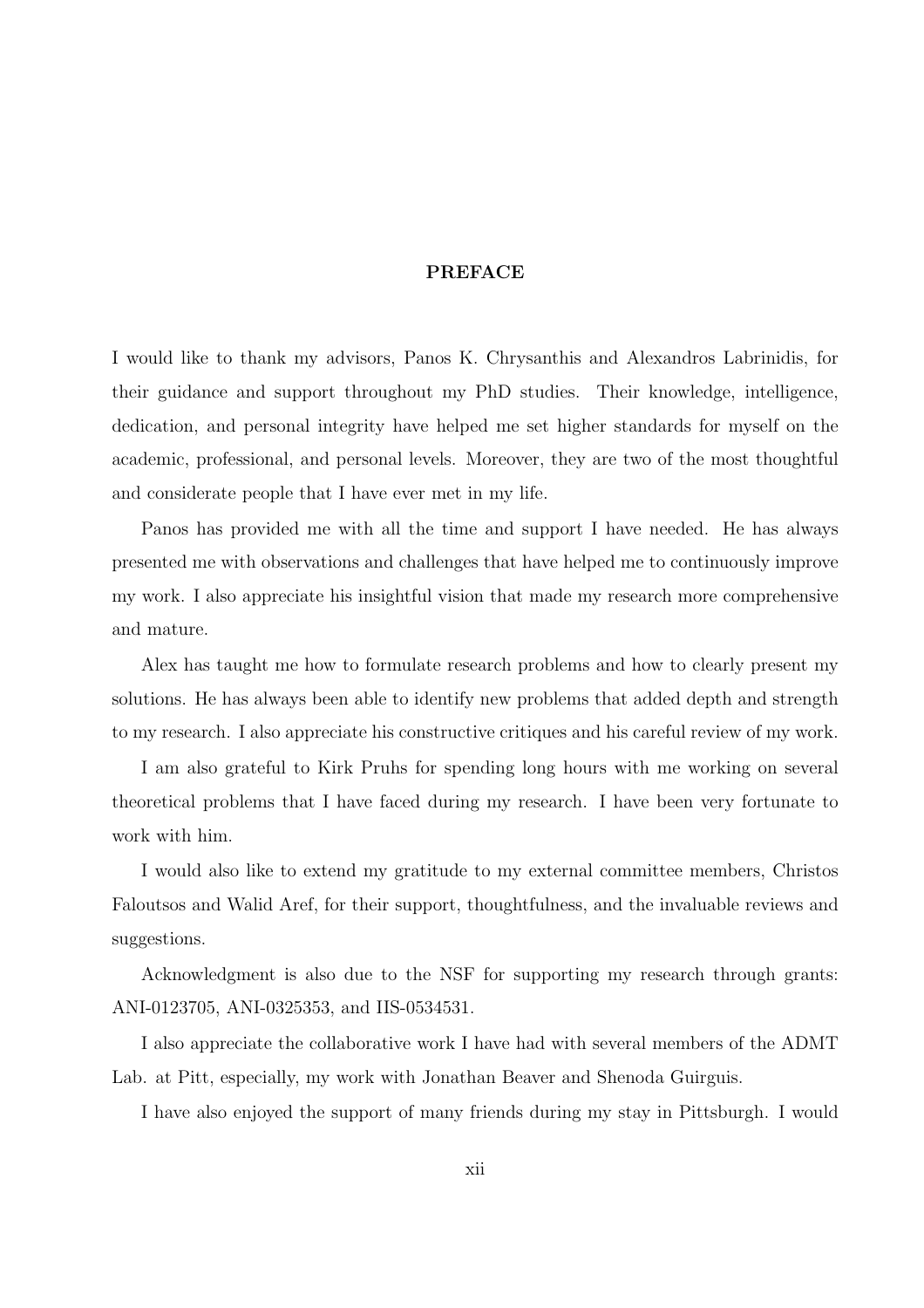especially mention Soudi Abdesalam, Christina Adamou, Polina Kats, Yiannis Koutis, and Panickos Neophytou.

Finally, the most appreciation is due to my family: my mother Shadya, my father Abdel-Kader, and my brother Ahmed. With gratitude, I dedicate this work to them.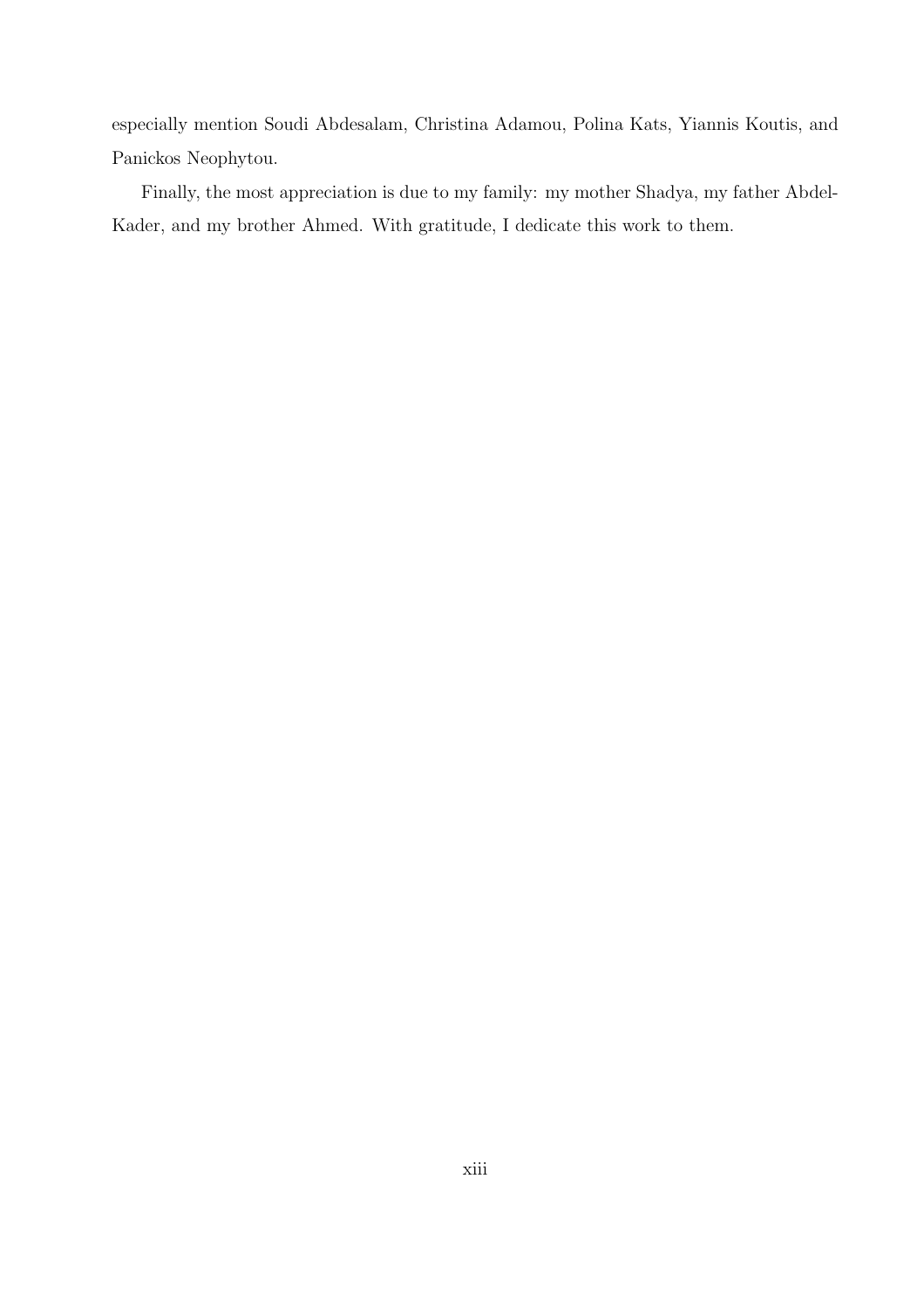#### 1.0 INTRODUCTION

<span id="page-13-0"></span>Mission-critical systems incorporate a set of sub-systems and personnel that work together for accomplishing a certain set of critical tasks. Succeeding in accomplishing a critical task relies on different factors including the early detection of events, and the timely availability of the right information at the right place and to the right people. To fulfill these requirements, monitoring applications are employed as a core component in any mission-critical system. That is, sub-systems will install a set of monitoring applications that continuously report the information required for these sub-systems to accomplish their tasks. Typically, events arrive at the different components in the form of *data streams* which a monitoring application continuously scans, searching for significant or anomalous events, and reports its findings in near real-time.

Efficient employment of monitoring applications requires using advanced data processing techniques that can support the continuous processing of continuous rapid data streams. Such techniques go beyond the capabilities of the traditional *store-then-query* Data Base Management Systems and have to be implemented in an ad-hoc manner by a combination of stored procedures, triggers, and external database applications. This need has led to a new data processing paradigm and created a new generation of data processing systems, called Data Stream Management Systems (DSMSs), that support Continuous Queries (CQs) on data streams. In such systems, each monitoring application registers a set of CQ, where a  $CQ$  is continuously executed with the arrival of new relevant data [63]. Tribeca [60], Niagara [20], Aurora [15], STREAM [44], TelegraphCQ [17], Gigascope [23], Niagara [20] and Nile [31] are examples of current prototype DSMSs.

Primary [emp](#page-109-0)hasis in the [de](#page-111-0)velopment of fi[rst](#page-109-0) generation [DSM](#page-109-0)Ss was gi[ven](#page-109-0) to basic [fun](#page-110-0)ctionality of query processing and workload shaping. In order to support the large scale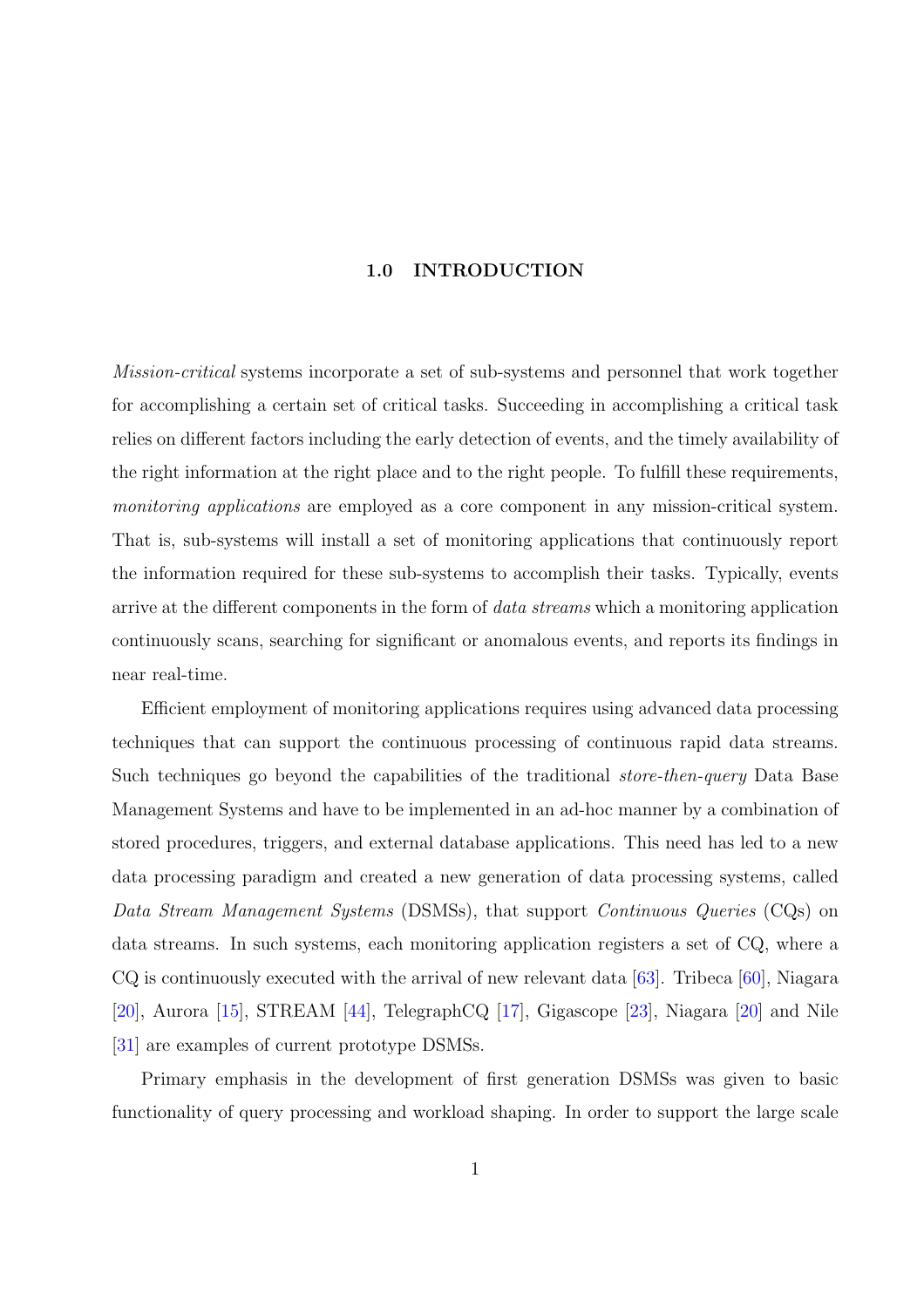applications that are envisioned for subsequent generations of DSMSs, greater attention will have to be paid to performance issues.

Such performance can be captured by means of non-functional, Quality of Service  $(QoS)$ measures as well as functional, Quality of Data (QoD) measures. Optimizing performance will require the development of integrated policies and new execution algorithms of query operators that exploit the specific properties of queries and state of the DSMS components. It will also result in new designs for DSMSs.

In this thesis, we address the following algorithmic and design issues:

- 1. Collection of QoS and QoD metrics: We identify a collection of *quality of service*  $(QoS)$  and quality of data  $(QoD)$  metrics that are suitable for a wide range of monitoring applications. For instance, fairness is one metric that has been overlooked in current DSMSs prototypes.
- 2. Scheduling Policies: The establishment of well-defined metrics will aid us in the development of novel algorithms for query scheduling policies, as we seek policies that are optimal with respect to a particular metric or algorithms that can strike a fine balance between different metrics.

The contribution of this dissertation is a set of multiple query scheduling policies whose effectiveness is empirically demonstrated [55, 57, 54, 56]. Further, our analysis and comparison of our proposed algorithms with the various algorithms in the literature is expected provides an insight to the inherent perfor[mance t](#page-112-0)r[ade-offs](#page-112-0) for the metrics that we identify.

Specifically, we examine the problem of how to schedule multiple Continuous Queries (CQs) in a DSMS to optimize different Quality of Service (QoS) metrics. We show that, unlike traditional on-line systems, scheduling policies in DSMSs that optimize for average response time will be different from policies that optimize for average slowdown, which is a more appropriate metric to use in the presence of a heterogeneous workload. Towards this, we propose policies to optimize for the average-case performance for both metrics.

Additionally, we propose a hybrid scheduling policy that strikes a fine balance between performance and fairness, by looking at both the average- and worst-case performance, for both metrics. We also show how our policies can be adaptive enough to handle the inherent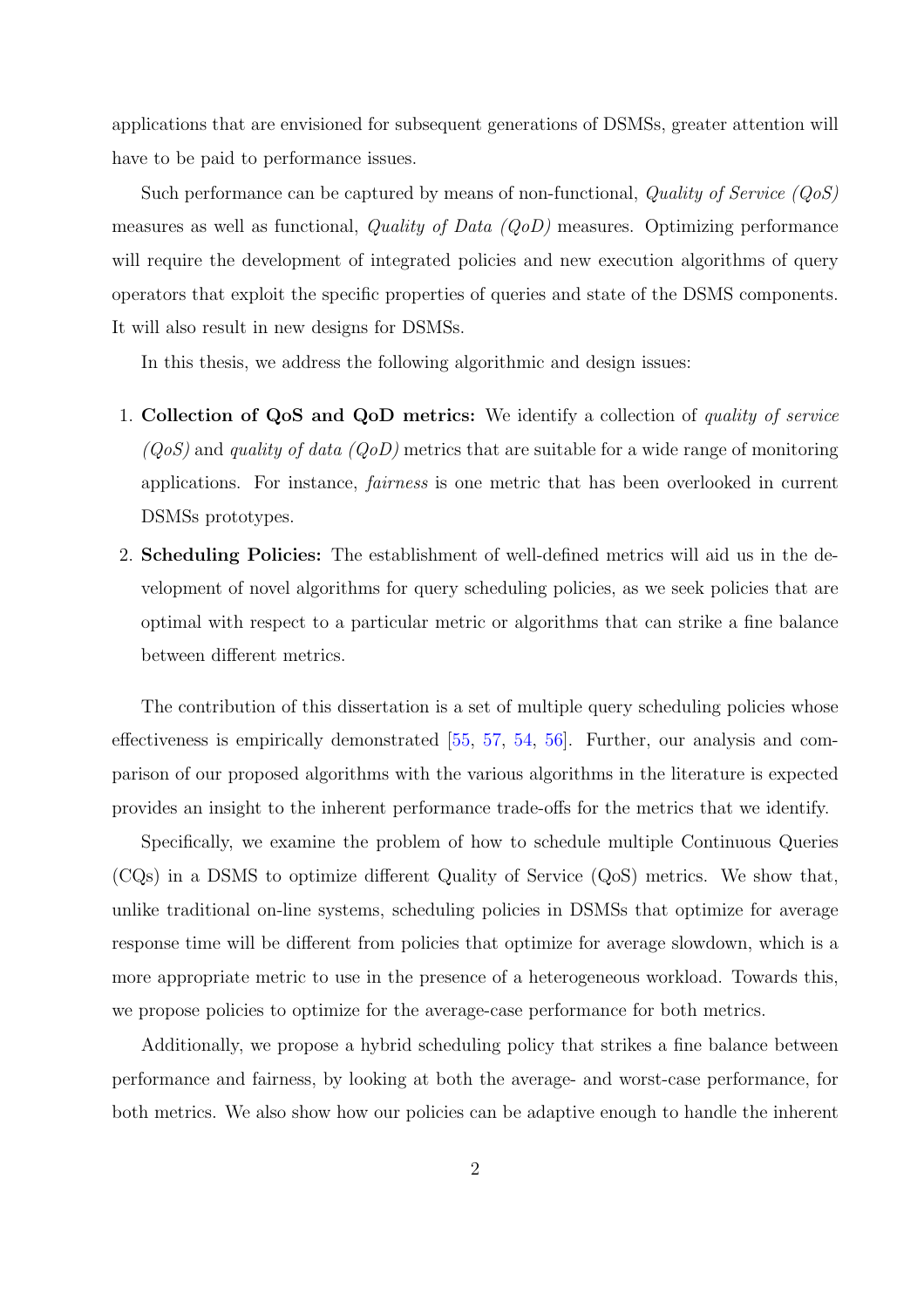dynamic nature of monitoring applications. Furthermore, we discuss how our policies can be efficiently implemented and extended to exploit sharing in optimized multi-query plans and multi-stream CQs.

Finally, we propose to exploit query scheduling to improve QoD in DSMSs. Specifically, we are presenting a new policy for scheduling multiple continuous queries with the objective of maximizing the freshness of the output data streams and hence the QoD of such outputs. The proposed Freshness-Aware Scheduling of Multiple Continuous Queries (FAS-MCQ) policy decides the execution order of continuous queries based on each query's properties (i.e., cost and selectivity) as well the properties of the input update streams (i.e., variability of updates). We also propose and evaluate a parameterized version of our FAS-MCQ scheduler that is able to balance the trade-off between freshness and response time according to the application's requirements.

The rest of the thesis is organized as follows: Chapter 2 provides the system model. In Chapter 3, we define our QoS metrics and present our proposed scheduling policies for improving QoS for single-stream and multi-stream queries. I[t a](#page-16-0)lso includes implementation details, sch[ed](#page-23-0)uling queries with shared operators, and experimental evaluation and results for QoS metrics and policies. In Chapter 4, we present our freshness-based QoD metric along with scheduling polices and experimental results. Chapter 5 describes the related work and in Chapter 6, we summarize the thesis a[nd](#page-77-0) discuss potential future work.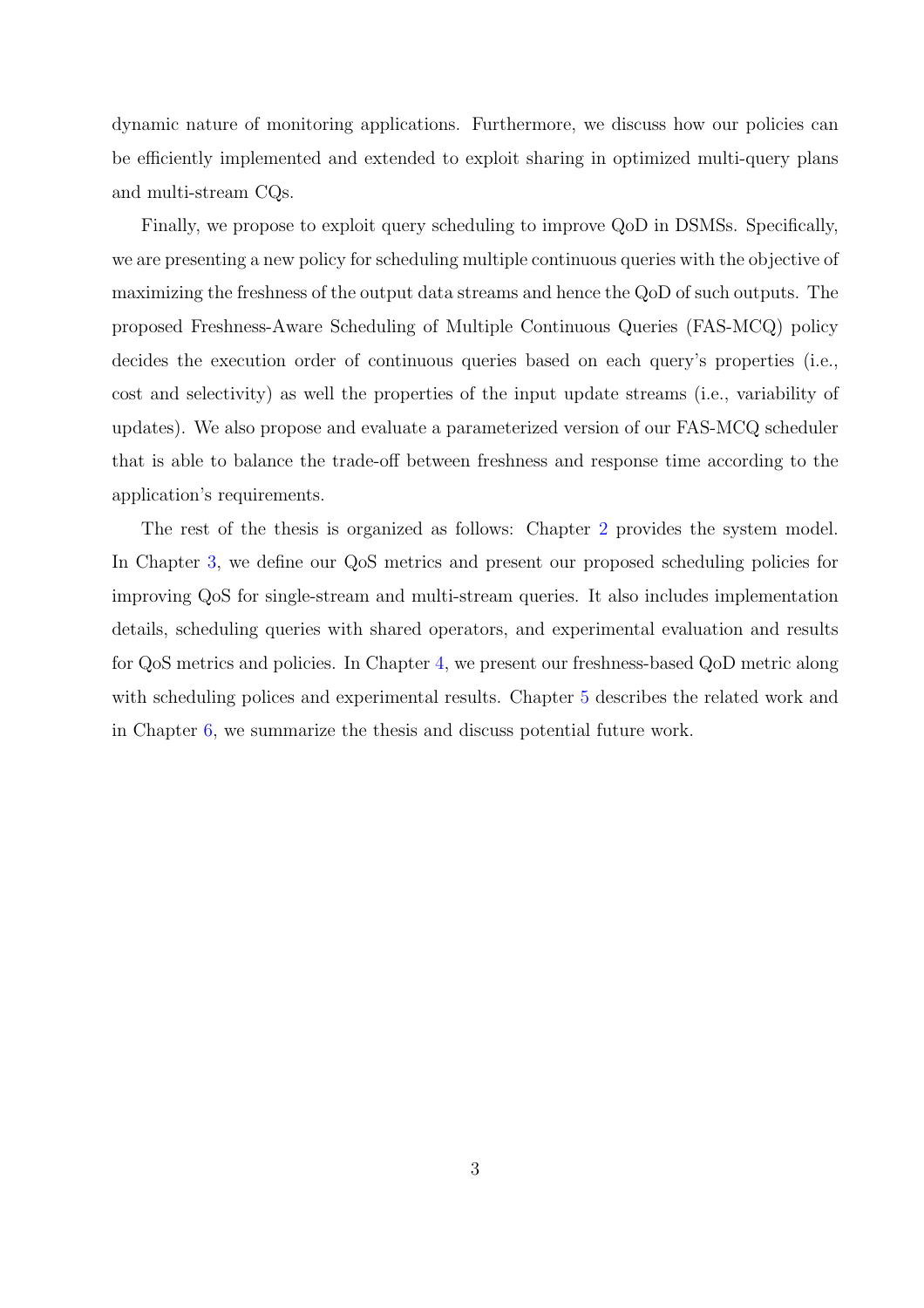#### 2.0 SYSTEM MODEL

<span id="page-16-0"></span>We assume a DSMS whose four core components are shown in Figure 1. Specifically, the figure shows the following components: 1) the query optimizer, 2) the query scheduler, 3) the load shedder and 4) the memory manager. The role of each these [co](#page-17-0)mponents will be illustrated through the following discussion.

#### 2.1 CONTINUOUS QUERIES

In a DSMS, users register continuous queries that are executed as new data arrives. Data arrives in the form of continuous streams from different data sources, where the arrival of new data is similar to an insertion operation in traditional database systems. A DSMS is typically connected to different data sources and a single stream might feed more than one query.

For the purpose of this work, we assume a SQL-like continuous query language (e.g., CQL [4]) which is used in the STREAM system. CQL (Continuous Query Language) provides the typical semantics of SQL in addition to stream window semantics. A continuous query [ev](#page-108-0)aluation plan can be conceptualized as a data flow tree  $[15, 6]$ , where the nodes are operators that process tuples and edges represent the flow of tuples from one operator to another (Figure 2). An edge from operator  $O_x$  to operator  $O_y$  [mean](#page-109-0)[s t](#page-108-0)hat the output of  $O_x$ is an input to  $O_y$ . Each operator is associated with a *queue* where input tuples are buffered until they are p[roc](#page-18-0)essed.

Multiple queries with common sub-expressions are usually merged together to eliminate the repetition of similar operations [48]. For example, Figure 2 shows the global plan for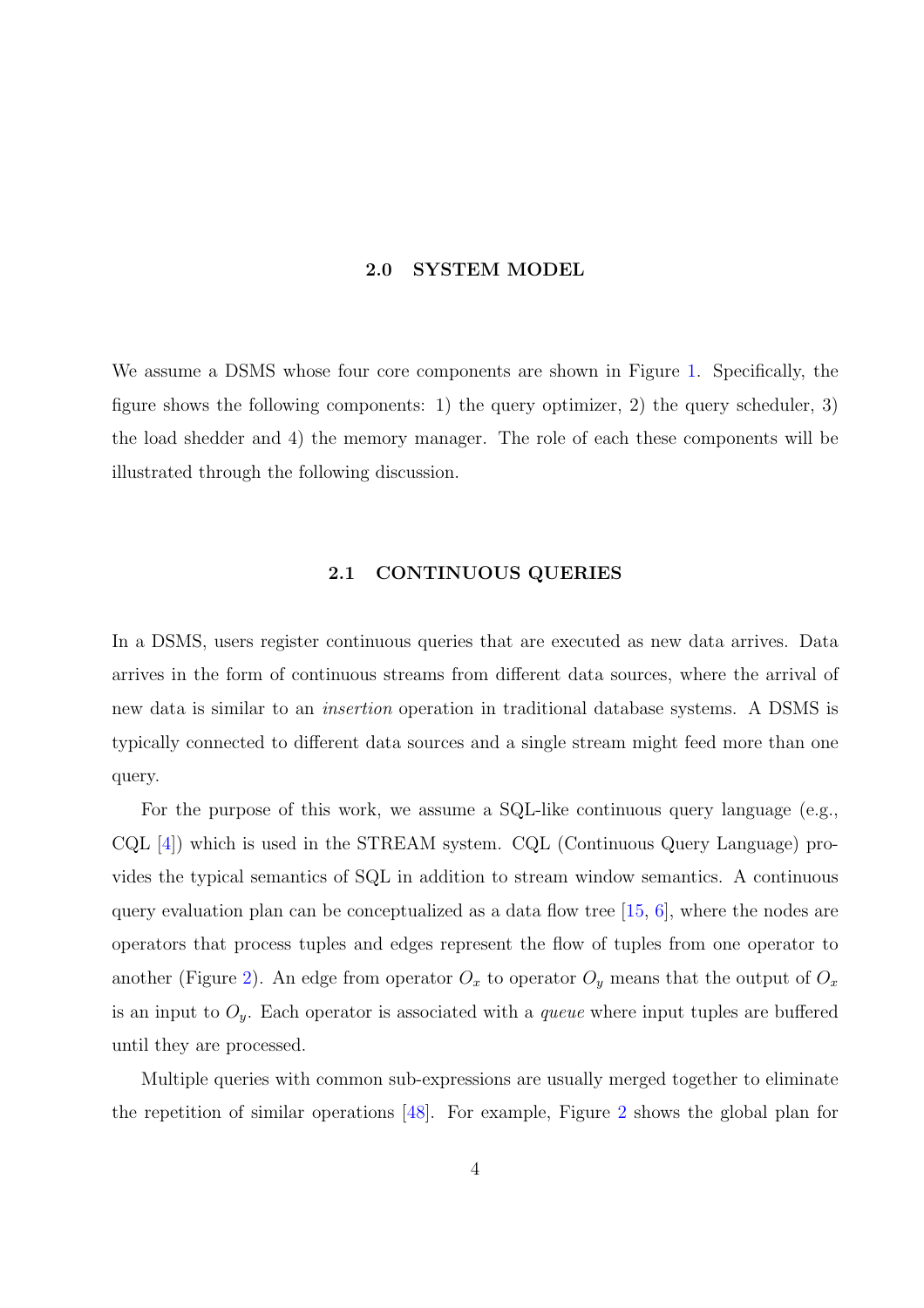<span id="page-17-0"></span>

Figure 1: Core components of a DSMS

two queries  $Q_1$  and  $Q_2$ . Both queries operate on data streams  $M_1$  and  $M_2$  and they share the common sub-expression represented by operators  $O_1$ ,  $O_2$  and  $O_3$ , as illustrated by the half and half pattern for these operators.

A single-stream query  $Q_k$  has a single leaf operator  $O_l^k$  and a single root operator  $O_r^k$ , whereas a *multi-stream* query has a single root operator and more than one leaf operators. In a query plan  $Q_k$ , an *operator segment*  $E^k_{x,y}$  is the sequence of operators that starts at  $O_x^k$  and ends at  $O_y^k$ . If the last operator on  $E_{x,y}^k$  is the root operator, then we simply denote that operator segment as  $E_x^k$ . Additionally,  $E_l^k$  represents an operator segment that starts at the leaf operator  $O_l^k$  and ends at the root operator  $O_r^k$ . For example, in Figure 2,  $E_1^1 = *O*<sub>1</sub>, *O*<sub>3</sub>, *O*<sub>4</sub>>, whereas  $E_1^2 = *O*<sub>1</sub>, *O*<sub>3</sub>, *O*<sub>5</sub>>.$$ 

In a query, each operator  $O_x^k$  (or simply  $O_x$ ) is associated with two parameters:

- 1. Processing cost or Processing time  $(c_x)$ : is the amount of time needed to process an input tuple.
- 2. Selectivity or Productivity  $(s_x)$ : is the number of tuples produced after processing one tuple for  $c_x$  time units.  $s_x$  is less than or equal to 1 for a filter operator and it could be greater than 1 for a join operator.

Given a single-stream query  $Q_k$  which consists of operators  $\langle O_l^k, ..., O_x^k, O_y^k, ..., O_r^k \rangle$  (Figure 2), we define the following characterizing parameters for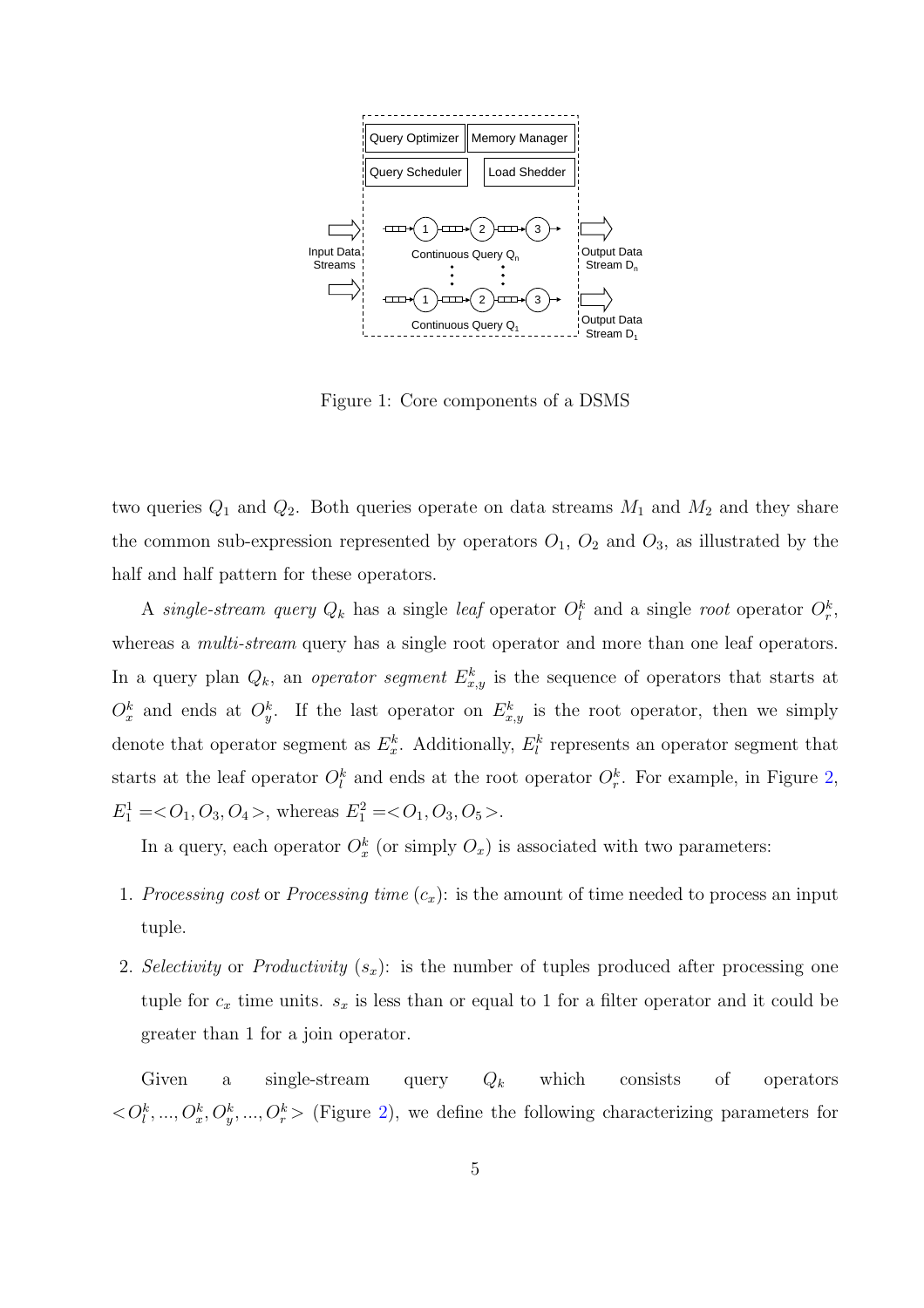<span id="page-18-0"></span>

Figure 2: Continuous Queries Plans

any operator  $O_x^k$  (or equivalently, for any operator segment  $E_x^k$  that starts at operator  $O_x^k$ ):

• Operator Global Selectivity  $(S_x^k)$ : is the number of tuples produced at the root  $O_r^k$ after processing one tuple along operator segment  $E_x^k$ .

$$
S_x^k = s_x^k \times s_y^k \times \ldots \times s_r^k
$$

• Operator Global Average Cost  $(\overline{C}_x^k)$  $\binom{k}{x}$ : is the expected time required to process a tuple along an operator segment  $E_x^k$ .

$$
\overline{C}^k_x = (c^k_x) + (c^k_y \times s^k_x) + \ldots + (c^k_r \times s^k_{r-1} \times \ldots \times s^k_x)
$$

If  $O_x^k$  is a leaf operator  $(x = l)$ , when a processed tuple actually satisfies all the filters in  $E_l^k$ , then  $\overline{C}_l^k$  $\frac{1}{l}$  represents the ideal total processing cost or time incurred by any tuple *produced* or *emitted* by query  $Q_k$ . In this case, we denote  $\overline{C}_l^k$  $\frac{k}{l}$  as  $T_k$ :

• Tuple Processing Time  $(T_k)$ : is the ideal total processing cost required to produce a tuple by query  $Q_k$ .

$$
T_k = c_l^k + \dots + c_x^k + c_y^k + \dots + c_r^k
$$

We extend the above parameters for multi-stream queries in Section 3.4.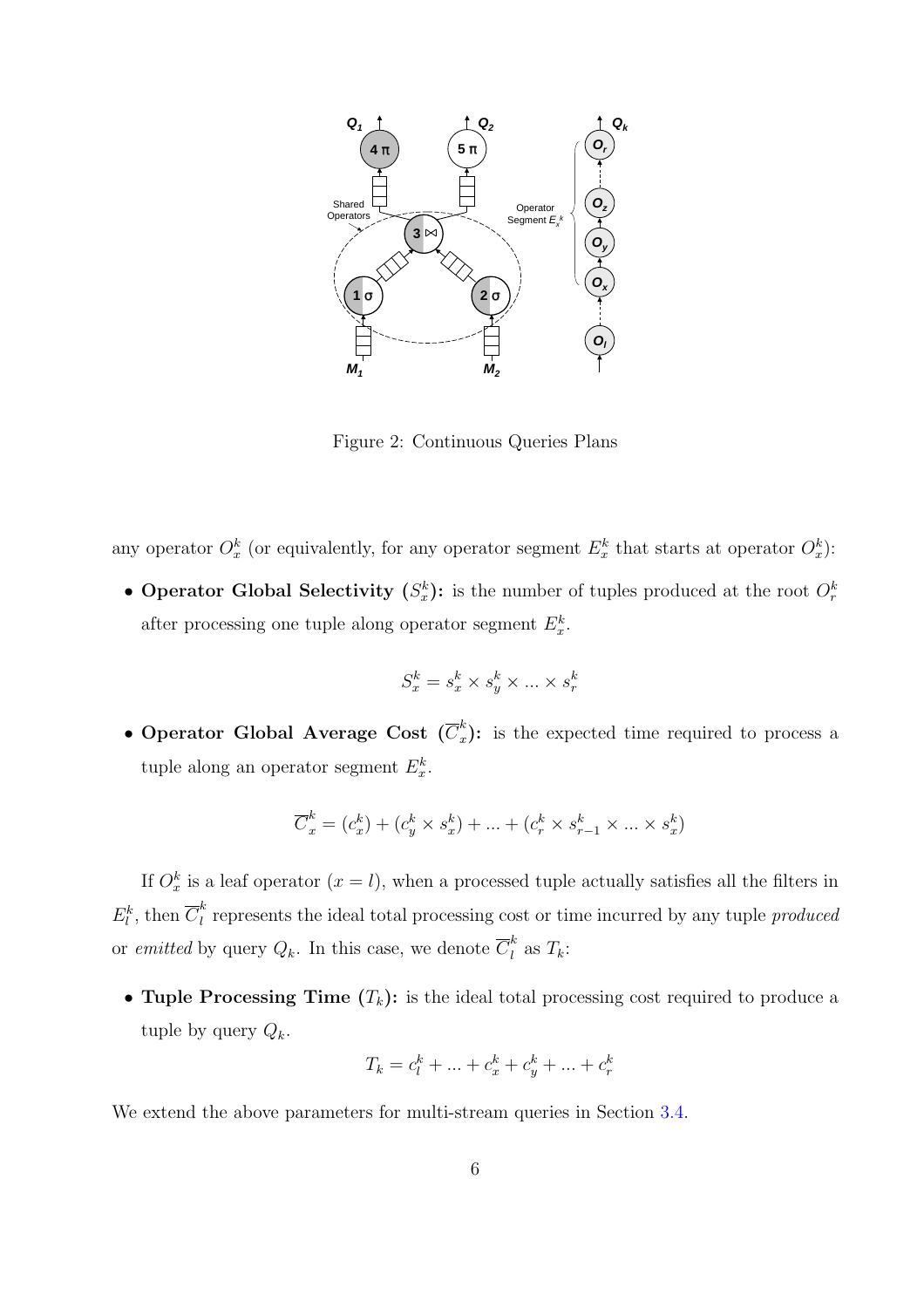#### 2.2 CONTINUOUS QUERY PROCESSING

<span id="page-19-0"></span>The DSMS is responsible for processing the multiple CQs registered by different monitoring applications. In order to accomplish that, the DSMS uses a query optimizer that decides the query plans and the execution algorithm used by each query operator.

The DSMS also employs a *query scheduler* that decides the local execution order of operators within each CQ as well as the global execution order of multiple CQs. The algorithms and policies employed by the DSMS directly affects its overall performance.

Improving the response time of a single query over data streams has been the focus of many research efforts (e.g., [16, 66, 64]). These efforts are the successors of past efforts on improving the response time of interactive queries over Web databases (e.g., [65, 20]). The work in [66] proposed a *[ra](#page-109-0)[te-based](#page-113-0)* query optimization technique for CQs to replace the traditional cost-based query optimization in DBMSs. However, in both opti[miz](#page-113-0)[atio](#page-109-0)n strategies, the [wa](#page-113-0)y operators are scheduled can lead to significantly different kinds of output behavior for the same generated query plan  $|65|$ . The work in  $|65|$  focused on the problem of operator scheduling. It proposed the dynamic rate-based pipeline scheduling policy. Aurora [15, 16] also uses a policy similar to the r[ate](#page-113-0)-based pipelin[e sc](#page-113-0)heduling to minimize the average tuple latency.

[For](#page-109-0) multiple queries, multi-query optimization has been exploited by [19] to improve system throughput in an Internet environment and by  $\vert 42, 18 \vert$  for improving the throughput of DSMSs. Multi-query scheduling is exploited by Aurora to achieve appli[cat](#page-109-0)ion-specified QoS requirements [16]. In Aurora, each query is associ[ate](#page-111-0)[d w](#page-109-0)ith a QoS graph which defines the utility of stale output. That is, the QoS decreases with the increase in tuple's response time. The QoS gra[ph](#page-109-0) is user-specified and it assumes that the specification is feasible.

In the next section, we will describe QoS requirements based on the *stretch* metric [43, 12, 45, 2]. We believe that the stretch of the output provides a natural way to define the QoS requested by a query for the following reasons: (1) it does not require the user to h[ave](#page-111-0) [any](#page-109-0) [pr](#page-111-0)i[or](#page-108-0) knowledge about the query processing requirements or to guess the appropriate QoS graph; and (2) it prevents the user from specifying unrealistic QoS requirements for the submitted query.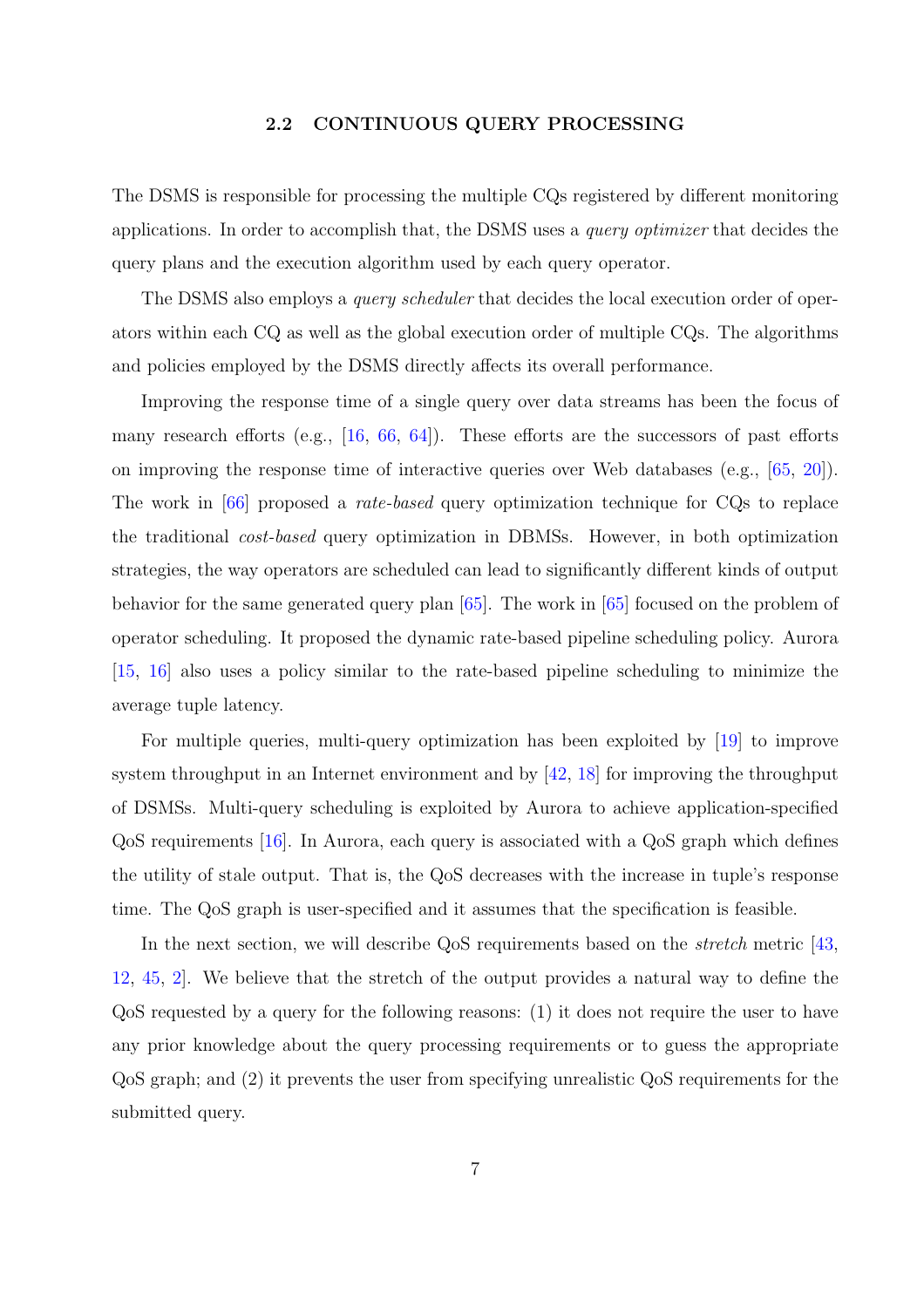<span id="page-20-0"></span>Aside from QoS, QoD is another important requirement in a DSMS. QoD typically measures the freshness of data, that is the deviation between the latest information provided to an application and the latest available update for that information. That deviation could be time-based, value-based or both time-based and value-based. For a comprehensive overview of QoD metrics can be found in our work in [35].

Current DSMSs prototypes do not provide any mechanisms to control the provided QoD. However, QoD has been extensively studied in the cont[ext](#page-110-0) of online and Web databases. For example, the work in [21, 22] provides policies for crawling the Web in order to improve the freshness of a local database. More mechanisms have been exploited in [47] for refreshing distributed caches an[d in \[36](#page-109-0)] for multi-casting updates over the Web.

#### 2.2.1 Processing Slidi[ng](#page-110-0) Window Joins

Understanding the semantics of sliding window joins is essential for extending the QoS and QoD metrics for multi-stream queries as well as designing multi-stream query schedulers as proposed in Section 3.4. To simplify the discussion, we assume time-based sliding window equi-joins that use *Symmetric Hash Join* (SHJ) [68, 33] which is a non-blocking, in-memory join processing algor[ithm](#page-43-0).

To illustrate the semantics of a time-based [slidi](#page-113-0)[ng](#page-110-0) window join, let us assume a sliding window continuous query  $Q$  that performs a join between two streams  $M_L$  and  $M_R$  with a window interval  $V_Q$ . Each tuple that arrives at the system has a *timestamp* which is either assigned by the data source or the DSMS. For such a query  $Q$ , when a tuple t arrives at stream  $M_L$ , it will be compared against the tuples from  $M_R$  that are within  $V_Q$  time units from t's timestamp [23, 15]. That range defines the set of tuples from  $M_R$  that are compared against the newly arriving tuple at  $M<sub>L</sub>$ . Out of those tuples, the ones that satisfy the join predicate are strea[med up](#page-109-0) the query plan.

To use SHJ for performing the join operation in the query described above, hash tables  $H_L$  and  $H_R$  are defined over streams  $M_L$  and  $M_R$  respectively. As a tuple t with timestamp t.ts arrives at one of the streams (say  $M_L$ ), it is first hashed and inserted into  $H_L$ , then the hash value is used to probe  $H_R$  for tuples with matching key. Out of those matching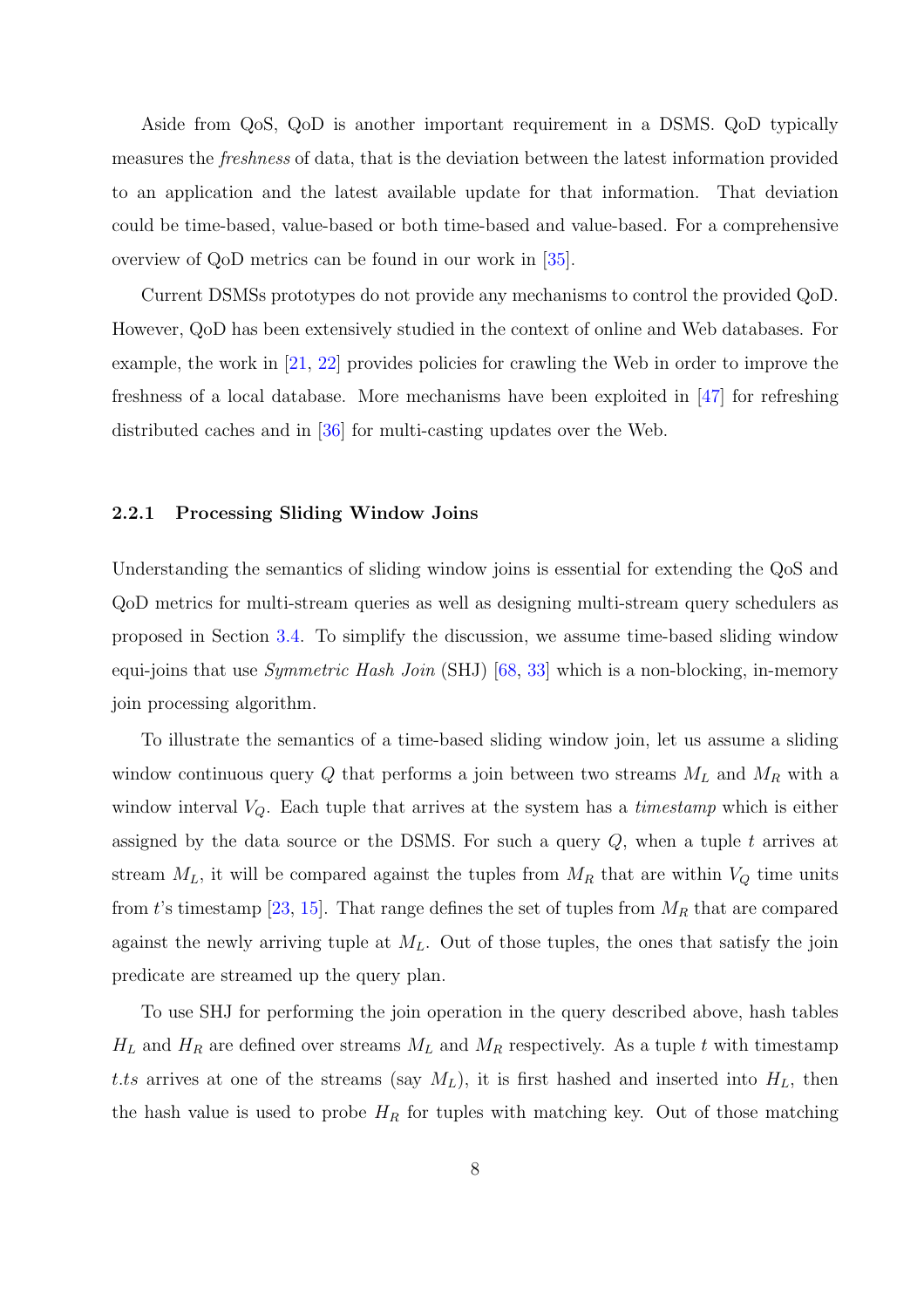<span id="page-21-0"></span>tuples, each tuple that satisfies the window predicate is concatenated to the input tuple and a new composite tuple is generated. Additionally, all tuples in  $H_R$  with a timestamp less than  $(t.ts - V<sub>Q</sub>)$  are pruned from the hash table since they are not expected to match any of the tuples that will arrive at  $M_L$  in the future.

#### 2.2.2 Processing Sliding Window Aggregates

Aggregate queries over a data stream typically use windows to divide the unbounded data stream into subsets of tuples. A Sliding Window, which is the most widely used type of windows, is defined by means of two attributes: 1)  $RANGE$ ; and 2)  $SLIDE$ .  $RANGE$  defines the length of the window which is either time-based or tuple-based, whereas SLIDE defines how the window boundaries move over the data stream. Processing each subset of tuples produces new values for the aggregate function used in the aggregate query. We will call each produced aggregate result an aggregate instant.

When the SLIDE is less then the RANGE, different consecutive windows overlap and a single tuple will belong to more than one window, hence, it is involved in the computation of different aggregate instants. For example, for an aggregate query with a RANGE of 100 tuples and a SLIDE of 100 tuples, there is no overlapping between consecutive windows and a new aggregate value should be produced for every 100 tuples entering the system. However, if the SLIDE is 5 tuples, then the boundary line is reached after the arrival of each 5th tuple and each aggregation is performed over the last 100 tuples.

In a straight forward implementation of aggregates, input tuples are buffered and once a boundary line is reached, the aggregate function is evaluated using the buffered tuples that are within the window boundaries. After evaluating the aggregate, the window boundaries are shifted and all the buffered tuples that fall outside the new boundaries are expired since they cannot be involved in any future computation.

An alternative implementation that uses Window-Id (WID) appeared in [38]. In that implementation, each input tuple is mapped to one or more WID. The mapping is done using the tuple's timestamp for time-based windows, or using a tuple's seria[l nu](#page-111-0)mber for tuple-based windows. For instance, in our example above where the RANGE is 100 and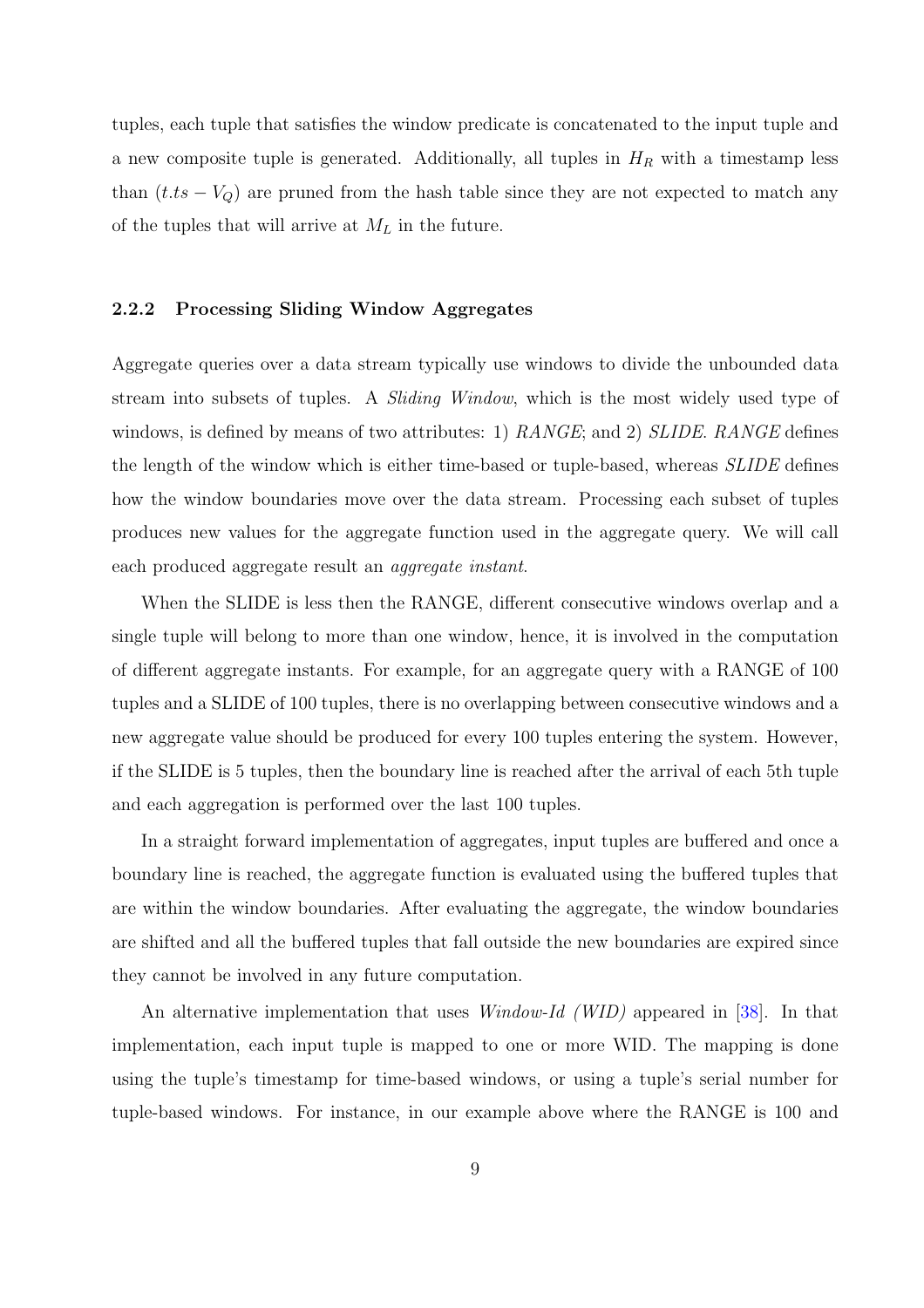the SLIDE is 5, each arriving tuple (after the first 100) is mapped to the 20 WIDs that correspond to all the windows where the input tuple is used for generating 20 aggregate instants.

Additionally, a hash table is used to incrementally maintain the aggregate values for each of the currently active windows. Specifically, after mapping a newly input tuple to its set of corresponding WIDs, for each WID, if it exists in the hash table, then the aggregate value is updated, whereas if it does not exist in the hash table, then a new entry is inserted. When a new tuple signals that the boundary of some window has been reached, then the aggregate instant for that window is retrieved from the hash table and the corresponding entry is purged.

It should be clear that the WID implementation leads to significant saving in buffer space. However, the amount of savings depends on the ratio between the window size and the hop size. Additionally, when augmenting the WID approach with panes [37], significant saving in processing time is achieved.

The techniques mentioned above fall under the Input Triggered execut[ion](#page-111-0) model [29]. In the Input Triggered execution model the operators are activated with the arrival of new input tuples. Unfortunately, that execution model will not always provide correct answer[s fo](#page-110-0)r time-based windowed aggregates. The reason is that if the input rate of tuples is relatively low, then using the timestamps associated with the input tuples to detect which tuples to expire and which is the current window instant is insufficient. For example, if the RANGE and SLIDE are 100 and 10 time units respectively and the tuples' input rate is uniform and it is 1 tuple every 20 time units, then at time 110, the window should slide (i.e., the first tuple should expire) and a new aggregate should be reported. However, since the next tuple will not arrive until time 120, then the system will only update the aggregate at time 120 and report the aggregate value for the window instant 20-120 and it will miss reporting the aggregate for the window 10-110.

The above anomaly motivated the proposal of what is called the *Clock Triggered* execution model where windowed query processing is based on time [29]. Currently, time probing [29], negative tuples [29] and direct approach [28] are examples of mechanisms for implementing the Clock Triggered execution model.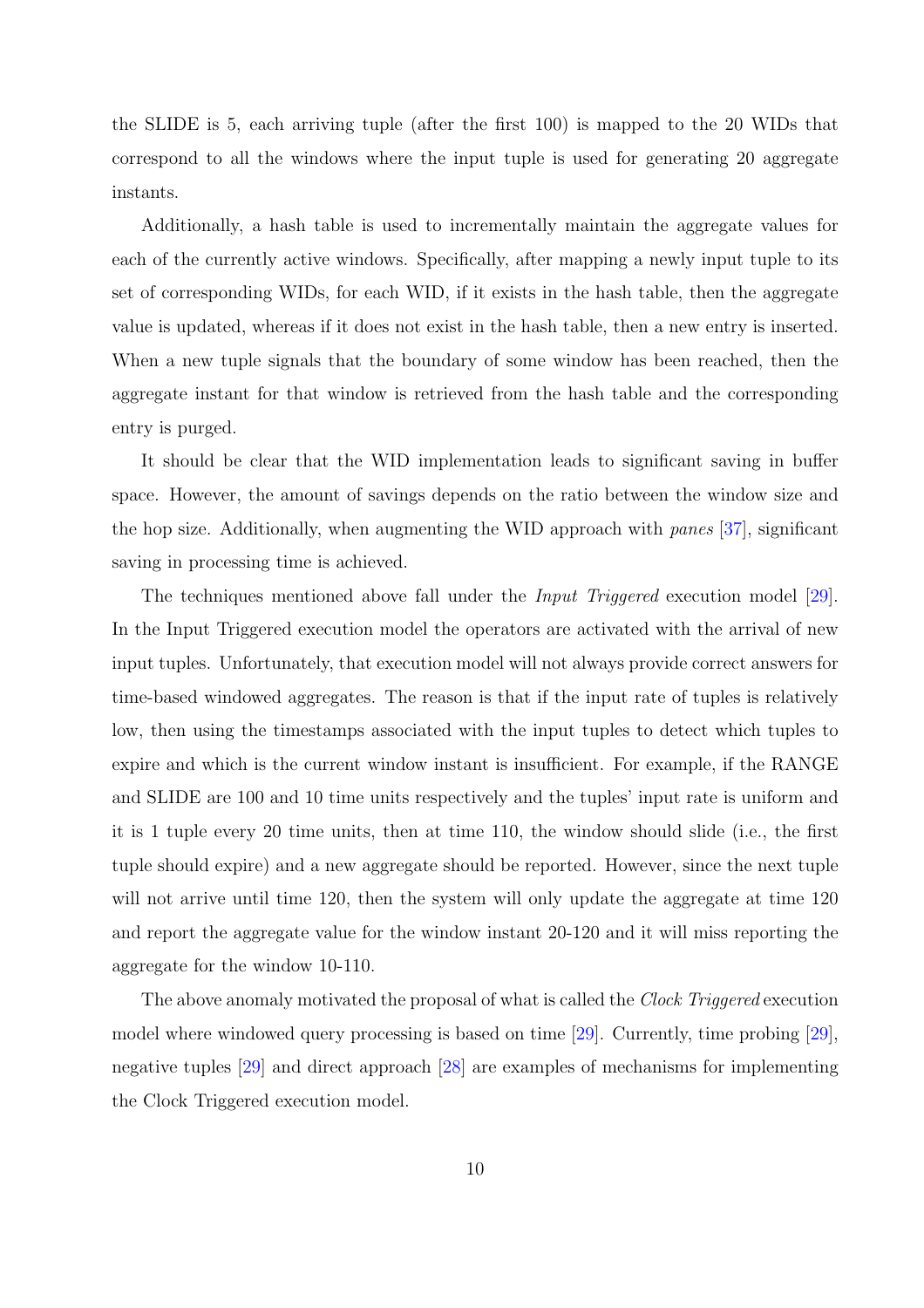#### 3.0 QOS METRICS AND ALGORITHMS

<span id="page-23-0"></span>One of the main goals in the design of a data stream management system is the development of scheduling policies that optimize Quality of Service (QoS).

This goal is complicated by the fact that the scheduling policy must take into account that the CQs are heterogeneous, i.e., they may have different time complexities (the amount of processing required to find if input data represents an event), and different productivity or selectivity (the number of events detected by the CQ). For example, consider two CQs, GOOGLE and ANALYSIS on streams of stock market data. GOOGLE is a simple query that asks the DSMS to be notified when there is a stock quote for *GOOGLE*. ANALYSIS is a complex query that asks the application to provide some specific technical analysis for any new stock price. Obviously, GOOGLE has low cost and it detects less events, whereas ANALYSIS has high cost and it detects more events.

The most commonly used QoS metric in the literature is average response time. In this work, we show that if the objective is to optimize the response time, then the "right" strategy is to schedule CQs according to their output rate. Specifically, we present a new scheduling policy called *Highest Rate (HR). HR* generalizes the *Rate-based policy (RB)* [65] for scheduling operators in multiple CQs as opposed to RB that has been proposed for scheduling operators within a single query. Under  $HR$ , the priority of a query is set to [its](#page-113-0) output rate where the output rate of the query is the ratio between its expected selectivity and its expected cost.

Although scheduling to minimize average response time works well for homogeneous workloads, there are some well known disadvantages to using average response time as the metric to optimize when the workload is heterogeneous. In the above example, the user who issued the ANALYSIS query likely knows that it is a complex query, and is expecting a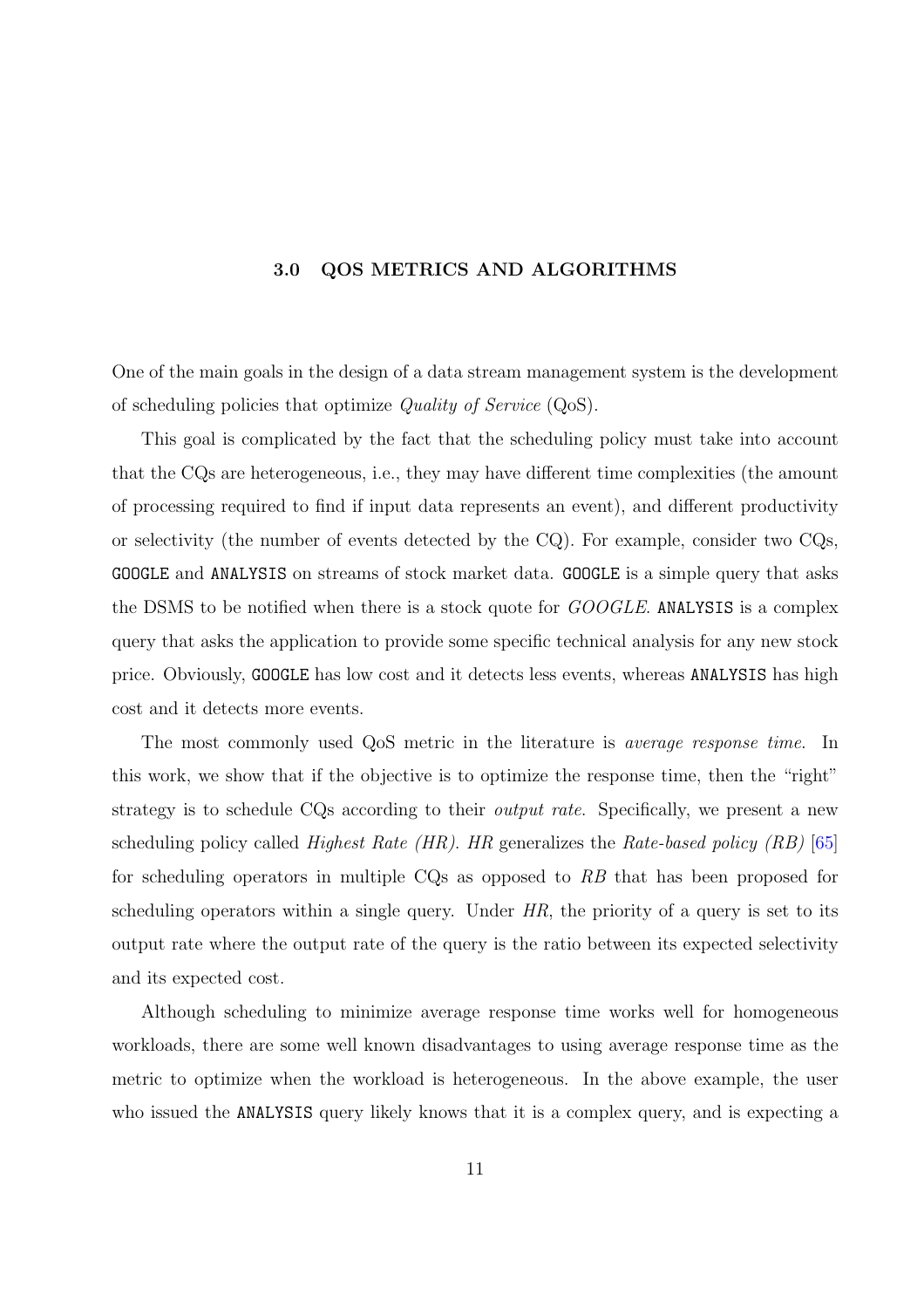higher response time than the user that issued the **GOOGLE** query. A metric that captures this phenomenon is average slowdown. The slowdown of a job is the response time of the job to the ideal processing time of the job [45]. So, for example, if each job had slowdown 1.1, then each user would experience a 10% delay due to queuing (although the responses could be very different).

Interestingly, in most on-line systems (e.g., Web servers), Shortest-Remaining-Processing-Time (SRPT) is one policy that is optimal for average response time and near optimal for average slowdown [45]. A surprising discovery of this work is that this is not the case with the  $HR$  policy that optimizes average response time of CQs. In general,  $HR$  will not optimize average slowdown [bec](#page-111-0)ause of the "probabilistic" nature of CQs where the selectivity might not equal to 1. In this work, we argue that if the objective is to optimize average slowdown then the "right" scheduling strategy is to set the priority of a query to the ratio of its selectivity over the product of its expected cost and its ideal total processing cost. We call this policy the Highest Normalized Rate (HNR) policy.

The average slowdown provided by the DSMS captures the system's average-case performance. However, improving the average-case performance usually comes at the expense of unfairness toward certain classes of queries that might experience starvation. Starvation is typically captured by measuring the maximum slowdown of the system [13], i.e., the perceived worst-case performance.

Starvation is an unacceptable behavior in a DSMS that supports monitoring applications where all kinds of events are equally important. Hence, it is crucial to balance the tradeoff between the average-case and worst-case performances of the DSMS. Toward this, we propose a hybrid scheduling policy that optimizes the  $\ell_2$  norm of slowdowns [9]. As such, it is able to strike a fine balance between the average- and worst-case performances and hence it avoids starvation and exhibits higher degree of fairness.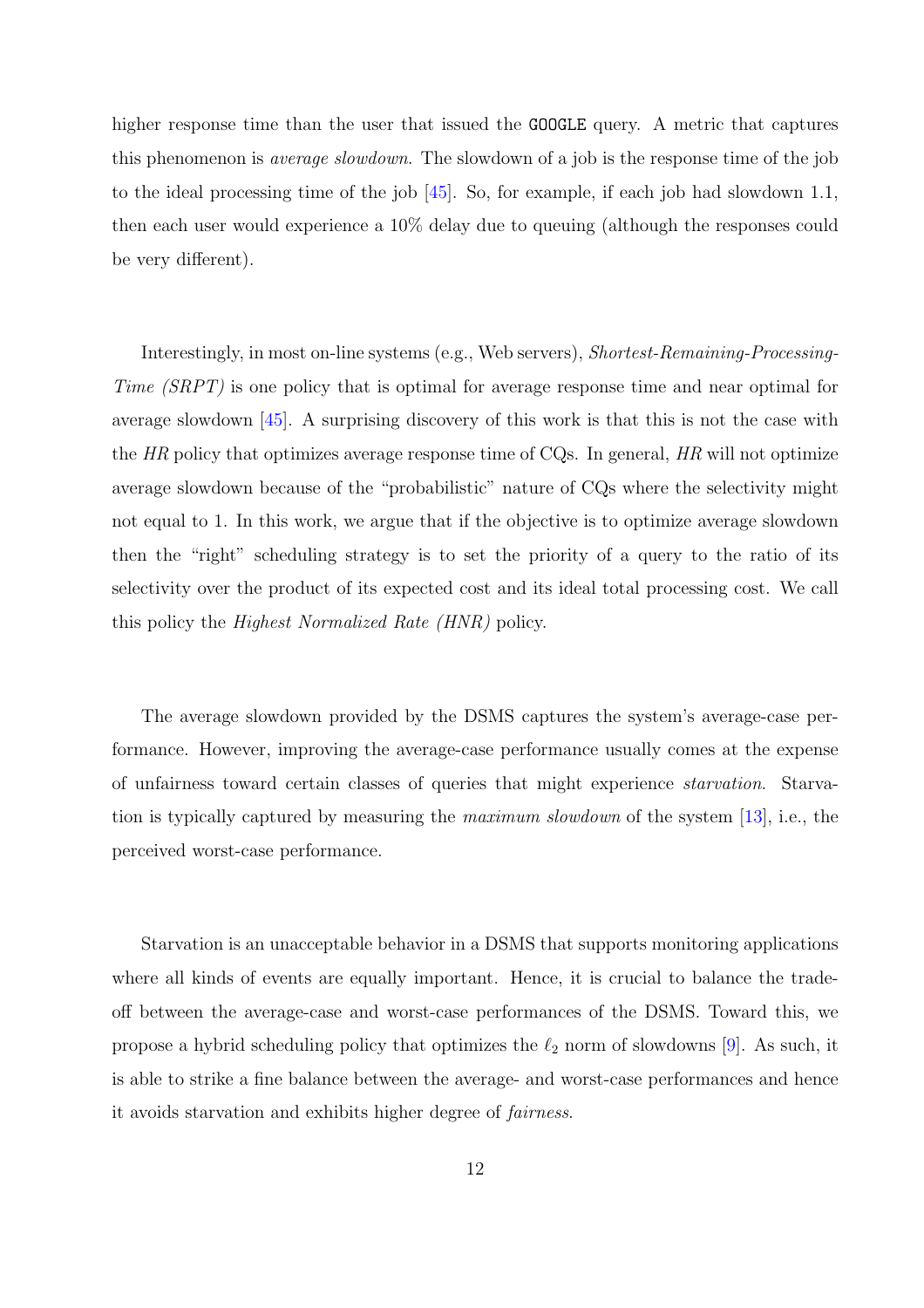#### 3.1 AVERAGE-CASE PERFORMANCE

<span id="page-25-0"></span>In this section, we focus on QoS metrics for single-stream queries and present our scheduling policies for optimizing these metrics. Multi-stream queries are discussed in Section 3.4.

#### 3.1.1 Response Time Metric

In DSMSs, the arrival of a new tuple triggers the execution of one or more CQs. Processing a tuple by a CQ might lead to discarding it (if it does not satisfy some filter predicate) or it might lead to producing one or more tuples at the output, which means that the input tuple represents an event of interest to the user who registered the CQ. Clearly, in DSMSs, it is more appropriate to define response time from a data/event perspective rather than from a query perspective as in traditional DBMSs. Hence, we define the tuple response time or tuple latency as follows:

**Definition 1** Tuple response time,  $R_i$ , for tuple  $t_i$  is  $R_i = D_i - A_i$ , where  $A_i$  is  $t_i$ 's arrival time and  $D_i$  is  $t_i$ 's output time. Accordingly, the average response time for N tuples is: 1 N  $\sum_{i=1}^N R_i$ .

Notice that tuples that are filtered out do not contribute to the metric as they do not represent any event [64].

**3.1.1.1 Highest [Rat](#page-113-0)e Policy (HR)** The *Rate-based* policy  $(RB)$  has been shown to improve the average response time of a single query  $[65]$ . In Aurora [16], RB was used for scheduling operators within a query, after the query had been selected by *Round Robin (RR)*. Below, we present a policy that extends RB for sched[ulin](#page-113-0)g both queri[es a](#page-109-0)nd operators.

In the basic RB policy, each operator path within a query is assigned a priority that is equal to its output rate. The path with the highest priority is the one scheduled for execution. In our proposed *Highest Rate* policy  $(HR)$ , we simply view the network of multiple queries as a set of operators and at each scheduling point we select for execution the operator with the highest priority (i.e., output rate).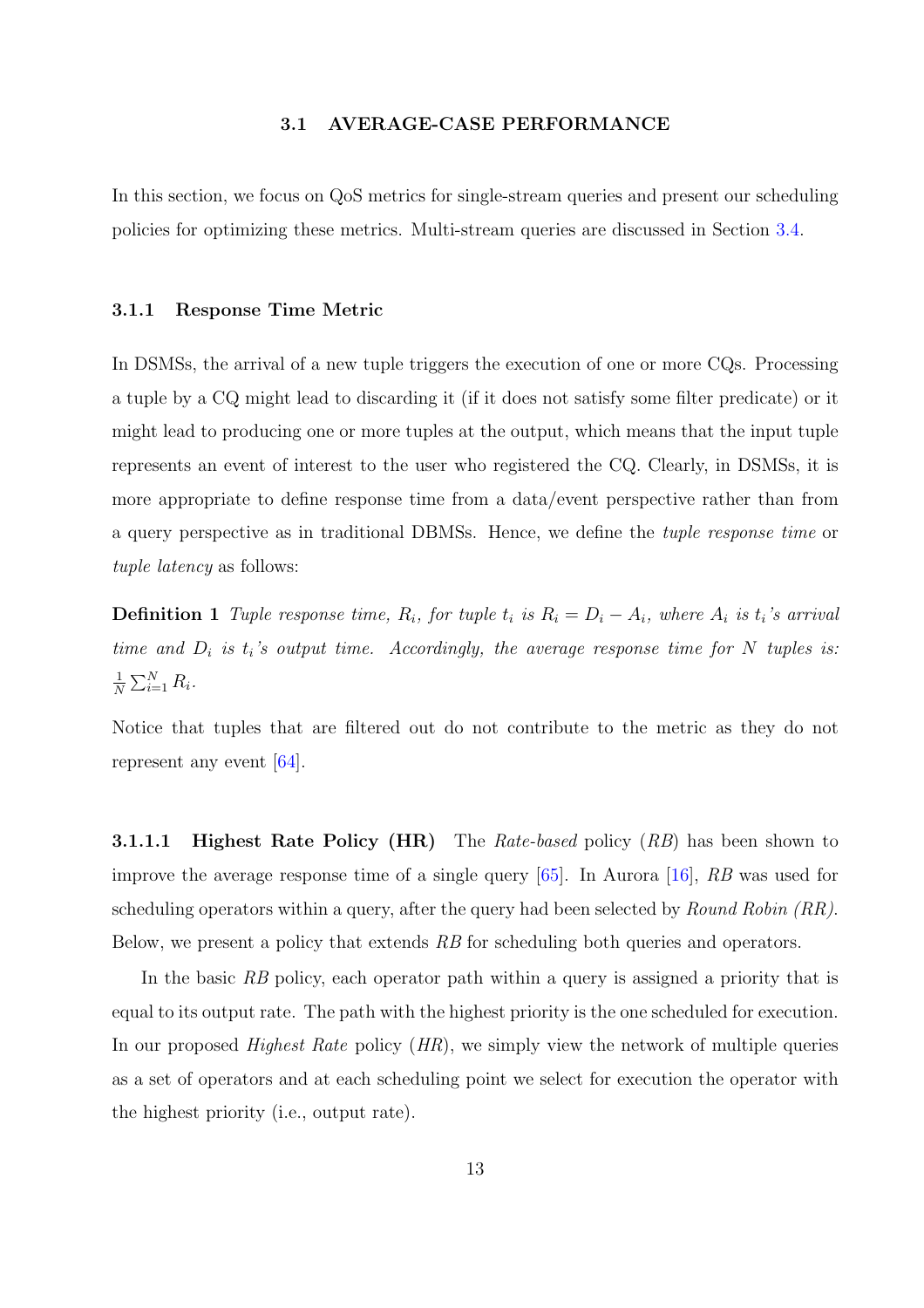<span id="page-26-0"></span>Specifically, under HR, each operator  $O_x^k$  is assigned a value called global output rate  $(GR_x^k)$ . The output rate of an operator is basically the expected number of tuples produced per time unit due to processing one tuple by the operators along the operator segment starting at  $O_x^k$  all the way to the root  $O_r^k$ . Formally, the output rate of operator  $O_x^k$  is defined as follows:

$$
GR_x^k = \frac{S_x^k}{\overline{C}_x^k} \tag{3.1}
$$

where  $S_x^k$  and  $\overline{C}_x^k$  $\int_{x}^{\infty}$  are the operator's global selectivity and global average cost as defined in Section 2. The intuition underlying HR is to give higher priority to operator paths that are both productive and inexpensive. In other words, the highest priority is given to the operato[r p](#page-16-0)aths with the minimum latency for producing one tuple.

The priority of each operator  $O_x^k$  is set to its global output rate  $GR_x^k$ , or equivalently, the output rate of the operator segment  $E_x^k$  starting at  $O_x^k$ . Hence, the priority of  $E_x^k$  is basically equal to the priority of  $O_x^k$  and executing  $O_x^k$  implies the pipelined execution of all the operators on  $E_x^k$  unless it is interrupted by a higher priority operator (or operator segment) as we will describe in Section 3.3.

#### 3.1.2 Slowdown Metric

Average response time is an expressive metric in a homogeneous setting, i.e., when all tuples require the same processing time. However, in a heterogeneous workload, as in our system, the processing requirements for different tuples may vary significantly and average response time is not an appropriate metric, since it cannot relate the time spent by a tuple in the system to its processing requirements. Given this realization, other on-line systems with heterogeneous workloads such as DBMSs, OSs, and Web servers have adopted *average slow*down or stretch [45] as another metric. This motivated us to consider stretch as the metric in our system.

The definitio[n of](#page-111-0) slowdown was initiated by the database community in [43] for measuring the performance of a DBMS executing multi-class workloads. Formally, the slowdown of a job is the ratio between the time a job spends in the system to its process[ing](#page-111-0) demands [45]. In DSMS, we define the slowdown of a tuple as follows: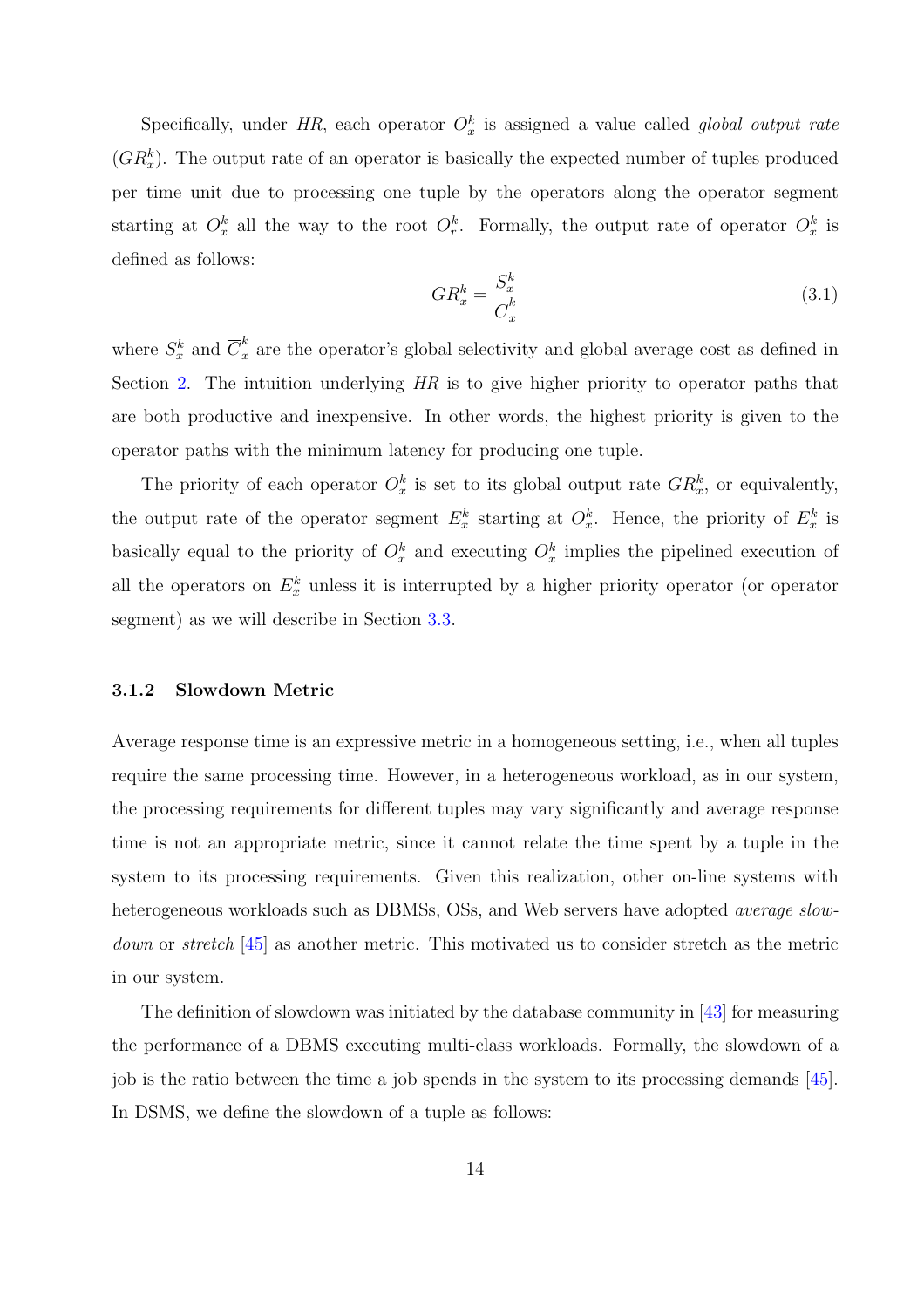Table 1: Table of Symbols

<span id="page-27-0"></span>

| Symbol                           | Description                                                              |  |
|----------------------------------|--------------------------------------------------------------------------|--|
| $O_x^i$                          | Operator $x$ in query $i$                                                |  |
| $\frac{E^i_{x,y}}{E^i_x}$        | Segment of operators that starts at $O_r^i$ and ends at $O_u^i$          |  |
|                                  | Segment of operators that starts at $O_r^i$ and ends at the root $O_r^i$ |  |
| $\frac{c_x^i}{s_x^i}$            | Processing time/cost of operator $O_r^i$                                 |  |
|                                  | Selectivity of operator $O_r^i$                                          |  |
| $\frac{\overline{C}^i_x}{S^i_x}$ | Expected processing time/cost of operator segment $E_r^i$                |  |
|                                  | Selectivity of operator segment $E_r^i$                                  |  |
| $W_x^i$                          | Wait time for tuple at the head of $O_r^i$ 's input queue                |  |
| $T_i$                            | Ideal processing time/cost of a tuple produced by query $Q_i$            |  |
| $V_x$                            | Window interval for join operator $O_x$                                  |  |
| $\tau_l$                         | Mean inter-arrival time of data stream $M_l$                             |  |
| $SE_x$                           | Set of operator segments starting at shared operator $O_x$               |  |
| $\overline{SC}_x$                | Expected processing time/cost of set of segments in $SE_x$               |  |

**Definition 2** The slowdown,  $H_i$ , for tuple  $t_i$  produced by query  $Q_k$  is  $H_i = \frac{R_i}{T_i}$  $\frac{R_i}{T_k}$ , where  $R_i$  is  $t_i$ 's response time and  $T_k$  is its ideal processing time. Accordingly, the average slowdown for N tuples is:  $\frac{1}{N}$  $\sum_{i=1}^N H_i$ .

Intuitively, in a general purpose DSMS where all events are of the same importance, a simple event (i.e., event detected by a low-cost CQ) should be detected faster than a complex event (i.e., event detected by a high-cost CQ) since the latter contributes more to the load on the DSMS.

#### 3.1.3 Highest Normalized Rate Policy (HNR)

Based on the above definitions, we developed the Highest Normalized Rate (HNR) policy for minimizing average slowdown. Table 1 summarizes the parameters used for describing the HNR policy for single-stream queries as well as the other scheduling policies policies discussed in the next Section. It also includes the parameters used for join operators (Section 3.4) and shared operators (Section 3.6).

To illustrate the intuition underlying  $HNR$ , consider two operator segments  $E_x^i$  [an](#page-43-0)d  $E_y^j$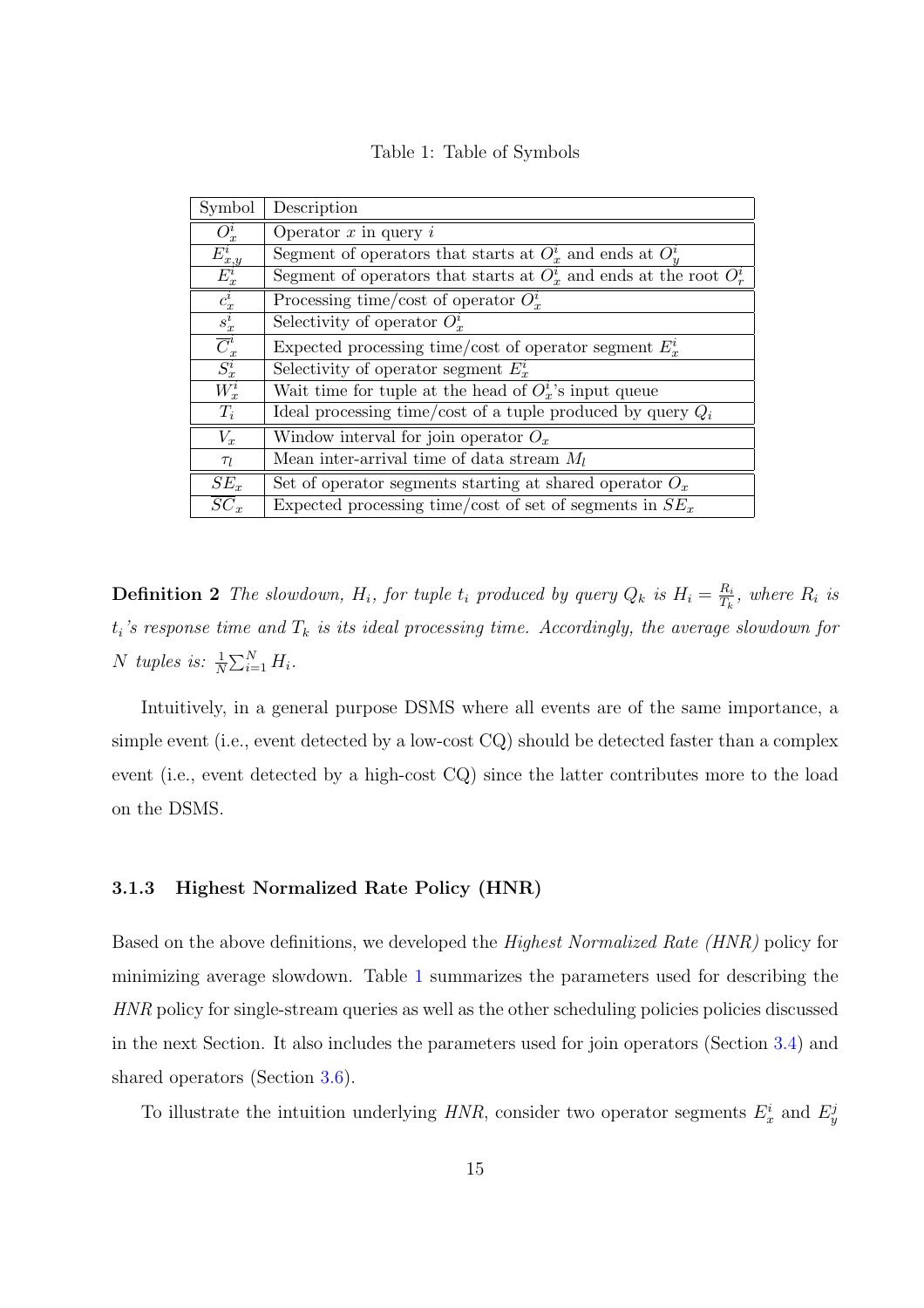starting at operators  $O_x^i$  and  $O_y^j$  respectively. For each of the two operator segments, we compute its global selectivity and global average cost as described above. Further, assume that the current wait time for the tuple at the head of  $O_x^i$ 's queue is  $W_x^i$  and for the tuple at the head of  $O_y^j$ 's queue is  $W_y^j$ .

We then consider two different scheduling policies:

- Policy (A), where  $E_x^i$  is executed before  $E_y^j$ , and
- Policy (B), where  $E_y^j$  is executed before  $E_x^i$ .

In policy A, where  $E_x^i$  is executed before  $E_y^j$ , the total slowdown of tuples produced under this policy is:

$$
H_A = S_x^i \times H_{A,i} + S_y^j \times H_{A,j} \tag{3.2}
$$

where  $S_x^i$  and  $S_y^j$  is the number of tuples produced by  $E_x^i$  and  $E_y^j$  respectively, and  $H_{A,i}$  and  $H_{A,j}$  are the slowdowns of the  $E_x^i$  tuples and the  $E_y^j$  tuples respectively.

Recall that the slowdown of a tuple is the ratio between the time it spent in the system to its ideal processing time. Hence,  $H_{A,i}$  and  $H_{A,j}$  are computed as follows:

$$
H_{A,i} = \frac{T_i + W_x^i}{T_i} \qquad H_{A,j} = \frac{\overline{C}_x^i + T_j + W_y^j}{T_j}
$$

where  $\overline{C}_i^i$ <sup>t</sup><sub>x</sub> is the amount of time  $E_y^j$  will spend waiting for  $E_x^i$  to finish execution. By substitution in  $(3.2)$ ,

$$
H_A = S_x^i \times \frac{T_i + W_x^i}{T_i} + S_y^j \times \frac{\overline{C}_x^i + T_j + W_y^j}{T_j}
$$

Similarly, under the alternative policy B, where  $E_y^j$  is executed before  $E_x^i$ , the total slowdown  $H_B$  is: ..

$$
H_B = S_y^j \times \frac{T_j + W_y^j}{T_j} + S_x^i \times \frac{\overline{C}_y^j + T_i + W_x^i}{T_i}
$$

In order for  $H_A$  to be less than  $H_B$ , then the following inequality must be satisfied:

$$
S_y^j \times \frac{\overline{C}_x^i}{T_j} < S_x^i \times \frac{\overline{C}_y^j}{T_i} \tag{3.3}
$$

The left-hand side of Inequality 3.3 shows the *increase* in total slowdown incurred by the tuples produced by  $E_y^j$  when  $E_x^i$  is executed first. Similarly, the right-hand side shows the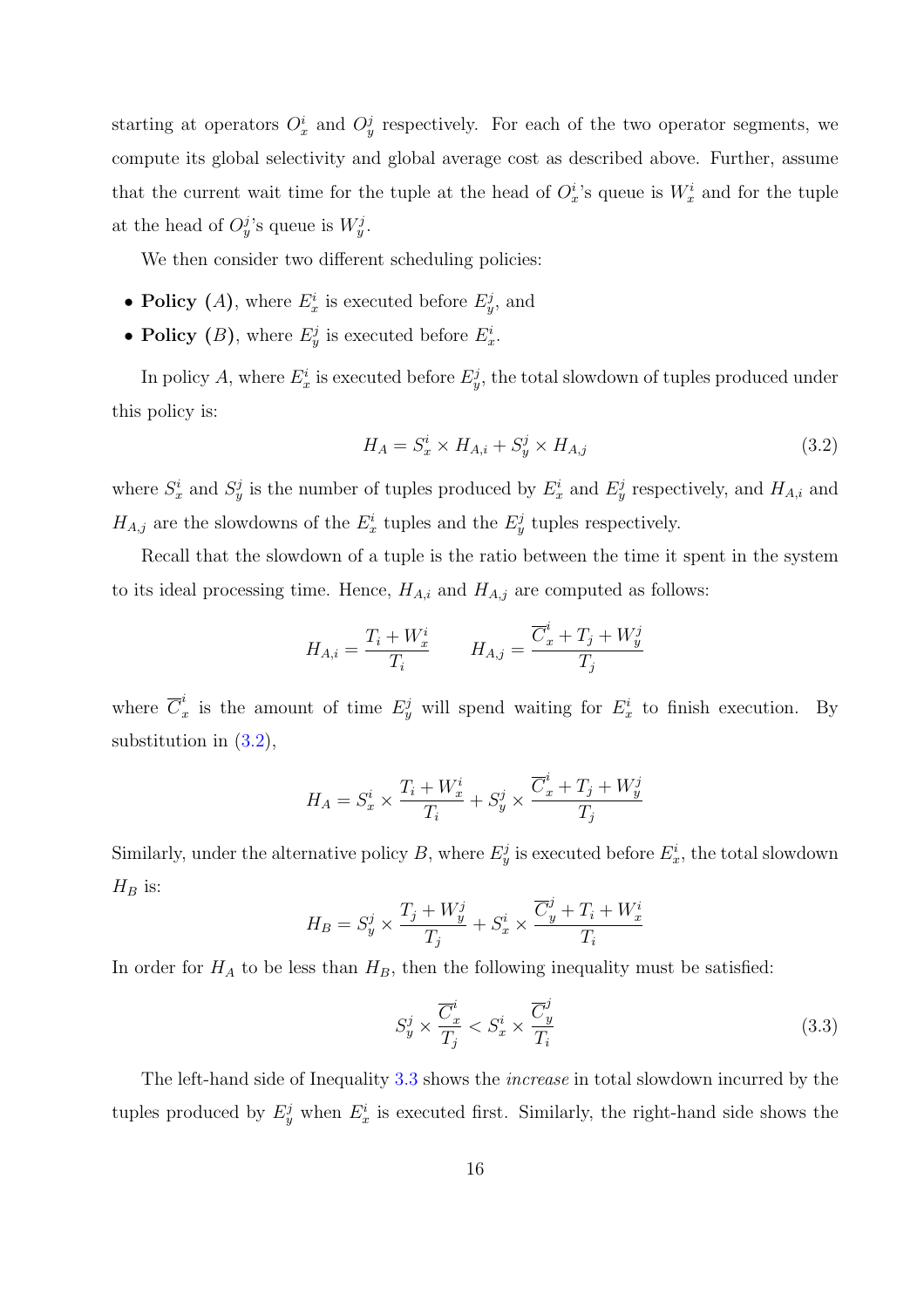<span id="page-29-0"></span>increase in total slowdown incurred by the tuples produced by  $E_x^i$  when  $E_y^j$  is executed first. The inequality implies that between the two alternative execution orders, we should select the one that minimizes the increase in the total slowdown. That is, we should select the segment with the smallest negative impact on the other one.

In order to select the segment with the smallest negative impact, in our HNR policy, each operator  $O_x^k$  is assigned a priority  $V_x^k$  which is the *weighted rate* or normalized rate of the operator segment  $E_x^k$  that starts at operator  $O_x^k$  and it is defined as:

$$
V_x^k = \frac{1}{T_k} \times \frac{S_x^k}{\overline{C}_x^k} \tag{3.4}
$$

The term  $S_x^k/\overline{C}_x^k$  $\frac{k}{x}$  is basically the *global output rate (GR*<sup>k</sup><sub>x</sub>) of the operator segment starting at operator  $O_x^k$  as defined in [65]. As such, the priority of each operator  $O_x^k$  is its normalized output rate, or equivalently, the normalized output rate of the operator segment  $E_x^k$  starting at  $O_x^k$ . Hence, executing  $O_x^k$  i[mp](#page-113-0)lies the pipelined execution of all the operators on  $E_x^k$  unless it is interrupted by a higher priority operator as we will describe in Section 3.3.

#### 3.1.4 HNR vs. HR

It is interesting to notice that if the objective is optimizing the response time, then the ideal total processing cost T should be eliminated from the denominators of all the above equations resulting in setting the priority  $V_x^k$  of operator  $O_x^k$  to:

$$
V_x^k = \frac{S_x^k}{\overline{C}_x^k} = GR_x^k \tag{3.5}
$$

In fact, this is the prioritizing function we use in our *Highest Rate (HR)* policy for optimizing the response time presented in Section 3.1.1.1. The HR policy, schedules jobs in descending order of output rate which might result in a high average slowdown because a low-cost query can be assigned a low priority since it [is not pr](#page-25-0)oductive enough. Those few tuples produced by this query will all experience a high slowdown, with a corresponding increase in the average slowdown of the DSMS.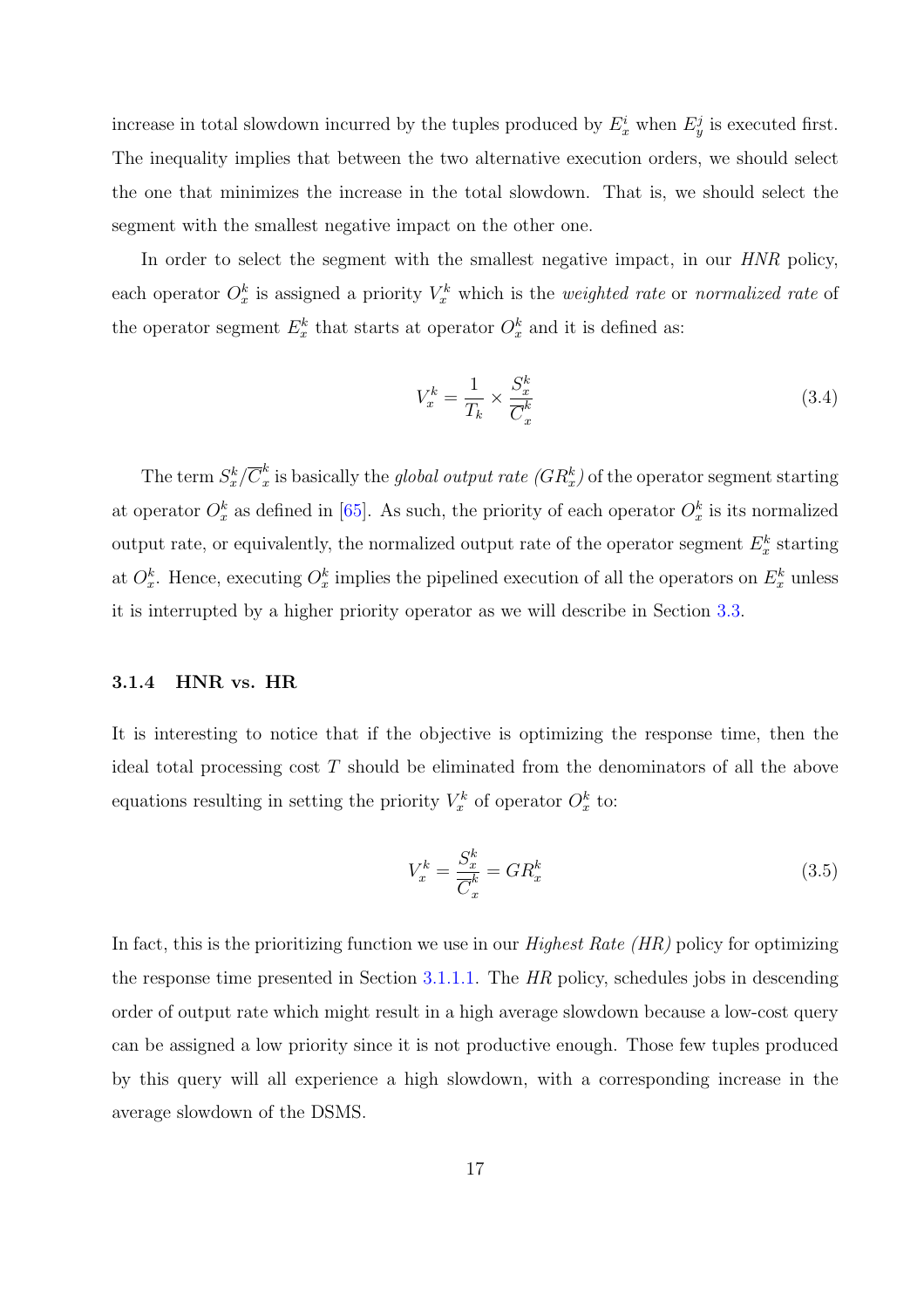<span id="page-30-0"></span>

Figure 3: Output of Example 1

Our policy  $HNR$ , like  $HR$ , is based on output rate, however, it also emphasizes the ideal tuple processing time in assigning priorities. As such, an inexpensive operator segment with low productivity will get a higher priority under HNR than under HR.

**Example 1** To further illustrate the difference between the HR and the HNR policies, let us consider an example where we have two queries  $Q_1$  and  $Q_2$ . Each query consists of a single operator. For  $Q_1$ , the cost of the operator is 5 ms and its selectivity is 1.0. For  $Q_2$ , the cost of the operator is 2 ms and its selectivity is 0.33. Further, assume that there are 3 pending tuples to be processed by the 2 queries and that all 3 tuples have arrived at time 0.

Under the HR policy,  $Q_1$ 's priority is  $\frac{1.0}{5.0} = 0.2$ , whereas  $Q_2$ 's priority is  $\frac{0.33}{2.0} = 0.1667$ (which is the output rate of each query). Figure  $3(A)$  shows the queries' output under the  $HR$  policy where  $Q_1$  is executed first and it accepted/emitted all the pending 3 tuples, then  $Q_2$  is executed and it only accepted one of the 3 pending tuples (since its selectivity is 0.33); we assume it was the middle one in this example.

Under the HNR policy,  $Q_1$ 's priority is  $\frac{1.0}{5.0 \times 5.0} = 0.04$ , whereas  $Q_2$ 's priority is  $\frac{0.33}{2.0 \times 2.0} =$ 0.08. Hence, under  $HNR$ ,  $Q_2$  is scheduled before  $Q_1$  resulting in the output shown in Figure  $3(B)$ .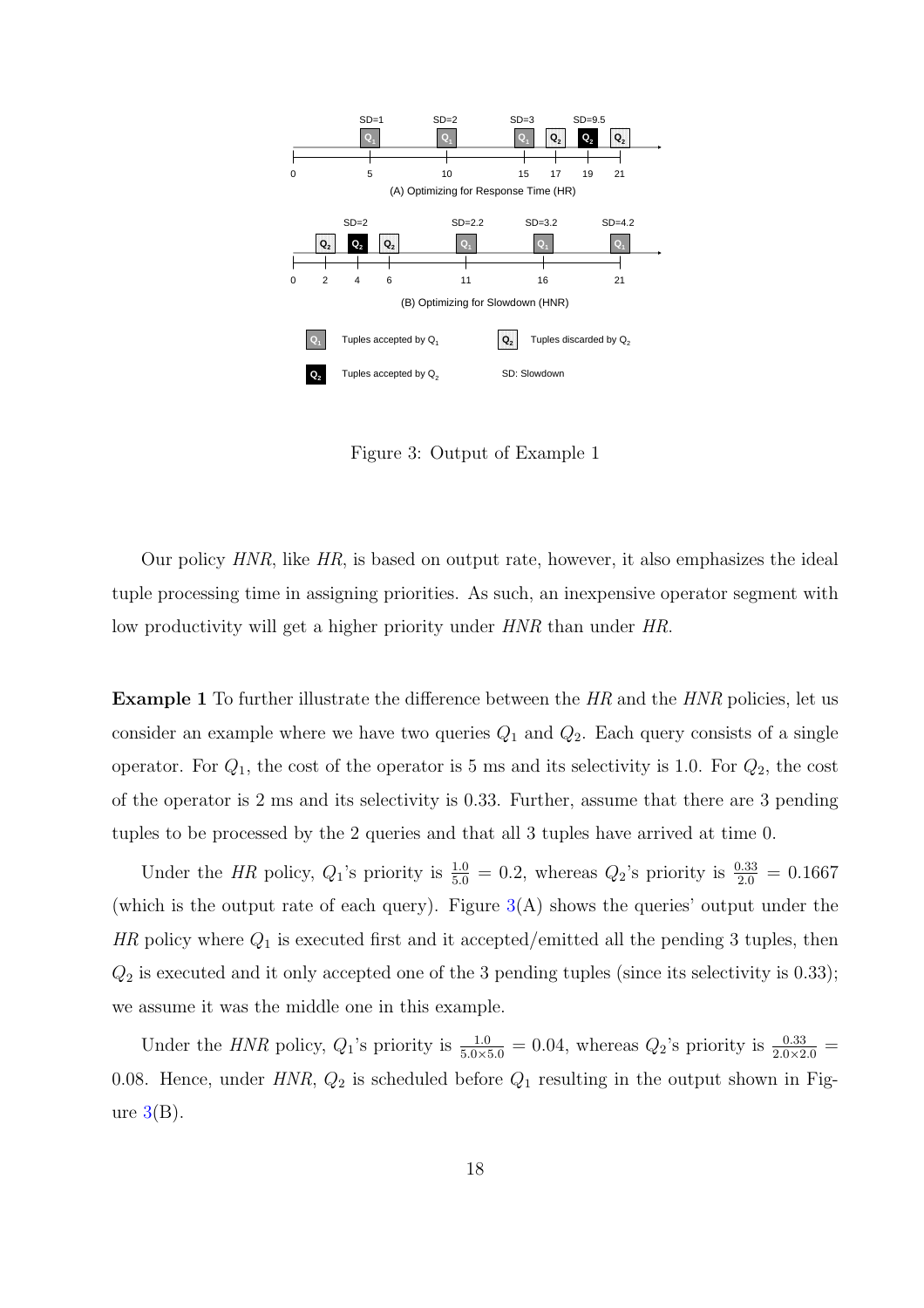Table 2: Results for Example 1

|      | Response Time   Slowdown |       |
|------|--------------------------|-------|
| HR.  | 12.25                    | 3.875 |
| HNR. | 13.0                     | 2.9   |

<span id="page-31-0"></span>Table 2 summarizes the results of the two different policies and shows that HNR provides the lower average slowdown compared to HR. The reason is that the one tuple accepted by  $Q_2$  experienced a slowdown of  $\frac{4}{2} = 2.0$  under HNR while its slowdown under HR is  $\frac{19}{2} = 9.5$ . This unfairness of  $HR$  toward  $Q_2$  resulted in a higher overall average slowdown compared to HNR.

#### 3.1.5 HNR vs. HR vs. SRPT

It should be clear that under HR, if all the operators' selectivities are equal to one, then Equation 3.5 is simply the inverse of the processing time. Hence, in this case,  $HR$  is equivalent to SRPT. Similarly, if all the operators' selectivities are equal to one, then in Equation 3.4,  $\overline{C}^k_x$  $\frac{k}{x}$  is eq[ual t](#page-29-0)o  $T_k$  and  $O_x^i$  is executed before  $O_y^j$  if  $1/(T_i)^2 > 1/(T_j)^2$ . By taking the square root of both sides, then  $HNR$  is also equivalent to  $SRPT$ .

The above observation shows the effect of the selectivity parameter on this problem. That is, under a probabilistic workload, HR reduces the response time, whereas, HNR reduces the slowdown. However, as the workload becomes deterministic, both HR and HNR converge to a single policy which is the SRPT policy, which has been shown to be optimal for task scheduling when looking at response time and near optimal when looking at slowdown.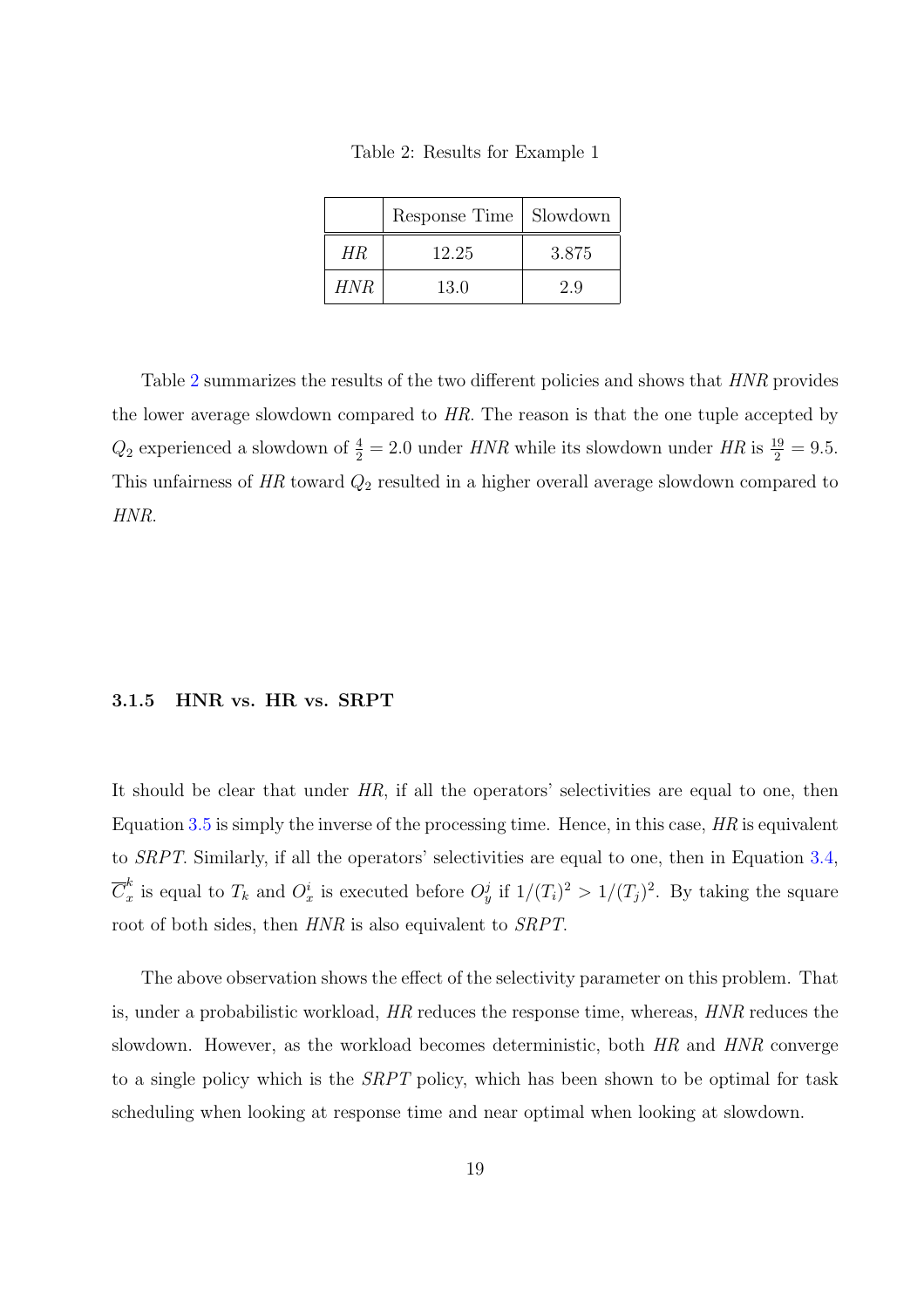#### 3.2 AVERAGE-CASE VS. WORST-CASE PERFORMANCE

<span id="page-32-0"></span>Here, we first define the worst-case performance and a policy that minimizes it. Then, we introduce our scheduling policy for balancing the trade-off between the average- and worstcase performance.

#### 3.2.1 Worst-case Performance

It is expected that a scheduling policy that strives to minimize the average-case performance might lead to a poor worst-case performance under a relatively high load. That is, some queries (or tuples) might starve under such a policy. The worst-case performance is typically measured using *maximum response time* or *maximum slowdown* [13].

**Definition 3** The maximum response for N tuples is  $max(R_1, R_2, ..., R_N)$ .

**Definition 4** The maximum slowdown for N tuples is  $max(H_1, H_2, ..., H_N)$ .

Intuitively, a policy that optimizes for the worst-case performance should be pessimistic. That is, it assumes the worst-case scenario where each processed tuple will satisfy all the filters in the corresponding query. An example of such a policy is the traditional First-Come-First-Serve (FCFS) that has been shown to optimize the maximum response time metric in [13]. Similarly, the traditional Longest Stretch First (LSF) [2] has been shown to optimize the maximum slowdown. Under LSF, each operator  $O_x^k$  is assigned a priority  $V_x^k$  which is [com](#page-109-0)puted as:

$$
V_x^k = \frac{W_x^k}{T_k} \tag{3.6}
$$

where  $W_x^k$  is the wait time of the tuple at the head of  $O_x^k$ 's input queue and  $T_k$  is the ideal processing cost for that tuple.

LSF is a greedy policy under which the priority assigned to an operator  $O_x^k$  is basically the current slowdown of the tuple at the top of  $O_x^k$ 's input queue; the current slowdown of a tuple is the ratio of the time the tuple has been in the system thus far to its processing time.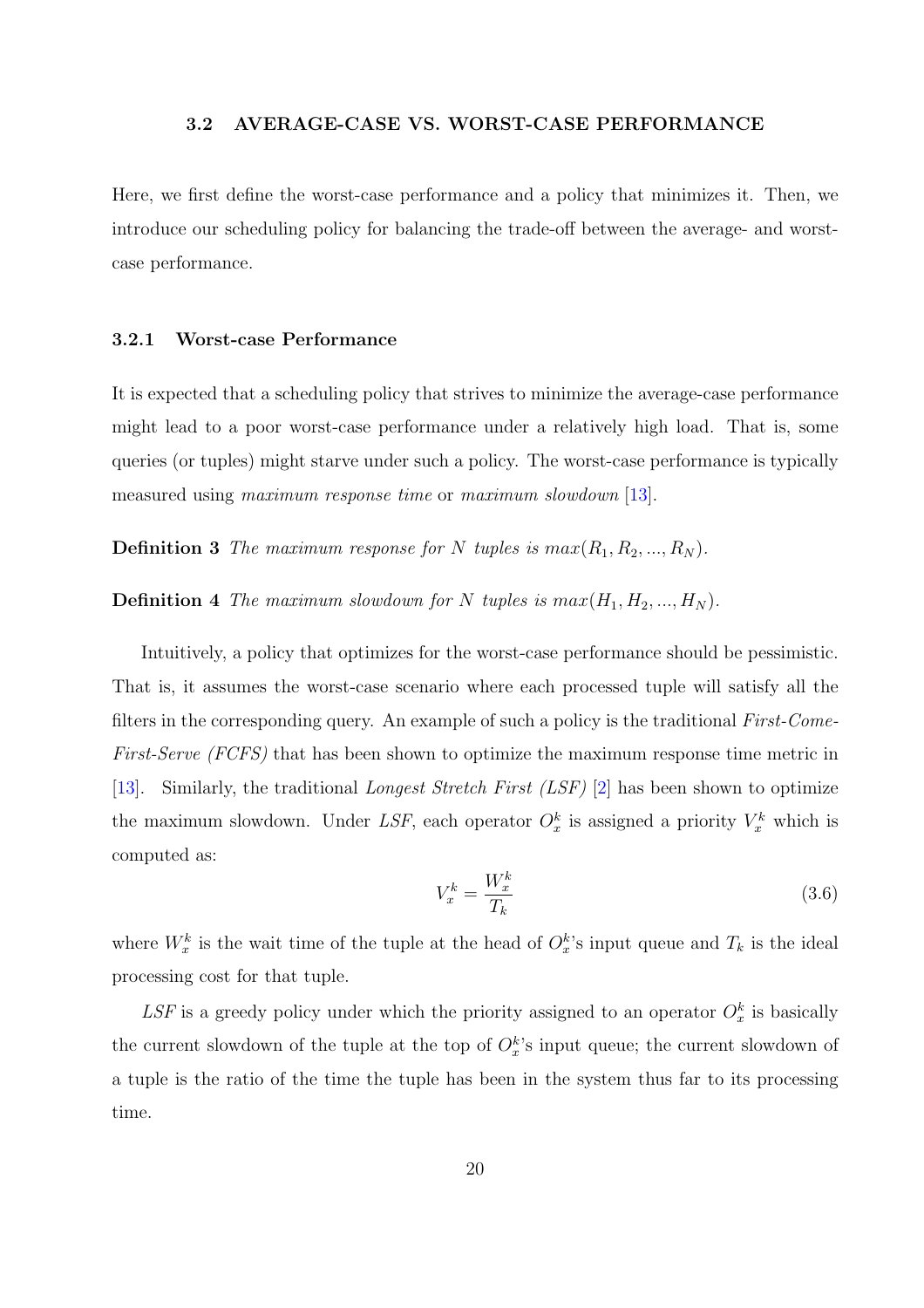## <span id="page-33-0"></span>3.2.2 Balancing the Trade-off between Average-case and Worst-case Performance

A policy that strikes a fine balance between the average-case and worst-case performance needs a metric that is able to capture this trade-off. In this section, we first present such a metric, and then describe our proposed scheduling policy which optimizes that metric.

3.2.2.1 The Second Norm Metric On one hand, the average value for a QoS metric provided by the system represents the expected QoS experienced by any tuple in the system (i.e., the average-case performance). On the other hand, the maximum value measures the worst QoS experienced by some tuple in the system (i.e., the worst-case performance). It is known that each of these metrics by itself is not enough to fully characterize system performance.

To get a better understanding of system performance, we need to look at both metrics together or, alternatively, we can use a single metric that captures both of these metrics. The most common way to capture the trade-off between the average-case and the worst-case performance is to measure the  $\ell_2$  norm [9]. Specifically, the  $\ell_2$  norm of response times,  $R_i$ , is defined as:

**Definition 5** The  $\ell_2$  norm of response t[im](#page-108-0)es for N tuples is equal to  $\sqrt{\sum_{1}^{N} R_i^2}$ .

The definition shows how the  $\ell_2$  norm considers the average in the sense that it takes into account all values, yet, by considering the second norm of each value instead of the first norm, it penalizes more severely outliers compared to the average slowdown metric.

Similarly, the  $\ell_2$  norm of slowdowns,  $H_i$ , is defined as:

**Definition 6** The  $\ell_2$  norm of slowdowns for N tuples is equal to  $\sqrt{\sum_{1}^{N} H_i^2}$ .

In the following sections, we present our policies for balancing the trade-off between the average and worst cases.

**3.2.2.2** Balancing the Trade-off for Slowdown Our proposed HNR policy is still biased toward certain classes of queries. These classes are: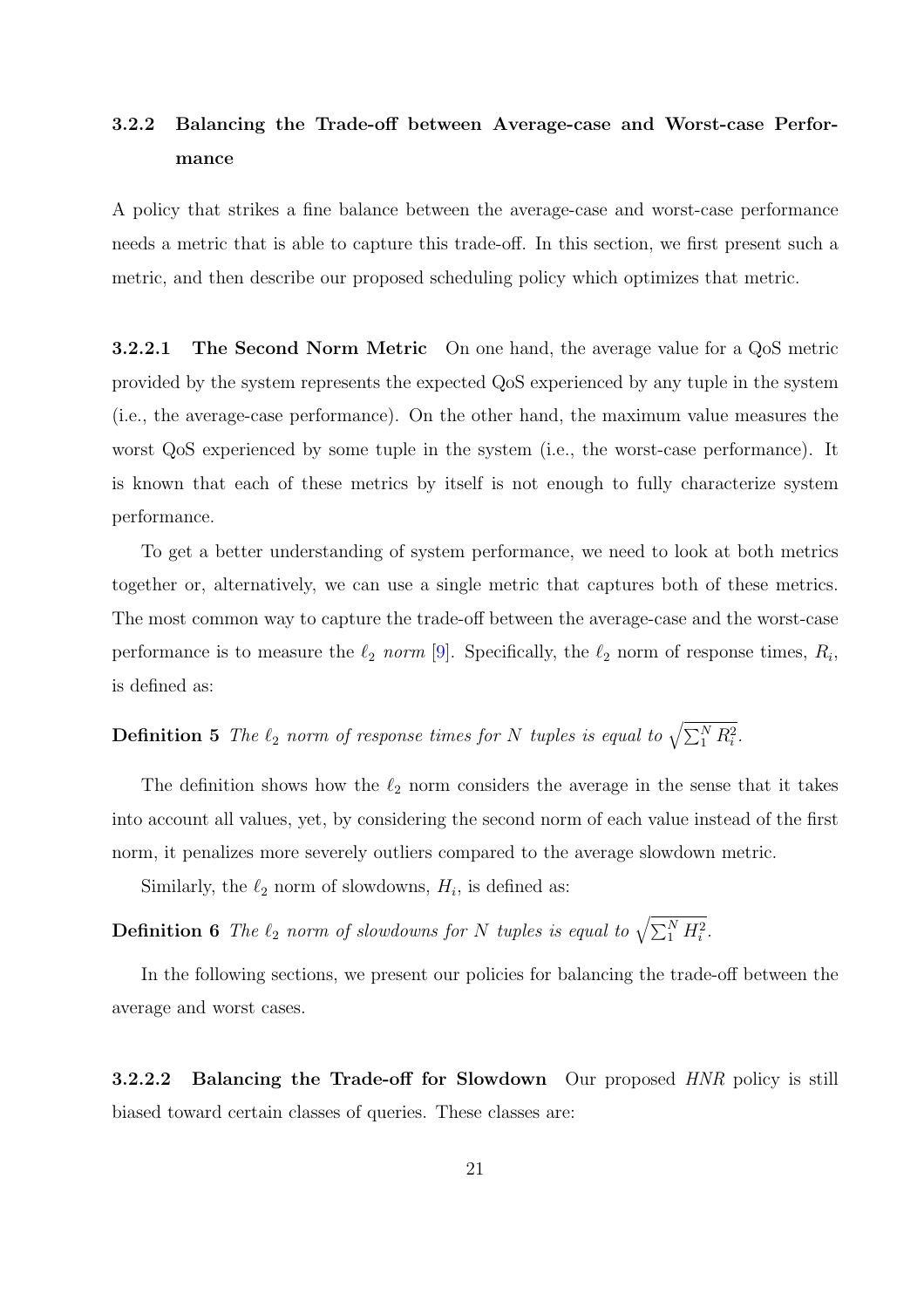- 1. Queries with high productivity; and/or
- 2. Queries with low processing cost.

For example, under HNR, a query with high cost and low productivity comes at the bottom of the priority list. When the system is overloaded, such low priority query will starve waiting for execution. This behavior may be viewed as being unfair as it yields a system with a high value for the maximum slowdown metric. The LSF policy, on the other hand, avoids the starvation of tuples yet yields a poor average-case performance.

In order to balance the trade-off between the average- and worst-case performance, we are proposing a new scheduling policy that minimizes the  $\ell_2$  norm of slowdowns. We will call this new policy *Balance Slowdown (BSD)*. To understand the intuition underlying *BSD*, we will use the same technique from the previous section but with the objective of minimizing the  $\ell_2$  norm of slowdowns.

Specifically, consider a policy A where operator segment  $E_x^i$  is executed before operator segment  $E_y^j$ . The  $\ell_2$  norm of slowdowns of tuples produced under this policy is:

$$
L_A = \sqrt{S_x^i \times (H_{A,i})^2 + S_y^j \times (H_{A,j})^2}
$$

where  $S_x^i$ ,  $H_{A,i}$ ,  $S_y^j$ , and  $H_{A,j}$  are calculated as in Section 3.1. Similarly, we can compute  $L_B$ which is the  $\ell_2$  norm of slowdowns of tuples produced under policy B. In order for  $L_A$  to be less than  $L_B$ , then the following inequality must be satis[fied:](#page-25-0)

$$
\frac{S_y^j}{\overline{C}_y^j(T_j)^2}(2W_y^j+2T_j+\overline{C}_x^i)<\frac{S_x^i}{\overline{C}_x^i(T_i)^2}(2W_x^i+2T_i+\overline{C}_y^j)
$$

As an approximation, we drop  $(2T_j + \overline{C}_i^i)$  $\bar{x}_x^i$ ) and  $(2T_i + \overline{C}_y^j)$  $y(y)$  from the above inequality which yields to:

$$
\frac{S_y^j}{\overline{C}_y^j T_j} \times \frac{W_y^j}{T_j} < \frac{S_x^i}{\overline{C}_x^i T_i} \times \frac{W_x^i}{T_i}
$$

Hence, under our proposed policy *BSD*, each operator  $O_x^k$  is assigned a priority value  $V_x^k$ which is the product of the operator's normalized rate and the current highest slowdown of its pending tuples. That is:  $\overline{\phantom{a}}$  $\mathbf{r}$ 

$$
V_x^k = \left(\frac{S_x^k}{\overline{C}_x^k T_k}\right) \left(\frac{W_x^k}{T_k}\right) \tag{3.7}
$$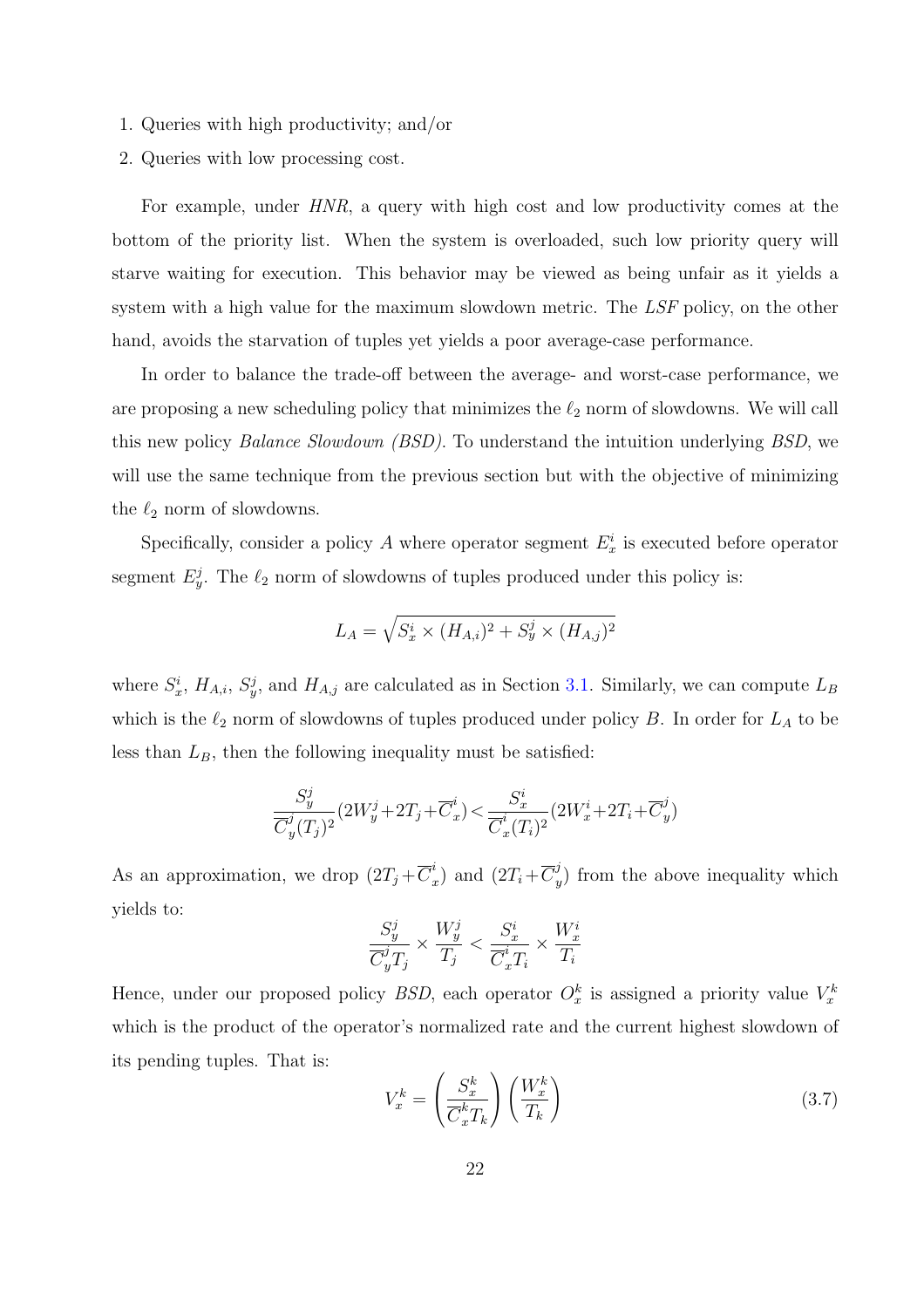Notice that the term  $S_x^k/\overline{C}_x^k T_k$  is the normalized output rate of operator  $O_x^k$  as defined in (3.4), whereas the term  $W_x^k/T_k$  is the current highest slowdown experienced by a tuple in  $O_x^k$ 's input queue. As such, under *BSD*, an operator is selected either because it has a high wei[ghte](#page-29-0)d rate or because its pending tuples have acquired a high slowdown. This makes our proposed heuristic a hybrid between our previous policy for reducing the average slowdown (i.e.,  $HNR$ ) and the greedy heuristic to optimize maximum slowdown (i.e.,  $LSF$ ). Comparing the priority used in BSD to that used by HNR, we find that BSD considers the waiting time of tuples, and gives greater emphasis to the cost.

#### 3.2.3 Balancing the Trade-off for Response Time

We use the same observations from above to devise a policy that balances the trade-off between average response time and maximum response time. Specifically, our proposed heuristic for balancing the trade-off under the response time metric is a hybrid of our proposed HR policy (that optimizes average response time) and the FCFS policy (that optimizes maximum response time). As such, under our proposed Balance Response Time (BRT) policy, each operator  $O_x$  is assigned a priority value  $V_x$  which is defined as:

$$
V_x^k = \left(\frac{S_x^k}{\overline{C}_x^k}\right) \left(W_x^k\right) \tag{3.8}
$$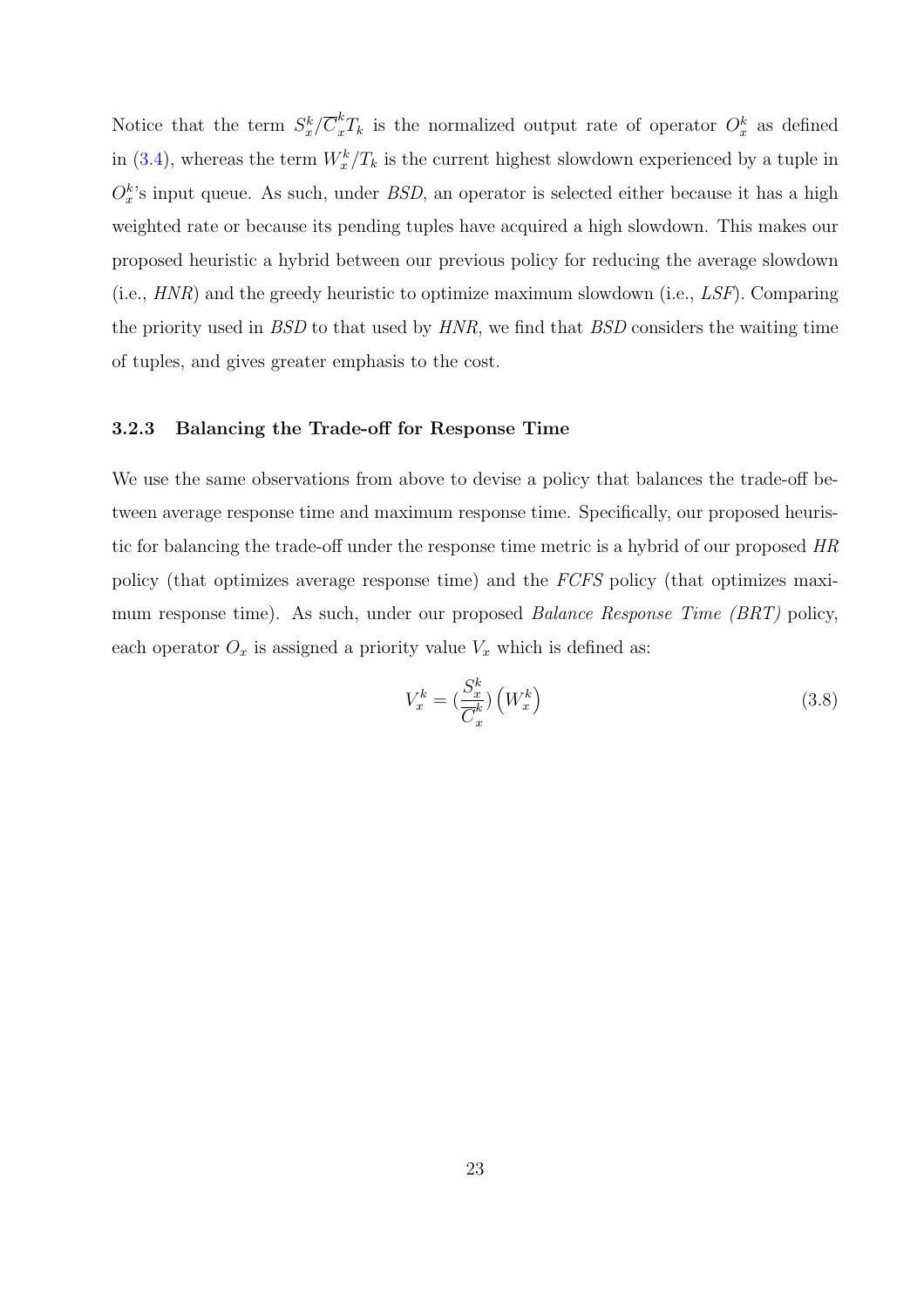<span id="page-36-0"></span>At each *scheduling point*, our scheduler is invoked to decide which operator to execute next. The definition of a scheduling point depends on the scheduling level as follows:

- Query-level Scheduling, where the scheduling point is reached when a *query* finishes processing a tuple (i.e., non-preemptive)
- Operator-level Scheduling, where the scheduling point is reached when an *operator* finishes processing a tuple (i.e., preemptive).

## 3.3.1 Priority Dynamics under HNR

Under *HNR*, the priority given to each operator is static over time. Thus, the scheduler simply keeps a sorted list of pointers to operators. At each scheduling point, the scheduler traverses the list in order and selects for execution the first operator with pending tuples.

In query-level scheduling, it is sufficient to only keep a list of the priorities of leaf operators where the priority of a leaf operator  $O<sub>l</sub>$  is basically the normalized output rate of segment  $E_l$ .

In operator-level scheduling, the scheduler might decide to proceed with the next operator  $O_x$  on the currently executing query or to execute a leaf operator in another query for which new tuples have arrived. As such, it is required to keep a list of the priorities of all operators, where the priority of operator  $O_x$  is computed as the normalized output rate of the segment of operators starting at  $O_x$  and ending at the root as shown in Section 3.1.

#### 3.3.2 Priority Dynamics under BSD

Recall, the priority of an operator  $O_x$  under BSD depends on its static normalized output rate and the current slowdown of its pending tuple where the latter increases with time. The increase in the current slowdown for different tuples happens at different rates according to each tuple's current wait time  $(W)$  and ideal processing cost  $(T)$ . As such, the priority of each operator under BSD should be re-computed at any instant of time. However, such an implementation renders BSD very impractical. An obvious way to reduce such an overhead is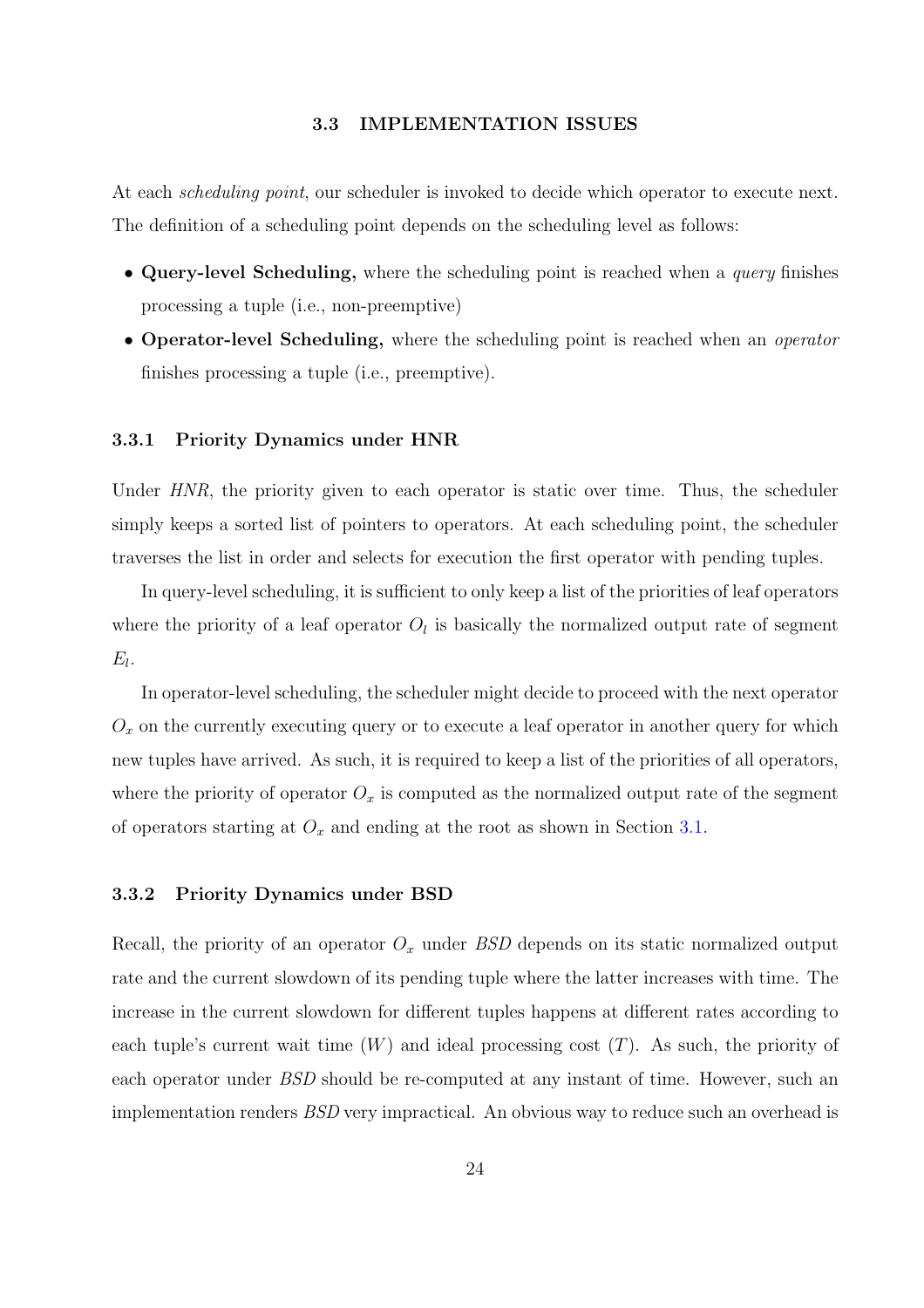to implement BSD using a query-level scheduler; this approximation will reduce the frequency of scheduling points, however it is not enough. For instance, if there are  $q$  installed CQs, then at each scheduling point the scheduler will have to compute the priorities for  $q$  leaf operators. Next, we describe techniques for an efficient implementation of BSD.

3.3.2.1 Search Space Reduction Notice that the priority of an operator under the non-preemptive implementation of BSD can be expressed by the product of two components:  $W_x^k$  and  $S_x^k/(\overline{C}_x^k \times T_k^2)$  where the former is dynamic, while the latter is static. We will denote that static component  $S_x^k/(\overline{C}_x^k \times T_k^2)$  as  $\Phi_x$ .

To reduce the search space, we divide the domain of priorities into *clusters* where each cluster covers a certain range in the priority spectrum. An operator belongs to a cluster if its priority falls within the range covered by the cluster. Then each cluster is assigned a new priority and all operators within a cluster inherit that priority.

Using clustering is a well know technique to reduce the search space for dynamic schedulers. In the particular context of DSMSs, Aurora uses a uniform clustering method for its QoS-aware scheduler. However, uniform clustering has the drawback of grouping together operators with large differences in their priorities. For example, if the priority domain is [1, 100] and we want to divide it into 2 clusters, then we will end up with clusters covering the ranges [1,50] and [50,100]. Notice how the ratio between the highest and lowest priority in the second cluster is only 2, whereas that ratio in the first cluster goes up to 50.

In this thesis, we propose to *logarithmically* divide the domain of priorities into clusters, where the priorities of the operators that belong to the same cluster are within a maximum value  $\epsilon$  from each other. Specifically, the first cluster will cover the priority range  $[\epsilon^0, \epsilon^1]$ , the second covers  $[\epsilon^1, \epsilon^2]$  etc.. In general, a cluster i will cover the priority range  $[\epsilon^i, \epsilon^{i+1}]$  where a cluster *i* is assigned a *pseudo priority* equal to  $\epsilon^i$  and an operator  $O_x$  will belong to cluster *i* if  $\epsilon^i \leq \Phi_x \leq \epsilon^{i+1}$ .

The number of resulting clusters depends on  $\epsilon$  and  $\Delta$ , where  $\Delta$  is the ratio between the highest and the lowest priorities in the priority domain. Hence, the number of clusters  $m$  is:  $m = \frac{log(\Delta)}{log(\epsilon)}$  $\frac{\log(\Delta)}{\log(\epsilon)}$ . For example, if the priority domain is [1, 100], then at  $\epsilon = 10$ , the number of clusters is equal to 2 where the first cluster covers the priorities [1,10] and the second covers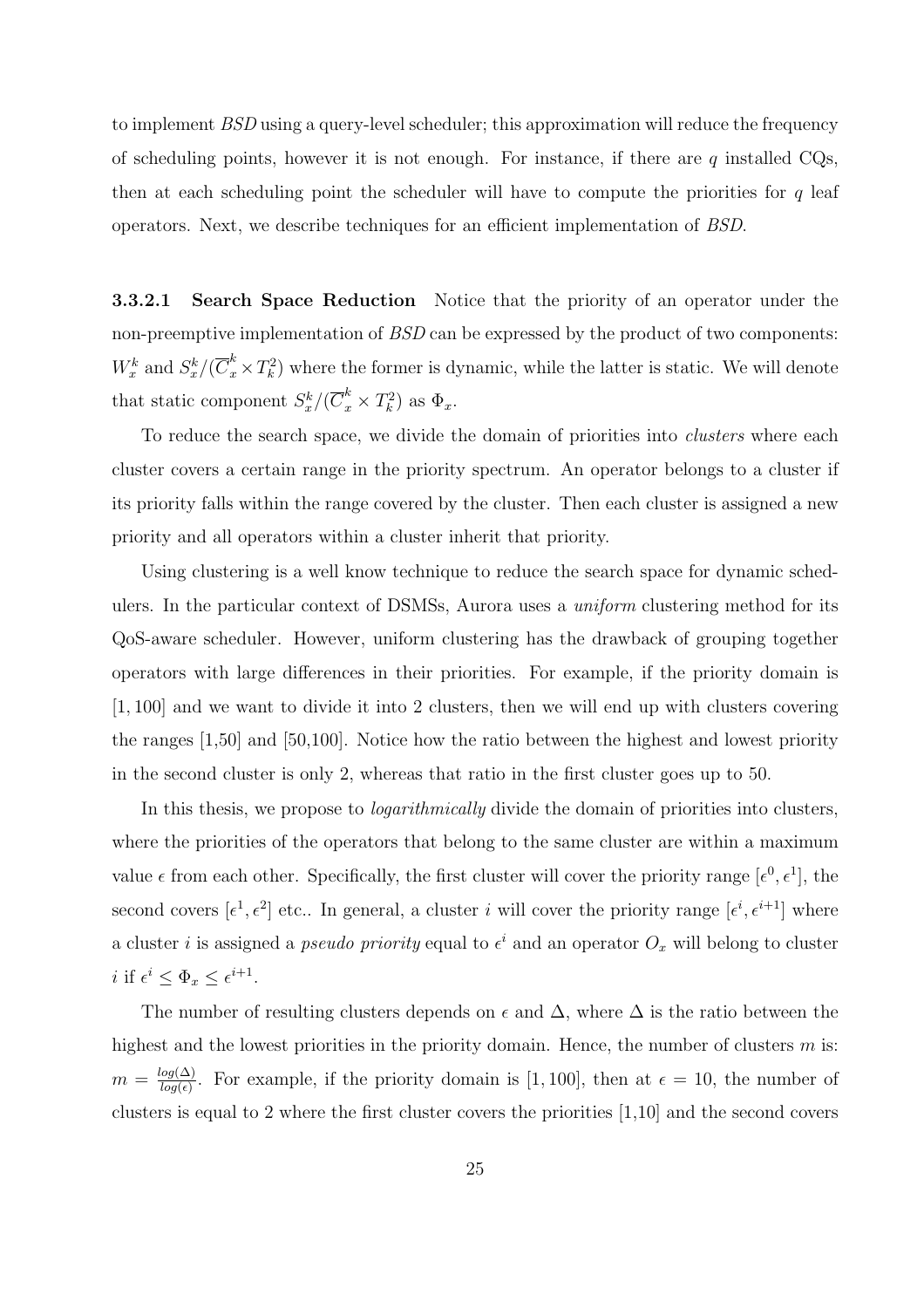[10,100]. As one can see from this example, the ratio between the highest and lowest priority in each cluster is equal to  $\epsilon$  (i.e., 10) as opposed to 2 and 50 when using uniform clustering.

Given such a clustering method, when a new tuple arrives, instead of routing it to the input queue of a leaf operator  $O_l^k$ , it is routed to the input queue of the cluster that contains  $O_t^k$ . Then at each scheduling point, the priority of each cluster is computed using the W of the oldest tuple in the cluster's input queue and the cluster's pseudo priority. Clearly, this "batching" can provide significant savings in computing priorities.

3.3.2.2 Search Space Pruning The clustering method reduces the complexity of the scheduler from  $O(q)$  to  $O(m)$ , however, we can do even better by pruning the search space. Towards this, we use the same method used in the  $R \times W$  policy [3] and later generalized by *Fagin's Algorithm (FA)* which quickly finds the exact answer for top k queries [26].

FA quickly finds the exact answer for top k queries in a data[ba](#page-108-0)se where each object has g grades, one for each of its g attributes, and some aggregation function that [com](#page-110-0)bines the grades into an overall grade. FA requires that for each attribute there is a sorted list which lists each object and its grade under that attribute in descending order. In this work, we do not present the details of FA, but we show how to map our search space to that required by FA.

As mentioned above, under BSD, our function for computing the priority of an operator cluster is the product of W and its pseudo priority. Hence, the system can keep a list of all clusters sorted in descending order of pseudo priority. Additionally, the system's input queue is already sorted by the tuples' arrival time, which makes it automatically sorted in descending order of wait time with each tuple pointing to its corresponding cluster in the cluster list. At a scheduling point, the two lists are traversed according to FA with  $k = 1$ (i.e., find the top 1 answer). The answer returned by  $FA$  is the cluster with the highest priority which is selected for execution. Note that FA will provide the same answer as the one returned by a linear traversal of the list. Hence, the only approximation so far is due to using the clustering method.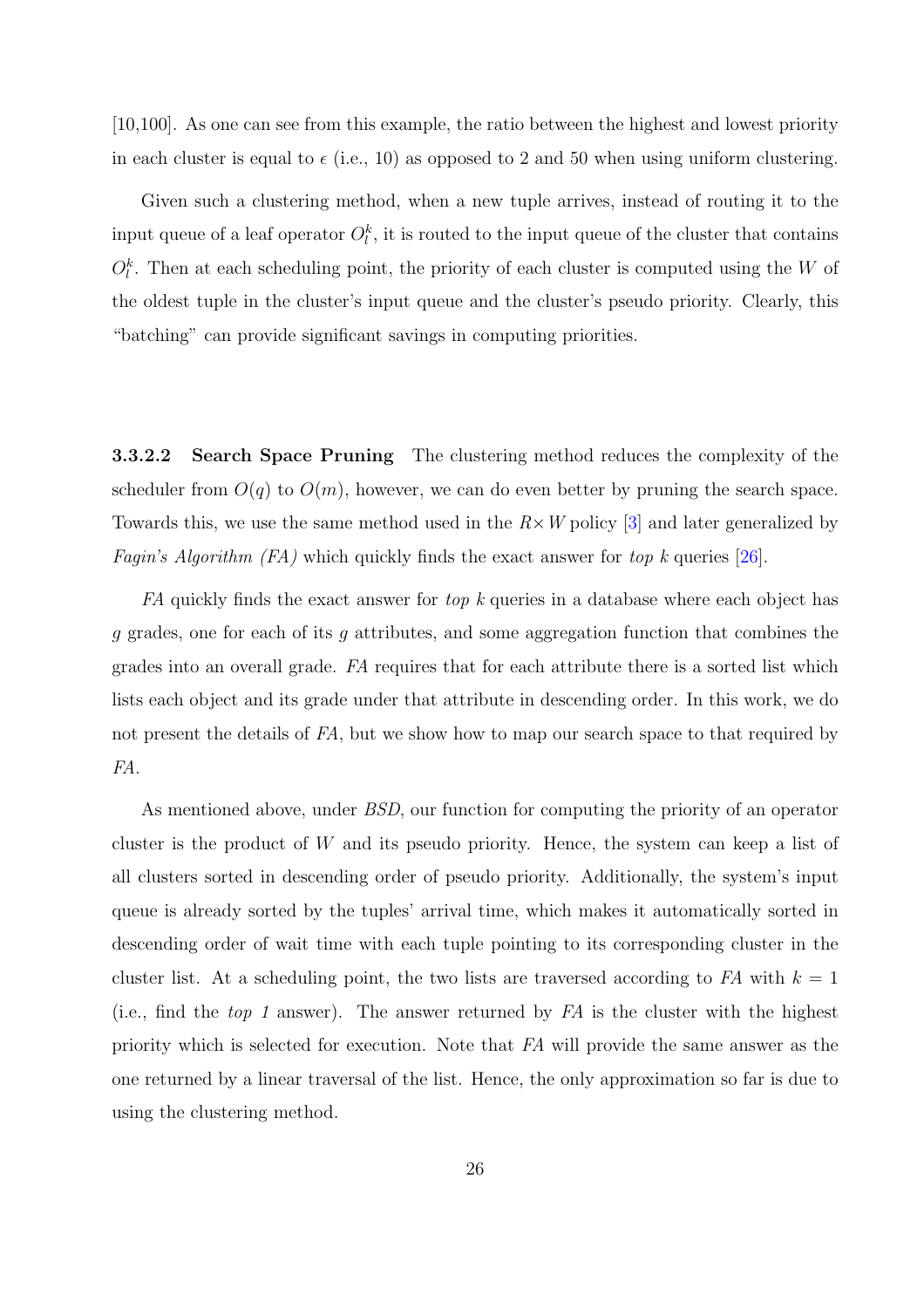3.3.2.3 Clustered Processing Once a cluster is selected for execution, then the tuple at the top of the cluster's input queue is processed by its corresponding query until emitted or discarded (i.e., pipelined and non-preemptive). However, it is often the case that the same tuple is to be processed by more than one query in the system. As such, once a cluster is selected by the scheduler, we execute a complete set of queries  $Q_c$  which belong to the selected cluster and they all operate on the head-of-the-queue tuple.

This idea of clustered processing is kind of similar to the train processing in Aurora [16] where once a query is selected for execution, it will process a batch of pending tuples. However, each tuple in the same queue will have a different wait time, but in our case, all the [que](#page-109-0)ries in the same cluster will have the same pseudo priority which reduces the inaccuracy in the scheduling decision.

Example 2 Figure 4 shows an example that illustrates the three implementation techniques described above. The figure shows two query clusters  $C_x$  and  $C_y$  together with their pending tuples. It also sho[ws](#page-40-0) the system's input queue where tuples are sorted according to their wait time W and the clusters list where clusters of queries are sorted according to their static priority  $\Phi$ . A link between a tuple t and a cluster C means that t is the tuple at the head of  $C$ 's input queue. Notice that t could be at the head of several input queues at the same time, however, at any point of time, it is only associated with the one cluster that has the highest static priority among these clusters. Finally, the priority of a pair  $\langle t, C \rangle$  is computed using t's wait time W and C's priority  $\Phi$  as described above.

In this example, we assume that the static priority  $\Phi_x$  of cluster  $C_x$  is higher than the static priority  $\Phi_y$  of cluster  $C_y$ . The figure shows the status of the system's queues right after tuple  $t_1$  has been processed by the queries in cluster  $C_x$ . At that moment, tuple  $t_1$  is disassociated from cluster  $C_x$  and it is instead, associated with cluster  $C_y$  which follows  $C_x$ in the priority list. Additionally, tuple  $t_2$  is associated with cluster  $C_x$  since it is the tuple currently at the head of  $C_x$ 's input queue.

Using FA, the two lists are searched for the pair that has the highest priority to be executed. If the pair  $\langle t_2, C_x \rangle$  is executed first, then at the next scheduling point, tuple  $t_3$ would be the one associated with  $C_x$ . However, if the pair  $\langle t_1, C_y \rangle$  is executed first, then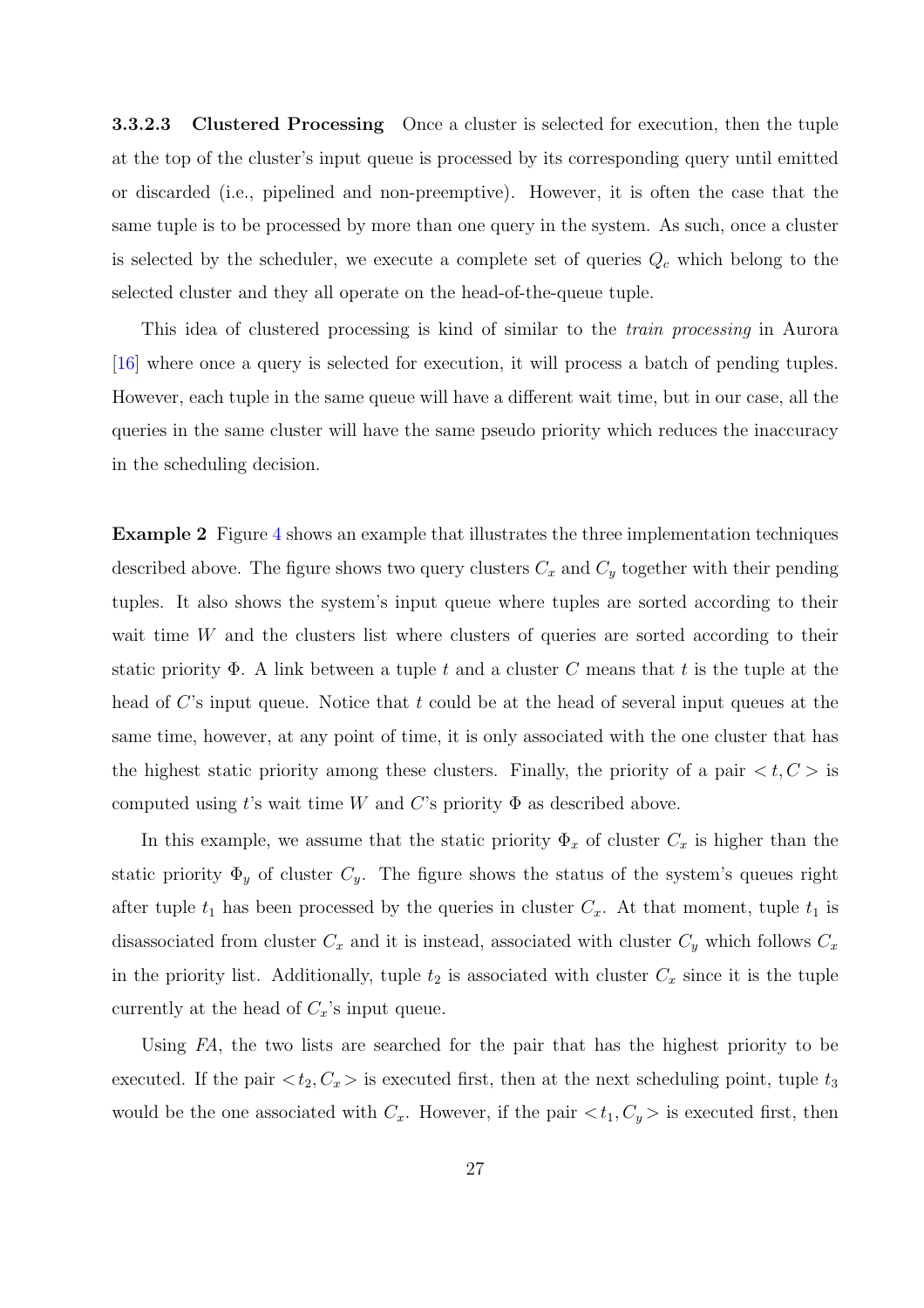<span id="page-40-0"></span>

Figure 4: An example that illustrates the different implementation techniques

at the next scheduling point,  $t_1$  would be associated with the next cluster in the cluster list or it would be eliminated from the queue if it has been processed by all clusters.

# 3.3.3 Adaptive Scheduling

It should be clear that the success of any of our scheduling policies proposed above relies heavily on the DSMS being able to estimate the processing time and the selectivity parameters for each operator. This would enable the scheduler to compute the right priority for each query which in turn would lead to optimizing the desired QoS metric.

The first of these parameters (i.e., the processing time of an operator) is a fairly static parameter which could be estimated once when a CQ is registered and used throughout the lifetime of the CQ. However, the selectivity parameter of an operator could be very dynamic as it depends on the data distribution in the input data stream which may vary significantly over time. For example, in an environment monitoring application, a filter like where temp  $\leq 40^{\circ}$ F will have higher selectivity during the night than during the day. (at least in some parts of the world, including Pittsburgh!).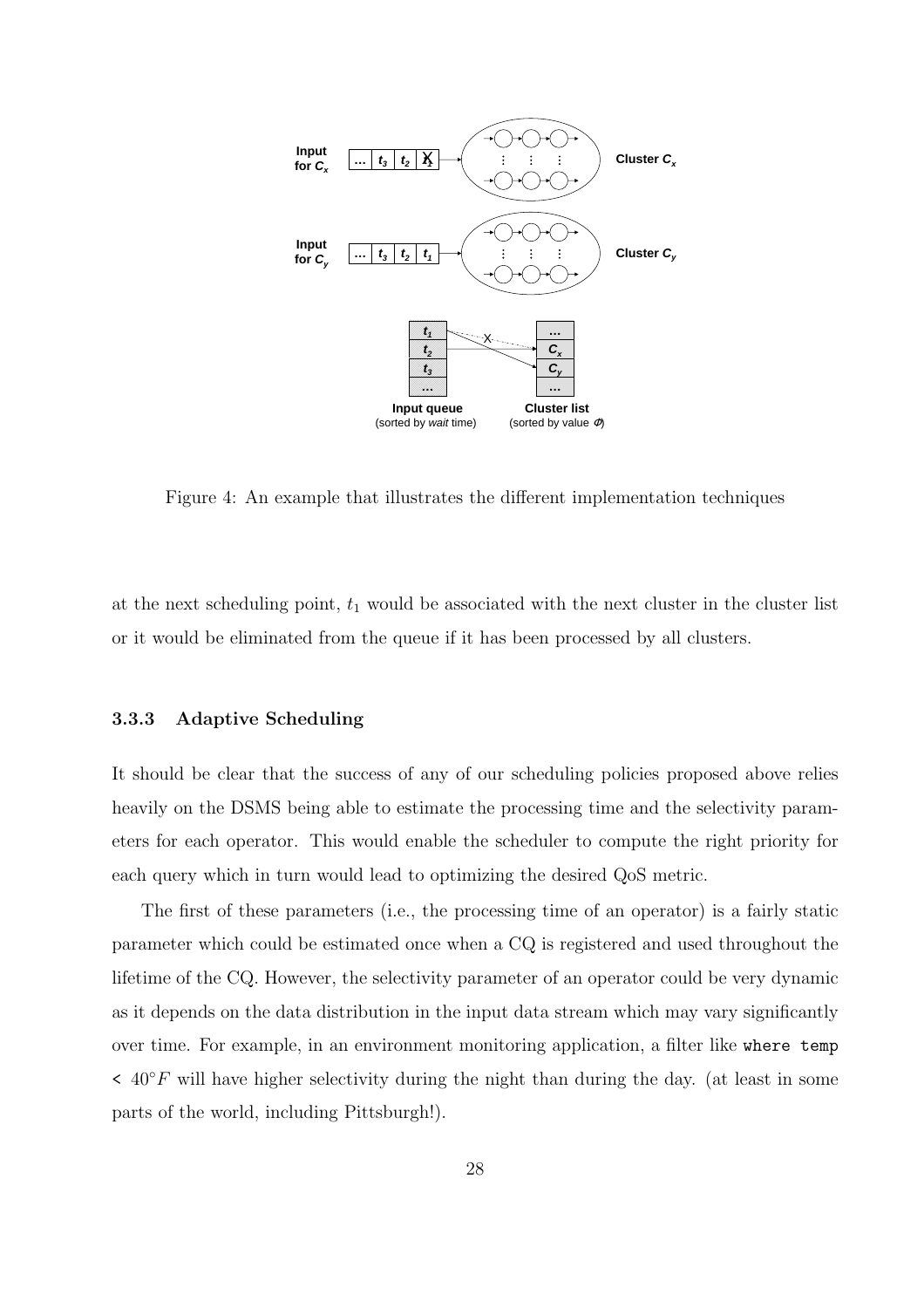To circumvent this problem of dynamic selectivity, we propose an adaptive scheduling mechanism that enables our proposed policies to deliver the expected performance all the time. Under this mechanism, the DSMS continuously monitors the execution of queries and updates the current priorities of queries based on the new estimations.

Specifically, the DSMS monitors the input and output of query operators over a time window and updates the selectivity of the operator at the end of the window. If the new selectivity is different from the old one, then the operator is assigned a new priority based on the new selectivity. The new selectivity  $S_{new}$  assigned to an operator is basically computed as follows:

$$
S_{new} = (1 - \alpha) \times S_{old} + \alpha \times \frac{N_O}{N_I}
$$

where  $S_{old}$  is the current selectivity of the operator and  $N_Q$  and  $N_I$  are respectively, the number of output and input tuples of an operator during the window interval. Finally,  $\alpha$  is an aging parameter that determines how much is the weight assigned to the newly observed selectivity as compared to the selectivity currently assigned to an operator.

For instance, if  $\alpha$  is set to 0, then the selectivity would never be updated and the system is static. On the contrary, if  $\alpha$  is set to 1, then the system always ignores the past and the new selectivity is basically the one that has been observed during the last window. This might lead to a very unstable system especially with a short monitoring window. Hence, a value of  $\alpha$  that is greater than 0 and less than one should allow for a stable and and adaptive system. In fact, we found that setting  $\alpha$  to 0.125, the same value used in network congestion control mechanisms [32], provides the best performance.

Notice that our mechanism for monitoring and adapting is very similar to the ticket scheme used in eddi[es-b](#page-110-0)ased query processing  $[42]$ . However, the ticket scheme is basically used for routing tuples between operators rather than scheduling the execution of multiple continuous queries. Specifically, the ticket sch[eme](#page-111-0) provides dynamic query plans that can adapt to changes in workload.

Under the ticket scheme, a lottery scheduling mechanism [67] is used where the eddy gives a ticket to an operator whenever it consumes a tuple and takes a ticket away whenever it sends a tuple back to the eddy for further processing. To ch[oos](#page-113-0)e an operator to which a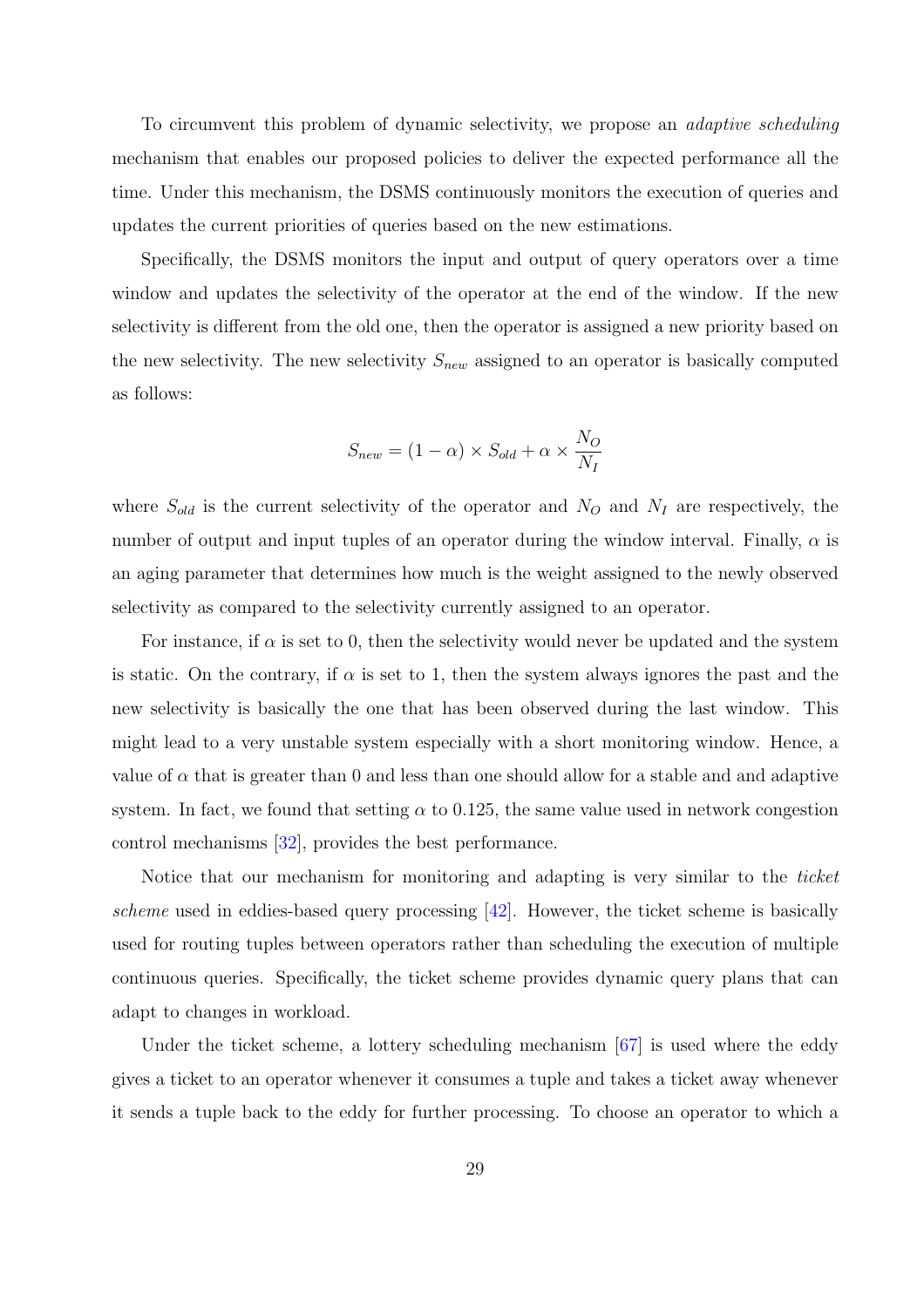new tuple should be routed, a lottery is conducted between operators, with the chances of a particular operator winning is proportional to the number of tickets it has acquired. On the one hand, the ticket scheme gives higher priority to operators with low selectivity, which is beneficial for query plan optimization. On the other hand, our proposed policies, generally give higher priority to operators with high selectivity, which is beneficial for multiple query scheduling for improved online performance.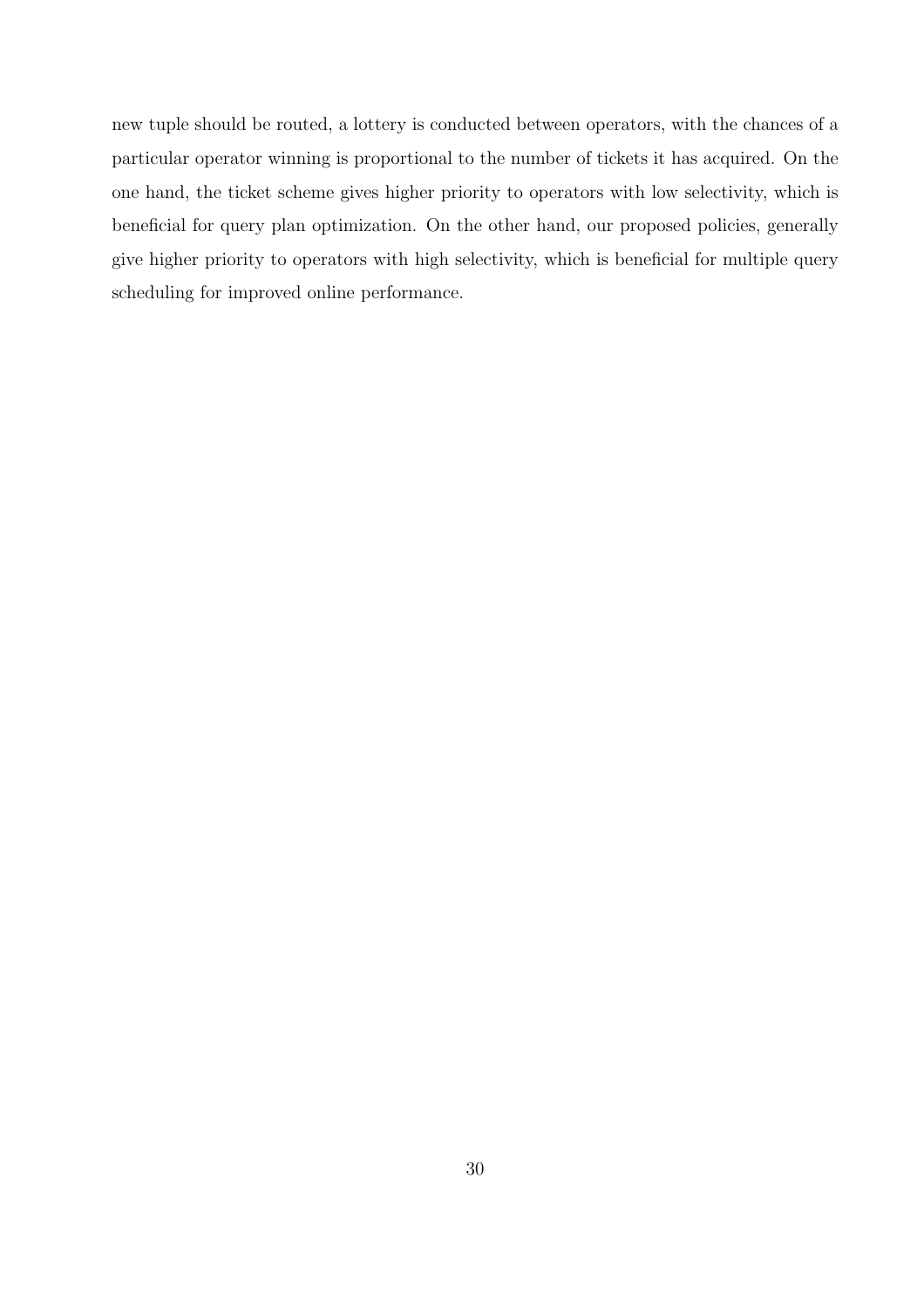### 3.4 MULTI-STREAM QUERIES

In this section, we extend our work to handle multi-stream queries which contain *Join* operators and specifically, time-based sliding window joins. To simplify the discussion, we assume Symmetric Hash Join (SHJ) [68, 33] which is a non-blocking, in-memory join processing algorithm.

To illustrate the semantic[s of](#page-113-0) [a ti](#page-110-0)me-based sliding window join, let us assume a sliding window continuous query Q that performs a join between two streams  $M_l$  and  $M_r$  with a window interval  $V$ . Each tuple that arrives at the system has a *timestamp* which is either assigned by the data source or the DSMS. For such a query  $Q$ , when a tuple t arrives at stream  $M_l$ , it will be compared against the tuples from  $M_r$  that are within V time units from t's timestamp [6, 15]. Out of those tuples, the ones that satisfy the join predicate are streamed up the query plan.

To use SHJ for [per](#page-108-0)[form](#page-109-0)ing the join operation in the query described above, hash tables  $HT_l$  and  $HT_r$  are defined over streams  $M_l$  and  $M_r$ , respectively. As a tuple t with timestamp t.ts arrives at one of the streams (say  $M_l$ ), it is first hashed and inserted into  $HT_l$ , then the hash value is used to probe  $HT_r$  for tuples with matching key. Out of those matching tuples, each tuple that satisfies the window predicate is concatenated to the input tuple t and a new composite tuple is generated.

### 3.4.1 Metrics For Joins

Next, we extend the metrics described in Section 3.1 for composite tuples generated by multi-stream queries.

**3.4.1.1** Response Time of Joined Tuples Definition 1 can be used directly to measure the response time of a composite tuple as long as the arrival time is defined. This arrival time is easily defined by considering the dependency bet[wee](#page-25-0)n the two joined tuples. That is, the composite tuple cannot be generated until the arrival of the second one (similarly to [6]). In other words, the composite tuple "inherits" the arrival timestamp of the latest of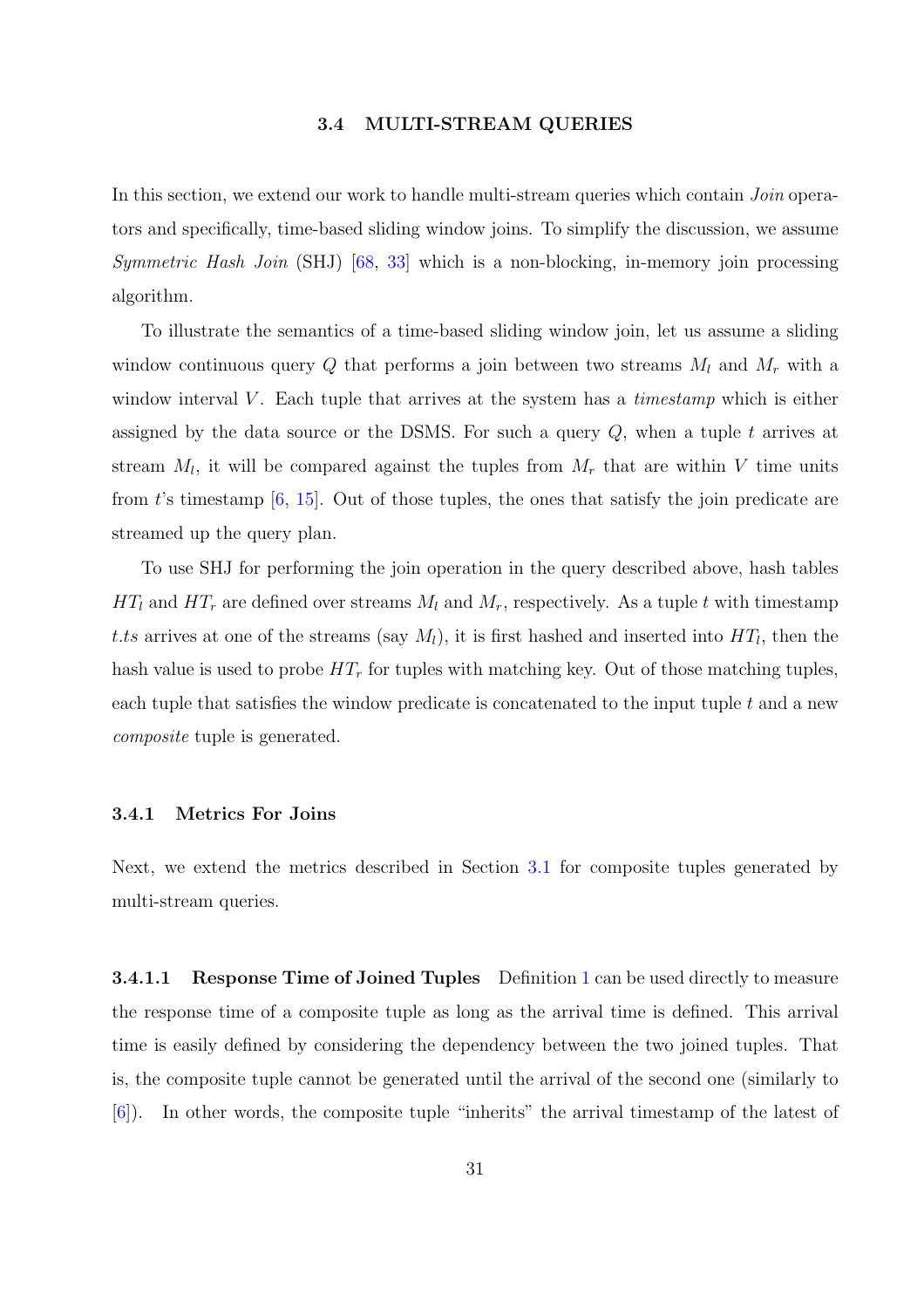<span id="page-44-0"></span>

Figure 5: An example of a multi-stream query plan

the tuples used to create it. Hence, the arrival time is defined as follows:

**Definition 7** The arrival time  $A_i$  of a composite tuple  $t_i$  that is produced from concatenating two tuples  $t_l$  and  $t_r$  with arrival times  $A_l$  and  $A_r$  respectively is equal to  $max(A_l, A_r)$ .

Thus, the response time  $R_i$  for tuple  $t_i$  is  $R_i = D_i - A_i$ , where  $D_i$  is the tuple output time and  $A_i$  is the arrival time.

**3.4.1.2** Slowdown of Joined Tuples In order to measure the slowdown of a composite tuple produced by a multi-stream query  $Q_k$ , we first need to identify the ideal processing time  $T_k$  incurred by such a tuple. For simplicity, in this section, we drop the query identifier from our notation. To compute  $T_k$ , let us consider a query consisting of four components (Figure 5):

- 1. A join operator  $(O_J)$
- 2. A left operator segment preceding the join operator  $(E_L)$
- 3. A right operator segment preceding the join operator  $(E_R)$ , and
- 4. A common operator segment following the join operator down to the query root  $(E_C)$ .

Each of those segments might consist of one or more operators. In the simplest case, when each segment is composed of one operator, the query plan looks like  $Q_1$  or  $Q_2$  in Figure 2.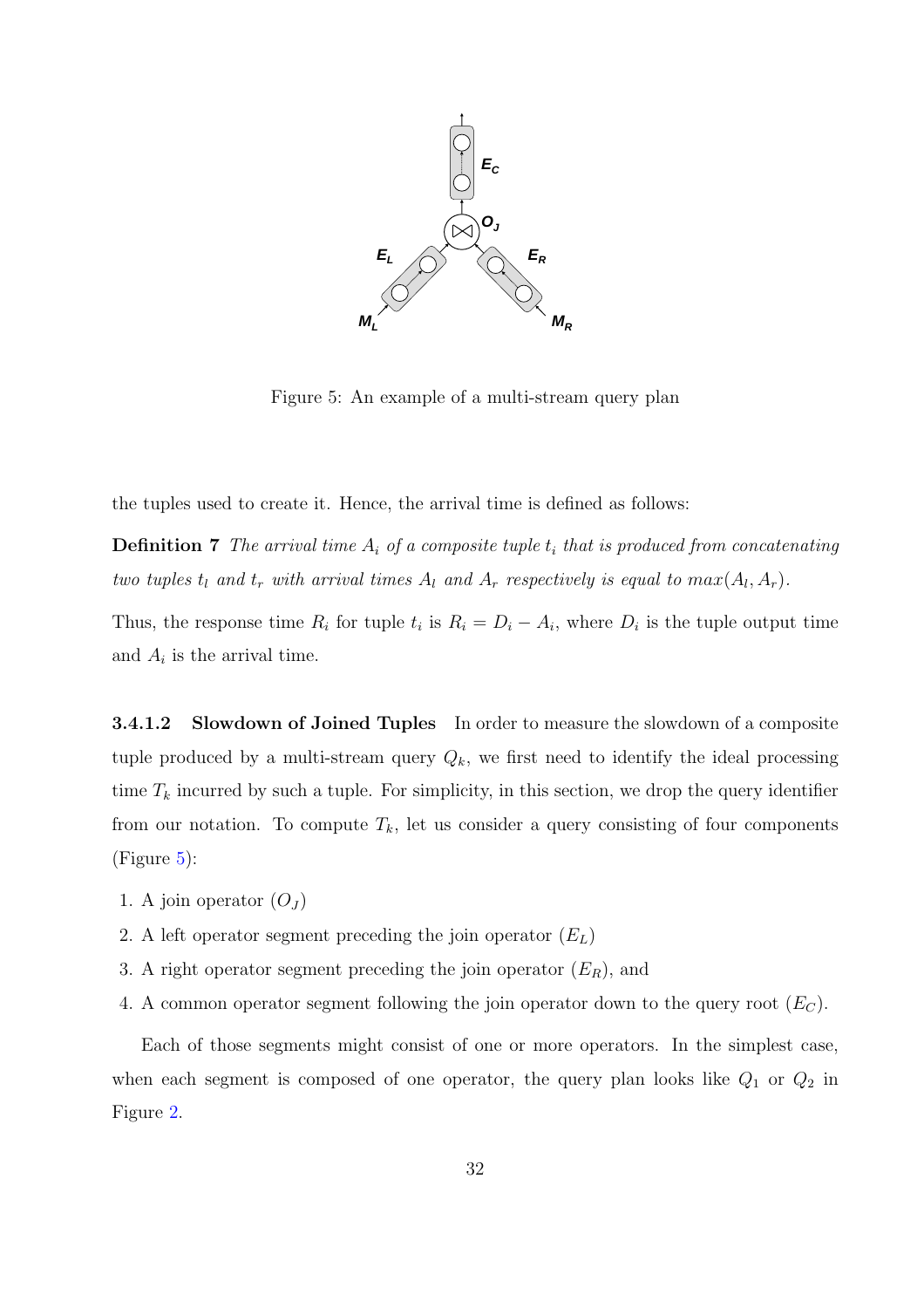<span id="page-45-0"></span>A tuple that is generated by such a query is the result of concatenating two tuples  $t_l$ and  $t_r$  received from the left and right inputs, respectively. The tuple  $t_l$  is first processed by  $E_L$ , then at  $O_J$ , the hash, insert, and probe operations are performed on  $t_l$ . Similarly,  $t_r$  is processed by  $E_R$  and  $O_J$ . Ultimately, the concatenated tuple generated by the join is processed by  $E_C$ . Hence, the ideal processing time of a composite tuple is defined as follows:

**Definition 8** The ideal processing time  $T_k$  of a composite tuple processed by a multi-stream query  $Q_k$  composed of join operator  $O_j$ , a left segment  $E_L$ , a right segment  $E_R$ , and a common segment  $E_C$  is defined as:

$$
T_k = C_L + C_R + (2 \times C_J) + C_C
$$

where  $C_L$ ,  $C_R$ ,  $C_J$ , and  $C_C$  are the ideal total processing costs of the operators in  $E_L$ ,  $E_R$ ,  $O_J$ , and  $E_C$  respectively.

To compute the slowdown of a tuple it is important not to penalize the DSMS for the dependency delay. That is, the time that the first tuple has to spend waiting for the arrival of its matching tuple. As such, we define the slowdown incurred by a composite tuple  $t_i$ produced by a multi-stream query  $Q_k$  as follows:

$$
H_i = 1 + \frac{D_i^{actual} - D_i^{ideal}}{T_k}
$$

where  $D_i^{actual}$  is the actual departure time of the composite tuple which includes: 1) processing time; 2) dependency delay; and 3) queuing delay, whereas  $D_i^{ideal}$  is the ideal departure time of the composite tuple if it were the only tuple in the system and it includes all the components in  $D_i^{actual}$  except for the queuing delay.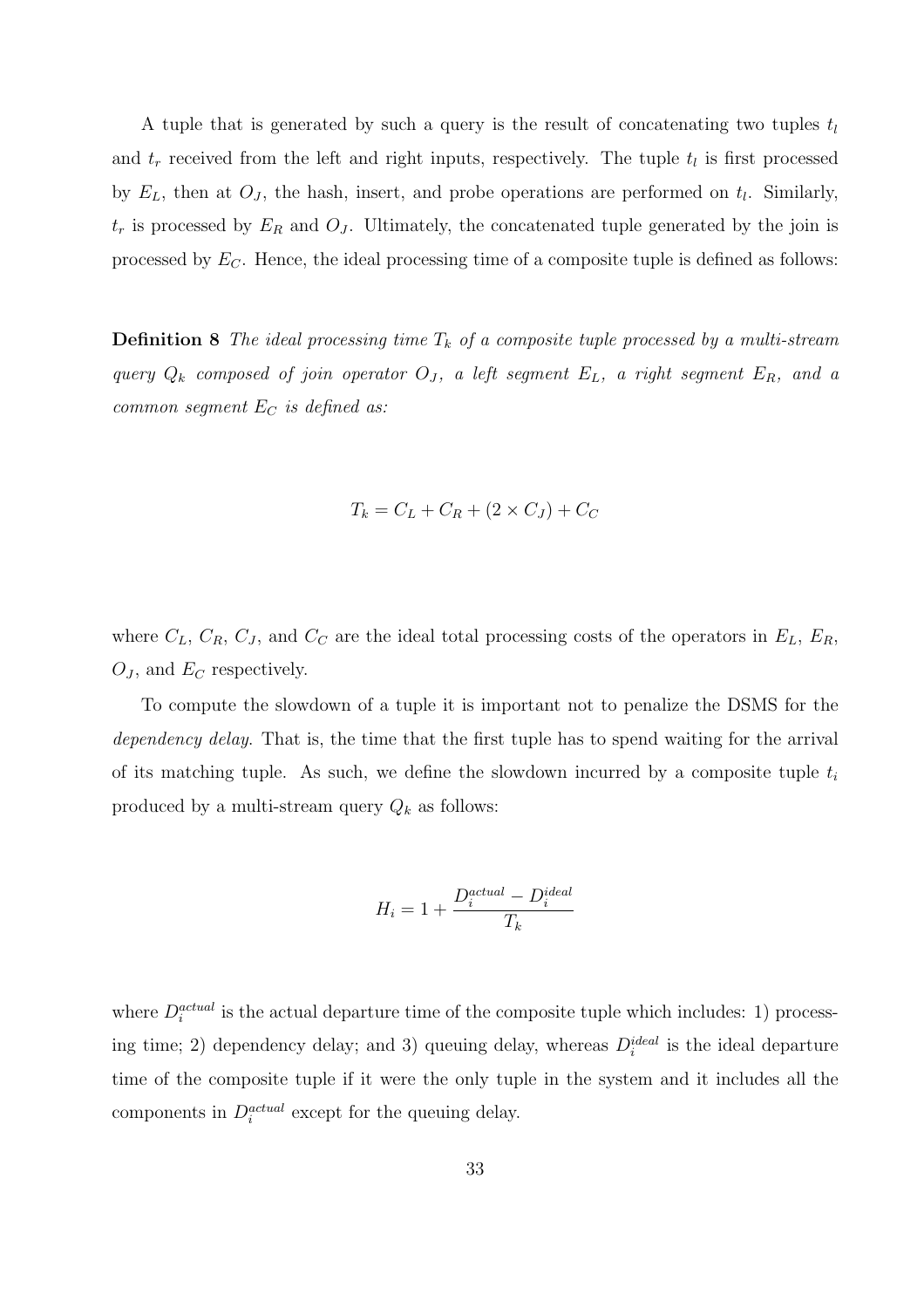### 3.4.2 Scheduling Multi-stream Queries

In order to solve the problem of scheduling multi-stream queries, we follow the same technique as in [65, 6], where we reduce the problem to that of scheduling individual segments. Specifically, we view a multi-stream query as a set of disjoint virtual single-stream queries and assign [a pr](#page-113-0)[ior](#page-108-0)ity value to each operator in these virtual queries.

However, computing such priorities requires global knowledge about the selectivity of the multi-stream query. Specifically, we need to re-define the prioritizing parameters  $S_x$  and  $\overline{C}_x$ in the presence of windowed-join operators. As such, let us consider a multi-stream query Q which contains a join operator  $O_J$  and operator segments  $E_L$ ,  $E_R$ , and  $E_C$  as shown in Figure 5. Further, assume that the selectivities of the operators in Q are known, hence, we can compute the segments' global selectivities  $S_L$ ,  $S_R$ , and  $S_C$ . Finally, assume that data arrives [at](#page-44-0) the left and right streams with mean inter-arrival times  $\tau_l$  and  $\tau_r$ , respectively and that the query performs a time-based windowed join where the window interval is denoted by  $V$  time units.

For scheduling, we view the above query as two operator segments  $E_{LL}$  and  $E_{RR}$  where  $E_{LL} = E_L, O_J, E_C >$  and  $E_{RR} = E_R, O_J, E_C >$ . For simplicity, we assume we are implementing a non-preemptive scheduling policy; as such, it is sufficient to compute the priority values for the leaf operators in  $E_{LL}$  and  $E_{RR}$ . Let  $O_x$  be the leaf operator in  $E_{LL}$ , then the parameters  $S_x$  and  $\overline{C}_x$  are defined as follows:

• Global Selectivity  $S_x$  is the number of tuples produced due to processing one tuple down segment  $E_{LL}$  and is defined as follows:

$$
S_x = S_L \times S_J \times (S_R \times \frac{V}{\tau_R}) \times S_C
$$

where  $(S_R \times \frac{V}{\tau})$  $\frac{V}{\tau_R}$ ) estimates the number of tuples present in hash table  $HT_r$  at any point of time (as in  $[33, 6]$ ).

• Global Average Cost  $\overline{C}_x$  is the expected time required to process an input tuple along segment  $E_{LL}$  [and](#page-110-0) [is](#page-108-0) defined as:

$$
\overline{C}_x = C_L + (S_L \times C_J) + (S_L \times S_J \times S_R \times \frac{V}{\tau_R} \times C_C)
$$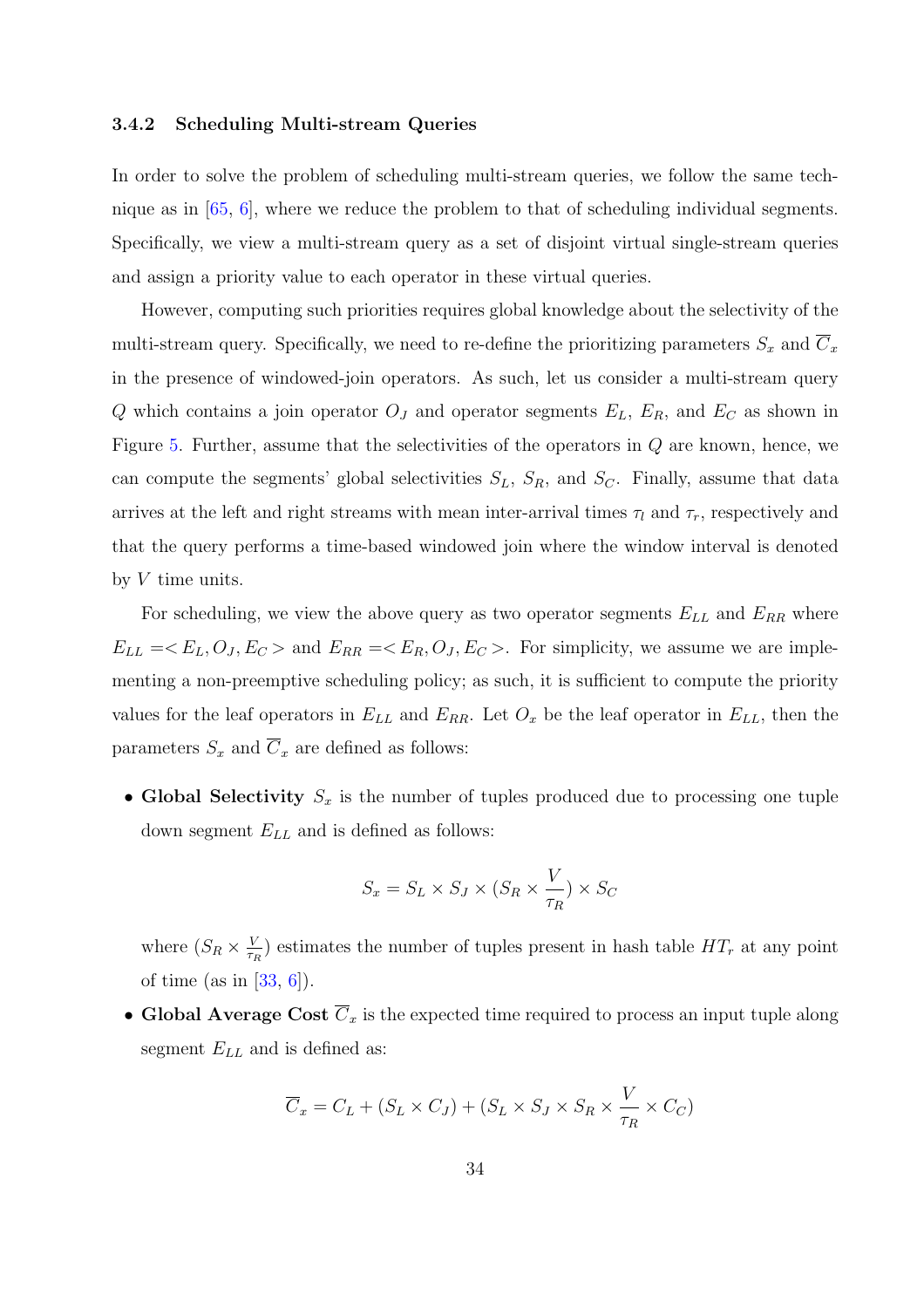where the first two terms define the cost for processing the input tuple, and the third term is the cost for processing all the tuples generated by concatenating the input tuple with the matching tuples in  $HT_r$ .

Using the above parameters as well as the total processing time parameter computed in Definition 8, we set the priority of each operator by substitution in the prioritizing function corresponding to the used scheduling policy (i.e., HR, HNR, BSD, or BRT) as defined in Equations [3](#page-45-0).1, 3.4, 3.7, and 3.8 respectively. For multi-stream queries with multiple join operators, the above parameters are defined recursively.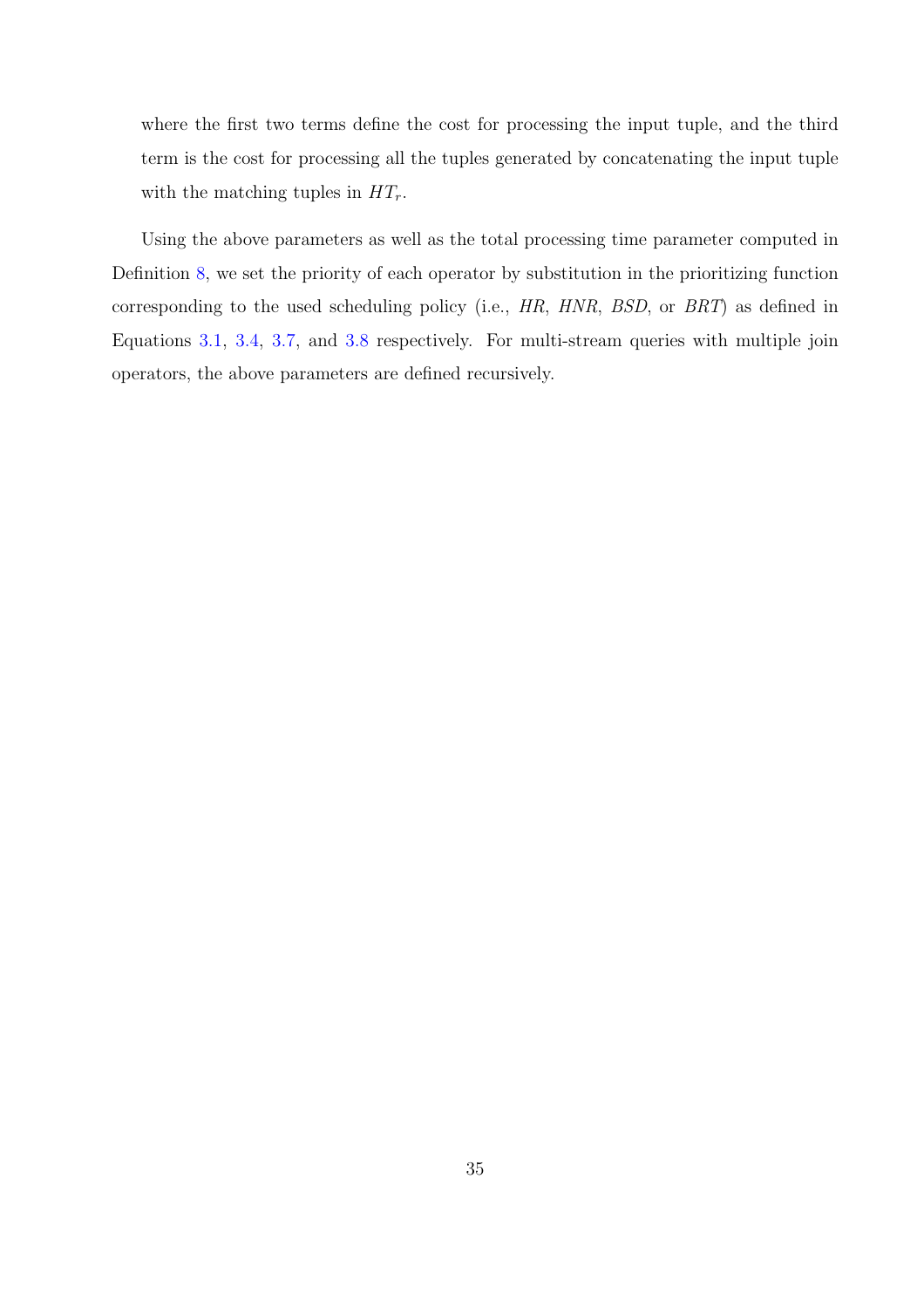## 3.5 AGGREGATE CONTINUOUS QUERIES

In this section, we propose policies for scheduling multiple time-based sliding window aggregate continuous queries. In such queries, a Sliding Window, is defined by means of two attributes: 1) RANGE; and 2) SLIDE. RANGE defines the window length, whereas SLIDE defines how the window boundaries move over the data stream. Every SLIDE interval, the set of tuples that arrived within the last RANGE interval is processed to produce a new aggregate value.

Given the above semantics of aggregate continuous queries, the *SLIDE* attribute acts like a *deadline* at which the new aggregate value should be produced. However, it is not always possible for the DSMS to produce each aggregate query result at its specified deadline, especially when the system is overloaded. This highlights the need for a mechanism to schedule the processing of multiple aggregate queries with the objective of minimizing tardiness. Tardiness, or lateness, is basically, the amount of elapsed time between the deadline (i.e., every SLIDE time) and the instant when the result is actually generated.

Towards minimizing tardiness, we studied the performance of two scheduling policies: (1) Earliest Deadline First (EDF); and (2) Highest Rate (HR) (Section 3.1.1.1). Our study showed that HR outperforms EDF at higher system utilizations, whereas EDF is a better policy when the system is lightly loaded. This tension between the tw[o policie](#page-25-0)s motivated us to propose a new hybrid policy that integrates the benefits of EDF and HR and it adapts itself automatically to the workload.

In the next sections, we will first explain the advantages and disadvantages of each of the EDF and HR policies when used for scheduling aggregate queries, then we will describe our proposed hybrid policy for scheduling the execution of continuous aggregate queries.

# 3.5.1 EDF vs. HR for Scheduling Aggregate CQs

Typically, EDF [41] guarantees that all jobs will meet their deadlines if the system utilization is less than or equal to 1.0. In the context of aggregate continuous queries, this means that if the system is [und](#page-111-0)er-utilized, then each aggregate value will be generated at the specified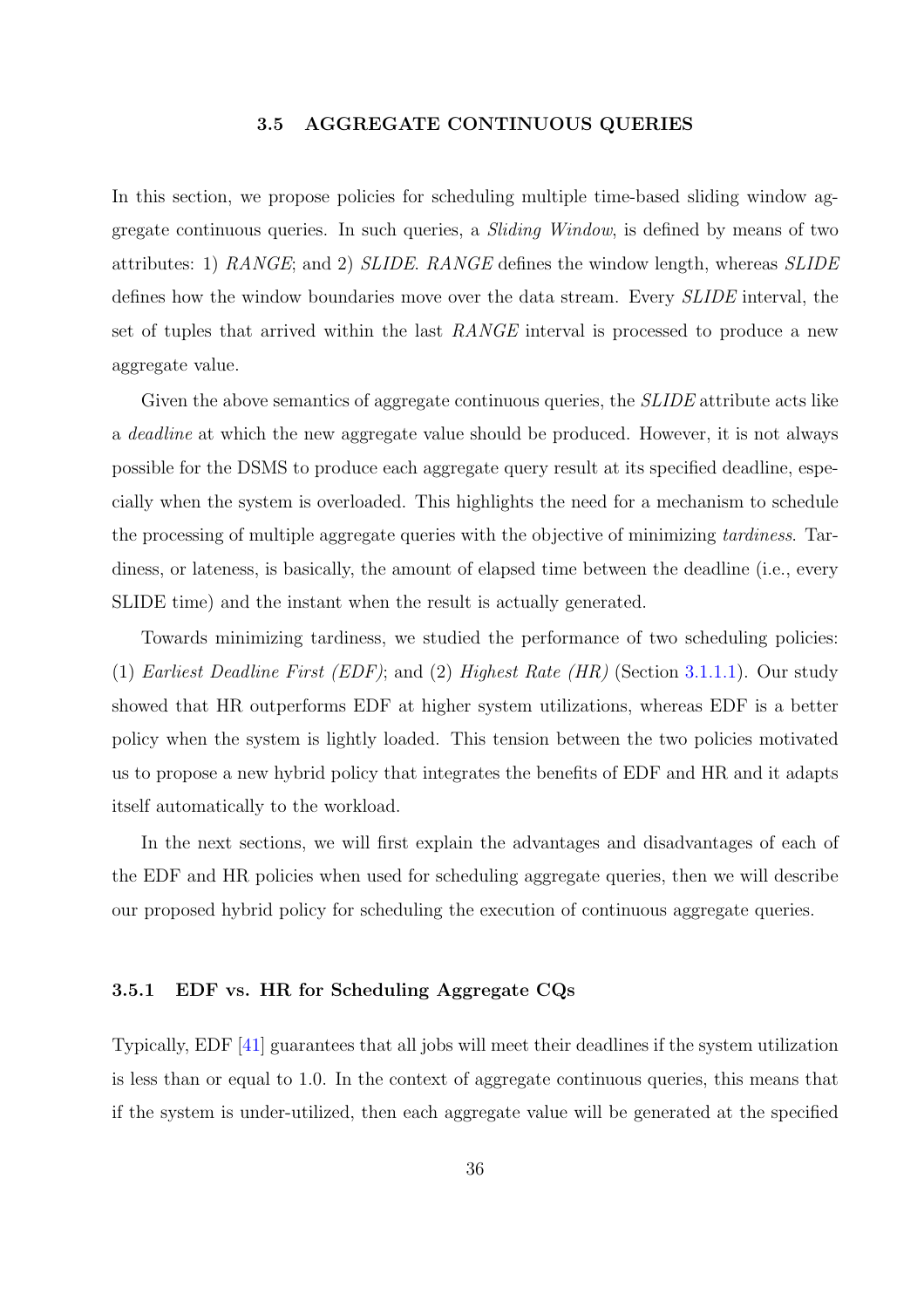instant of time (i.e., meeting its deadline as specified by the SLIDE attribute). As such, the tardiness of the system is expected to be zero since all the generated results make the deadline.

When the system is over-utilized, it is impossible to generate all the aggregate results at the specified deadlines. That is when some results are delayed beyond their deadlines experiencing tardiness. Using an EDF scheduler in such over-utilization situations will have a substantial negative impact on the overall system tardiness. This negative impact is known as the "domino effect". In such cases, EDF gives a high priority to a query with an early deadline that it has already missed instead of scheduling another query which has a later deadline that could still be met.

In contrast to EDF, HR is the best policy to use when the system is over-utilized, or to be more specific, it is the best policy to use when all queries have already missed their deadlines. The reason is that if all queries have already missed their deadlines, then tardiness and latency become the same metric and we have already shown earlier that HR is the one policy that is capable of minimizing latency. However, generally, at each instant of time, the workload is a mix of queries that have missed their deadlines as well as queries that have not missed their deadlines yet. In that case of mixed queries, HR might run into the problem of giving a high priority to a query with a high output rate though it has missed its deadline as opposed to another query with a low output rare that could still meet its deadline.

### 3.5.2 Hybrid Policy for Scheduling Aggregate CQs

From the discussion above, it is clear that there is no clear winning policy for scheduling aggregate CQs. Generally speaking, EDF does well at low utilization, whereas at high utilization, HR does better than EDF. In this section, we propose a hybrid policy that combines the advantages of EDF and HR. The proposed hybrid policy is parameter-free and it automatically adapts to the system load. This results in a performance that is better than the one exhibited by EDF at low utilization, while at high utilization its performance is better than that of HR.

Under our proposed hybrid policy, the scheduler maintains two priority lists. In the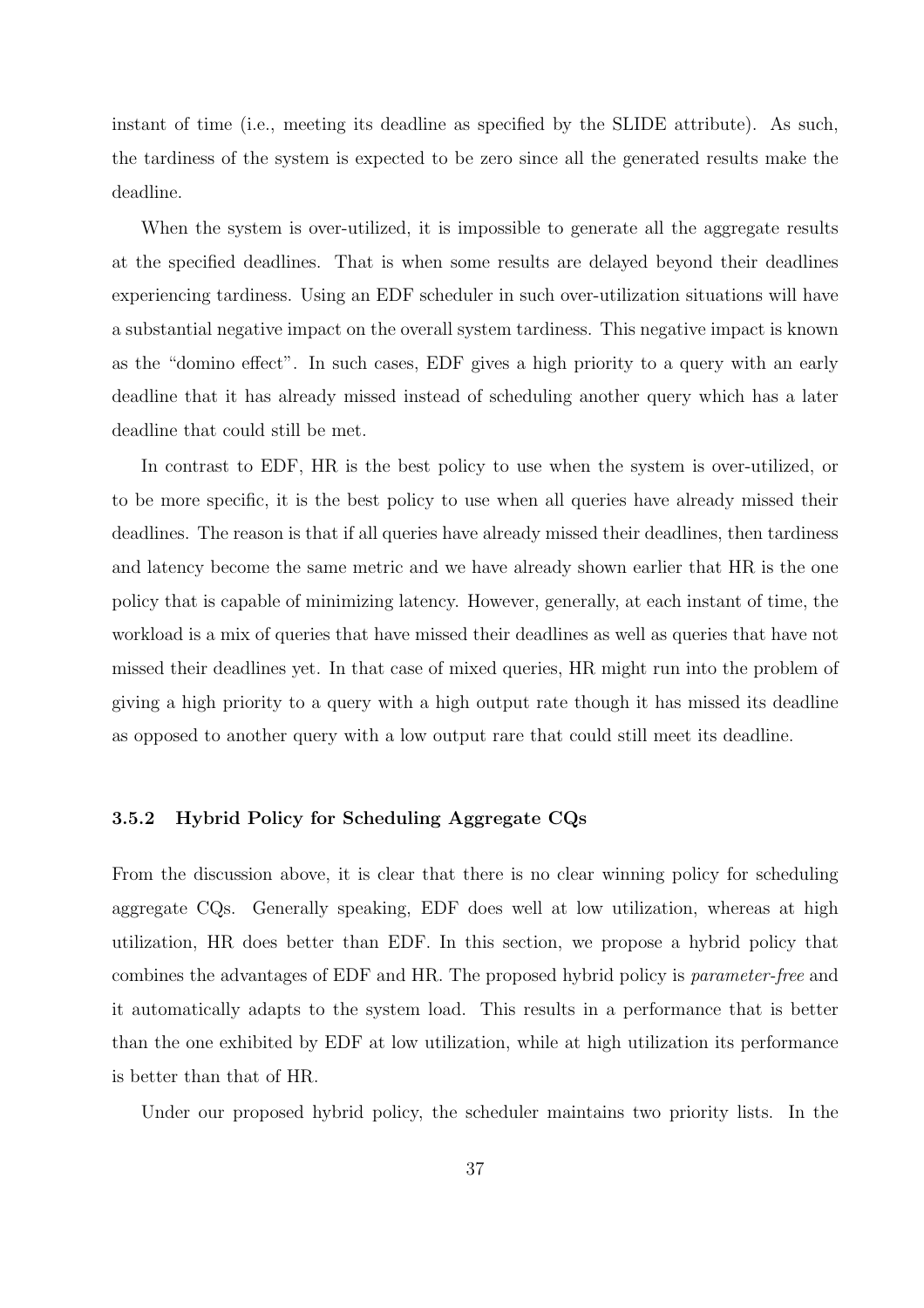first list, called ListEDF, queries are ordered according to their deadlines as in the EDF scheduling policy. In the second list, called *ListHR*, queries are ordered according to their output rates as in the HR scheduling policy.

The first list, *ListEDF*, contains all queries that can still make their deadlines. Formally, a query  $Q_i$  with deadline  $D_i$  is included in ListEDF if and only if,  $t + C_i \leq D_i$ , where t is the current time and  $C_i$  is the time to process all the tuples that arrived before the deadline  $D_i$ .

The second list, ListHR, contains all queries that missed their deadlines. Formally, a query  $Q_i$  with deadline  $D_i$  is included in List HR if and only if,  $t + C_i > D_i$ , where t and  $C_i$ are defined as above. Notice that each query starts in the ListEDF then it might move to the ListHR if it misses its deadline.

Given the above two lists, at each scheduling point, our hybrid policy selects for execution either the query at the top of  $ListEDF$  or the one at the top of ListHR. For convenience, we will call these two queries,  $Q_{1,EDF}$  and  $Q_{1,HR}$ , respectively.

To decide between  $Q_{1,EDF}$  and  $Q_{1,HR}$ , we use a a simple greedy heuristic under which,  $Q_{1,HR}$  is scheduled for execution if  $t+C_{1,HR} < D_{1,EDF}$ , otherwise,  $Q_{1,EDF}$  is the one scheduled for execution, where  $C_{1,HR}$  if the processing time of  $Q_{1,HR}$  and  $D_{1,EDF}$  is the deadline of  $Q_{1,EDF}$ .

It should be clear that given the above arrangement, at the extreme case if all queries are past their deadlines, then the hybrid policy is basically equivalent to HR. In the other extreme case where all queries can meet their deadlines, then the hybrid policy behaves like EDF. In the general case, where there is a mix of queries that have passed their deadlines and others that can still meet their deadlines, our hybrid policy employs both HR and EDF. This allows our proposed hybrid policy to outperform HR and EDF as it is experimentally shown in Section 3.8.1.13.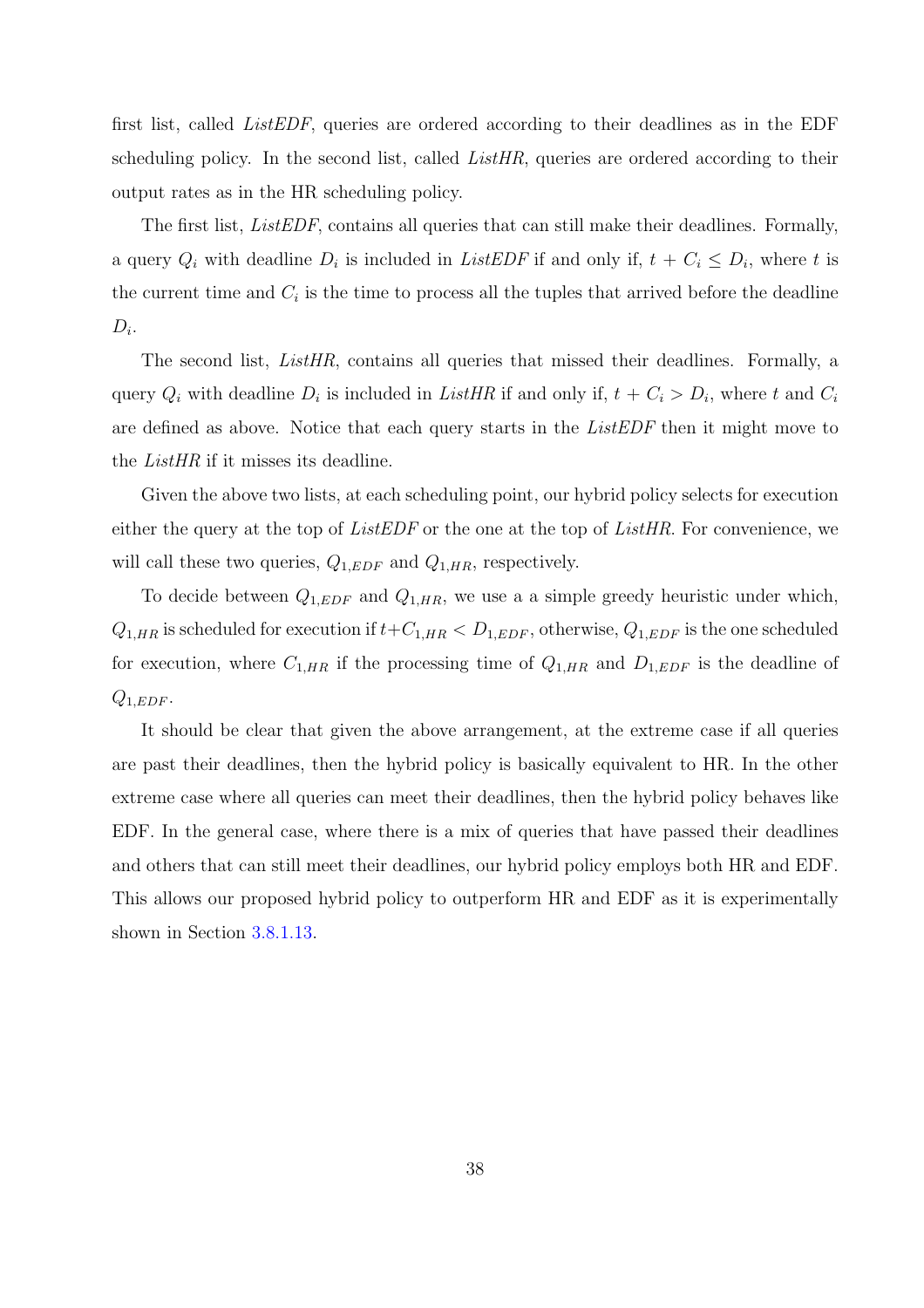<span id="page-51-0"></span>

Figure 6: Multiple CQs plans sharing operator  $O_x$ 

# 3.6 OPERATOR SHARING

Operator sharing eliminates the repetition of similar operations in different queries. Hence, a multi-query scheduler should exploit those shared operators for further optimization. In this section we show how to set the priority of a shared operator under our proposed policies.

First, let us consider a set of operator segments  $SE_x$  in which operator  $O_x$  is shared among multiple operator segments  $E_x^1, E_x^2, ..., E_x^n$  (Figure 6) where for each segment  $E_x^i$ , we can compute the selectivity  $S_x^i$  and the average cost  $\overline{C}_x^i$  $\frac{x}{x}$ .

Further, assume that the cost of the shared operator  $O_x$  is  $c_x$  and  $\overline{SC}_x$  is the average cost of executing the set of segments  $SE_x$ . Intuitively,  $\overline{SC}_x$  is equal to the total average cost of executing the  $N$  segments with the cost of the shared operator  $O_x$  counted only once. Formally, the average cost  $\overline{SC}_x$  of N paths sharing an operator  $O_x$  is:

$$
\overline{SC}_x = \sum_{i=1}^N \overline{C}_x^i - \sum_{i=1}^{N-1} c_x
$$

where  $\overline{C}_i^i$  $\frac{i}{x}$  is the average cost of segment  $E_x^i$  and  $c_x$  is the cost of the shared operator  $O_x$ .

#### 3.6.1 HNR with Operator Sharing

In this section, we will describe the general method for setting the priority of a shared operator under HNR. In the next section, we will describe the particular details of this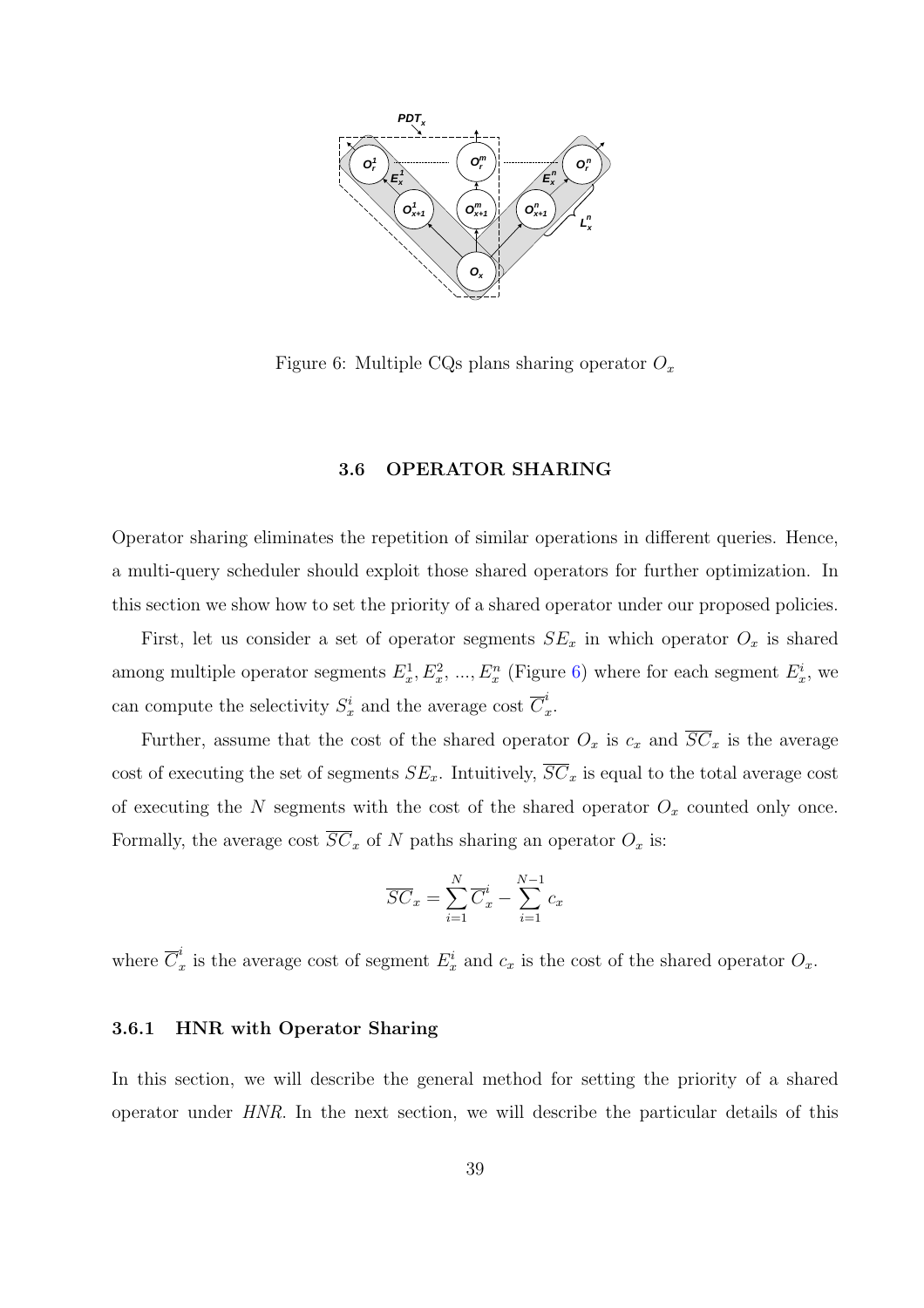<span id="page-52-0"></span>method. Note that the BSD policy can also be extended in the same way, however the details are eliminated for brevity.

To set the priority of a shared operator under the HNR policy, consider two sets of operator segments  $SE_p$  and  $SE_q$ , where  $SE_p = \{E_p^1, ..., E_p^N\}$  sharing operator  $O_p$  and  $SE_q =$  $\{E_q^1, ..., E_q^M\}$  sharing operator  $O_q$ . For now, assume that if a set of segments is scheduled, then all the segments within that set are executed.

To measure the impact of executing one set on the other, we will use the same concept from the definition of Inequality 3.3. Basically, we will measure the increase in slowdown incurred by the tuples produced from one set if the other set is scheduled for execution first. Hence, if the set of segments  $SE_p$  [is](#page-28-0) executed first, then the increase in slowdown incurred by tuples from  $SE_q$  is computed as follows:

$$
H_q = S_q^1 \frac{\overline{SC}_p}{T_{q,1}} + S_q^2 \frac{\overline{SC}_p}{T_{q,2}} + \dots + S_q^M \frac{\overline{SC}_p}{T_{q,M}}
$$

where  $\overline{SC}_p$  is the amount of time that set  $SE_q$  will spend waiting for set  $SE_p$  to finish execution and  $T_{q,i}$  is the ideal total processing time for the tuples processed by  $E_q^i$ .

Similarly, we can compute  $H_p$  which is the increase in slowdown incurred by tuples from  $SE_p$ . In order for  $H_q$  to be less than  $H_p$ , then the following inequality must be satisfied:

$$
\overline{SC}_p \sum_{i=1}^{M} \frac{S_q^i}{T_{q,i}} < \overline{SC}_q \sum_{i=1}^{N} \frac{S_p^i}{T_{p,i}}
$$

Hence, the priority of a set of operator segments  $SE_x$  that consists of N segments sharing a common operator  $O_x$  is:

$$
V_x = \frac{\sum_{i=1}^{N} \frac{S_x^i}{T_{x,i}}}{\overline{SC}_x} \tag{3.9}
$$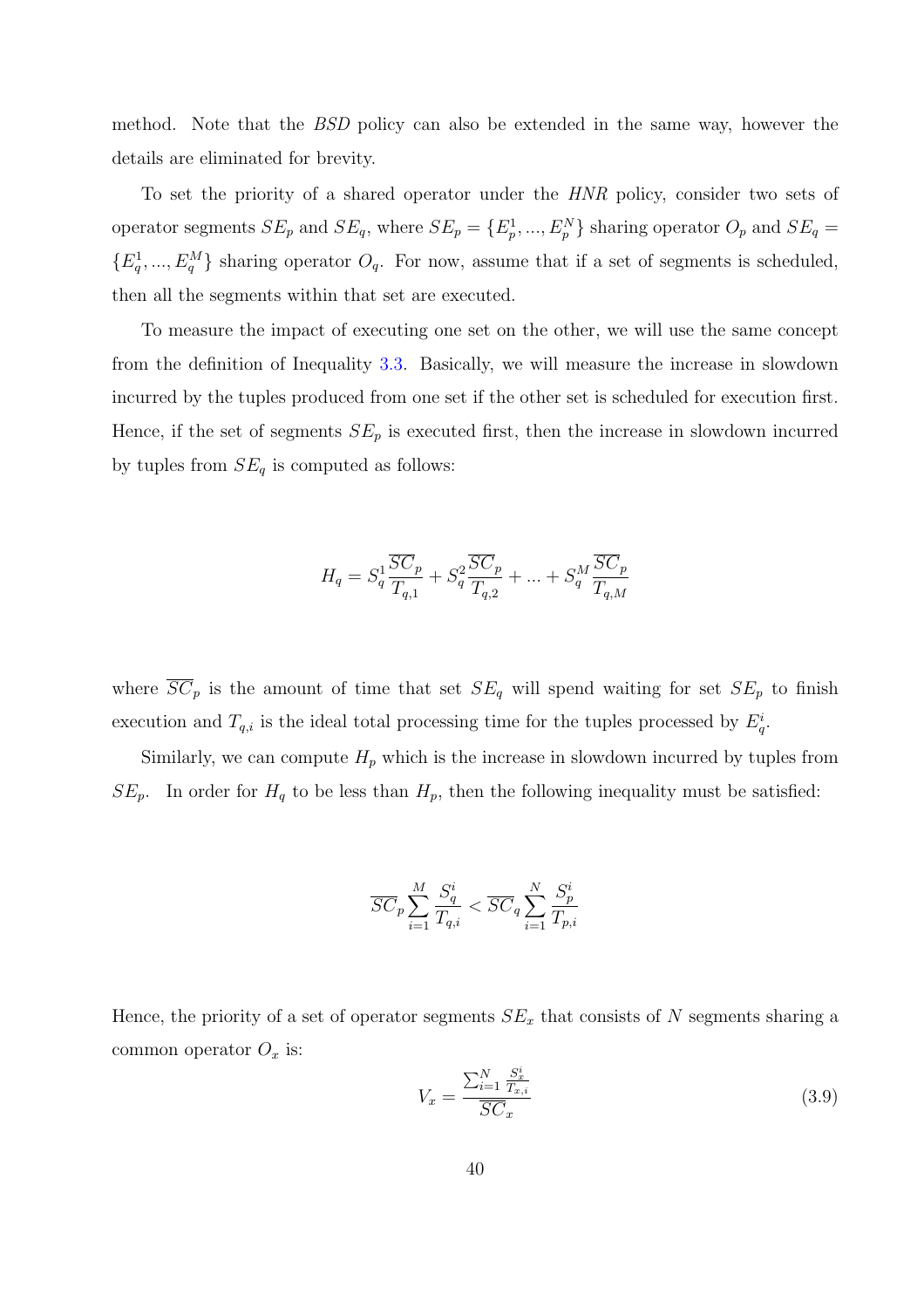## 3.6.2 Priority-Defining Tree (PDT)

Setting the priority of a shared operator using all the N segments in a set is only beneficial if it maximizes the value of Equation 3.9. However, that is not always the case because Equation 3.9 is non-monotonically increasing. That is, adding a new segment to the equation might increase or decrease its value.

We d[efini](#page-52-0)tely need to boost the priority of a shared operator, however, we do not want segments with low normalized rate to hurt those with high normalized rate by bringing down the overall priority of the shared operator. As such, we need to select from each set what we call a *Priority-Defining Tree (PDT)* which is the subset of segments that maximizes the aggregated value of the priority function. Hence, the priority of a shared operator is basically the priority of that PDT and once a shared operator is scheduled, the segments in the PDT are executed as one unit (unless it is preempted).

In order to compute the priority value  $V_x$  for operator  $O_x$ , we sort the segments according to their priority. Then, we visit the segments in descending order of priority, and only add a segment to the priority defining tree of  $O_x$  ( $PDT_x$ ) if it increases the aggregate priority value, otherwise we stop and the shared operator  $O_x$  is assigned that aggregate priority value. Hence, for an operator  $O_x$  shared between N segments, with a  $PDT_x$  that is composed of m segments where  $m \leq N$ , the priority of  $O_x$  under the HNR policy is defined as:

$$
V_x = \frac{\sum_{i=1}^{m} \frac{S_x^i}{T_{x,i}}}{\sum_{i=1}^{m} \overline{C}_x^i - \sum_{i=1}^{m-1} c_x}
$$

If  $m = N$ , that is, if the PDT consists of all the segments sharing  $O_x$ , then  $V_x$  is equal to the global normalized rate as defined in Equation 3.9.

For any operator segment  $E_x^i$  that does not belong to  $PDT_x$ , such segment can be viewed as two components:  $O_x$  and  $L^i_x$  (as shown in Figu[re](#page-52-0) 6). Executing  $PDT_x$  will naturally lead to executing the  $O_x$  component of  $E_x^i$ . Scheduling  $L_x^i$  for execution depends on its priority which is computed in the nor[ma](#page-51-0)l way using its normalized rate as in Section 3.1. Hence, for example, in a query-level implementation of the HNR scheduler, the priority list will contain all the leaf operators in addition to the first operator in each segment that [does](#page-25-0) not belong to any PDT.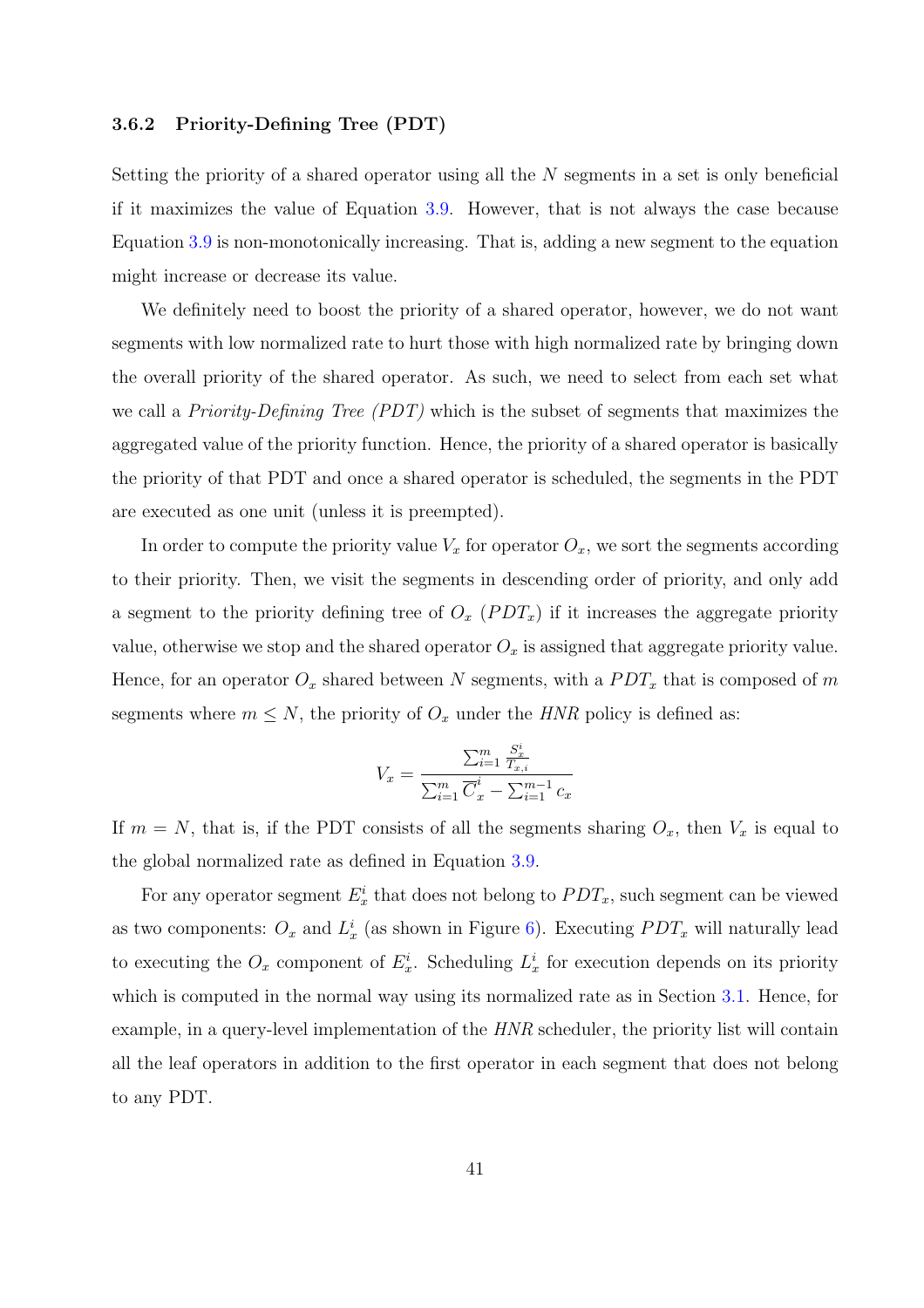### 3.7 EVALUATION TESTBED

To evaluate the performance of the proposed algorithms, we created a DSMS simulator with the following properties.

Queries: We simulated a DSMS with 500 registered continuous queries. The structure of the query is the same as in  $[19, 42]$  where each query consists of three operators: select, join and project. For the experiments on single-stream queries, we assume a join with a stored relation; for multi-stream q[ueri](#page-109-0)[es w](#page-111-0)e use window join between data streams.

**Streams:** We used the LBL-PKT-4 trace from the Internet Traffic Archive<sup>1</sup> as our input stream. The trace contains an hour's worth of wide-area traffic between the Lawrence Berkeley Laboratory and the rest of the world. This trace gives us a realistic data arrival pattern with On/Off traffic which is typical of many applications.

Selectivities: In order to control the selectivity, we added two extra attributes to each packet in the trace and assigned each attribute a uniform value in the range [1,100]. Then the selectivity of the select and join operators is uniformly assigned in the range  $[0.1,1.0]$ by using predicates defined on the introduced attributes. Since the performance of a policy depends on its behavior toward different classes of queries, where a query class is defined by its global selectivity and cost, we chose to use the same selectivity for operators that belong to the same query. This enables us to control the creation of classes in a uniform distribution to better understand the behavior of each policy (e.g., Figure 14).

Costs: Similar to selectivity, operators that belong to the same query have the same cost, which is uniformly selected from five possible classes of costs. [The](#page-61-0) cost of an operator in class i is equal to:  $K \times 2^i$  time units, where  $i \in [0,4]$  and K is a scaling factor that is used to scale the costs of operators to meet the simulated utilization (or load). Specifically, we measure the average inter-arrival time of the data trace, then we set  $K$  so that the ratio between the total expected costs of queries and the inter-arrival time is equal to the simulated utilization.

Policies: We compared the performance of our proposed policies to the two-level scheduling

<sup>1</sup>http://ita.ee.lbl.gov/html/contrib/LBL-PKT.html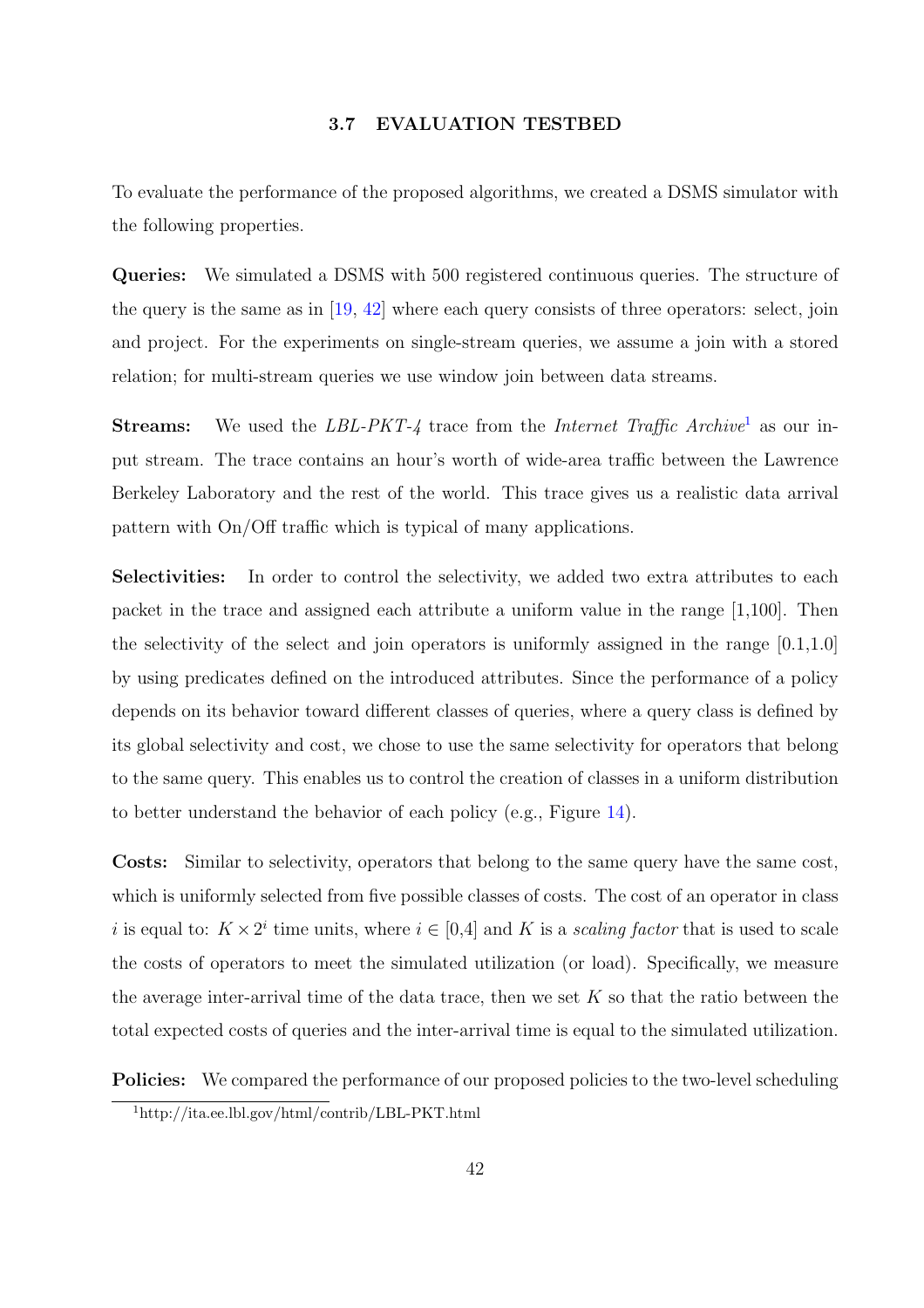scheme from Aurora where Round-Robin (RR) is used to schedule queries and Rate-based (RB) is used to schedule operators within a query. Collectively, we refer to the Aurora scheme in our experiments as RR.

We also considered the *SRPT* policy where the priority of an operator segment is inversely proportional to its total ideal processing time, as well as the Chain scheduling policy [6] which minimizes memory usage.

Here is a list of the rest of the policies considered in our experiments:

- FCFS: First Come First Served policy for minimizing maximum response time (Section 3.2.1).
- LSF: Longest Stretch First ploicy for minimizing maximum slowdown (Section 3.2.1).
- HR: [High](#page-32-0)est Rate policy for minimizing average response time (Section 3.1.1.1).
- HNR: Highest Normalized Rate policy for minimizing average slowdown (Section [3.1.](#page-32-0)3).
- BRT: Balance Response Time policy for minimizing  $\ell_2$  norm of respo[nse tim](#page-25-0)es (Section 3.2.3).
- **BSD:** Balance Slowdown policy for minimizing  $\ell_2$  norm of slowdowns (Section 3.2.2.2).

| Parameter            | Value                              |
|----------------------|------------------------------------|
| Base-case policies   | RR, SRPT, Chain                    |
| Adopted policies     | FCFS, LSF, HR, HNR, BRT, BSD       |
| Queries              | 500 3-operator queries             |
| Operator cost        | $K \times 2^0 - K \times 2^4$ Secs |
| Operator selectivity | $0.1 - 1.0$                        |
| Window interval      | $1-10$ Secs                        |
| System Utilization   | $0.1 - 0.99$                       |

Table 3: Simulation Parameters for QoS Experiments

Table 3 summarized the simulation parameters described above.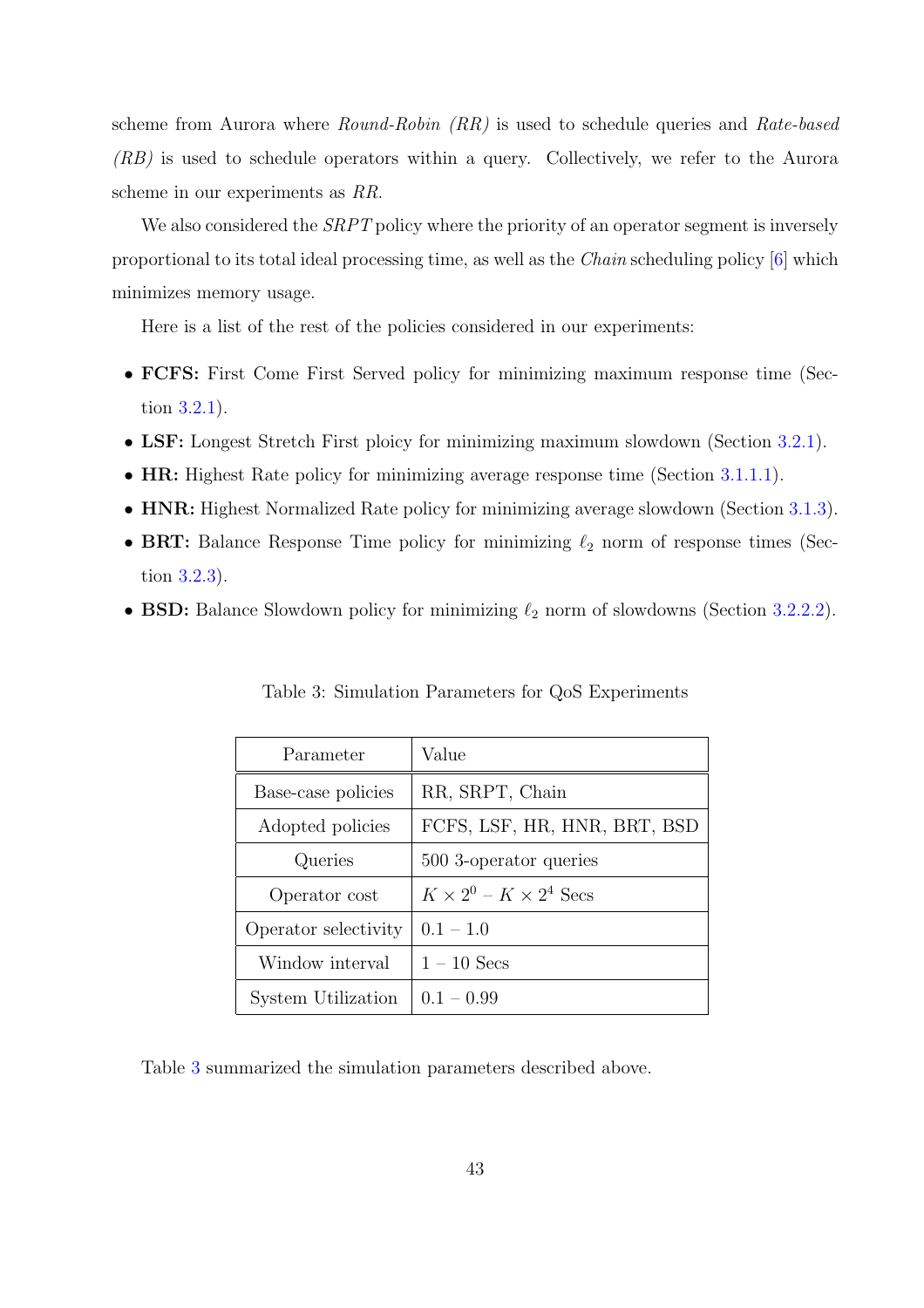

Figure 7: [§3.8.1.1] Avg. slowdown vs. system load

# 3.8 EXPERIMENTS

In this section, we present the performance of our proposed policies under the different QoS metrics. We also present results on the implementation of the BSD policy as well as the performance of the PDT strategy for scheduling shared operators.

# 3.8.1 Performance under Different Metrics

In this section, we present the performance of our proposed policies under the different QoS metrics.

**3.8.1.1** Average Slowdown Figure 7 shows how average slowdown increases with utilization. Clearly, HNR, our proposed policy, provides the lowest slowdown followed by HR. For instance at 0.7 utilization, the slowdown provided by HNR is 74% lower than that of RR, 51% lower than SRPT, and 18% lower than HR. At 0.97 utilization, HNR is 75% lower than RR, 53% lower than SRPT, and 20% lower than HR.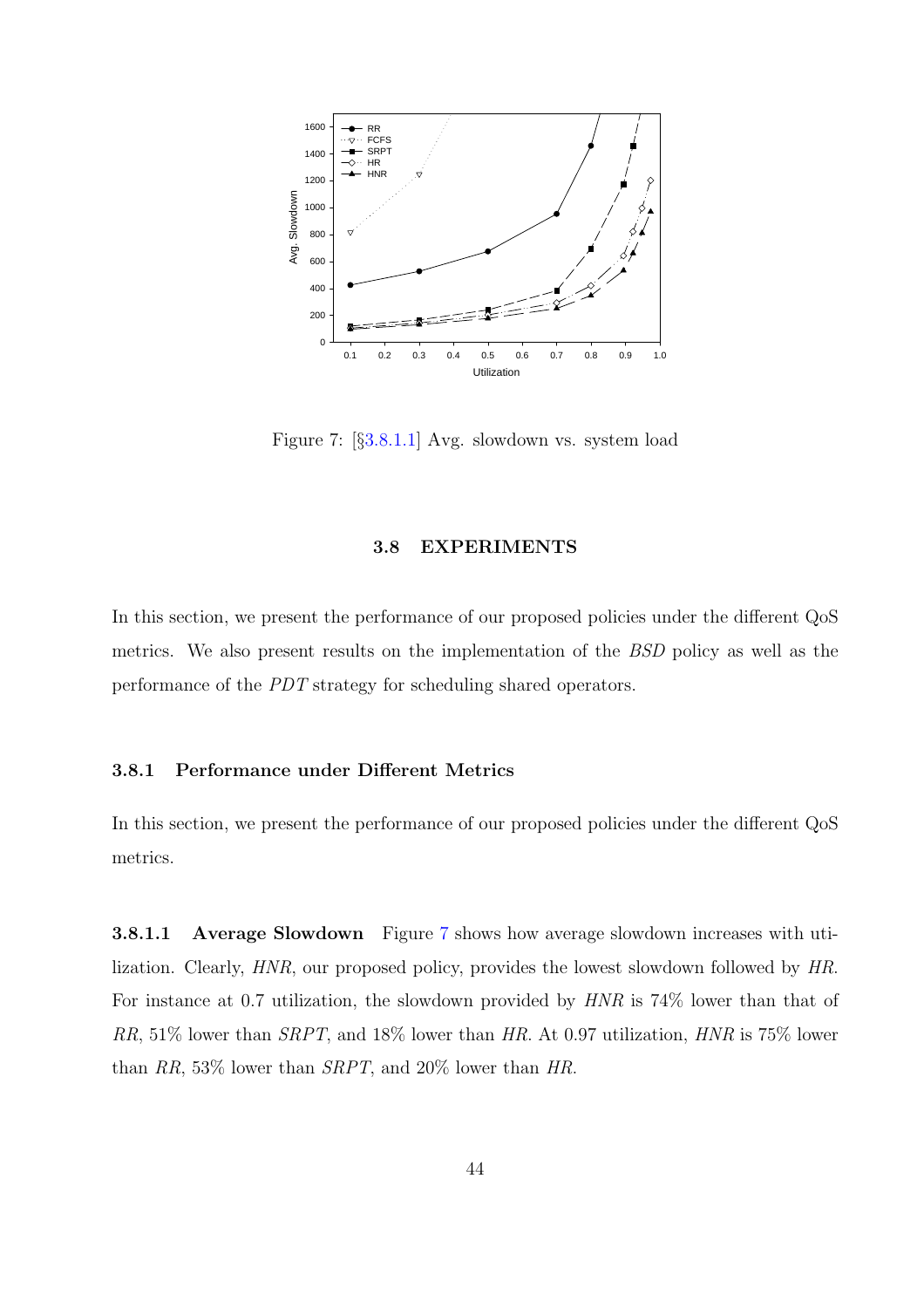

Figure 8: [§3.8.1.2] Avg. response vs. system load

**3.8.1.2** Average Response Time As expected, this improvement in slowdown by  $HNR$ would lead to an increase in response time compared to HR as shown in Figure 8. For instance, at 0.7 utilization, HNR's response time is 4% higher than HR and it is 7% higher at 0.97 utilization.

3.8.1.3 Maximum Response Time In terms of worst-case performance, Figure 9 shows that FCFS provides the lowest maximum response time which is 75% lower than HR at 0.97 utilization. However, that improvement comes at the expense of poor averag[e](#page-58-0)case performance as shown in Figure 8 where the average response time provided by FCFS is 630% that of HR.

**3.8.1.4** Maximum Slowdown Similar to FCFS, Figure 10 shows that LSF reduces the maximum slowdown by 80% compared to HNR. However, that improvement comes at the expense of poor average-case performance (as depicted in Fi[gure](#page-58-0) 11).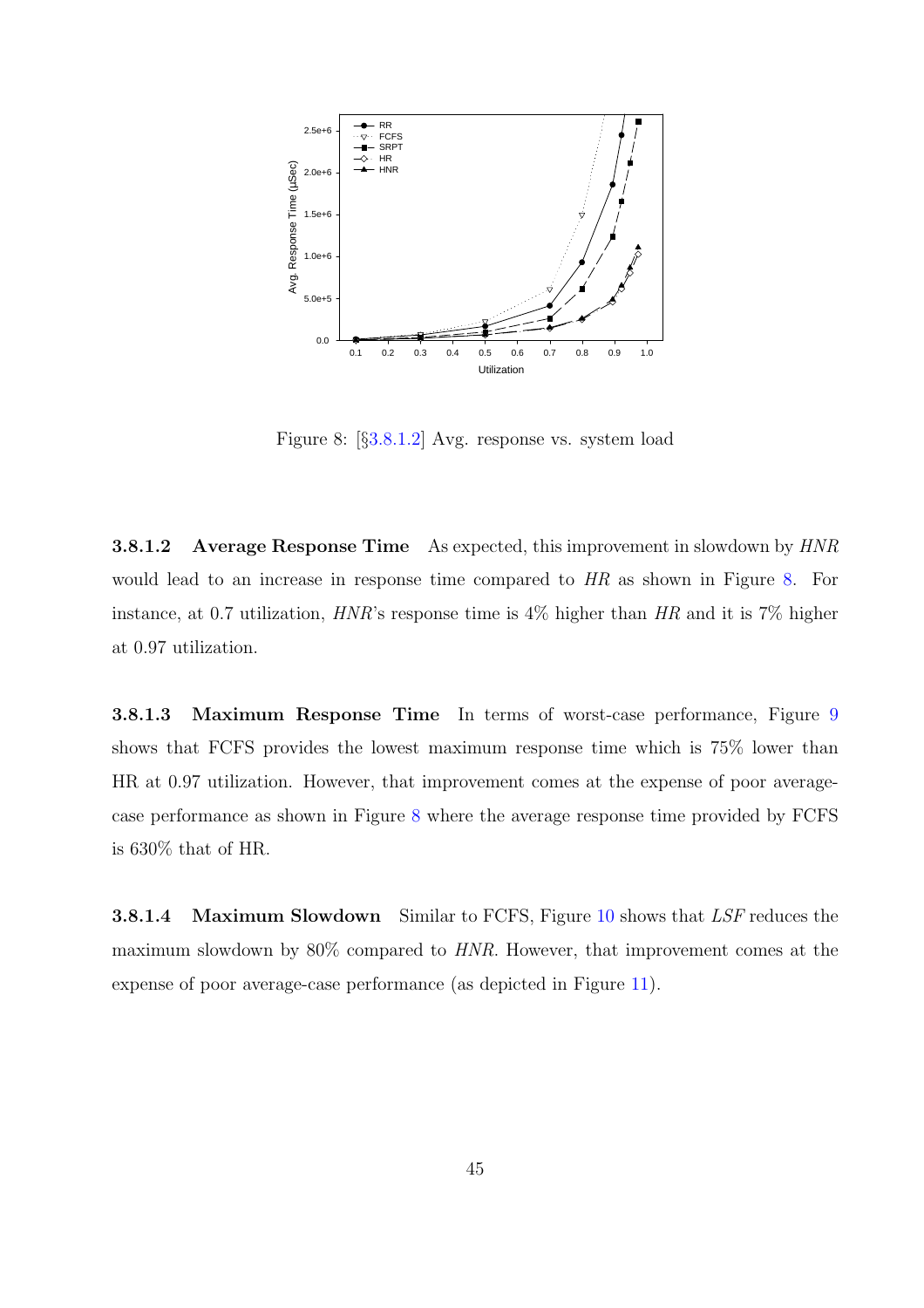<span id="page-58-0"></span>

Figure 9: [§3.8.1.3] Max. response time vs. system load



Figure 10: [§3.8.1.4] Max. slowdown vs. system load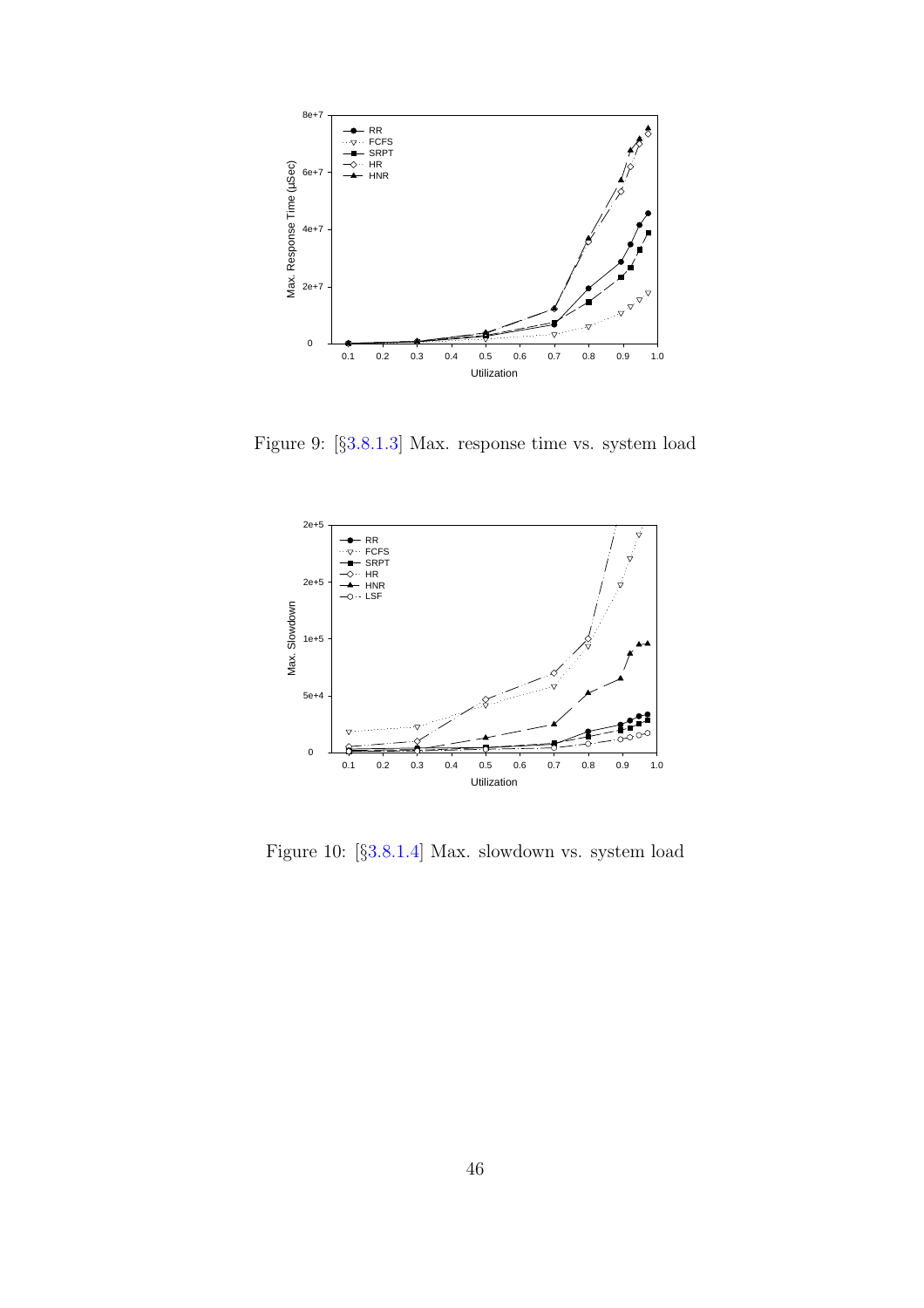

Figure 11: [§3.8.1.5] Max. vs Avg. Slowdown for HNR, LSF, and BSD

**3.8.1.5 Trade-off in Slowdown** Figure 11 shows that *BSD* can strike the fine balance between average slowdown and maximum slowdown. For instance, as shown in Figure 11, at 0.95 utilization, BSD decreases the maximum slowdown by 44% compared to HNR while decreasing the average slowdown by 80% compared to LSF under the same utilization.

3.8.1.6 Second Norm of Slowdowns As mentioned above, the trade-off between average and maximum slowdowns is easily captured using the  $\ell_2$  metric. Figure 12 shows the  $\ell_2$  norm of slowdowns as the utilization of the system increases. The figure shows that  $BSD$ reduces the  $\ell_2$  of slowdowns by up to 57% comp[ared](#page-60-0) to LSF and by 24% compared to HNR.

**3.8.1.7** Second Norm of Response Times Similar to BSD, BRT reduces the  $\ell_2$  norm of response times by up to  $51\%$  compared to  $FCFS$  and  $23\%$  compared to HR as shown in Figure 13.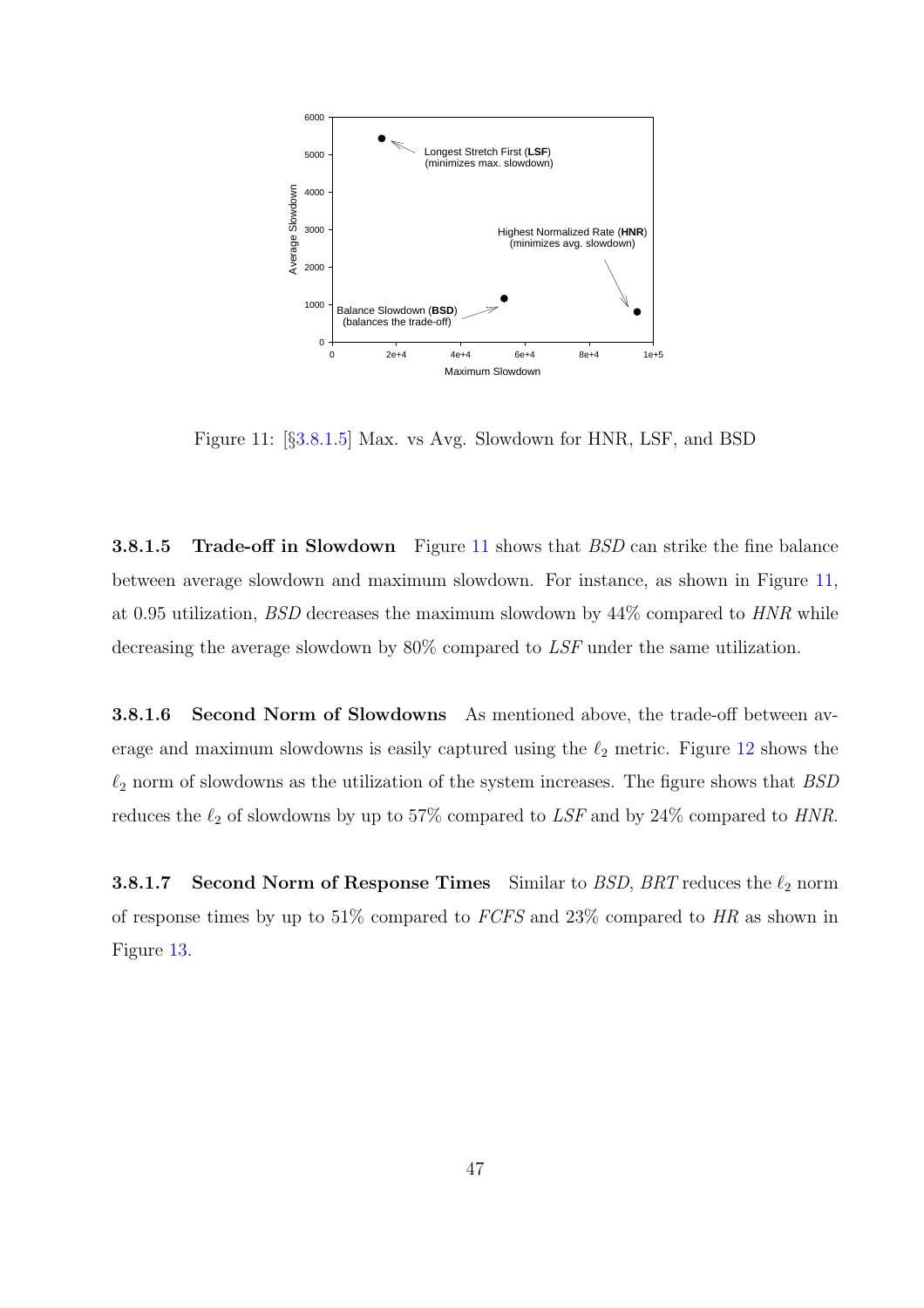<span id="page-60-0"></span>

Figure 12: [§3.8.1.6]  $\ell_2$  of slowdowns vs. system load



Figure 13: [§3.8.1.7]  $\ell_2$  of response times vs. system load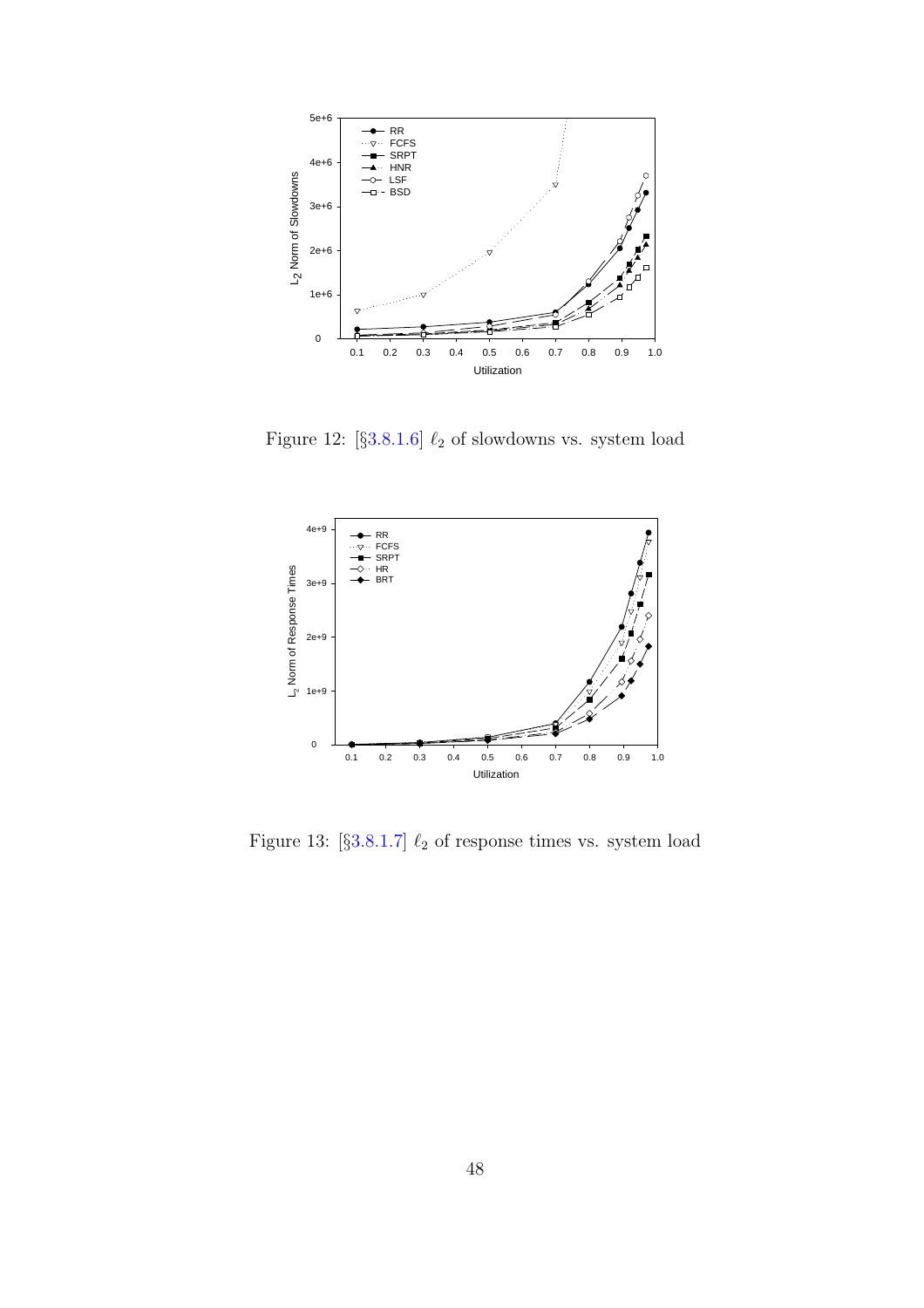<span id="page-61-0"></span>

Figure 14: [§3.8.1.8] Slowdown per class for low-cost queries

3.8.1.8 Slowdown per Class To get better insight into the behavior of the different policies toward different classes of queries, we split the workload into distinct classes (as suggested in [2]). Tuples belong to the same class if they were processed by operators with similar costs and selectivities. In Figure 14, we show the slowdown of tuples processed by the class of l[ow](#page-108-0)-cost queries (i.e., queries where an operator cost is  $K \times 2^0$ ) and different selectivities. The figure shows how  $HR$  is unfair toward the low-selectivity queries which leads to significant increase in the slowdown of the tuples processed by those queries. HNR is still biased toward high-selectivity queries, yet less than HR. Similarly, BSD is less biased than HNR. That balance allowed BSD to provide the best  $\ell_2$  norm of slowdowns as shown in Fig. 12.

**3.8.1.[9](#page-60-0)** Impact of Selectivity To further study the impact of selectivity, we conducted an experiment where we assigned the same cost to all operators while varying the maximum value of selectivity assigned to an operator. For instance, if the maximum selectivity is set to 1.0, then the selectivity value assigned to an operator is uniformly distributed in the range [0.1,1.0], whereas if the maximum is 0.5, then the selectivity value assigned to an operator is uniformly distributed in the range [0.1,0.5] etc.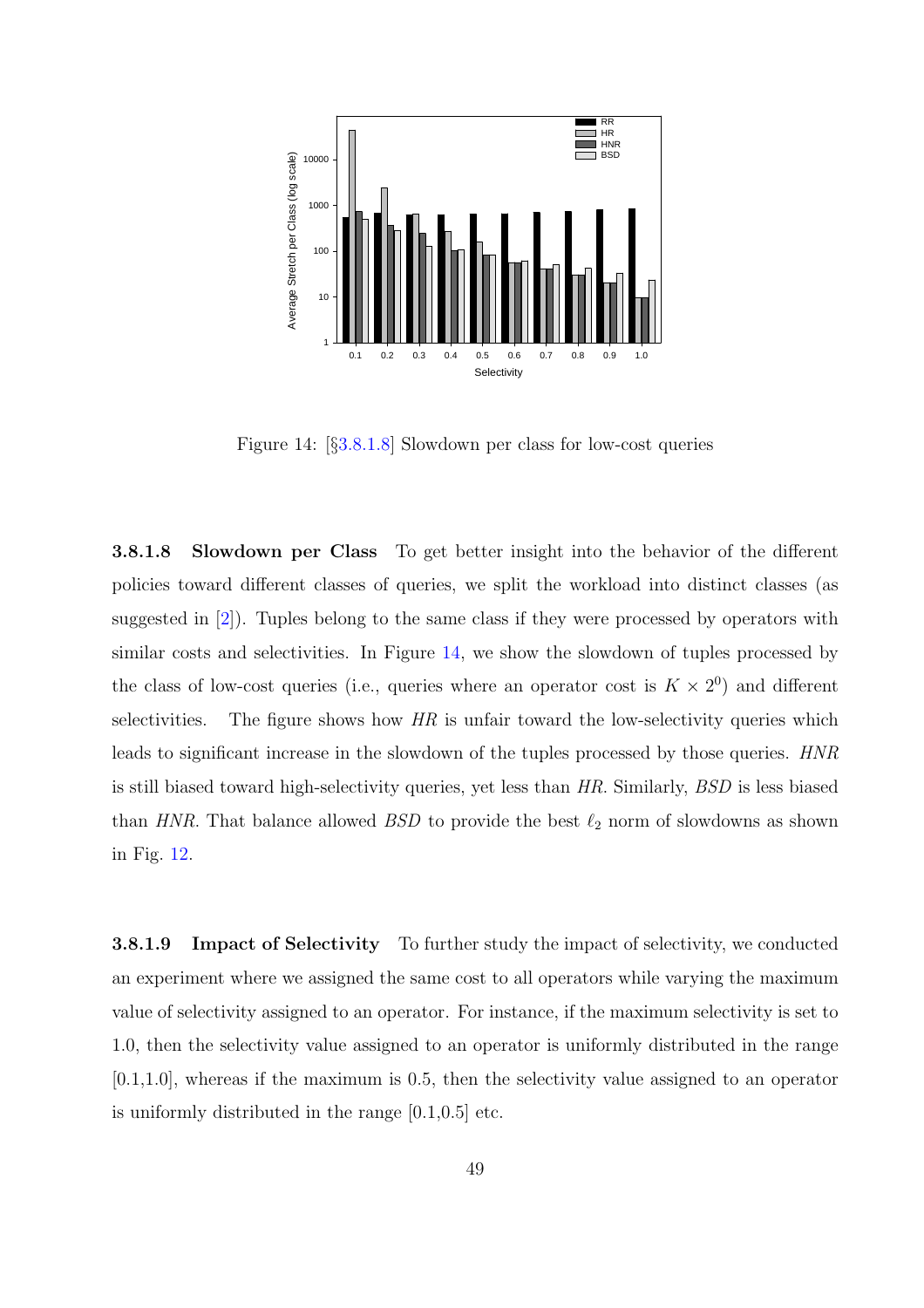

Figure 15:  $[§3.8.1.9] \ell_2$  of slowdown vs. maximum operator selectivity

Figure 15 shows the  $\ell_2$  norm of slowdowns for the setting described above. The figure shows that when the maximum selectivity is 0.1, then  $HR$ ,  $HNR$ , and  $BSD$  provide almost the same performance since all operators will have the same selectivity of 0.1. As the maximum value of selectivity increases, HR will favor queries with higher selectivity over those with lower selectivity resulting in a high  $\ell_2$  norm of slowdowns compared to HNR and BSD. The figure shows that BSD always provides the best performance since it considers both the ideal processing time of a query as well as the age of its pending tuples. For instance, when the maximum selectivity is 0.5, BSD reduces the  $\ell_2$  norm of slowdowns by 44% compared to HR and by 19% compared to HNR; at a maximum of 1.0, the  $\ell_2$  norm is reduced by 61% compared to HR and by 27% compared to HNR.

3.8.1.10 An Oracle Scheduling Policy In order to validate our general strategy of using output rate (or normalized output rate) for multiple CQ scheduling, we introduce what we call an *oracle* scheduling strategy. The oracle strategy has the ability to "peek" into an input tuple and determine if it will generate an output event or if it will be discarded.

Clearly, the oracle strategy is not implementable in a real system as it requires processing the input stream in the same way continuous queries do. As such, we are introducing this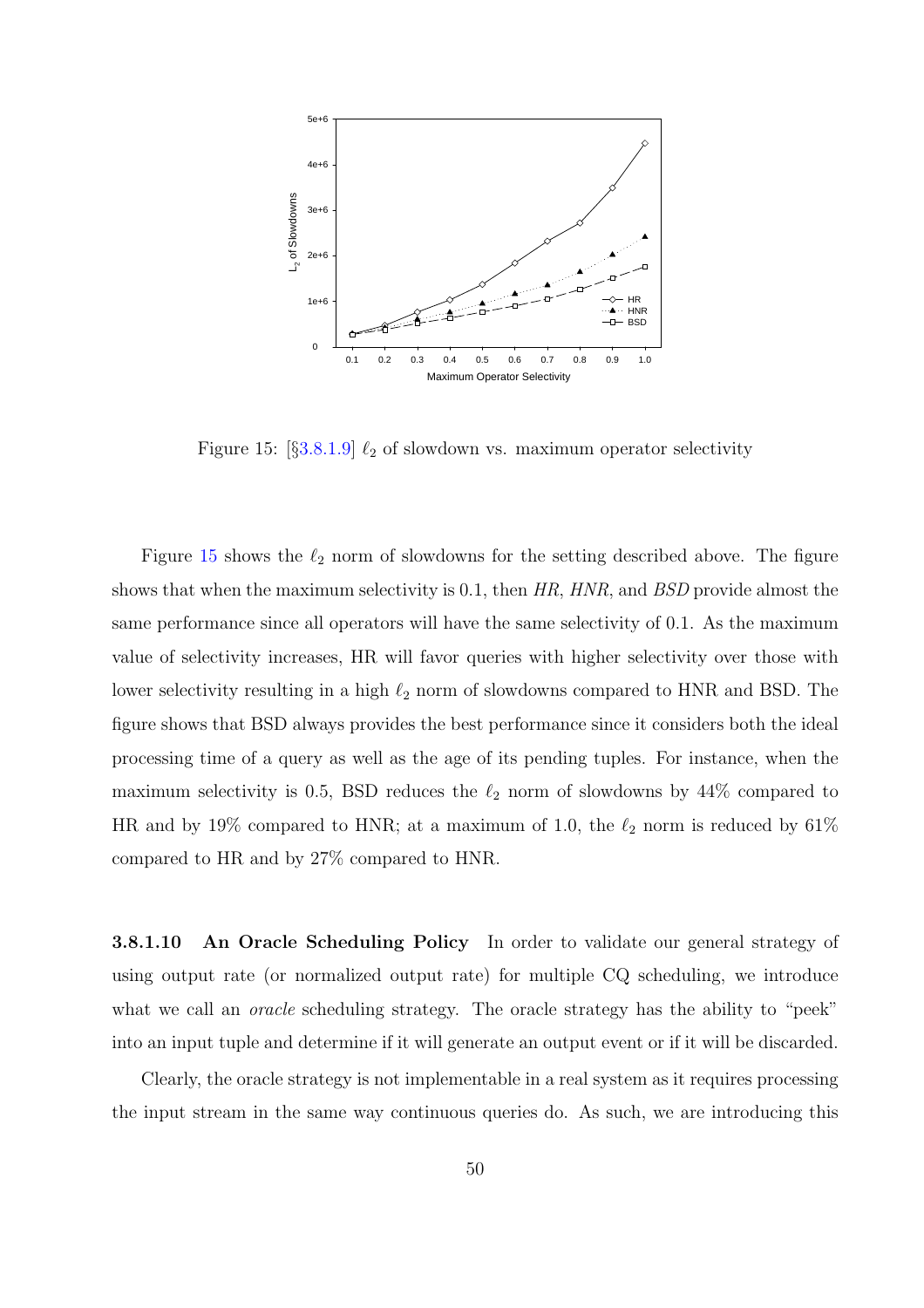<span id="page-63-0"></span>

Figure 16: [§3.8.1.10] Performance of an oracle scheduling policy

strategy only for the sake of comparison, since it takes the "guess" out of the scheduling decision. Specifically, at each scheduling point, the oracle strategy is able to compute the exact output rate of a query as opposed to its expected output rate as computed by our proposed policies.

As an example, consider a continuous query Q with 5 pending tuples, where only the 5th one is an event. Under regular scheduling, each of the 5 inputs is an event with probability S (which is the selectivity of the query), whereas under the oracle strategy, only the 5th tuple is an event with probability 1.0 and the other tuples are known to be discarded. Given this information, the oracle can compute the instantaneous output rate of  $Q$  as 1.0 (the number of tuples produced) divided by the amount of time needed to process the 5 pending tuples.

Clearly, the oracle strategy has the advantage of not relying on selectivity estimation in making the scheduling decision. This is especially beneficial when the expected selectivity deviates significantly from the exhibited one. This is illustrated in Figure 16, where we plot the ratio in performance between regular policies  $(HR \text{ and } HNR)$  and oracle policies  $(HR-O)$ and  $HNR-O$ ) while increasing the maximum selectivity in the system (as in the previous experimental setup). The figure shows that at low maximum selectivity (i.e., 0.1), the oracle can improve the performance by up to 80%. As the maximum selectivity increases, the gains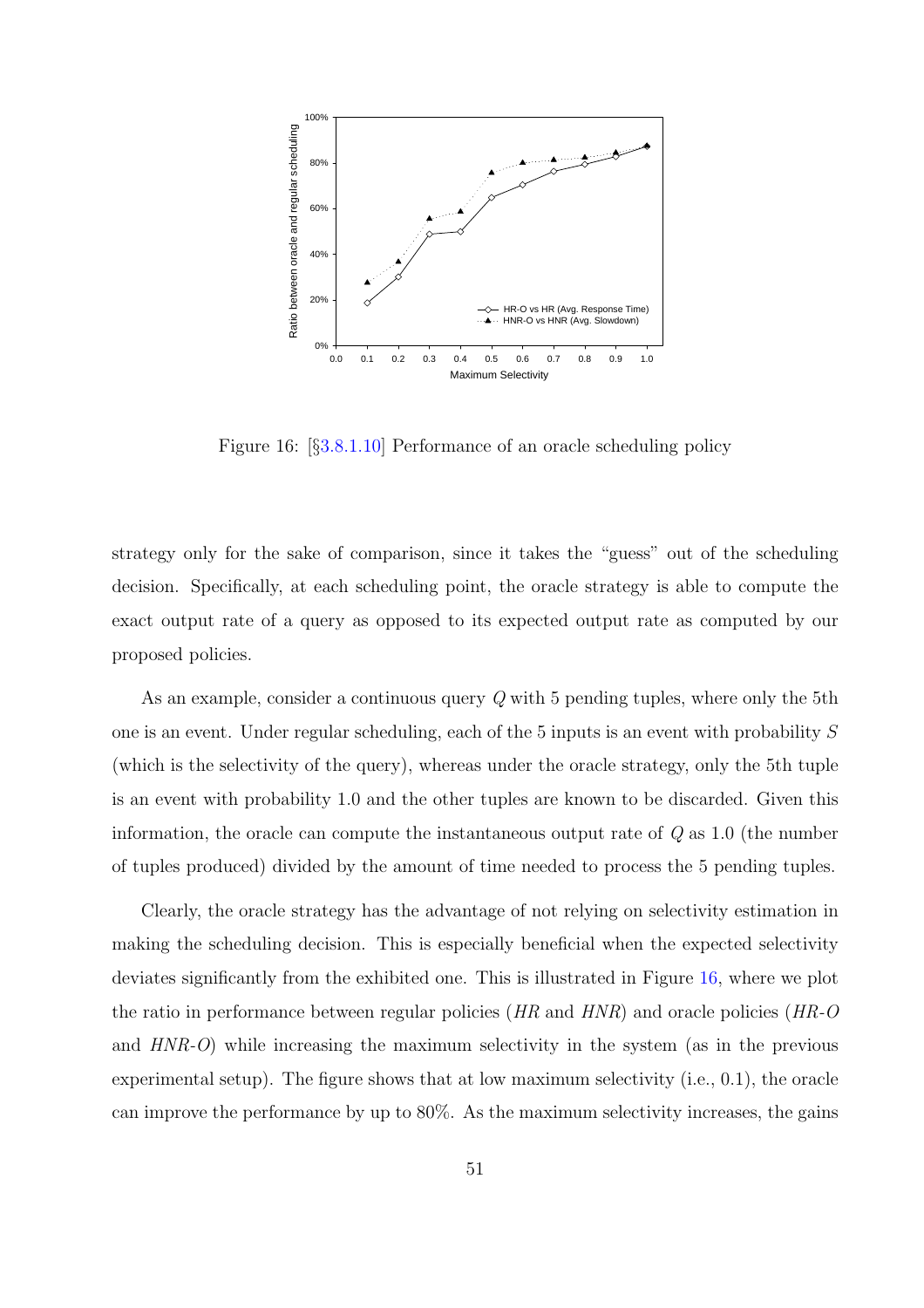decrease and drop to 12% when the maximum selectivity is 1.0. The reason is that at low selectivity there is a higher chance that an input tuple is not an event. However, only the oracle knows accurately if it is an event or not, which allows it to make a better decision. As the maximum selectivity increases, there are more queries in the system with high selectivity which means that there is a higher chance that a regular policy's guess about a tuple being an event is correct. This brings the performance of regular policies close to the oracle at higher values of maximum selectivity.

Given the above comparisons, it is clear that, in general, using variants of output rate is the right strategy to schedule CQs. However, the exhibited gains in performance depend on the accuracy in computing the rate as illustrated in Figure 16.

3.8.1.11 Performance over Time Figures 17, 18, 1[9, a](#page-63-0)nd 20 show the performance of different scheduling policies over simulation time in the interval from  $10^8$  to  $4 \times 10^8 \mu sec$ . The figures show that our proposed policies provi[de the best](#page-65-0) perf[orm](#page-65-0)ance over time for each of the optimization metrics especially at peak times where traffic is more bursty.

**3.8.1.12** Second Norm for Multi-stream Queries *BSD* also provides the lowest  $\ell_2$ norm of slowdowns for multi-stream queries as shown in Figure 21. In this experimental setting, we generated a workload where queries receive input tuples from 2 data streams, generated following Poisson arrival. In this workload, the cost[s a](#page-66-0)nd selectivities of the operators are assigned uniformly as before and the windows are in the range of 1 to 10 secs. Figure 21 shows that BSD improves the  $\ell_2$  norm by up to 14% compared to HNR.

It is also interesting to notice the large improvement offered by *BSD* over policies like RR an[d](#page-66-0) FCFS. For instance, at 0.9 utilization, BSD improves the performance 17 times compared to RR, and by 15 times compared to FCFS. The reason is that RR and FCFS do not exploit selectivity which plays a more significant role in the case of multi-stream queries where the selectivity of the join operator often exceeds 1.0.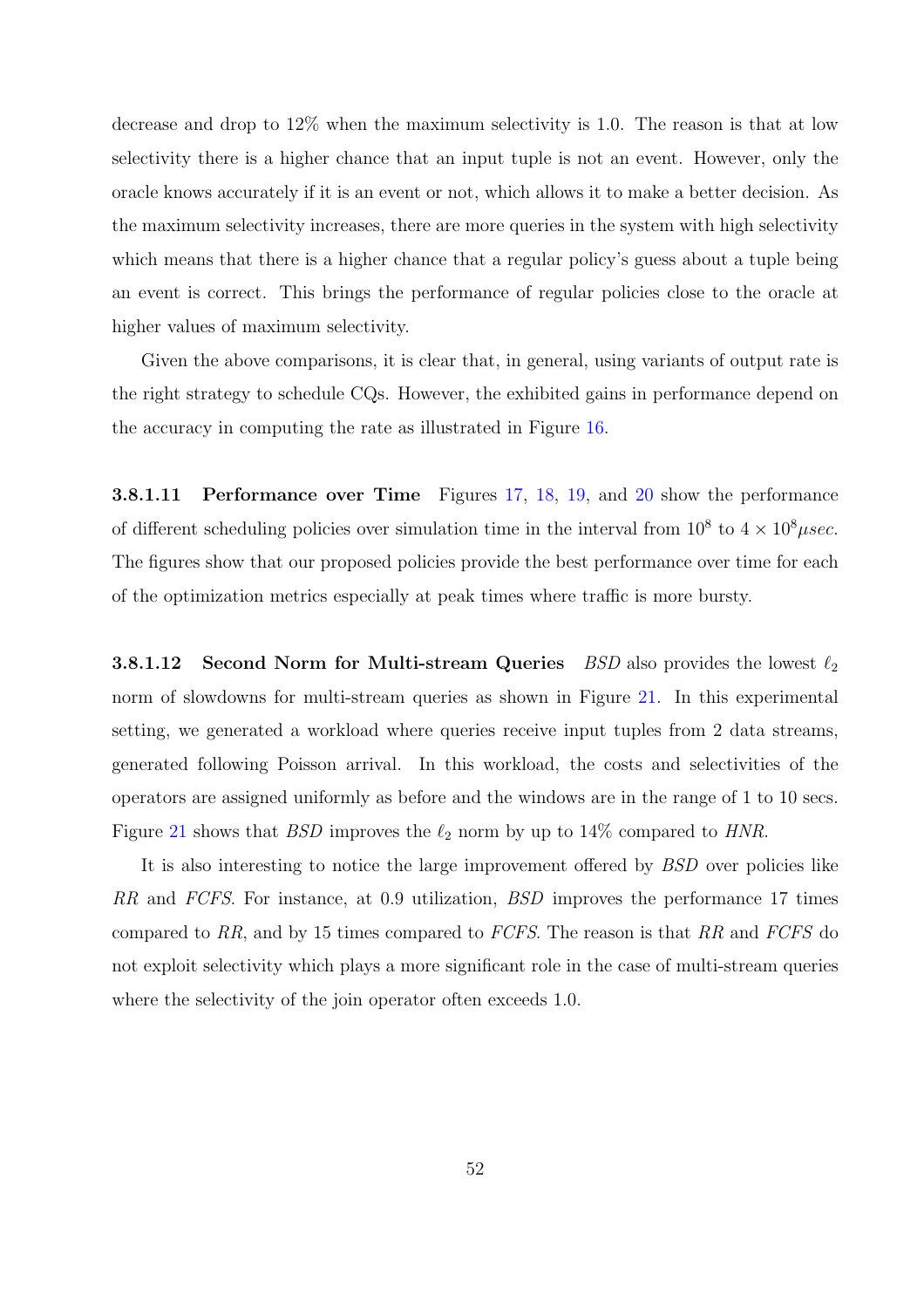<span id="page-65-0"></span>

Figure 17: [§3.8.1.11] Response time over time



Figure 19: [ $\S 3.8.1.11$ ]  $\ell_2$  of response times over time



Figure 18: [§3.8.1.11] Slowdown over time



Figure 20: [ $\S 3.8.1.11$ ]  $\ell_2$  of slowdowns over time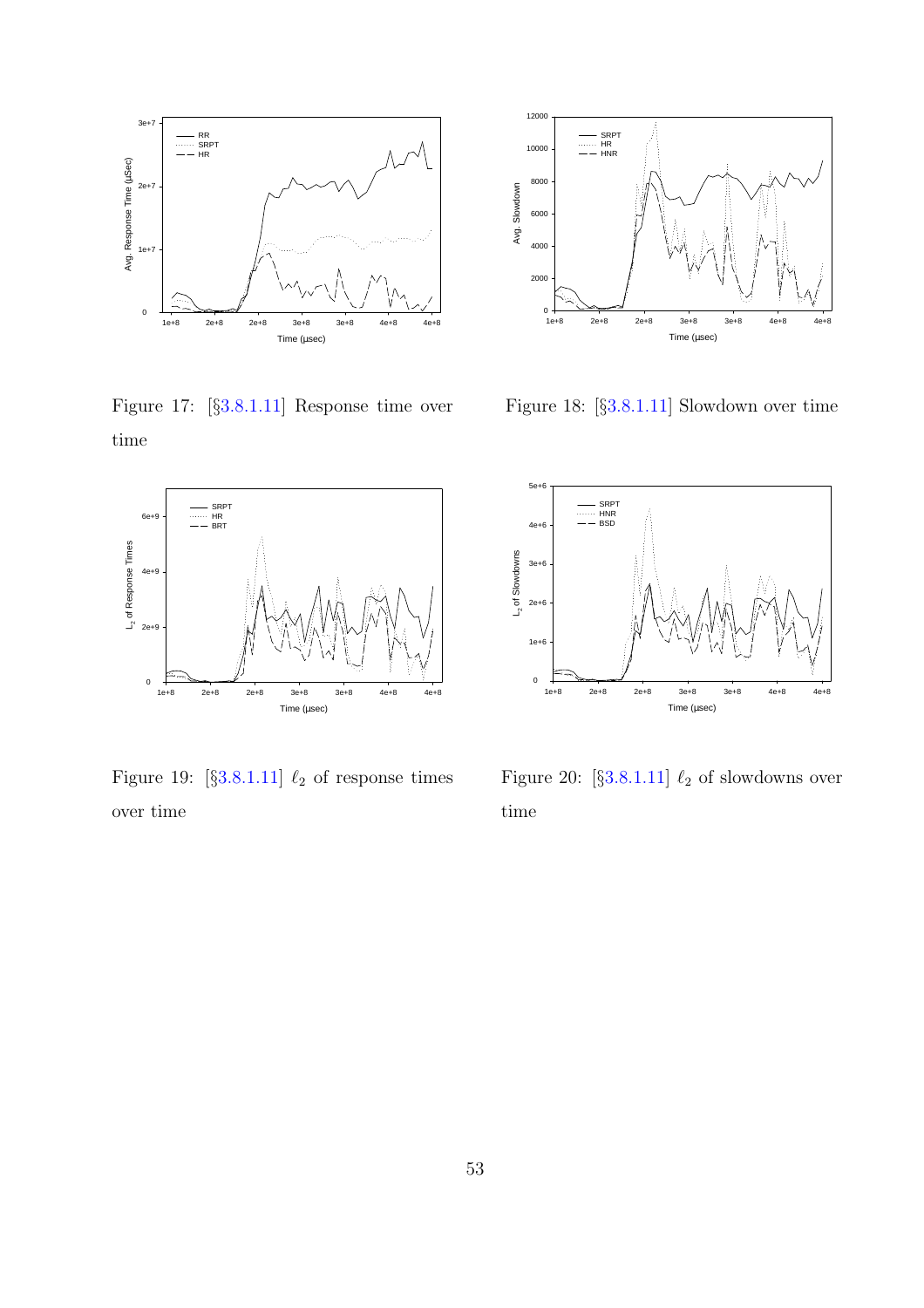<span id="page-66-0"></span>

Figure 21:  $[§3.8.1.12] \ell_2$  of slowdown for multi-stream queries



Figure 22: [§3.8.1.13] Tardiness of aggregate CQs

3.8.1.13 Tardiness of Aggregate CQs In this workload, we generated aggregate CQs with random values for the window RANGE and SLIDE parameters. Figure 22 shows that our hybrid policy constantly outperforms the EDF and HR policies. This is further depicted in Figures 23 and 24. Figure 23 shows the improvement in perfomance compared to EDF at low utilization, whereas Figure 24 illustrates the performance at high utilization.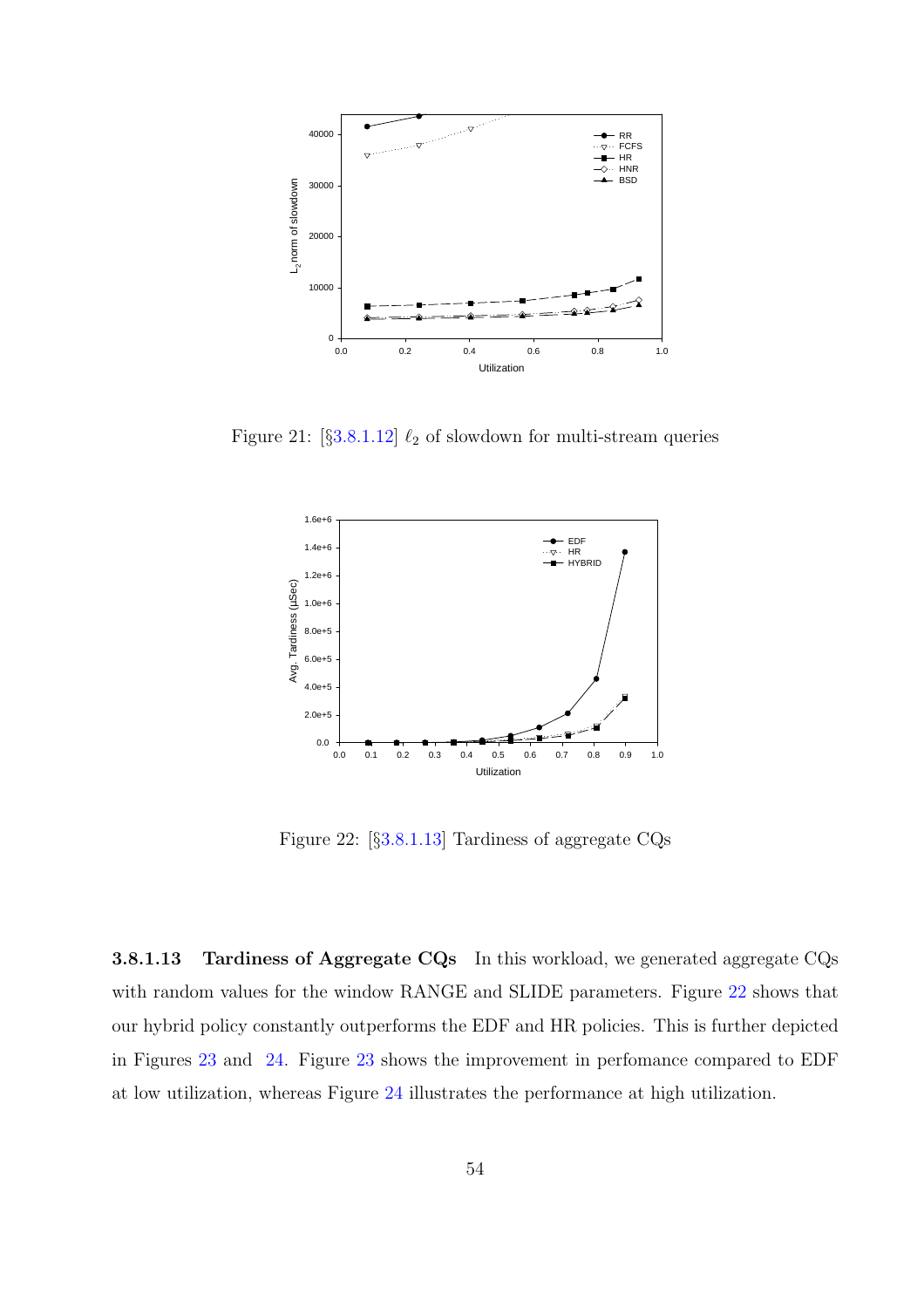

Figure 23: [§3.8.1.13] Tardiness of aggregate CQs at low utilization



Figure 24: [§3.8.1.13] Tardiness of aggregate CQs at high utilization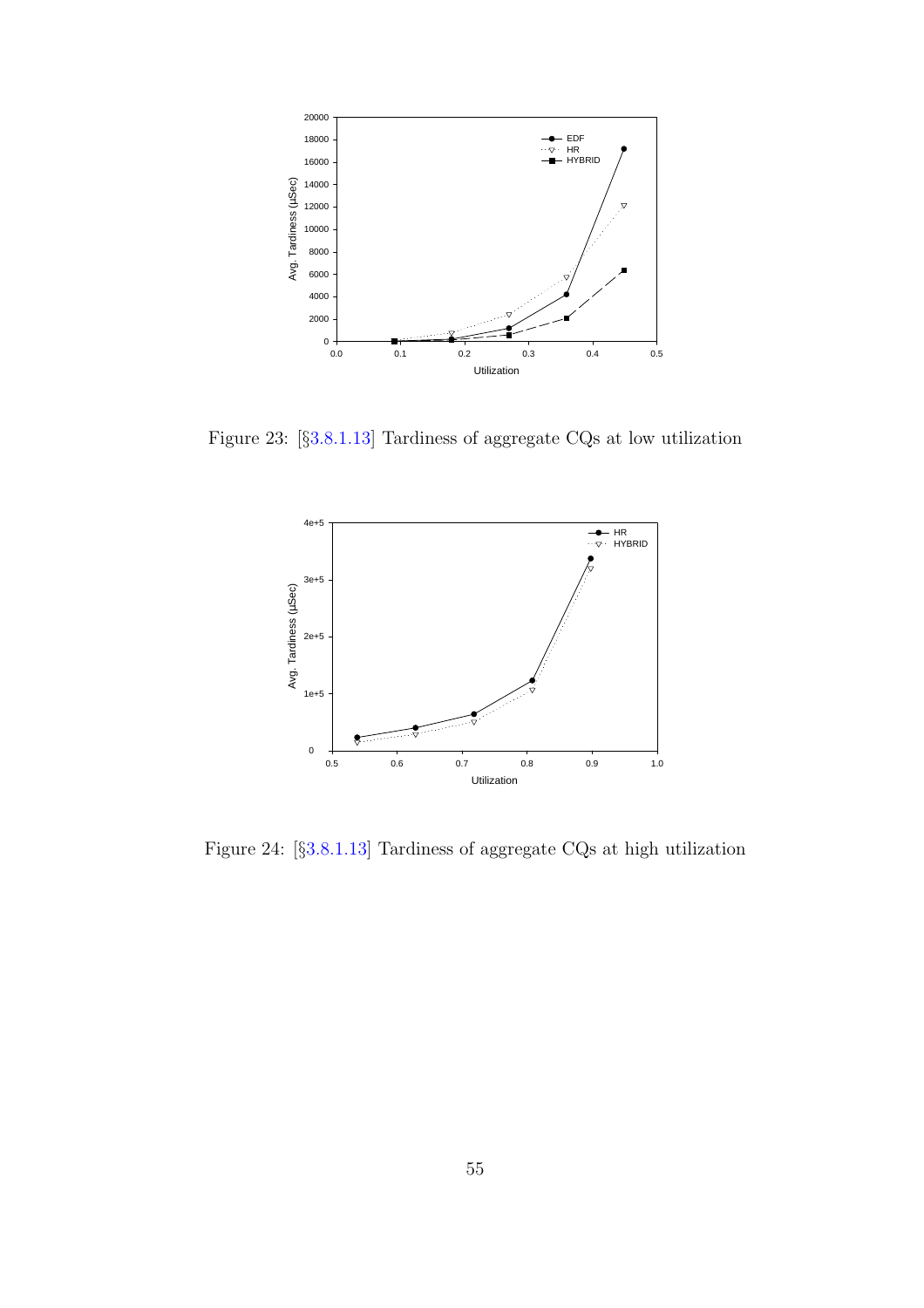<span id="page-68-0"></span>

Figure 25: [§3.8.2] Memory usage vs. system load

# 3.8.2 Memory Usage

Besides CPU, memory is another resource that needs to be considered in a DSMS. For this reason, we also studied the memory requirements of each of the proposed scheduling policies.

Figure 25 shows the average memory usage of our proposed policies, along with that of the Chain policy [6] that was designed to minimize memory usage; we are including Chain as a yard-stick for comparison.

Figure 25 sho[ws](#page-108-0) how policies that optimize for slowdown (i.e., the *HNR and BSD*) reduce the memory usage compared to those that optimize for response time (i.e., the HR and BRT). For instance, HNR reduces the memory usage by up to 22% compared to HR. Both HNR and HR give higher priorities to queries with low processing cost. Similarly, those queries get higher priorities under policies that optimize for memory usage like Chain, since tuples that belong to such queries will spend a short time in memory.

When it comes to selectivity, *Chain* gives higher priorities to queries with low selectivities, or in other words, to queries whose input tuples have a higher chance to be discarded, since executing these queries will consume more input tuples than generating new output tuples. On the contrary, HR gives those queries low priority since they will generate very few output events. Meanwhile, since HNR emphasizes processing cost, it will boost the priority value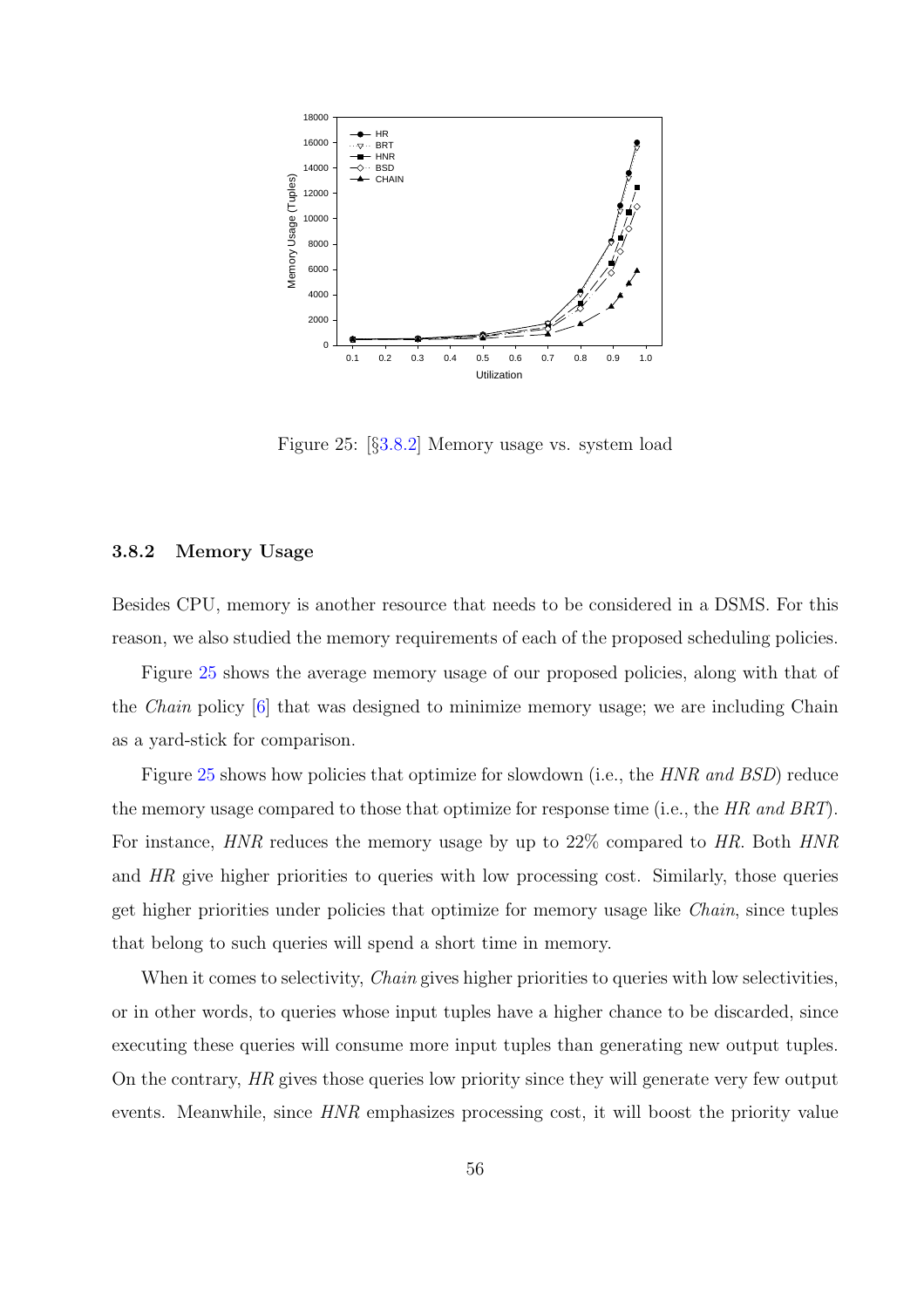

Figure 26: [§3.8.2] Performance of Chain under QoS metrics

of a low selectivity query with low processing cost. Hence, it allows HNR to schedule low selectivity queries earlier and save memory space.

Figure 25 also shows how the BRT and BSD policies provide more savings in memory usage. The reason is that under such policies, if a low selectivity query has been waiting for a long tim[e, it](#page-68-0)s priority increases until it is eventually executed. For instance, BSD decreases the memory usage by up to 13% compared to HNR.

In order to put these results into the proper perspective, we also compared the performance of Chain to our proposed policies under the different QoS metrics that we have studied in previous experiments. Figure 26 shows that *Chain* consistently suffers under all of the QoS metrics studied in this thesis.

For example at utilization 0.97, Chain provides 3 times the average slowdown of HNR which needs only 2 times the memory of *Chain*. Similarly, at utilization 0.97, *Chain* increases the  $\ell_2$  norm of slowdowns by 2.2 times compared to *BSD* although *BSD* requires memory space that is only 1.85 times more than that of *Chain*. Thus, *BSD* is able to also strike a fine balance between improving the interactive performance within acceptable memory requirements.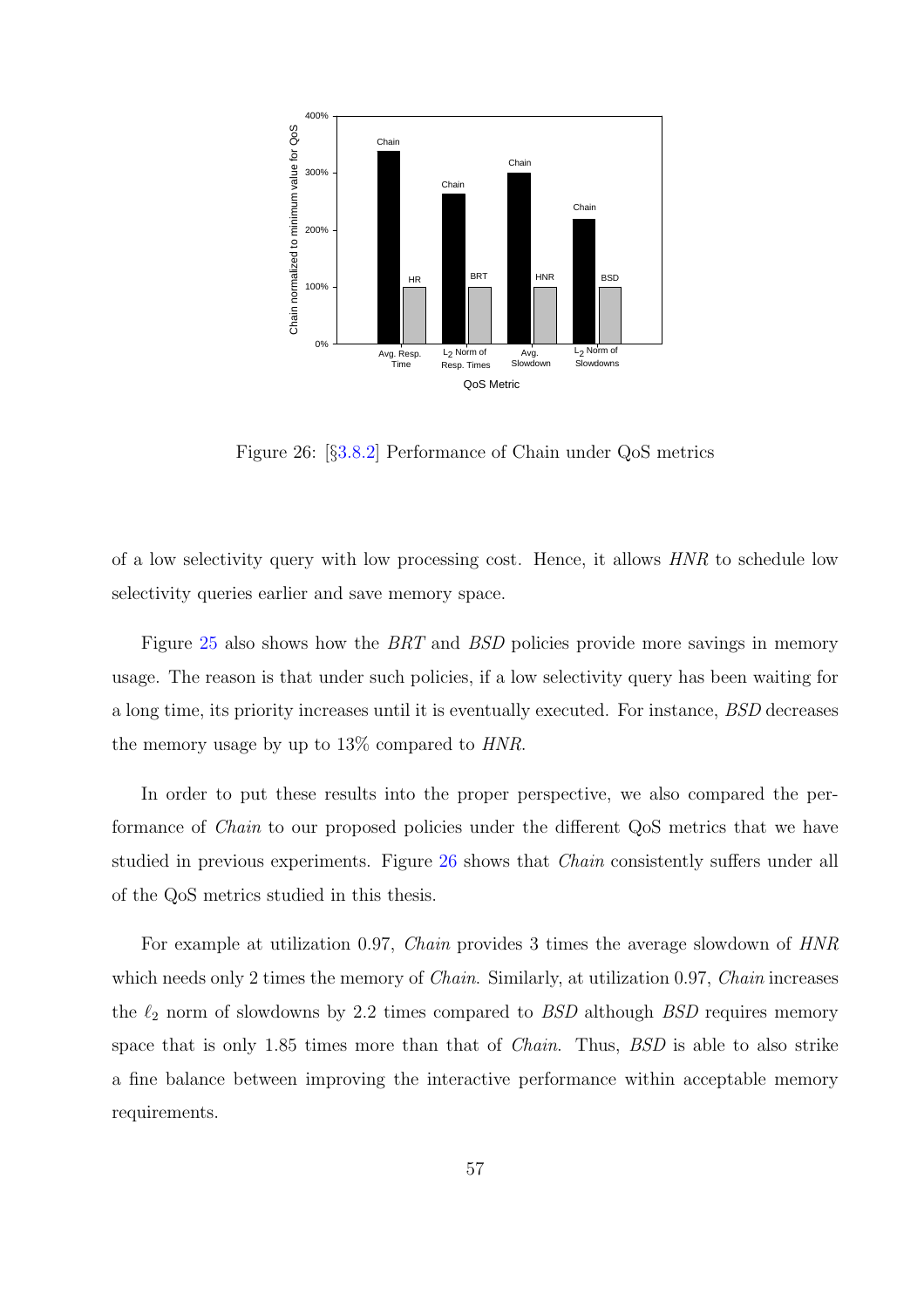

Figure 27:  $[\S 3.8.3] \ell_2$  of slowdown vs. number of clusters

## 3.8.3 Comparison of Implementation Techniques

To evaluate the impact of the implementation techniques proposed in Section 3.3, we compared the performance of four policies: HNR, BSD-Hypothetical, BSD-Uniform, and BSD-Logarithmic which are defined as follows:

- BSD-Hypothetical is a version of BSD where we ignore the scheduling overheads.
- *BSD-Uniform* uses uniform clustering as in [16].
- BSD-Logarithmic uses our proposed logarithmic clustering (described in Section 3.3).

In both *BSD-Uniform* and *BSD-Logarithm[ic](#page-109-0)*, we set the cost of each of the priority computation and comparison operations to the cost of the cheapest operator in th[e qu](#page-36-0)ery plans.

Figure 27 shows the  $\ell_2$  norm of slowdowns provided by the four policies vs. the number of clusters (i.e.,  $m$ ) at 0.95 utilization. The figure shows that for *BSD-Logarithmic*, when  $m$ is small  $(\leq 6)$ , its  $\ell_2$  might exceed that for HNR, because the priority range covered by each cluster is large which decreases the accuracy of the scheduling. However, as we increase  $m$ , its performance gets closer to that of BSD-Hypothetical such that at 12 clusters, its provided  $\ell_2$  norm is only 5% higher than *BSD-Hypothetical*. By increasing m beyond 12, its  $\ell_2$  norm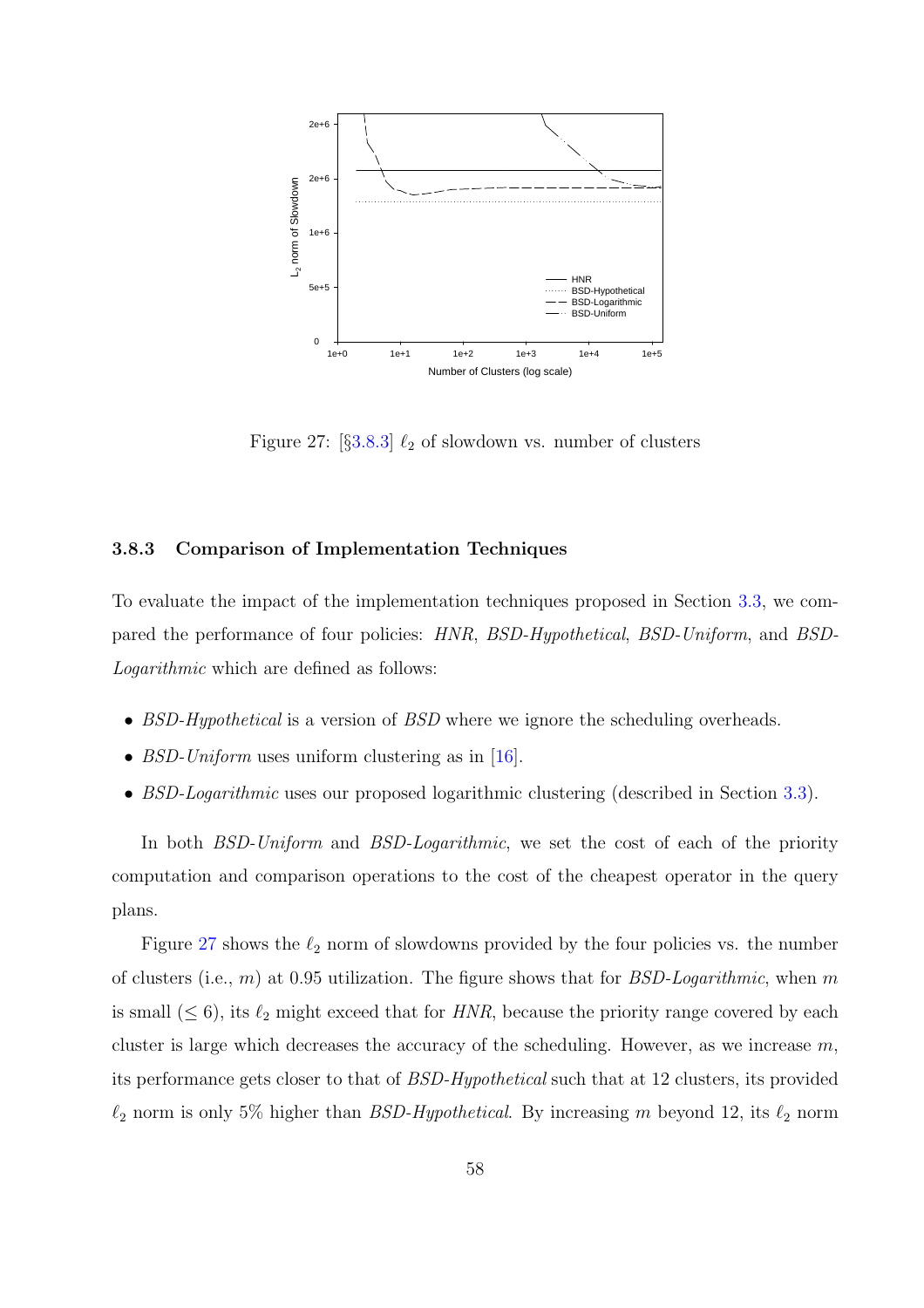

Figure 28: [§3.8.3] Efficient implementation of BSD

starts increasing again due to increasing the search space. On the other hand, BSD-Uniform starts at a very high  $\ell_2$  and it decreases slowly with increasing m. That is, the accuracy of the solution is very poor when the cluster size is large. As such, BSD-Uniform starts to provide acceptable performance (10% higher than BSD-Hypothetical) when the cluster range is very small (notice that in this setting  $\Delta \approx 1.2e + 0.5$ ).

Figure 28 shows the incremental gains provided by each of the proposed implementation techniques when using 12 logarithmic clusters. The figure shows that a naive implementation of BSD will increase the  $\ell_2$  norm by 6470% compared to BSD-Hypothetical. By incrementally adding each of the implementation techniques, we achieve a performance that is only 5% higher than *BSD-Hypothetical*, i.e., the implementation overhead of the *BSD* policy is only 5%.

### 3.8.4 Operator Sharing

To measure the performance of the sharing-aware versions of HNR and BSD, we created a workload in which queries are grouped randomly in sets of 10 queries each where all queries within a set share the same select operator.

Figures 29, 30, and 31 show the performance of different scheduling policies under the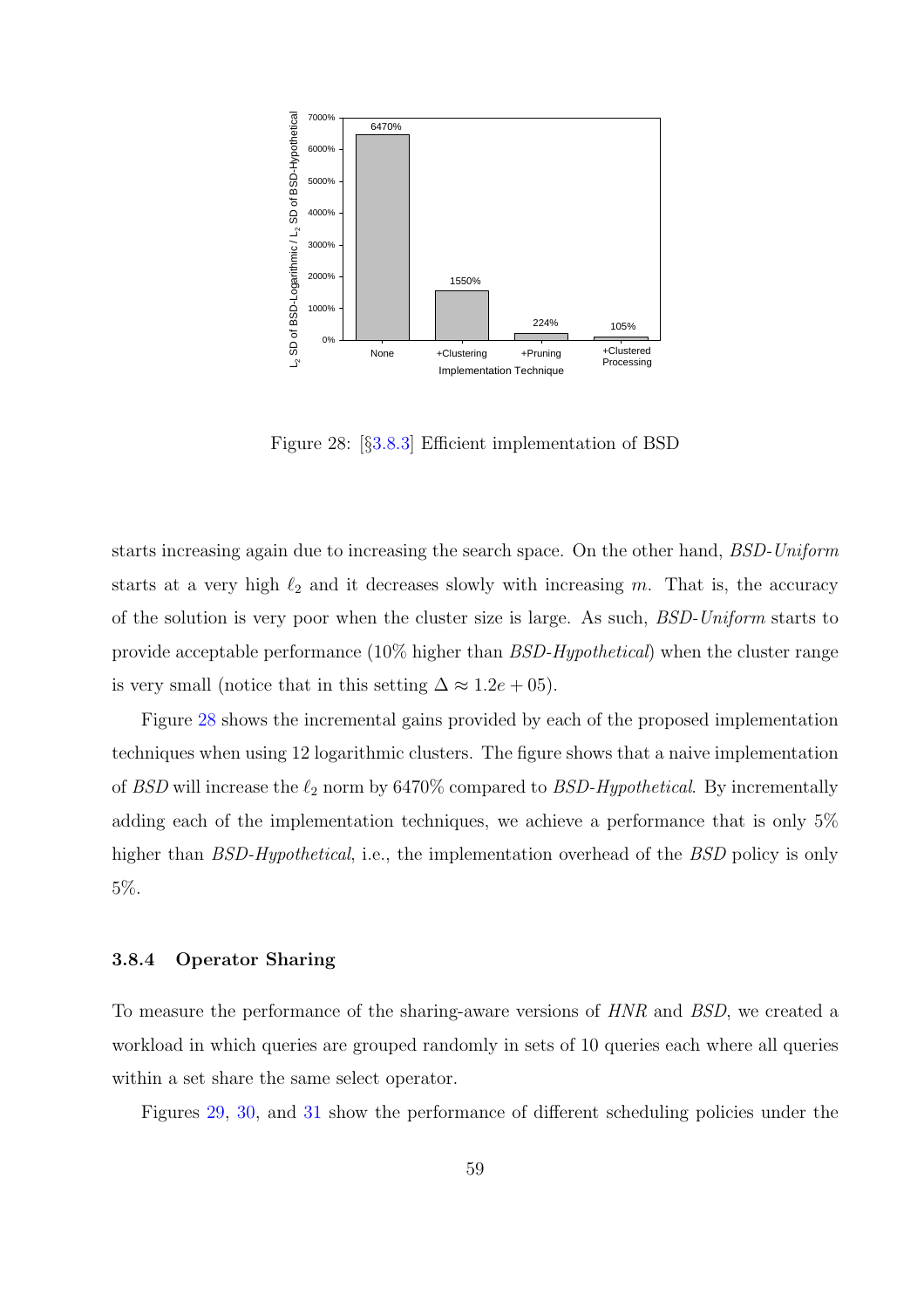

Figure 29: [§3.8.4] Response time for grouped queries

response time, slowdown, and  $\ell_2$  norm of slowdown metrics respectively. In each figure, we compare the performance of three variants for implementing the same policy that optimizes the metric under investigation. These three variants are: Max, Sum, and PDT, defined as follows:

- Max: where the shared operator priority is equal to the priority of that one segment within the group that has the maximum priority.
- Sum: where the shared operator priority is equal to the aggregation of the priorities of all the segments in a group.
- PDT: where the shared operator priority is equal to the aggregation of the priorities of the segments in its priority-defining tree (as described in Section 3.6).

The figures show that the PDT strategy significantly improves the performance of each scheduling policy. For example, Figure 29 shows that, compared to [M](#page-51-0)ax and Sum, PDT reduces the response time by 21% and 12% respectively, whereas the reductions in slowdown are 24% and 18% (Figure 30) and finally, the reductions in the  $\ell_2$  norm of slowdowns are 10% and 8% (Figure 31).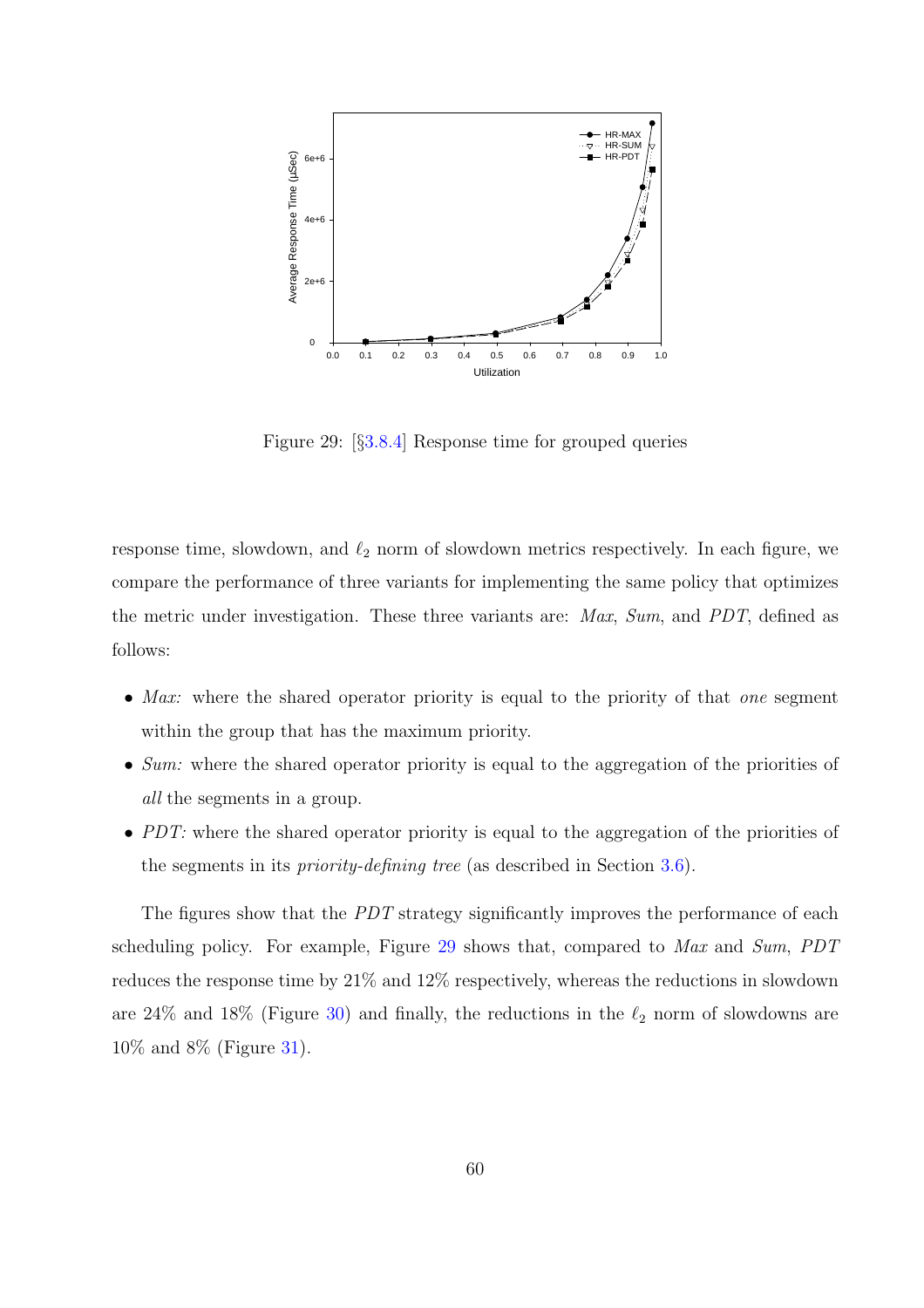

Figure 30: [§3.8.4] Slowdown for grouped queries



Figure 31: [§3.8.4]  $\ell_2$  of slowdowns for grouped queries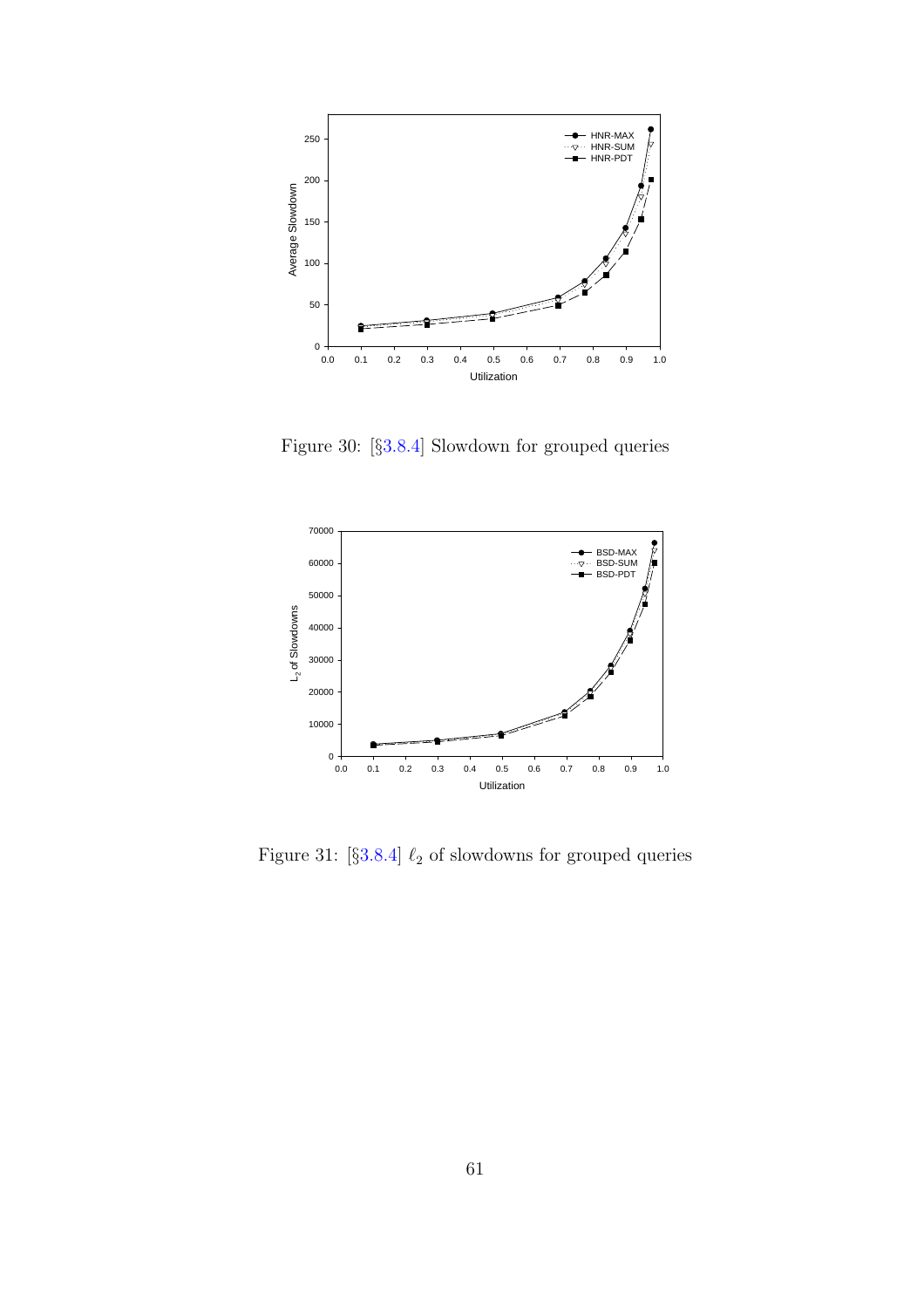<span id="page-74-0"></span>

Figure 32: [§3.8.5] Ratio of adaptive scheduler performance vs. static

#### 3.8.5 Adaptive Scheduling

In all the previous experiments, queries operated on data that was generated according to a uniform distribution in the range of [1, 100]. In this experiment, we use a more dynamic setting to study the performance of our adaptive scheduling mechanism. Specifically, we divide the simulation time into 100 intervals, where the data in each interval is generated according to a Gaussian distribution that is specified by a mean and a standard deviation. The mean starts at 50.0 and it is incremented by one with every new interval.

The goal of this set of experiments is to study the behavior of the adaptive variants of our proposed policies; basically, this means that for the adaptive policies, selectivity will be estimated dynamically, as described in Section 3.3.3.

Figure 32 shows the ratio between the performance of the adaptive and the non-adaptive versions of each policy under the metric optimi[zed by](#page-40-0) that policy. For instance, it compares the performance of the adaptive  $HR$  (i.e.,  $HR-A$ ) to the non-adaptive  $HR$  under the response time metric. For example, a value of  $20\%$  for HR-A vs. HR means that HR-A's response time is  $20\%$  of that of HR. The non-adaptive HR assumes that data is uniformly distributed, whereas HR-A monitors the data distribution and adjusts the operators selectivities and priorities accordingly.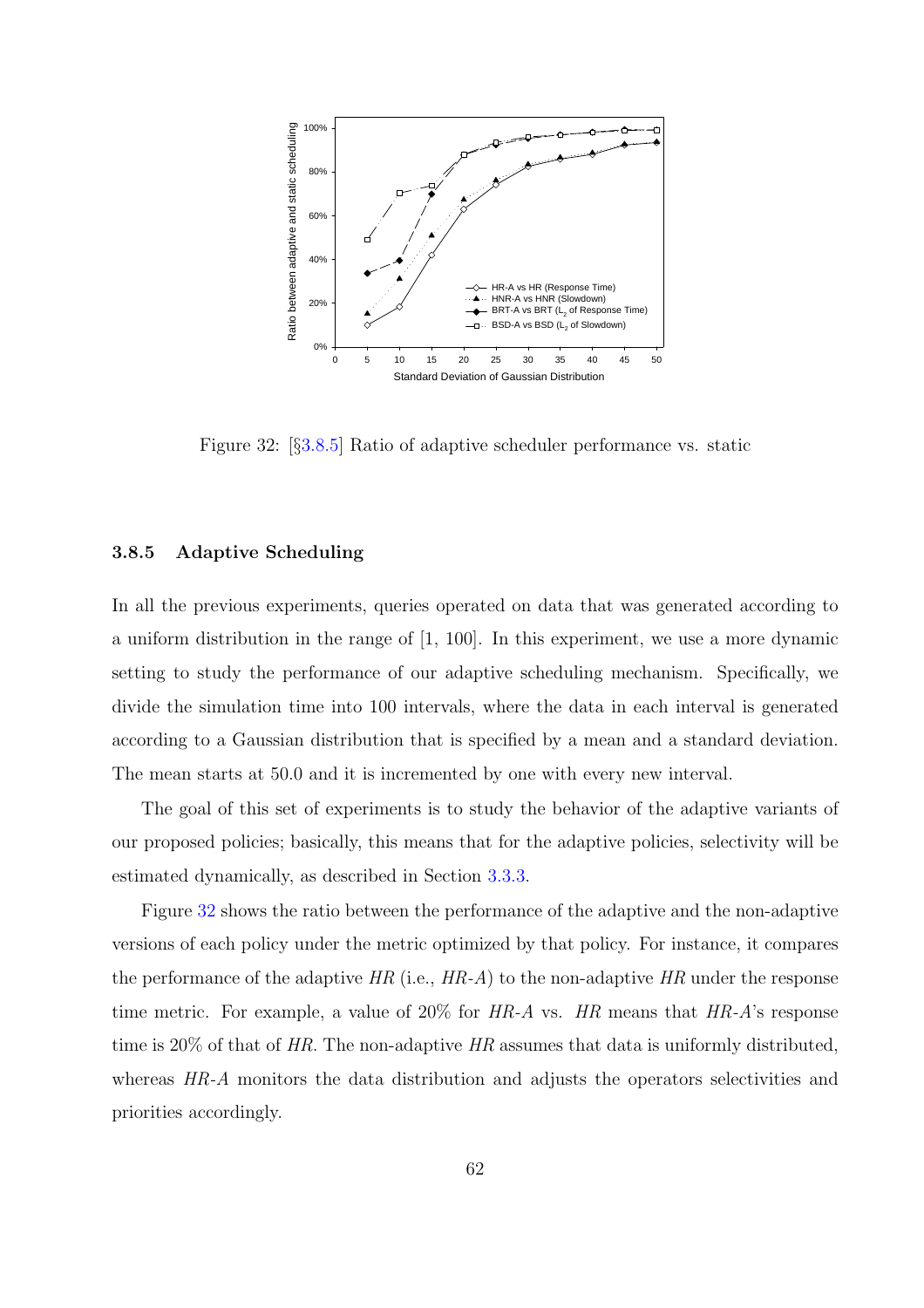<span id="page-75-0"></span>

Figure 33: [§3.8.5] Impact of monitoring window length on adaptive scheduling

Figure 32 shows that the adaptive versions of all policies always outperform the nonadaptive ones especially at low values of standard deviation where the distribution is highly skewed wi[thin](#page-74-0) each interval. For instance, at a standard deviation of 25, HR-A's response time is 74% of HR and HNR-A's slowdown is 76% of HNR, whereas at a standard deviation of 5, these values are 10% and 15% respectively.

Figure 32 also shows that the relative gain provided by HNR-A is lower than that provided by HR-A. This is because HNR uses the ideal processing time in its prioritizing function; this makes [its](#page-74-0) non-adaptive version less sensitive to the fluctuations in selectivity. Similarly, the relative gains provided by BRT-A and BSD-A are lower than HR-A, since both BRT and BSD use the wait time in their prioritizing functions.

Obviously, the improvement in performance provided by adaptive scheduling depends on the choice of values for the monitoring window length and the aging parameter  $\alpha$ . In the results shown in Figure 32, we selected a window of length 100 input tuples and a value of  $\alpha$ equal to 0.175. In order to chose these specific values, we explored the combinatorial search space of the two param[eter](#page-74-0)s. We observed that, in general, very low values of  $\alpha$  yield a very unstable system as it gives very low weight to the old observations, while high values of  $\alpha$ result in an almost static system that cannot adapt fast enough to changes. Similarly, for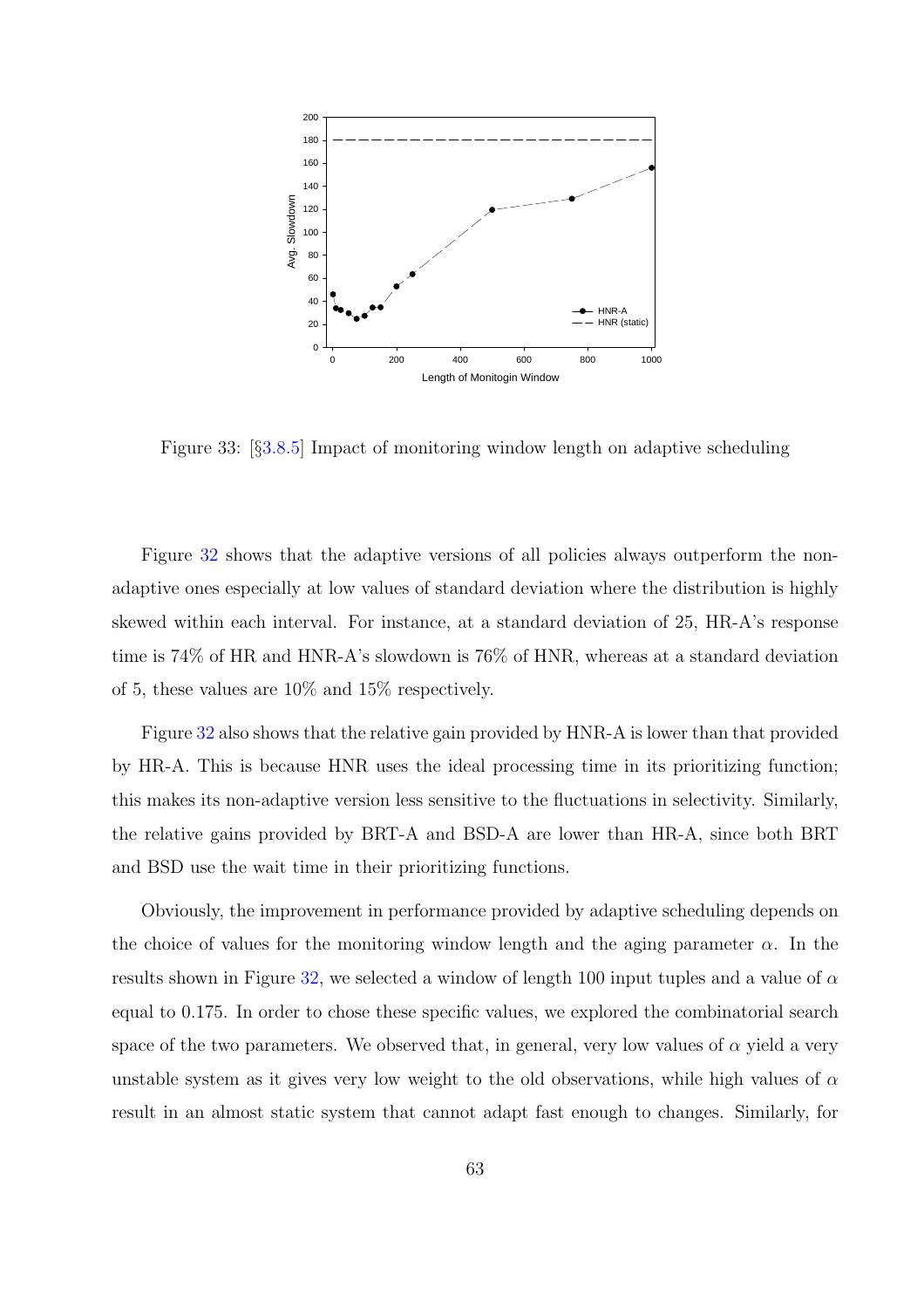

Figure 34:  $\left[\S3.8.5\right]$  Impact of  $\alpha$  value on adaptive scheduling

the window length, a short window does not have enough data to provide good estimates of selectivity, while long windows provide outdated statistics.

Samples of the search space are provided in Figures 33 and 34 (at standard deviation 5 as in Figure 32). In particular, in Figure 33, we plot the performance of the adaptive scheduler compared to the static one when  $\alpha$  is equal to 0.175 a[nd](#page-75-0) variable window length. Similarly, in Figure [34,](#page-74-0) we plot the performance [wh](#page-75-0)en the window length is 100 and  $\alpha$  is variable. The figures show that, in general, windows between 50 and 150 tuples and  $\alpha s$  between 0.1 and 0.25 provide the best performance.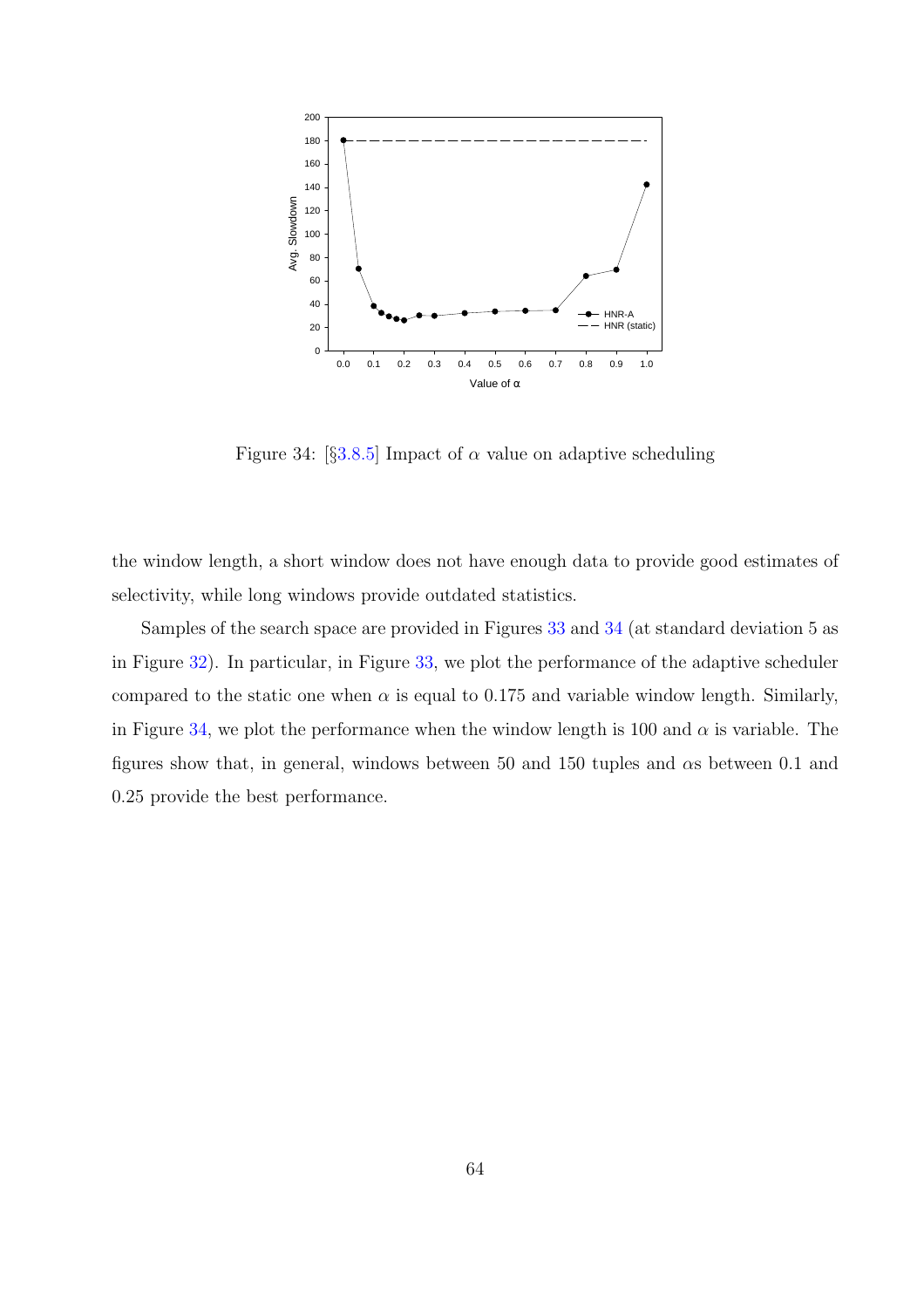#### 4.0 QOD METRICS AND ALGORITHMS

<span id="page-77-0"></span>As the amount of updates on the input data streams increases and the number of registered queries becomes large, advanced query processing techniques are needed in order to efficiently synchronize the results of the continuous queries with the available updates. Efficient scheduling of updates is one such query processing technique which successfully improves the Quality of Data (QoD) provided by interactive systems. QoD can be measured in different ways, one of which is *freshness*. Freshness is especially important, when we are interested in an accurate view of the physical world, be it an outbreak of a disease (as in the RODS system) or the detection of traffic patterns and congestion in an urban setting during a physical disaster. Such accurate views must reflect all positive event "signals" (i.e., updates) that satisfy the registered CQs.

Freshness, as well as scheduling policies for improving freshness, has been studied in the context of replicated databases [21, 22], derived views [34], and distributed caches [47]. To the best of our knowledge, our work is the first to study the problem of freshness in the context of data streams. In thi[s respe](#page-109-0)ct, our work ca[n b](#page-110-0)e regarded as compleme[ntar](#page-111-0)y to the current work on the processing of continuous queries, which considers only Quality of Service metrics like response time and throughput (e.g., [20, 49, 16, 17, 6]) as well as our work presented earlier in Chapter 3.

Our contributions towards improving QoD in data str[eam](#page-109-0)[s ar](#page-112-0)[e summ](#page-109-0)[ari](#page-108-0)zed as follows:

- 1. We propose a policy for Fres[hn](#page-23-0)ess-Aware Scheduling of Multiple Continuous Queries  $(FAS-MCQ)$ . The proposed policy, FAS-MCQ, has the following salient features:
	- It exploits the variability of the processing costs of different continuous queries registered at the DSMS.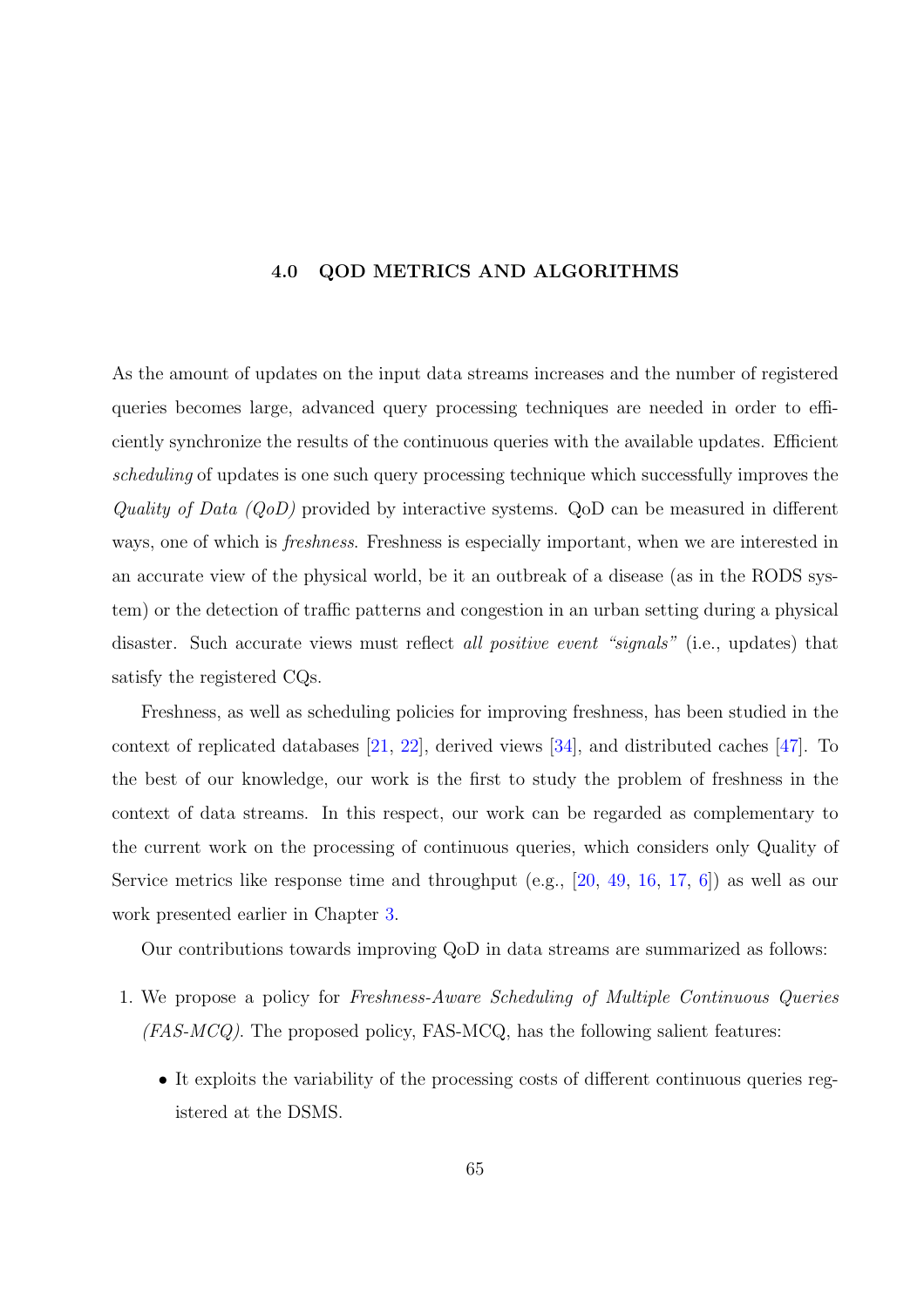- It utilizes the divergence in the arrival patterns and frequencies of updates streamed from different remote data sources.
- It considers the impact of *selectivity* on the freshness of the output data stream. Reverting back to our RODS/event detection example, our proposed policy will favor queries that lead to positive signals instead of "blindly" processing queries that lead to negative signals.
- 2. Beyond the basic FAS-MCQ policy, we have also explored a weighted version of our FAS-MCQ scheduling policy that supports applications in which queries have different priorities. These priorities could reflect criticality, and hence their importance with respect to QoD captured by freshness, or popularity, and thus be used to optimize the overall user satisfaction.
- 3. To be able to study the difference in behavior between scheduling with the goal of improving QoD as opposed to scheduling for improving QoS, we generalized the Rate-based scheduling policy [65] to handle multiple continuous queries. The new generalized version, which we call Rate-based for Multiple Continuous Queries (RB-MCQ), maximizes the QoS defined i[n te](#page-113-0)rms of response time.
- 4. Finally, we propose a parameterized version of our FAS-MCQ scheduler that is able to balance the trade-off between freshness and response time according to the application's requirements.

In order to evaluate our proposed scheduling policies, we have implemented a simulator of a DSMS scheduler and ran extensive experiments. As our experimental results have shown, FAS-MCQ can improve QoD by up to 55% compared to existing scheduling policies used in DSMSs. FAS-MCQ achieves this improvement by deciding the execution order of continuous queries based on individual query properties (i.e., cost and selectivity) as well as properties of the update streams (i.e., variability of updates).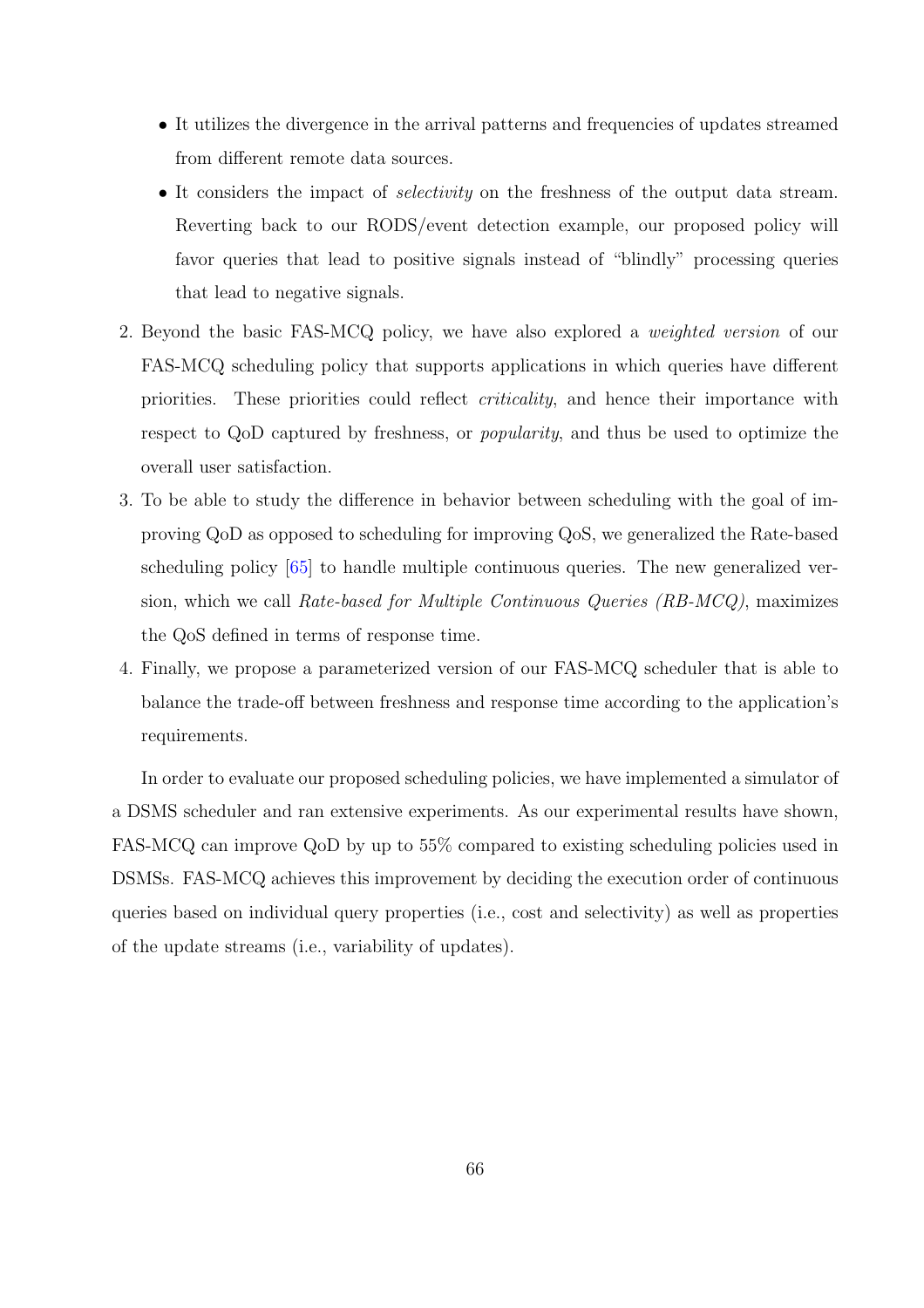#### 4.1 FRESHNESS OF DATA STREAMS

In this section, we describe our proposed metric for measuring the quality of output data streams. Our metric is based on the freshness of data and is similar to the ones previously used in [21, 34, 47, 22, 35]. However, it is adapted to consider the nature of continuous queries and input/output data streams.

#### 4.1.1 Average Freshness for Single Streams

In a DSMS, the output of each continuous query  $Q$  is a data stream  $D$ . The arrival of new updates at the input queue of  $Q$  might lead to appending a new tuple to  $D$ . Specifically, let us assume that at time t the length of D is  $|D_t|$  and there is a single update at the input queue, also with timestamp t. Further, assume that  $Q$  finishes processing that update at time  $t'$ . At this time we distinguish two cases:

- If the tuple satisfies all the query's predicates, then  $|D_{t'}|=|D|+1$ . In this case, the output data stream D is considered **stale** during the interval  $[t, t']$  as the new update occurred at time  $t$  and it took until time  $t'$  to append the update to the output data stream.
- If the tuple does not satisfy all the predicates, then  $|D_{t'}|=|D|$ . In this case, the output data stream D is considered fresh during the interval  $[t, t']$  because the arrival of a new update has been discarded by Q. Obviously, if there is no pending update at the input queue of D, then D would also be considered fresh.

Equivalently, if we view a tuple that matches all the predicates of a query as a positive "signal", then the current definition of freshness measures the amount of time that passes before the signal becomes "visible" to the end users.

Formally, to define freshness, we consider each output data stream D as an object and  $F(D, t)$  is the freshness of object D at time t which is defined as follows:

$$
F(D,t) = \begin{cases} 1 & \text{if } \forall u \in I_t, \sigma(u) \text{ is false} \\ 0 & \text{if } \exists u \in I_t, \sigma(u) \text{ is true} \end{cases}
$$
(4.1)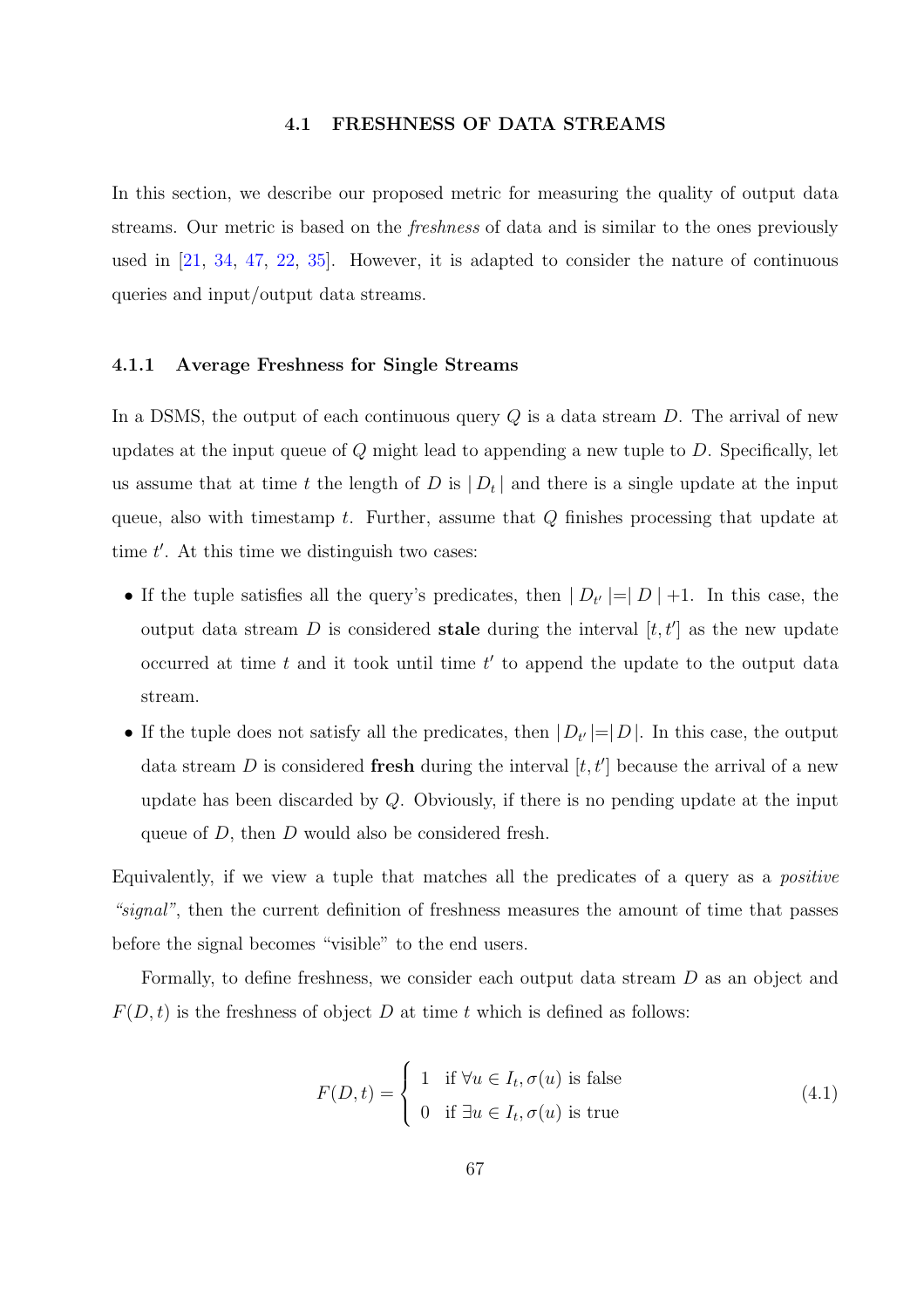<span id="page-80-0"></span>

Figure 35: An example on measuring the freshness of a data stream

where  $I_t$  is the set of input queues in Q at time t and  $\sigma(u)$  is the result of applying Q's predicates on update u. To measure the freshness of a data stream D over an entire discrete observation period from time  $T_x$  to time  $T_y$ , we have that:

$$
F(D) = \frac{1}{T_y - T_x} \sum_{t=T_x}^{T_y} F(D, t)
$$
\n(4.2)

Figure 35 shows an example of measuring the freshness of a data stream. Specifically, the figure shows two output data streams; (1) the ideal stream, which shows the times instants when updates became available at the DSMS; and (2) the actual stream, which shows the time instants when updates became available to the user. The delay between the time an update is available at the system until the time it is propagated to the user is composed of two intervals: (a) the interval where the continuous query is waiting to be scheduled for execution; and (b) the interval where the continuous query is processing the update. The sum of these two intervals represents the overall interval when the output data stream deviates from the ideal one. That is, when the output data stream is stale compared to the physical world. In the example illustrated in Figure 35, the output data stream is stale for the intervals  $t_1$ ,  $t_2$  and  $t_3$ . Hence, the staleness of the data stream is computed as:  $(t_1 + t_2 + t_3)/(T_y - T_x)$ , equivalently, the freshness of the data stream is computed as:  $((T_y - T_x) - (t_1 + t_2 + t_3))/(T_y - T_x).$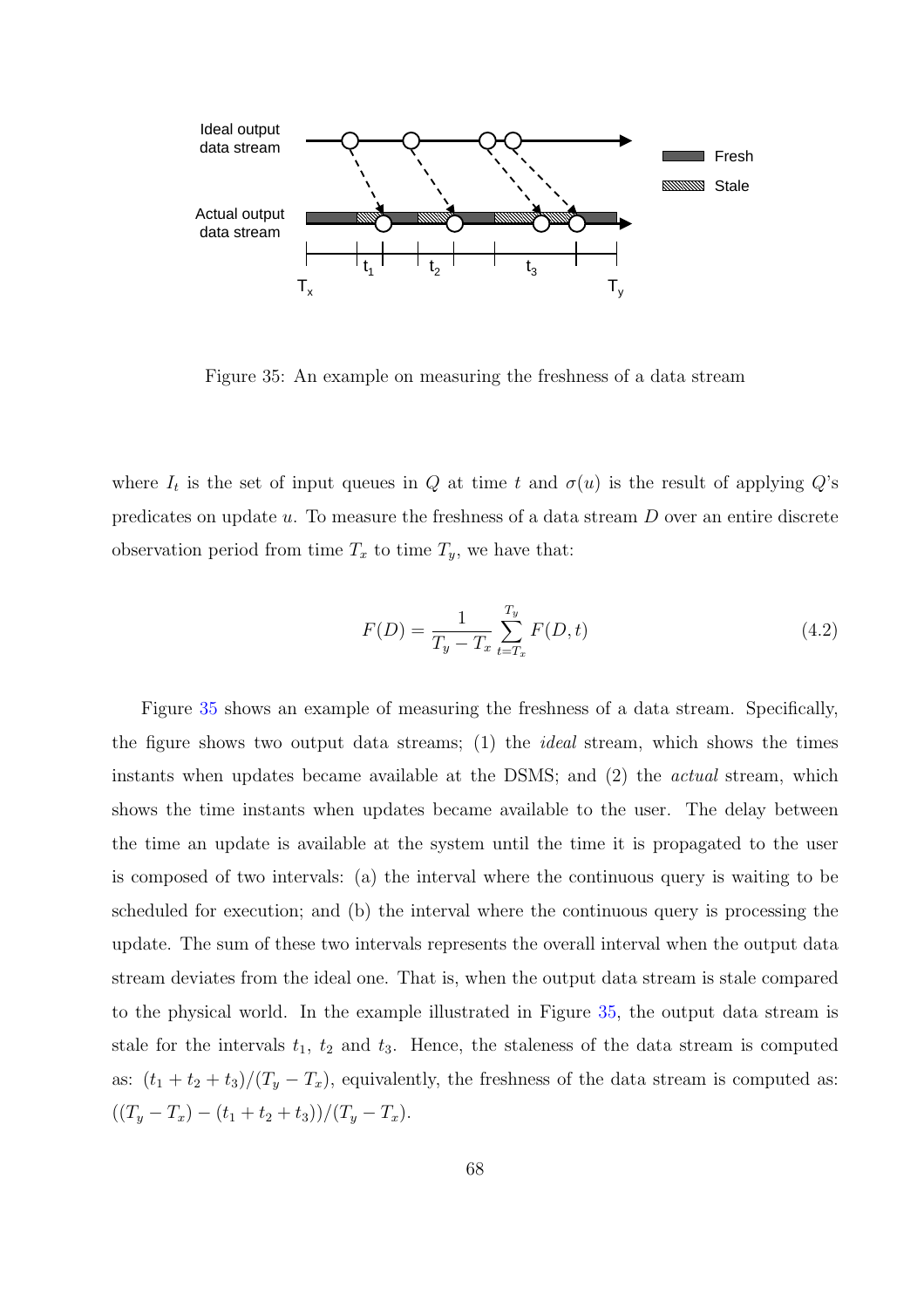## 4.1.2 Average Freshness for Multiple Streams

Having measured the average freshness for single streams, we proceed to compute the average freshness over all the  $M$  data streams maintained by the DSMS. If the freshness for each stream,  $D_i$ , is given by  $F(D_i)$  using Equation 4.2, then the average freshness over all data streams will be:

$$
F = \frac{1}{M} \sum_{i=1}^{M} F(D_i)
$$
\n(4.3)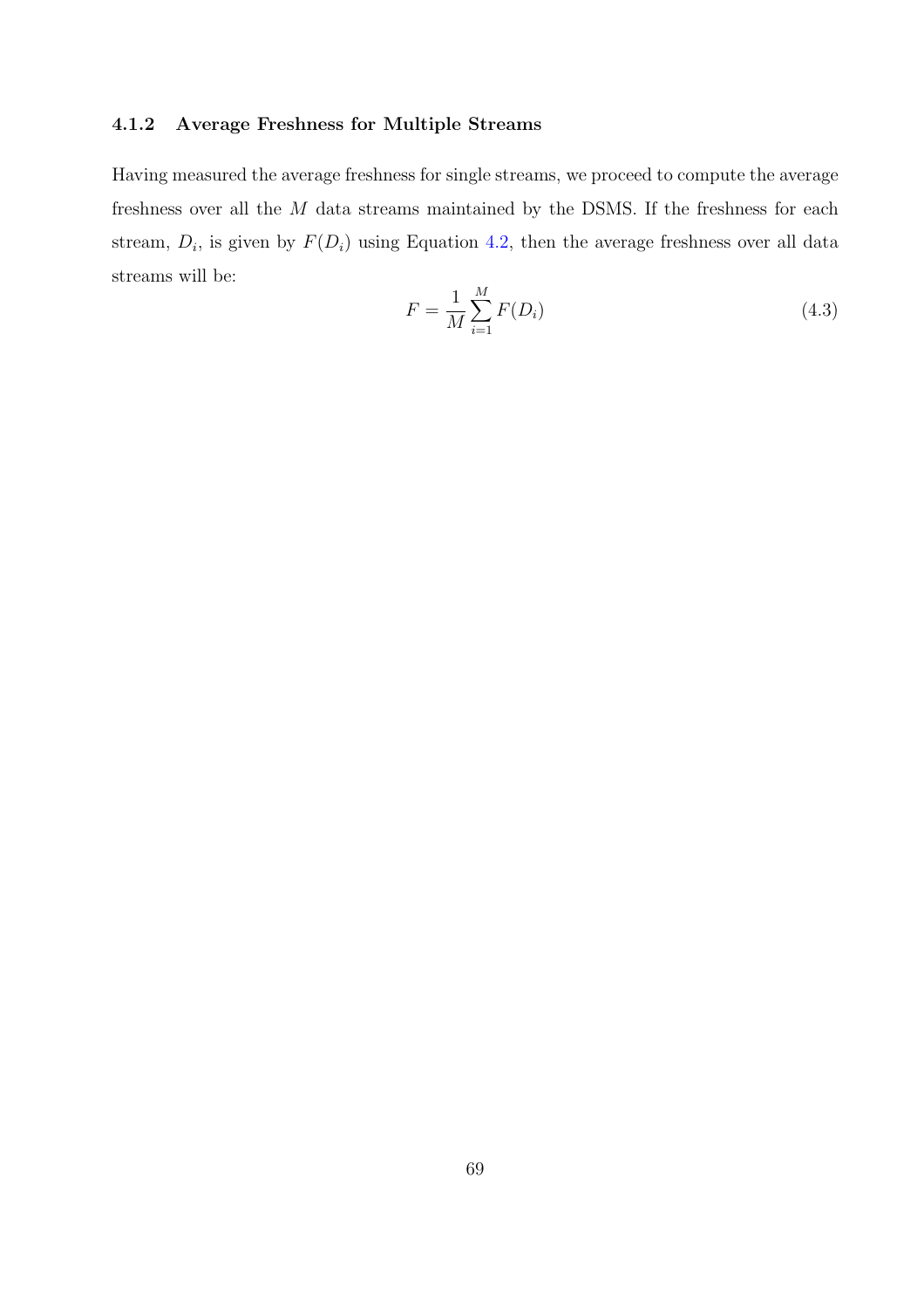# 4.2 FRESHNESS-AWARE SCHEDULING OF MULTIPLE CONTINUOUS QUERIES

In this section we describe our proposed policy for Freshness-Aware Scheduling of Multiple Continuous Queries (FAS-MCQ). Current work on scheduling the execution of multiple continuous queries focuses on  $QoS$  metrics (Chapter 3 and [16, 17, 6]) and exploits *selectivity* to improve the provided QoS. Previous work on synchronizing database updates exploited the *amount (frequency)* of updates to im[pr](#page-23-0)ove the provid[ed QoD](#page-109-0) [\[](#page-108-0)21, 47, 22]. In contrast, our proposal, FAS-MCQ, exploits both selectivity and the amount of updates to improve the QoD, i.e., freshness, of output data streams.

#### 4.2.1 Scheduling without Selectivity

Assume two queries  $Q_1$  and  $Q_2$ , with output data streams  $D_1$  and  $D_2$ . Each query is composed of a set of operators, each operator has a certain cost, and the selectivity of each operator is one. Hence, we can calculate for each query  $Q_i$  its maximum cost  $T_i$  as shown in Section 2. Moreover, assume that there are  $N_1$  and  $N_2$  pending updates for queries  $Q_1$  and  $Q_2$  respectively. Finally, assume that the current wait time for the update at the head of  $Q_1$ 's qu[eu](#page-16-0)e is  $W_1$ , similarly, the current wait time for the update at the head of  $Q_2$ 's queue is  $W_2$ .

In order to determine which of the two queries should be scheduled first for execution, we compare two policies  $X$  and  $Y$ :

- Under policy X, query  $Q_1$  is executed before query  $Q_2$ ,
- Under policy Y, query  $Q_2$  is executed before query  $Q_1$ .

Under policy X, where query  $Q_1$  is executed before query  $Q_2$ , the total loss in freshness,  $L_X$ , (i.e., the period of time where  $Q_1$  and  $Q_2$  are stale) can be computed as follows:

$$
L_X = L_{X,1} + L_{X,2} \tag{4.4}
$$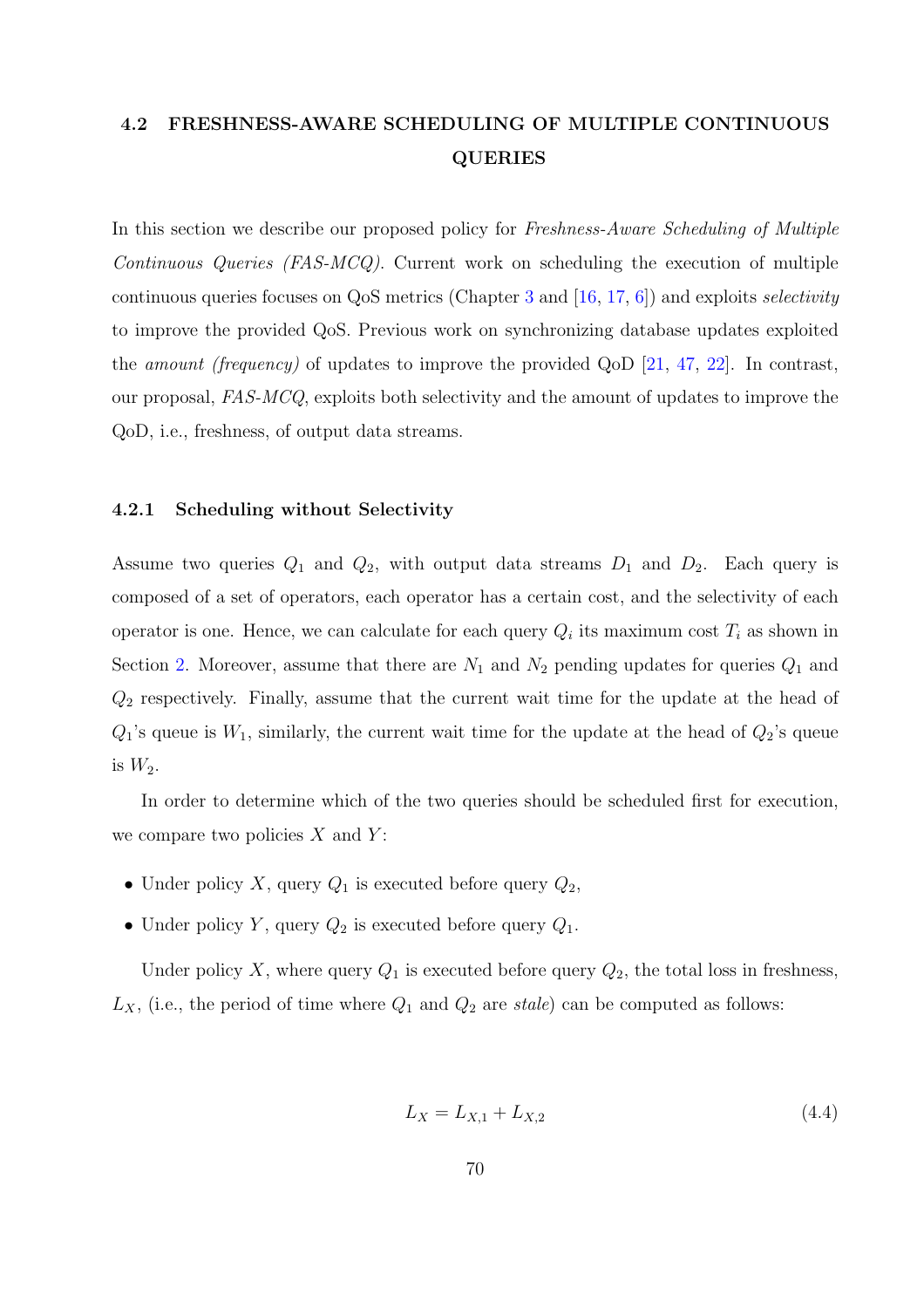<span id="page-83-0"></span>where  $L_{X,1}$  and  $L_{X,2}$  are the staleness periods experienced by  $Q_1$  and  $Q_2$  respectively. Since  $Q_1$  will remain stale until all its pending updates are processed,  $L_{X,1}$  is computed as follows:

$$
L_{X,1} = W_1 + (N_1 T_1)
$$

where  $W_1$  is the current loss in freshness (i.e., increase in staleness) and  $(N_1T_1)$  is the time required to apply all the pending updates. Similarly,  $L_{X,2}$  is computed as follows:

$$
L_{X,2} = (W_2 + N_1 T_1) + (N_2 T_2)
$$

where  $W_2$  is the current loss in freshness plus the extra amount of time  $(N_1T_1)$  where  $Q_2$ will be waiting for  $Q_1$  to finish execution. By substitution in Equation 4.4, we get

$$
L_X = W_1 + (N_1 T_1) + (W_2 + N_1 T_1) + (N_2 T_2)
$$
\n(4.5)

Similarly, under policy Y, where  $Q_2$  is scheduled before  $Q_1$ , we have that the total loss in freshness,  $L_Y$  will be:

$$
L_Y = (W_1 + N_2 T_2) + (N_1 T_1) + W_2 + (N_2 T_2)
$$
\n(4.6)

In order for  $L_X$  to be less than  $L_Y$ , the following inequality must be satisfied:

$$
N_1 T_1 < N_2 T_2 \tag{4.7}
$$

The left-hand side of Inequality 4.7 shows the total staleness incurred by  $Q_2$  when  $Q_1$  is executed first. Similarly, the right-hand side shows the total staleness incurred by  $Q_1$  when  $Q_2$  is executed first. Hence, the inequality implies that between the two queries, we start with the one that has the lower  $N_iT_i$  value. Similarly, in the general case, where there are more than 2 queries ready for execution, we start with the one that has the lowest  $N_iT_i$ value since it will have the minimum negative impact on the freshness of the other queries in the system. Minimizing the negative impact on the overall freshness was the same general criterion that was used in prior work on scheduling updates over materialized WebViews [34].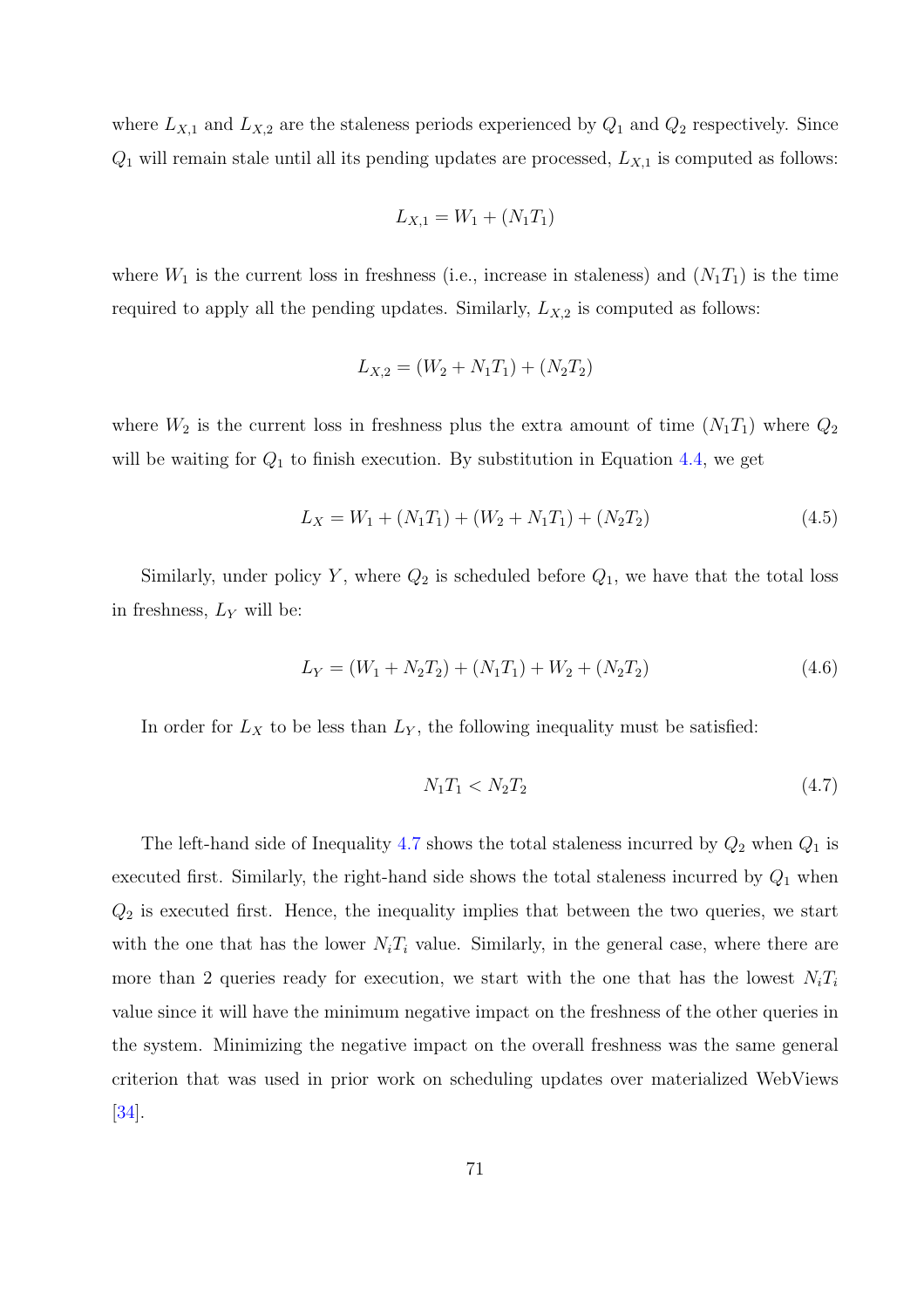#### <span id="page-84-0"></span>4.2.2 Scheduling with Selectivity

Assume the same setting as in the previous section, with the only difference being that the total productivity of each query  $Q_i$  is  $S_i \in [0,1]$ , which is computed as in Section 2. The objective when scheduling with selectivity is the same as before: we want to minimize the total staleness. Recall from Inequality 4.7 that the objective of minimizing the tot[al l](#page-16-0)oss is equivalent to selecting for execution the query that minimizes the loss in freshness incurred by the other query. In the presence of [sele](#page-83-0)ctivity, we will apply the same principle.

We first need to compute for each output data stream  $D_i$  its staleness probability  $(P_i)$ given the current status of the input data stream. This is equivalent to computing the probability that at least one of the pending updates will satisfy all of  $Q_i$ 's predicates. If  $S_i$ is the total selectivity of  $Q_i$ , then  $(1 - S_i)^{N_i}$  is the probability that all pending updates do not satisfy  $Q_i$ 's predicates, and hence  $P_i = 1 - (1 - S_i)^{N_i}$  is the staleness probability for  $Q_i$ .

If out of two queries  $Q_1$  and  $Q_2$ ,  $Q_2$  is executed before  $Q_1$ , then the expected loss in freshness incurred by  $Q_1$  due only to the impact of processing  $Q_2$  first will be:

$$
L_{Q_1} = P_1 N_2 \overline{C}_2 \tag{4.8}
$$

where  $N_2\overline{C}_2$  is the expected time that  $Q_1$  will be waiting for  $Q_2$  to finish execution and  $P_1$  is the probability that  $D_1$  is stale in the first place. For example, in the extreme case of  $S_1 = 0$ , if  $Q_2$  is executed before  $Q_1$ , it will not increase the staleness of  $D_1$  since all the updates will not satisfy  $Q_1$ . However, at  $S_1 = 1$ , if  $Q_2$  is executed before  $Q_1$ , then the staleness of  $D_1$ will increase by  $N_2\overline{C}_2$  with probability one.

Similarly, if  $Q_1$  is executed before  $Q_2$ , then the expected loss in freshness incurred by  $Q_2$ only due to processing  $Q_1$  first is computed as:

$$
L_{Q_2} = P_2 N_1 \overline{C}_1 \tag{4.9}
$$

In order for  $L_{Q_2}$  to be less than  $L_{Q_1}$ , then the following inequality must be satisfied:

$$
\frac{N_1 \overline{C}_1}{P_1} < \frac{N_2 \overline{C}_2}{P_2} \tag{4.10}
$$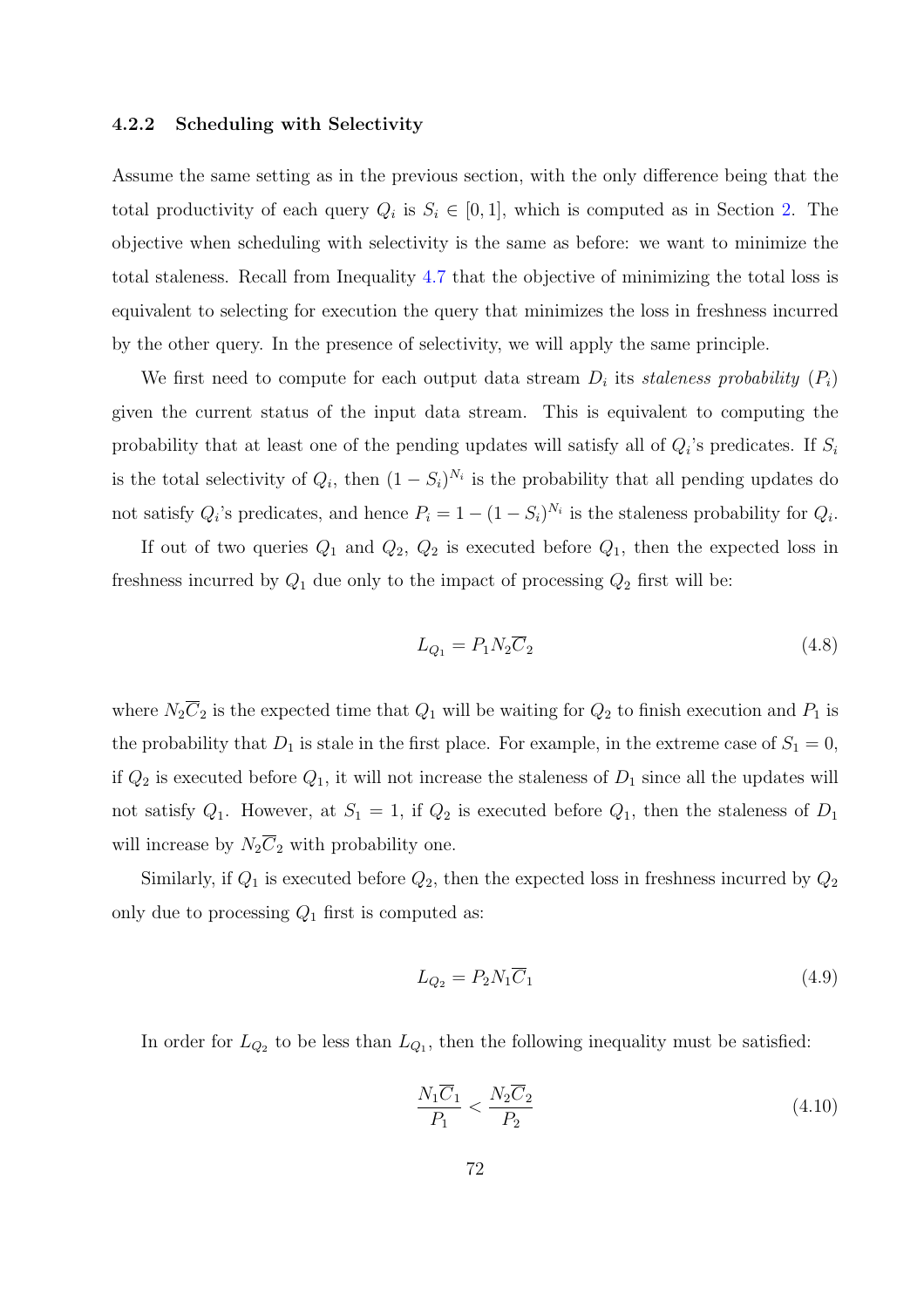<span id="page-85-0"></span>Thus, in our proposed policy, each query  $Q_i$  is assigned a priority value  $V_i$  which is the product of its staleness probability and the reciprocal of the product of its expected cost and the number of its pending updates. Formally,

$$
V_i = \frac{1 - (1 - S_i)^{N_i}}{N_i \overline{C}_i} \tag{4.11}
$$

## 4.2.3 The FAS-MCQ Policy

Our proposed policy for Freshness-Aware Scheduling for Multiple Continuous Queries (FAS-MCQ) uses the priority function of Equation 4.11 to determine the scheduling order of different queries. Under this priority function FAS-MCQ behaves as follows:

- 1. If all queries have the same number of pending tuples and the same selectivity, then FAS-MCQ selects for execution the query with the lowest cost.
- 2. If all queries have the same cost and the same selectivity, then FAS-MCQ selects for execution the query with less pending tuples.
- 3. If all queries have the same cost and the same number of pending tuples, then FAS-MCQ selects for execution the query with high staleness probability.

In case (1), FAS-MCQ behaves like the Shortest Remaining Processing Time policy. In case (2), FAS-MCQ gives lower priority to the query with high frequency of updates. The intuition is that when the frequency of updates is high, it will take a long time to establish the freshness of the output data stream. This will block other queries from executing and will increase the staleness of their output data streams. In case  $(3)$ , FAS-MCQ gives lower priority to queries with low selectivity as there is a low probability that the pending updates will "survive" the filtering of the query operators and thus be appended to the output data stream.

#### 4.2.4 Weighted Freshness

In many monitoring applications, some queries are more important than others. That is especially obvious in emergency systems where a few continuous queries can be more critical than others. For example, under the RODS system that monitors for disease outbreaks, it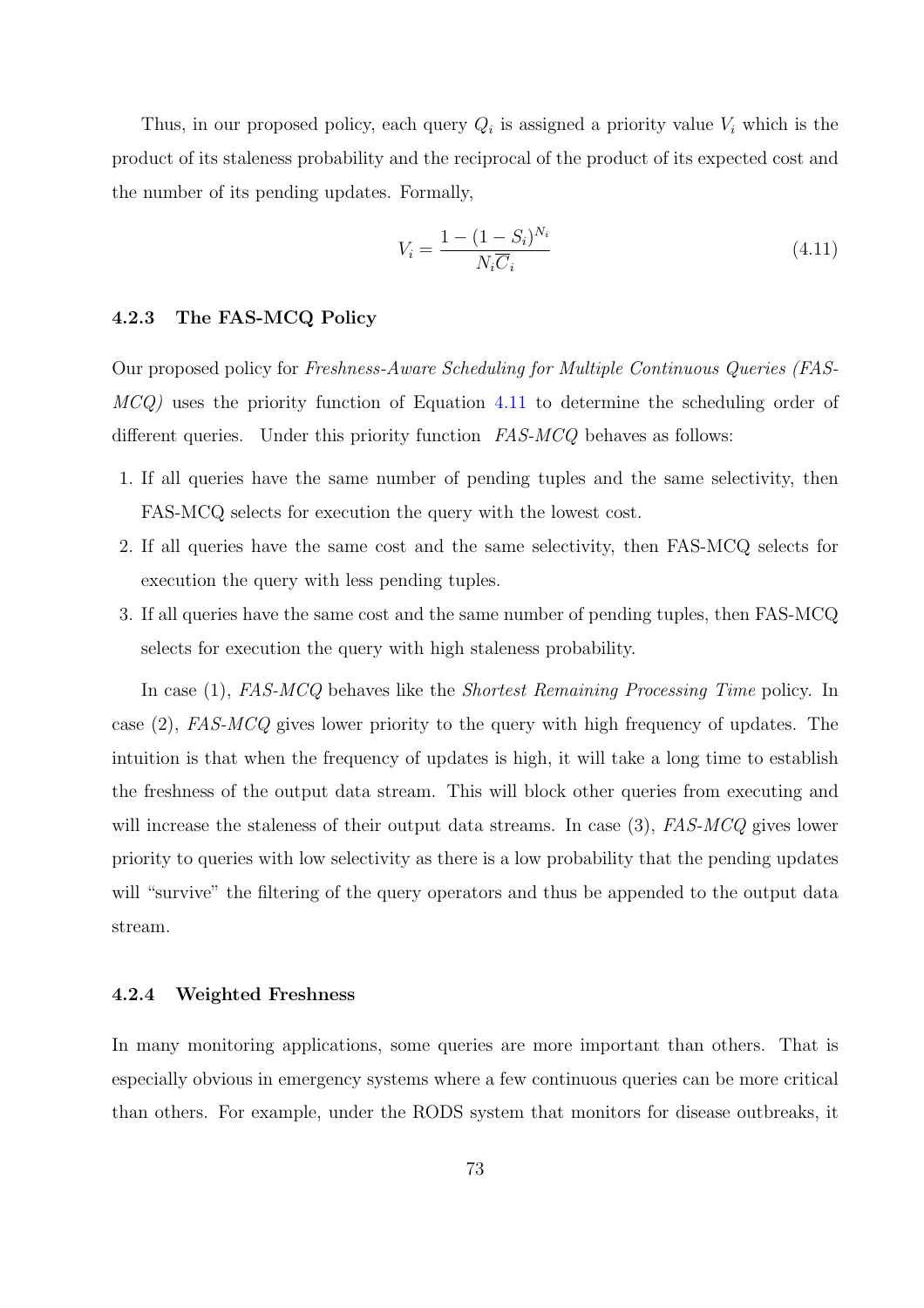is crucial to monitor for signs of waterborne diseases in areas affected by Hurricane Katrina (and thus consider the corresponding query more crucial than the rest), whereas in other areas of the world it may be more important to monitor for signs of the avian flu. In cases like these, when the system is loaded, it is necessary to maximize the freshness of these critical queries.

Towards this, we modify our proposed FAS-MCQ policy to increase the freshness of data streams which have higher levels of importance. Specifically, we assign each continuous query  $Q_i$  a weight  $\alpha_i$ . This assigned weight represents the importance of the query and it takes values in the range (0.0, 1.0] where the weight 1.0 is assigned to the most important query. Hence, the objective of our policy would be to maximize the overall *weighted freshness*. A priority function that allows us to maximize the weighted freshness can be easily deduced from Equations 4.8 and 4.9. Recall that Equation 4.8 measures the expected loss in freshness experienced by  $Q_1$  due to executing  $Q_2$  first, thus, the expected loss in weighted freshness experienced by  $Q_1$  $Q_1$  is m[easu](#page-84-0)red as:

$$
WL_{Q_1} = \alpha_1 P_1 N_2 \overline{C}_2
$$

Similarly, the expected loss in weighted freshness experienced by  $Q_2$ , when  $Q_1$  is executed first, is measured as:

$$
WL_{Q_2} = \alpha_2 P_2 N_1 \overline{C}_1
$$

In order for  $WL_{Q_2}$  to be less than  $WL_{Q_1}$ , the following inequality must be satisfied:

$$
\frac{N_1\overline{C}_1}{P_1\alpha_1} < \frac{N_2\overline{C}_2}{P_2\alpha_2}
$$

Then, the priority assigned to each query is computed as:

$$
V_i = \frac{\alpha_i (1 - (1 - S_i)^{N_i})}{N_i \overline{C}_i} \tag{4.12}
$$

The weights of the queries can be explicitly or implicitly defined, depending on the application. For example, in the case of an application that includes queries that are critical, the critical queries can be explicitly assigned higher weights than the rest of the queries. In applications where explicit criticality/importance information is not given, an implicit measure of importance can be derived. For example, the popularity of each query (i.e., the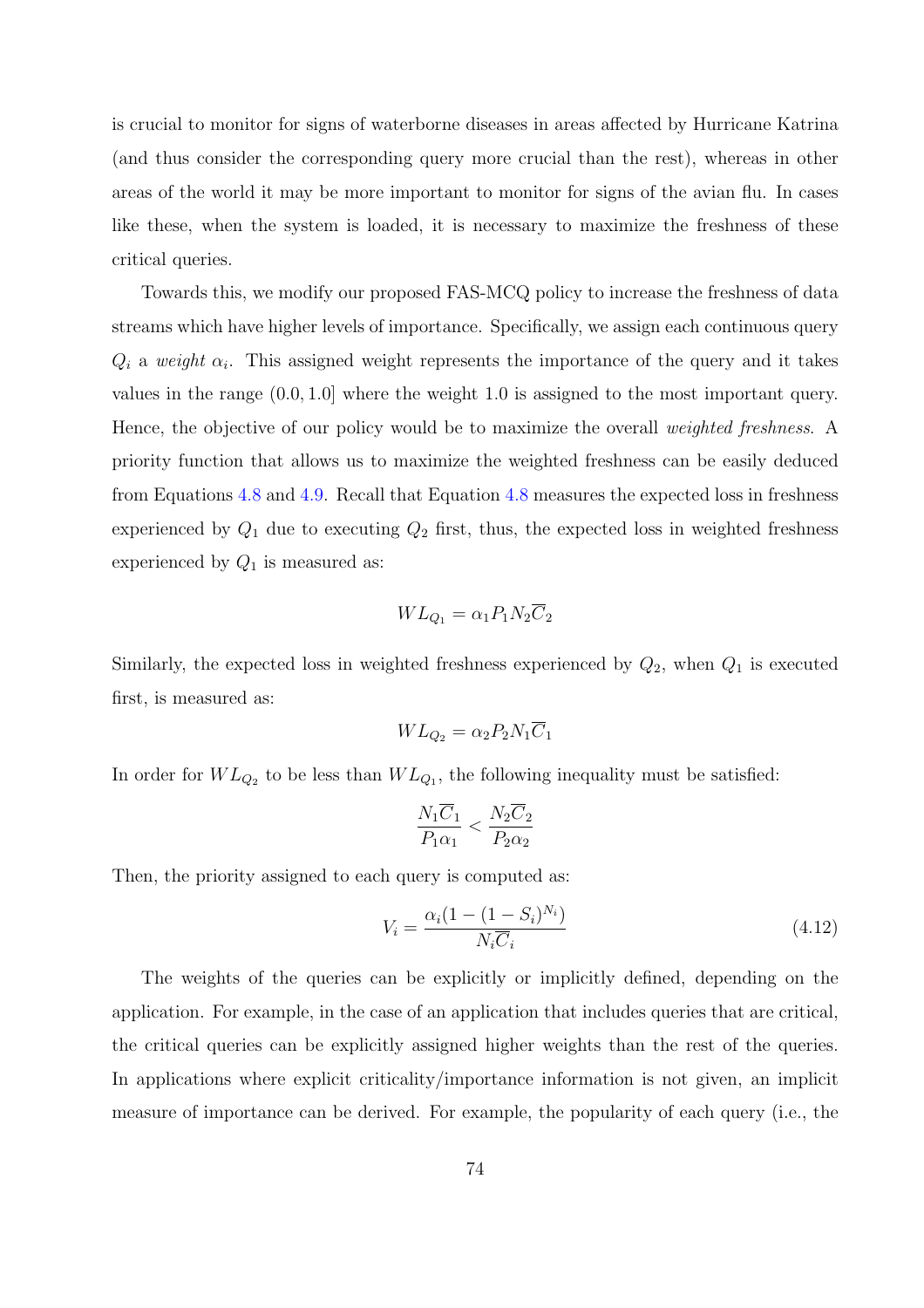number of users that registered that query) can be used as the weight. In such an application, the weighted FAS-MCQ policy will provide high levels of overall user satisfaction in terms of QoD (freshness). Finally, it is worth mentioning that the weight given to a query can be dynamic; for example, it can change depending on the time of day or the day of the week (e.g., for traffic management queries).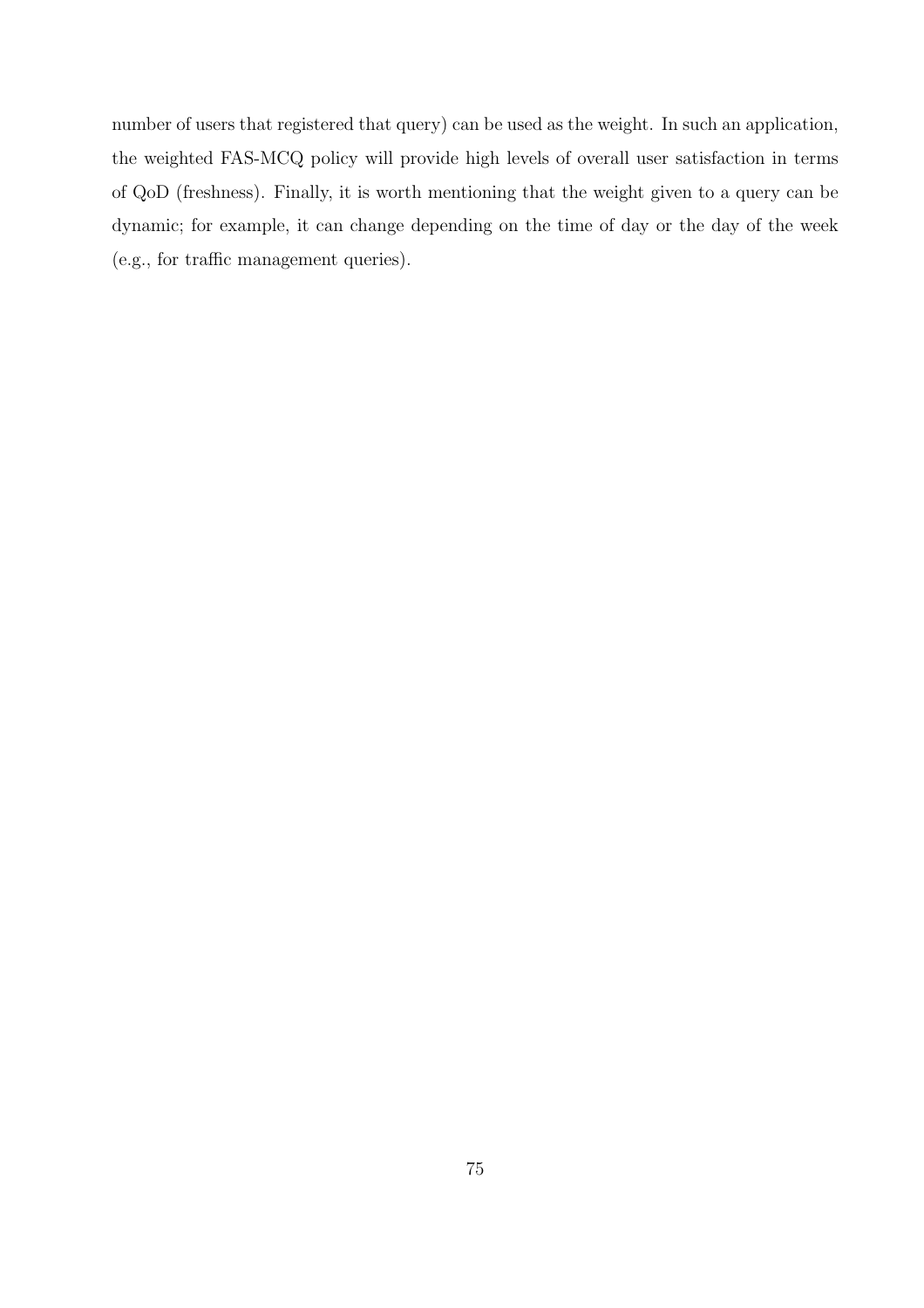#### 4.3 SCHEDULING FOR QOD VS. SCHEDULING FOR QOS

<span id="page-88-0"></span>In this section we discuss the difference in behavior between scheduling with the goal of improving QoD as opposed to scheduling with the goal of improving QoS (i.e., when the objective is to minimize the average response time). We also present a parameterized version of our FAS-MCQ scheduler that balances the trade-off between both the QoD and QoS metrics.

#### 4.3.1 Scheduling for QoS

Recall in Chapter 3, we proposed the Highest Rate (HR) policy as a multiple query scheduling policy for minimizing response time. To recap, HR generalizes the basic Rate-based strategy [65] for schedulin[g m](#page-23-0)ultiple continuous queries with the objective of minimizing the average response time. That is, multiple continuous queries are scheduled for execution based on [the](#page-113-0)ir output rates.

In HR, we simply view the network of multiple queries as a set of operator paths and at each scheduling point we select for execution the path with the highest priority (i.e., rate). Specifically, under HR, each path  $E_i$  has a value called the *global output rate*  $(GR_i)$  which is defined in terms of the parameters of the path operators. The output rate of a path  $E_i$ , composed of the operators  $\langle O_1, O_2, O_3, \ldots, O_r \rangle$ , is basically the expected number of tuples produced per time unit due to processing one tuple by the operators along the path all the way to the root  $O_r$ . Formally,

$$
GR_i = \frac{S_i}{\overline{C}_i} \tag{4.13}
$$

or, equivalently,

$$
GR_i = \frac{1 - (1 - S_i)}{\overline{C}_i} \tag{4.14}
$$

where  $S_i$  and  $\overline{C}_i$  are the path's expected productivity and expected cost as defined in Chapter 2.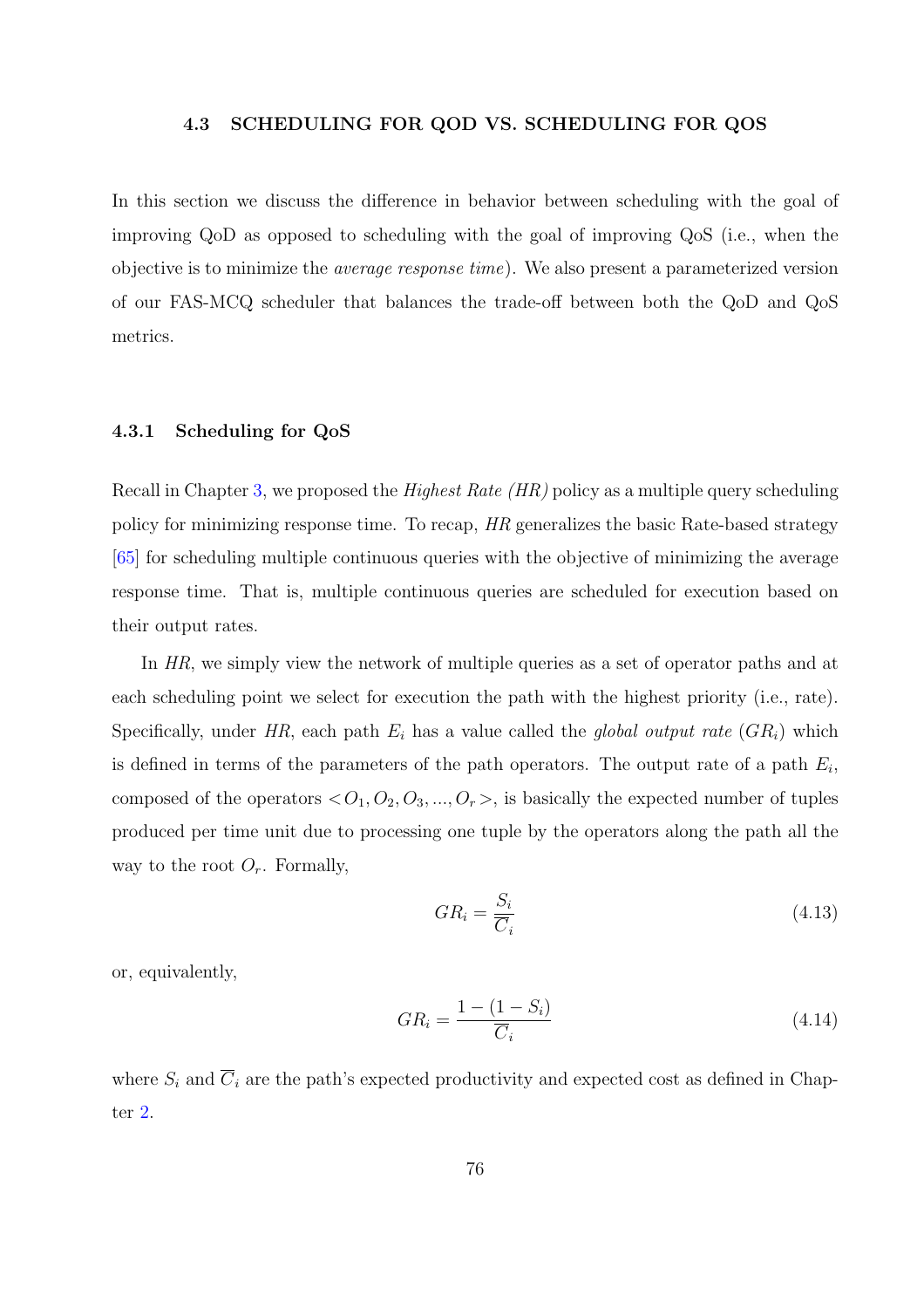|               | Scheduling for QoS   Scheduling for QoD  |  |  |
|---------------|------------------------------------------|--|--|
| $1-(1-S_i)$   | $1-(1-S_i)^{N_i}$<br>$N_i\overline{C}_i$ |  |  |
| Equation 4.14 | Equation 4.11                            |  |  |

Table 4: Priority functions for scheduling QoS vs. QoD

#### 4.3.2 Balancing the Trade-off [betw](#page-88-0)een QoD and [QoS](#page-85-0)

The difference between scheduling for QoD and QoS is easily identified by comparing the priority functions used by FAS-MCQ (Equation 4.11) versus the one used by HR (Equation 4.14), which we replicate in Table 4. That is, FAS-MCQ considers three factors: (1) cost (2), selectivity, and (3) number of pending t[uples](#page-85-0), whereas HR considers only the first two [factor](#page-88-0)s. As a result, FAS-MCQ might favor a query with a relatively expensive cost and very few pending tuples as opposed to HR which might favor an inexpensive query with a large number of pending tuples. In this case, HR may be appending tuples faster to the output data streams, however, the appended tuples would be stale most of the time. On the other hand, FAS-MCQ might be relatively slower in appending tuples to the output data streams yet would maintain most of those output data streams as fresh as possible.

Here, we propose a version of FAS-MCQ that balances the trade-off between QoD and QoS. We refer to this policy as FAS-MCQ( $\beta$ ), where  $\beta$  is a parameter that specifies the weight given to the number of pending tuples N in the priority function. Specifically, under FAS-MCQ( $\beta$ ), query  $Q_i$  is assigned a priority value  $V_i$  which is computed as follows:

$$
V_i = \frac{1 - (1 - S_i)^{N_i^{\beta}}}{N_i^{\beta} \overline{C}_i}
$$
\n(4.15)

The parameter  $\beta$  takes values in the range [0.0,1.0] and it acts as a knob for shaping the system's behavior. For instance, for  $\beta = 0.0$ , FAS-MCQ(0.0) behaves like the HR policy described above, whereas for  $\beta = 1.0$ , FAS-MCQ(1.0) reverts to the original FAS-MCQ described in Section 4.2. For settings where  $0.0 < \beta < 1.0$ , the system achieves the desired balance between QoD and QoS.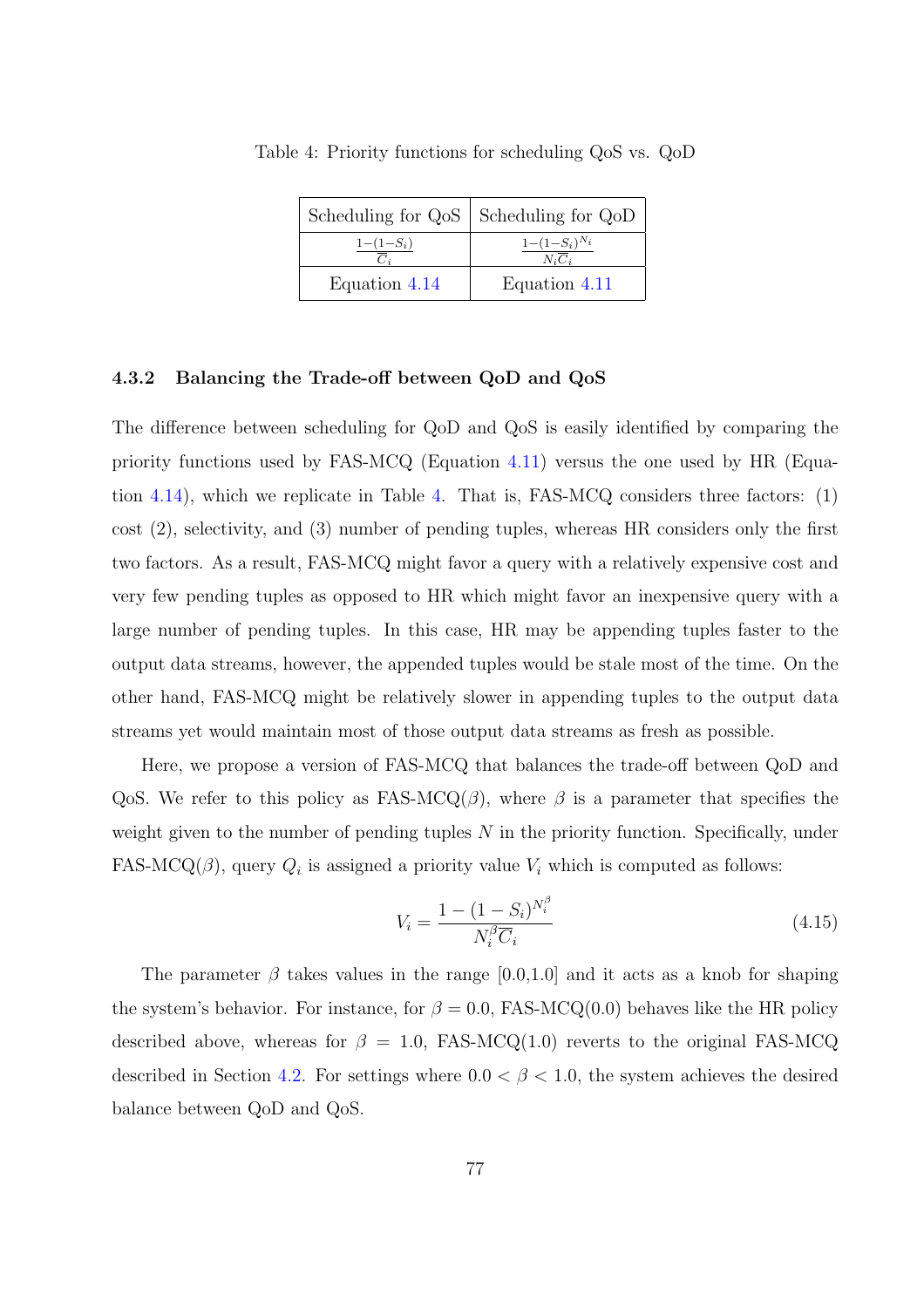#### 4.4 EVALUATION TESTBED

In this section, we first describe our implementation of the FAS-MCQ scheduler then the simulation parameters used for our experimental evaluation.

#### 4.4.1 Implementing the FAS-MCQ Scheduler

The FAS-MCQ Scheduler is invoked at every *scheduling point* and uses the current values for  $N_i$  and  $S_i$  to compute the priority of each query  $Q_i$ , according to Equation 4.11. In our implementation of the FAS-MCQ policy, a scheduling point is reached when a query finishes execution. In order to keep the scheduling overhead low when computing prior[ities,](#page-85-0) we use a Calendar Queue [14] for priority management. Calendar queues have been widely used for implementing priority-based scheduling algorithms in high-speed networks as well as in the Aurora DSMS [16][.](#page-109-0)

A calendar queue is an  $O(1)$  priority queue and is based on the idea of *Bucket Sort*. Specifically, th[e ca](#page-109-0)lendar queue is structured as buckets where each bucket corresponds to a class of priorities. To insert an element into the calendar queue, a hash function is used to map its priority to the corresponding bucket. To retrieve elements, buckets are traversed in order. A calendar queue allows us to avoid re-computing the priorities of queries that received no new updates between consecutive scheduling points. Additionally, for queries with new updates, the amortized cost of updating the priority is of  $O(1)$ .

#### 4.4.2 Simulation Parameters

We have conducted several experiments to compare the performance of our proposed scheduling policy and its sensitivity to different parameters. Specifically, we compared the performance of our proposed FAS-MCQ policy to a two-level scheduling scheme from Aurora where Round Robin is used to schedule queries and pipelining is used to process updates within the query. Collectively, we refer to the Aurora scheme in our experiments as  $RR$ . We also included the HR policy described in Section 4.3 as well as a the First-Come-First-Served (FCFS) policy where updates are processed according to their arrival times.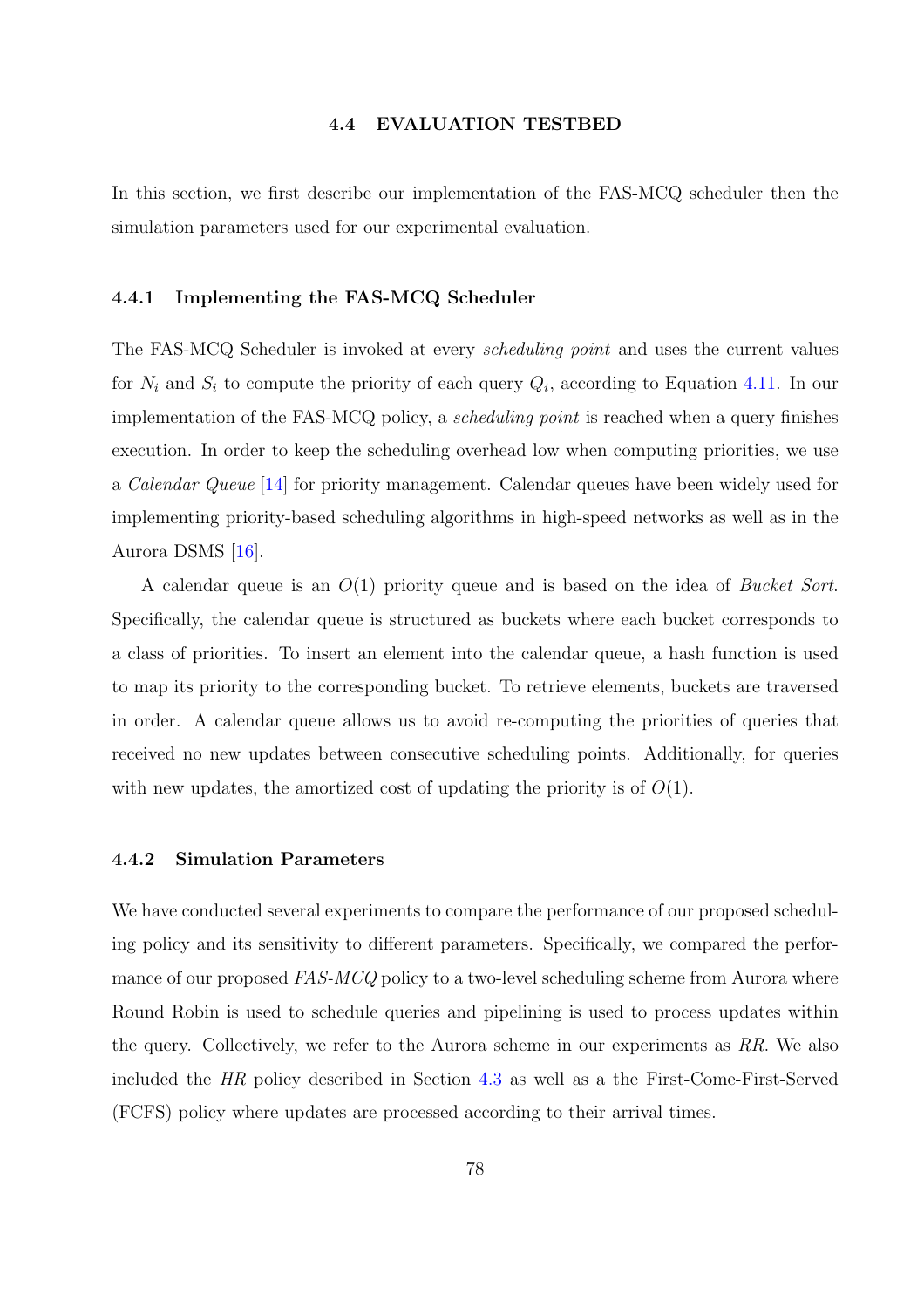Queries: We simulated a DSMS that hosts 250 registered continuous queries. The structure of the query is adapted from [19, 42] where each query consists of three operators: two predicates and one projection.

**Real Data Streams:** We use th[e sa](#page-109-0)[me](#page-111-0) LBL-PKT-4 traces from the Internet Traffic Archive that we have used earlier in the experiments described in Chapter 3.8. The traces contain an hour's worth of all wide-area traffic between the Lawrence Berkeley Laboratory and the rest of the world. In our experiments, we use the TCP and UDP [pack](#page-56-0)et traces as two input data streams to the system where the registered queries are uniformly assigned to any of the two data streams.

Synthetic Data Streams: In this setting, we generate 10 input data streams each 10K in length tuples. Initially, we generate updates for each stream according to a Poisson distribution, with its mean inter-arrival time set according to the simulated system utilization (or load). For a utilization of 1.0, the inter-arrival time is equal to the exact time required for executing the queries in the system, whereas for lower utilizations, the mean inter-arrival time is increased proportionally.

To generate a back-log of updates, we traverse the Poisson stream and group every 10 consecutive tuples in a burst where the arrival time of all tuples that belong to the same burst is equal to that of the first tuple in the burst. In the default setting, 5 out of the 10 data streams are bursty.

Selectivities: In any query, the selectivity of the projection is set to 1, while the two predicates have the same value for selectivity, which is selected using a Zipf distribution from the range [0.1, 1.0]. The Zipf distribution is defined using a Zipf parameter which determines the degree of skewness. In our setting, the skewness is toward queries with selectivity equal to 1.0 and in the default setting the Zipf parameter is set to 0.0 (i.e., uniform distribution).

Costs: All operators that belong to the same query have the same cost, which is uniformly selected from three possible classes of costs. The cost of an operator in class  $i$  is equal to:  $K \times 2^i$  time units, where  $i \in [0-2]$  and K is the scaling factor which is used to scale the costs of operators to meet the desired utilization. For synthesized data, K is equal to 1.

For the network traces, we measure the inter-arrival time of the data trace, then we set K so that the ratio between the total expected costs of queries and the inter-arrival time is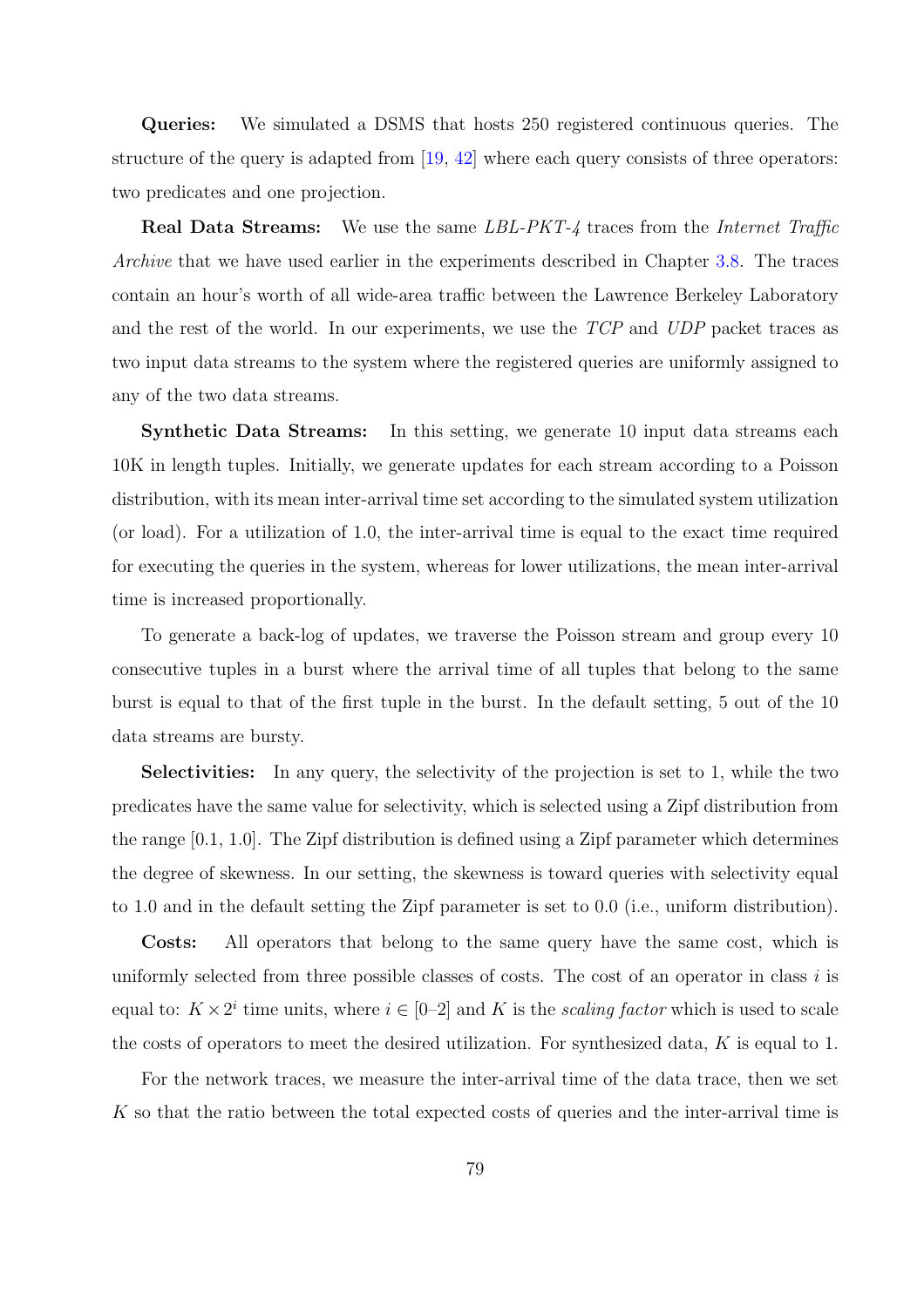| Parameter                     | Value                 |
|-------------------------------|-----------------------|
| Policies                      | FAS-MCQ, HR, RR, FCFS |
| Number of Queries             | 250                   |
| Number of Operators per Query | 3                     |
| Operators' Costs              | 1K, 2K, 4K            |
| Operators' Selectivities      | $0.1 - 1.0$           |
| Utilization                   | $0.1 - 0.99$          |
| Data Streams                  | real and synthetic    |
| Number of Data Streams        | $2 - 10$              |
| Number of Bursty Streams      | $0 - 10$              |

Table 5: Simulation Parameters for QoD Experiments

equal to the simulated utilization. Finally, the cost of each of the calendar queue operations is equal to the cost of the cheapest operator in the system.

Table 5 summarizes our simulation parameters and settings.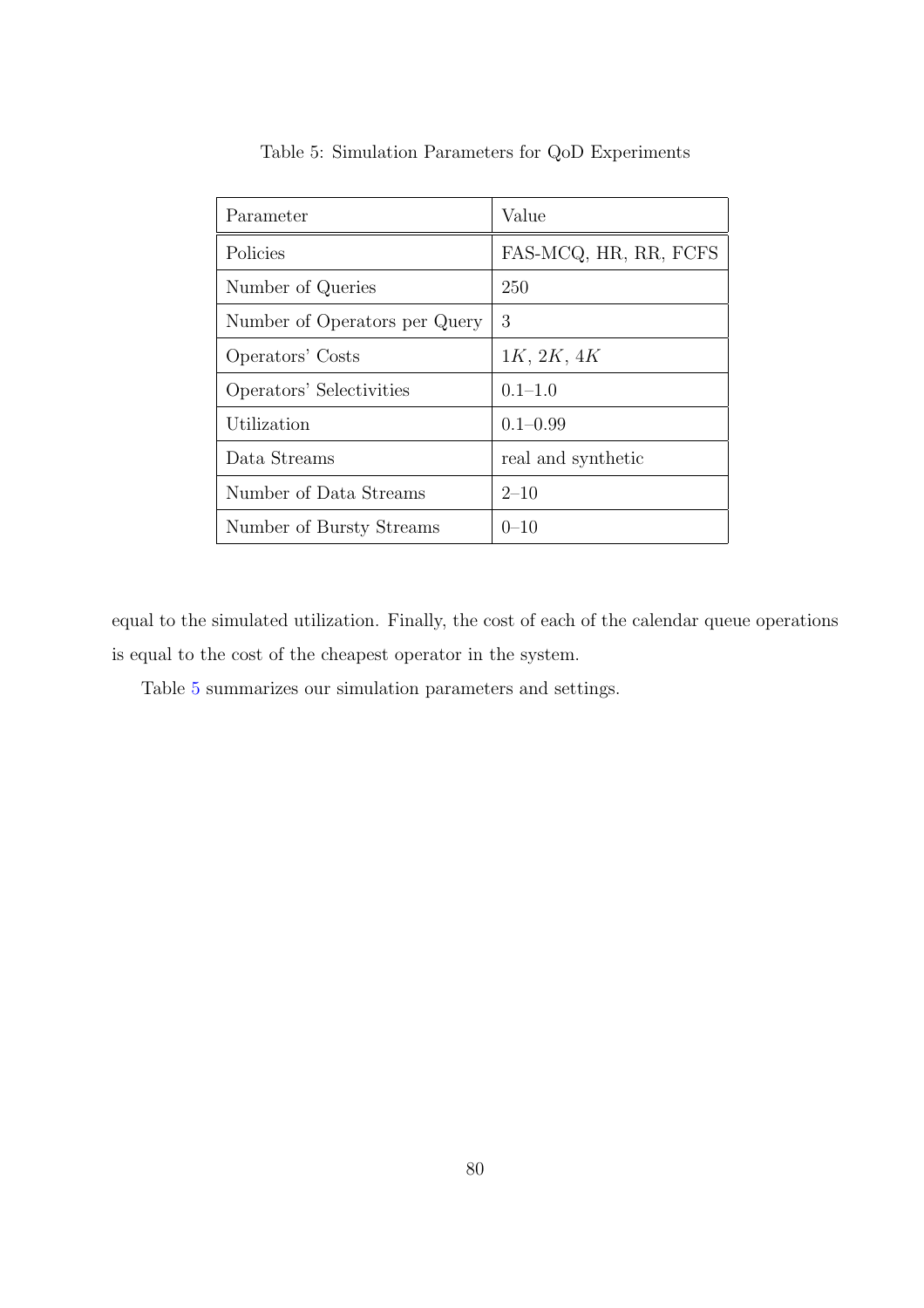

Figure 36: [§4.5.1] Average staleness vs. system utilization

#### 4.5 EXPERIMENTS

#### 4.5.1 Impact of Utilization

Figure 36 shows the average staleness over all output data streams. In this setting, we use the basic version of FAS-MCQ which is equivalent to setting  $\beta$  to 1.0 in FAS-MCQ( $\beta$ ). The figure shows that the staleness of output data streams increases with increasing load. It also shows that the FAS-MCQ policy provides the lowest staleness for all values of utilization with HR being the closest contender. Additionally, the relative improvement provided by FAS-MCQ increases with increasing utilization. For instance, at 0.1 utilization, FAS-MCQ achieves 30% reduction in staleness compared to HR, whereas at 0.95 utilization, HR provides a 16% staleness while FAS-MCQ reduces the staleness to 10% (i.e., a 40% reduction).

As expected, the reduction in staleness provided by FAS-MCQ comes at the expense of an increase in response time which is illustrated in Figure 37. The figure shows how HR reduces the response time compared to FAS-MCQ. For example, at 0.95 utilization, the response time provided by FAS-MCQ is 23% higher than that [of](#page-94-0) HR (at a 40% reduction in staleness compared to HR). The trade-off between freshness and response time is further illustrated using Figures 38 and 39 as explained next.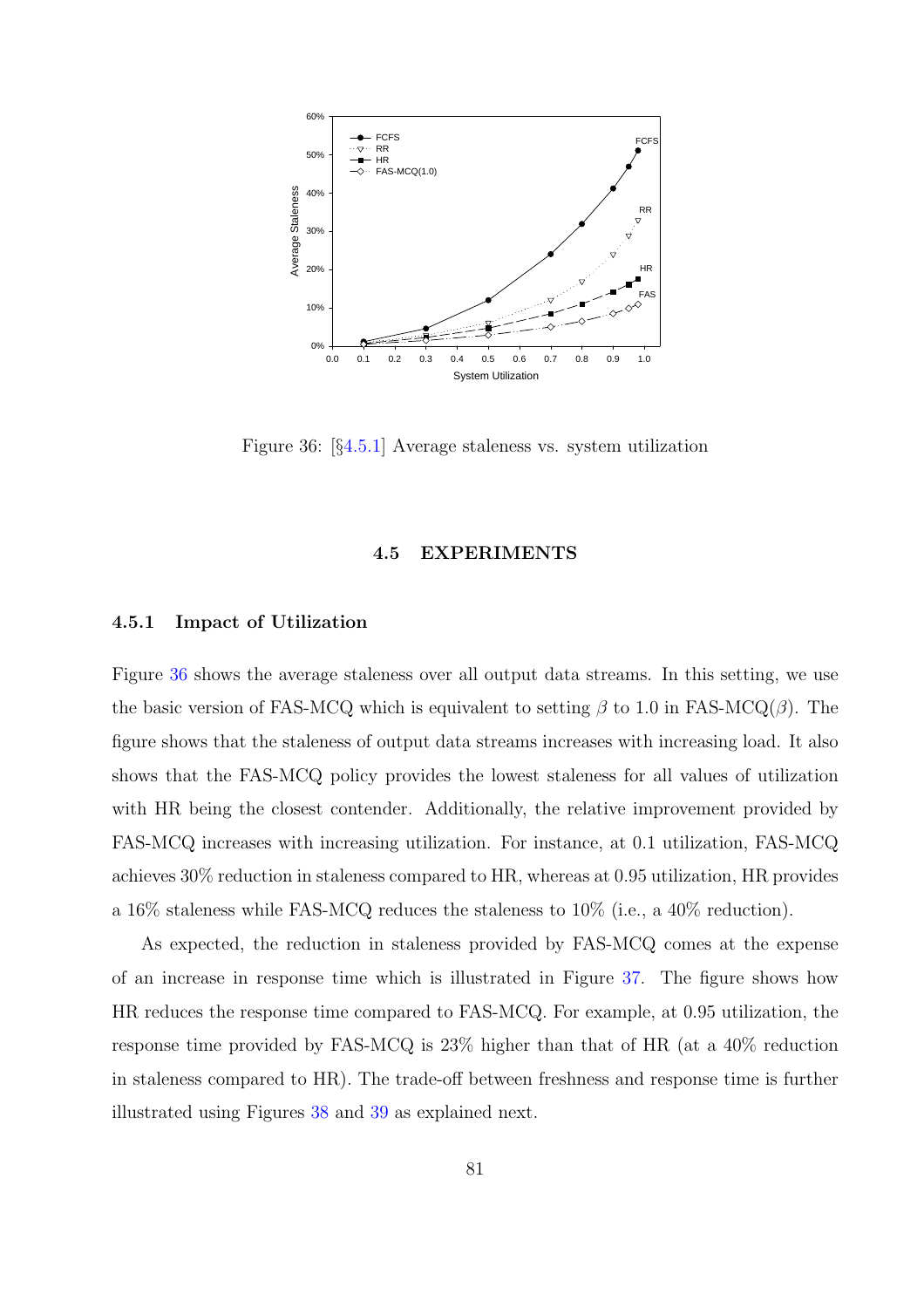<span id="page-94-0"></span>

Figure 37: [§4.5.1] Average response time vs. system utilization

#### 4.5.2 Staleness vs. Response Time

Figures 38 and 39 show the average staleness and average response time for the same simulation settings used in the previous experiment. In addition to illustrating the difference in beha[vior](#page-95-0) bet[wee](#page-95-0)n HR and FAS-MCQ, the figures also show the performance of the parameterized FAS-MCQ( $\beta$ ) policy. For instance,  $\beta = 0$  corresponds to HR, whereas  $\beta = 1$ corresponds to the pure FAS-MCQ policy.

Figure 38 shows how the response time of FAS-MCQ decreases by decreasing the value of β down to  $\beta = 0.0$ . At  $\beta = 0.0$ , the response time of FAS-MCQ(0.0) is slightly higher than HR [whic](#page-95-0)h is due to the scheduling overheads. On the other hand, Figure 38 shows the reduction in staleness with increasing values of  $\beta$ .

To better assess the magnitude of the trade-off, we plot the performance of [th](#page-95-0)e different policies at utilization 0.95 in Figure 40. For instance, the figure shows how FAS-MCQ $(1.0)$ reduces the staleness by 40% while increasing the response time by 23%, whereas FAS- $MCQ(0.25)$  reduces the staleness by  $20\%$  and increases the response time by 14%.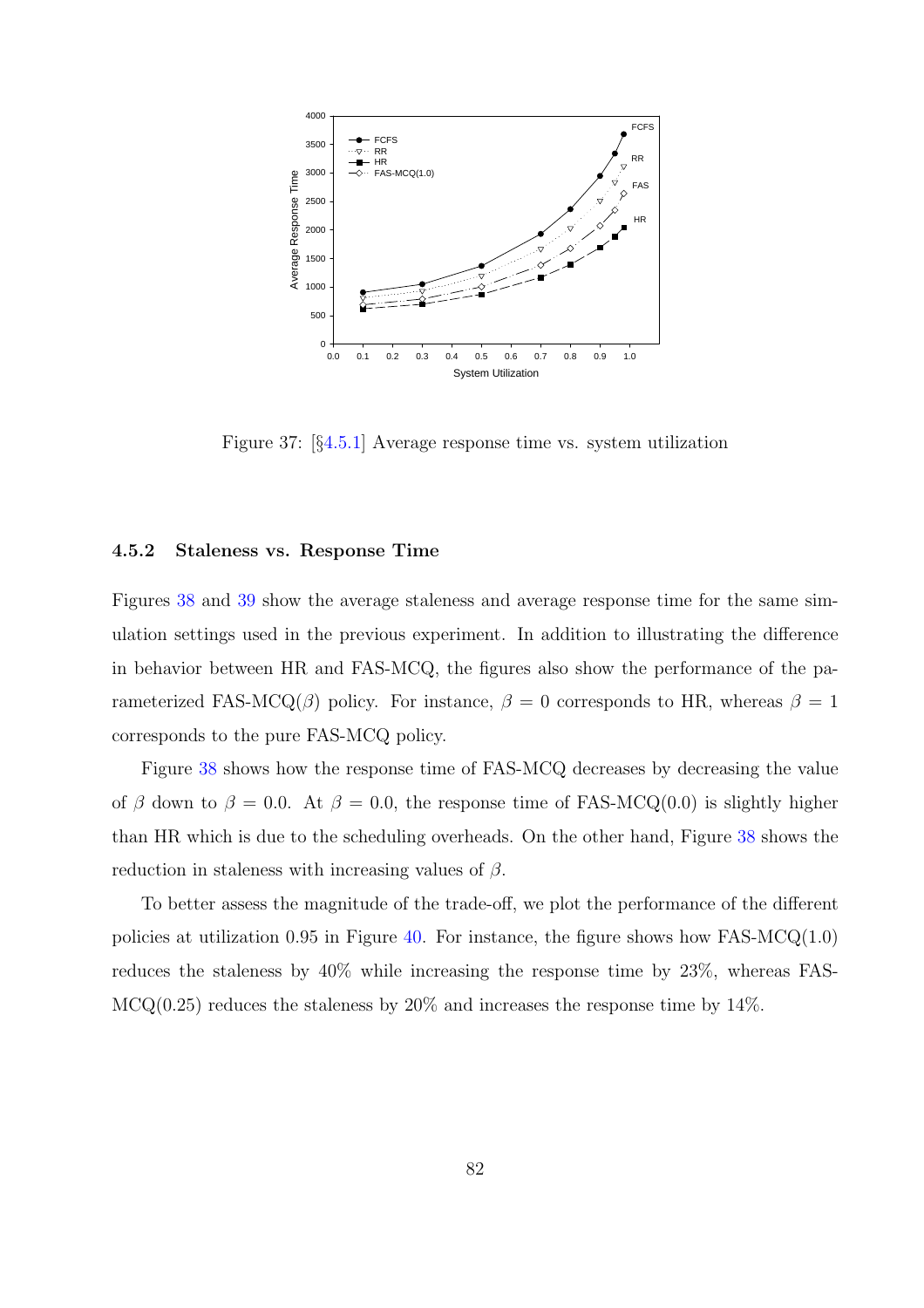<span id="page-95-0"></span>

Figure 38: [§4.5.2] Response time for different  $\beta$ s



Figure 39: [§4.5.2] Staleness for different  $\beta$ s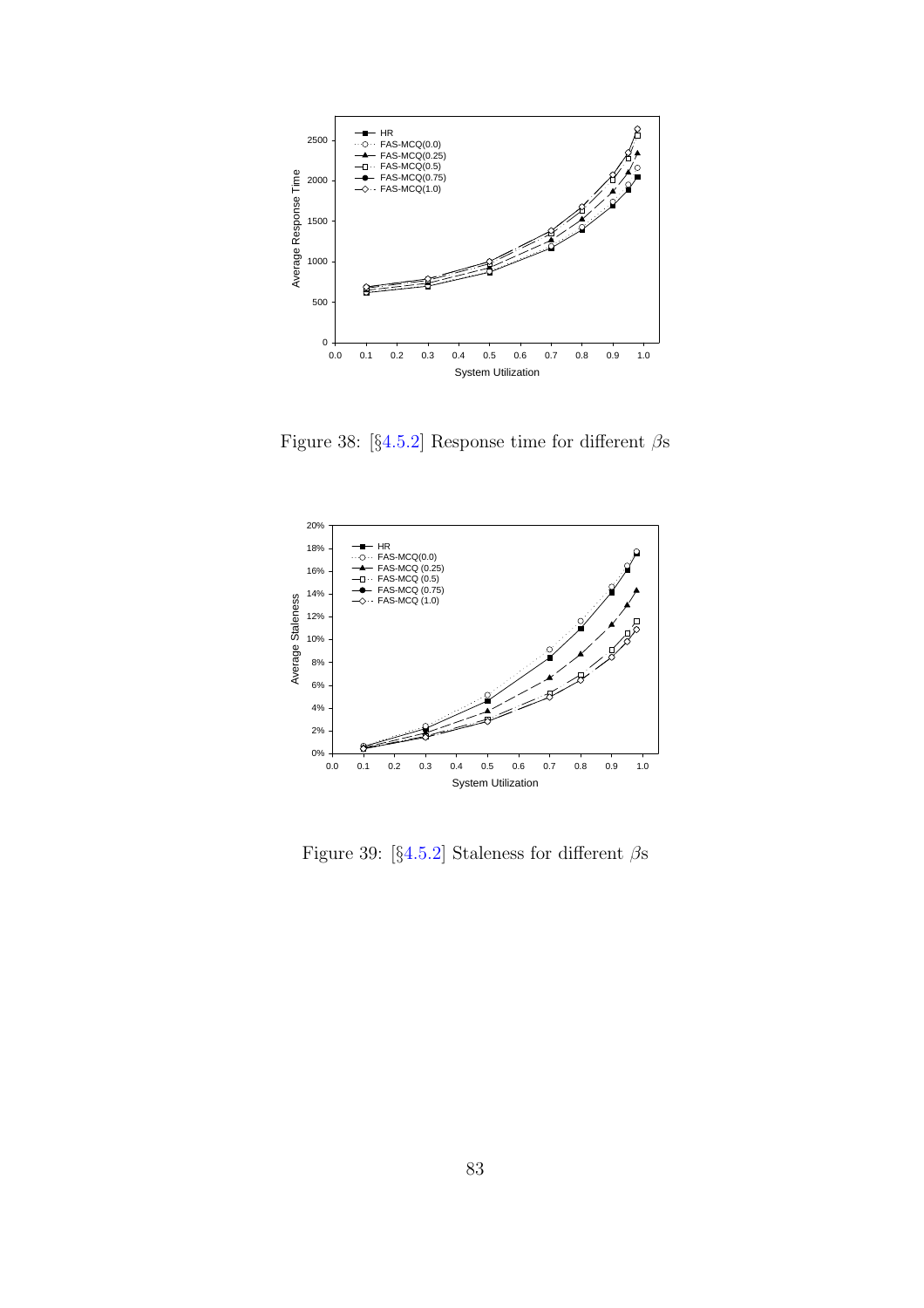<span id="page-96-0"></span>

Figure 40: [§4.5.2] Trade-off between staleness and response time at utilization 0.95

#### 4.5.3 Impact of Selectivity

Figure 41 shows the average staleness for an experiment where all operators have the same cost, utilization is set to 95%, and the skewness of selectivity is variable. Recall that we control [the](#page-97-0) degree of skewness using a Zipf parameter. Specifically, setting the Zipf parameter to 0.0 results in a uniform distribution, whereas by the increasing its value the distribution is skewed more towards the 1.0 value for selectivity. That is, most of the registered queries are productive.

Figure 41 shows that by increasing the skewness, the staleness provided by all policies increases. This is because when most of the queries have high selectivity, then the arrival of new up[date](#page-97-0)s will render the output data streams stale most of the time. The figure also shows that the gains provided by FAS-MCQ compared to HR increase with increasing the skewness.

For instance, at 0.0, FAS-MCQ reduces the staleness by 39% compared to HR. This reduction goes up to 55% when the distribution is highly skewed. The reason is that at a highly skewed distribution, all queries will have the same cost and most of them will have the same selectivity, hence, for HR most queries will have the same priority. That is in contrast with FAS-MCQ which will utilize the extra information provided by the number of pending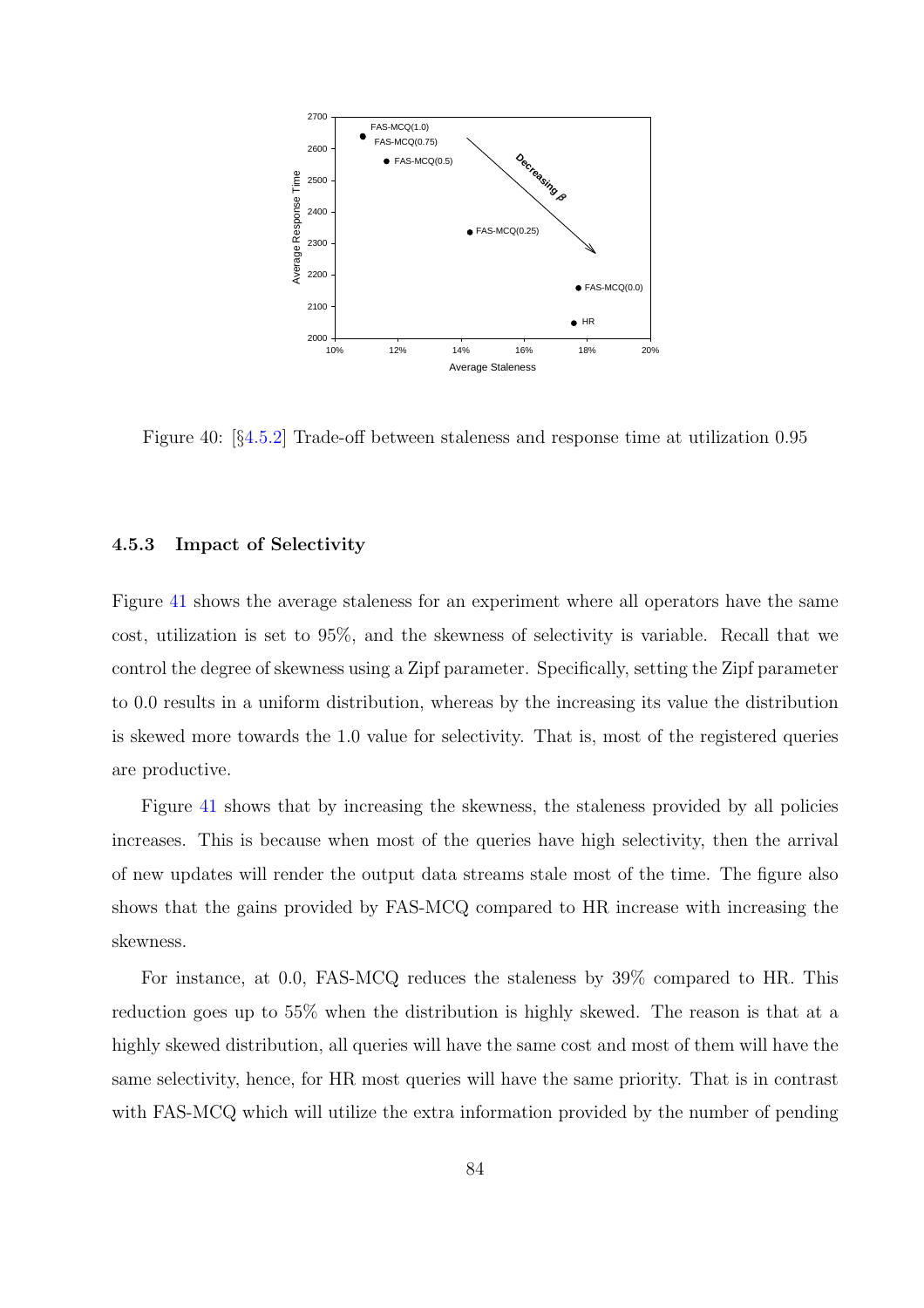<span id="page-97-0"></span>

Figure 41: [§4.5.3] Staleness vs. skewness in selectivity (using Zipf parameter)

tuples to differentiate between queries and to assign higher priorities to queries that feed a stale stream or a stream that could be quickly brought to freshness.

#### 4.5.4 Impact of Bursts

The setting for this experiment is the same as the default one. However, the utilization at all points is set to 95%. In Figure 42, we plot the average staleness as the number of input data streams that are bursty increases. At a value of 0, all the arrivals follow a Poisson distribution with no bursts, wher[eas](#page-98-0) at 10, all input data streams are bursty. Figure 42 shows the staleness of FAS-MCQ normalized to that of HR. The smaller the value the bigger the reduction.

Figure 42 shows that as the number of bursty streams increases, the reduction in staleness provided by FAS-MCQ compared to HR increases up until there are 5 bursty streams. At that point[, FA](#page-98-0)S-MCQ reduces the staleness by 40%. After that point, the performance of the two policies gets closer. The explanation is that at a lower number of bursty streams, FAS-MCQ has a better chance to find a query with a short queue of pending updates to schedule for execution.

As the number of bursty streams increases, the chance of finding such a query decreases,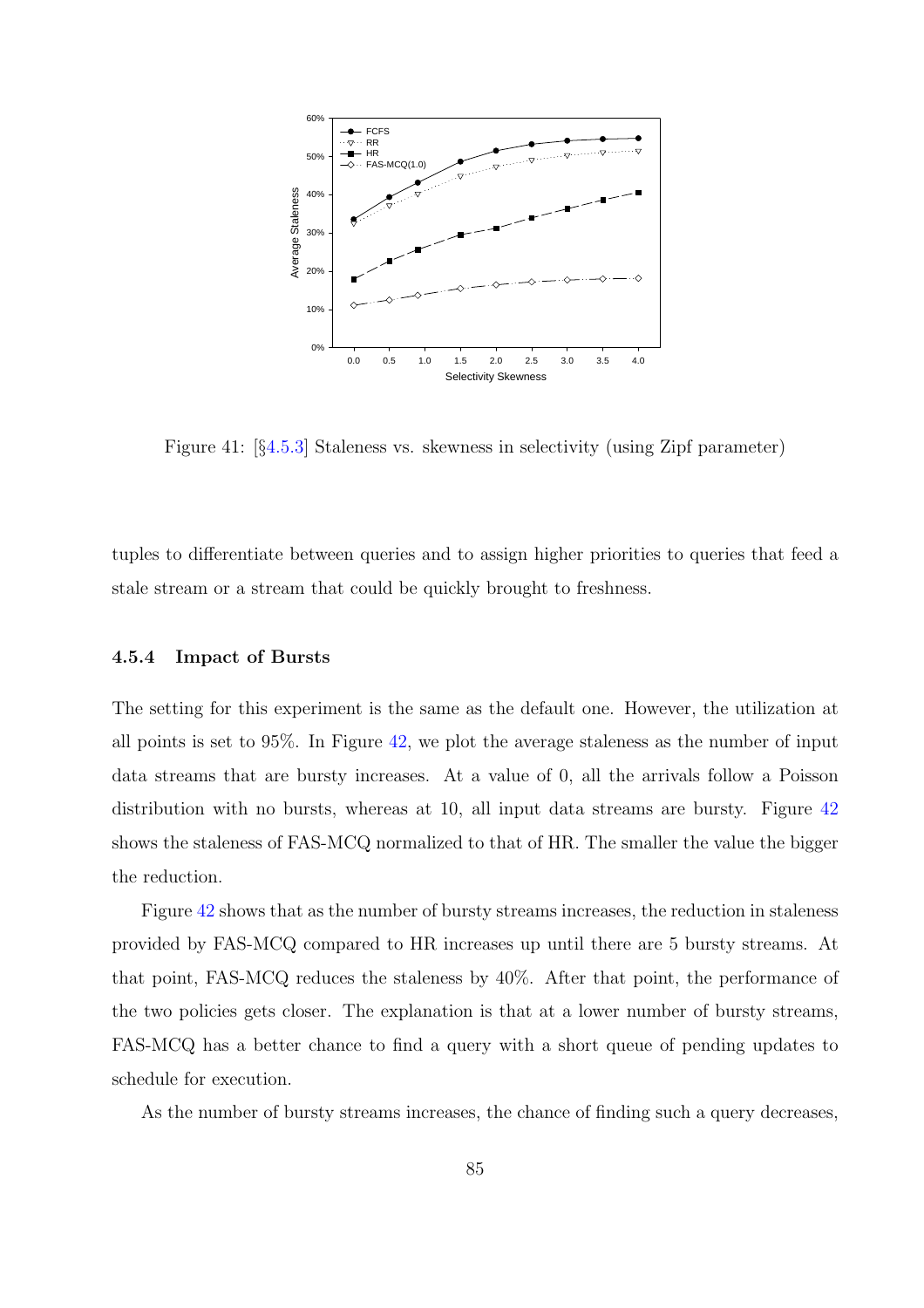<span id="page-98-0"></span>

Figure 42: [§4.5.4] Staleness vs. number of bursty streams (out of 10)

and as such, HR is performing reasonably well. For instance, at 10 bursty streams, FAS-MCQ reduces the staleness by only 22% compared to HR.

## 4.5.5 Real Data

Figure 43 shows the results for our final experiment where we use real network traces. The selectivities and costs of operators are the same as in the first experiment. In this figure, [the](#page-99-0) behavior of the different scheduling algorithms is consistent with the previous experiments, where FAS-MCQ provides the lowest staleness followed by HR, then RR and FCFS. Additionally, it shows the relatively high values of staleness exhibited by all policies, which is explained by the fact that the two traces are highly bursty, reflecting an ON/OFF traffic.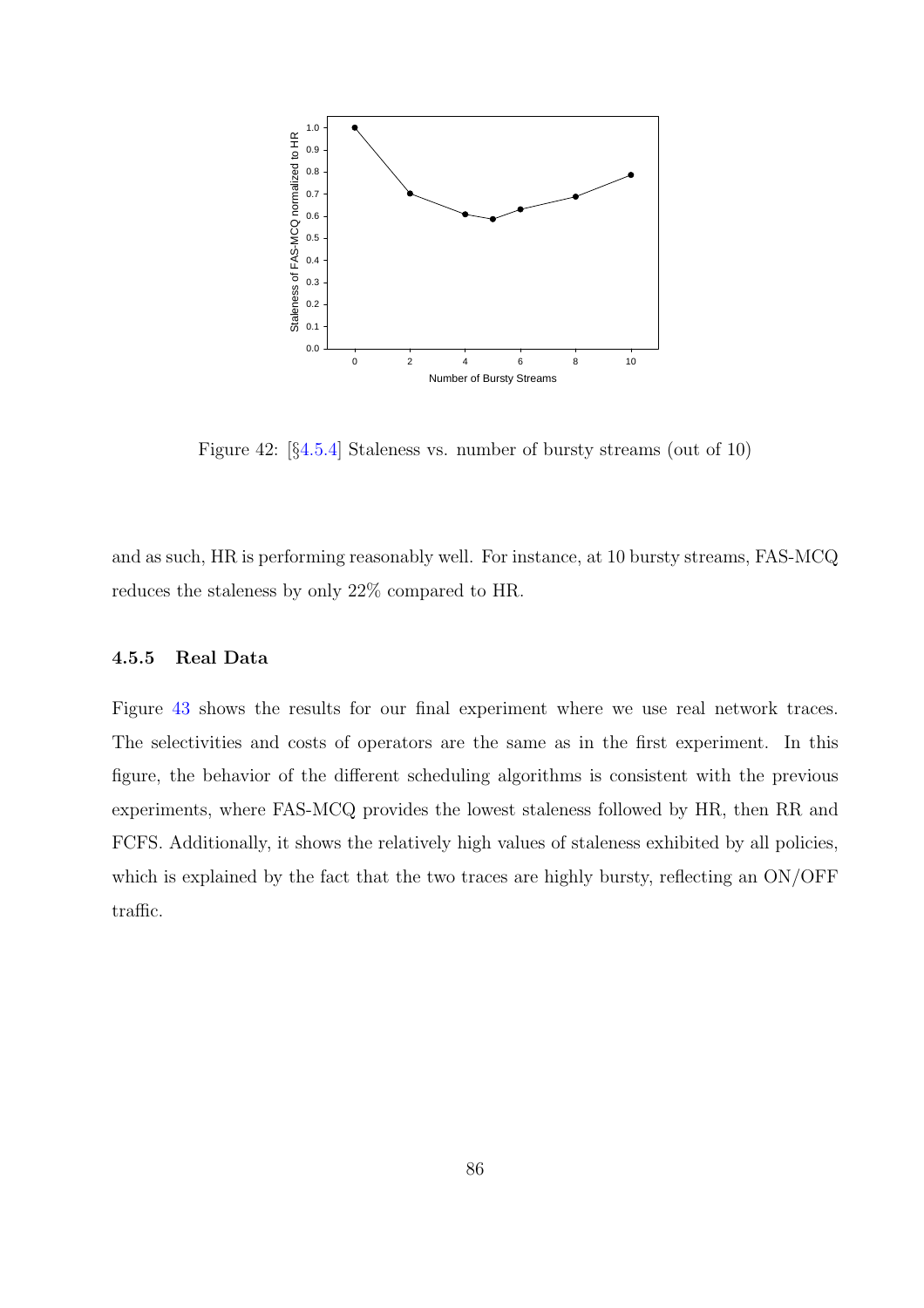<span id="page-99-0"></span>

Figure 43: [§4.5.5] Staleness vs. system utilization (real data traces)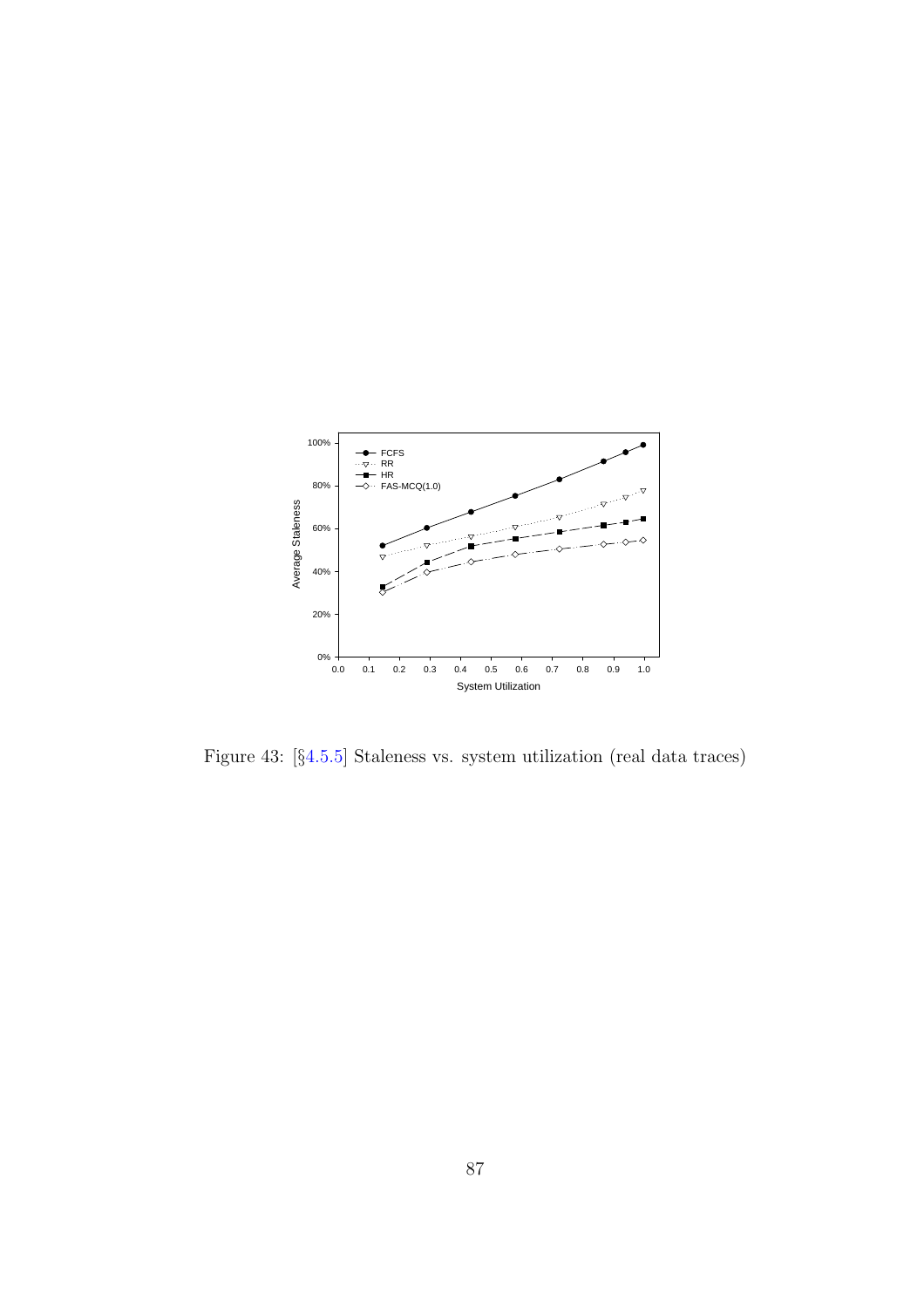#### 5.0 RELATED WORK

The growing need for monitoring applications has led to the development of several prototype DSMSs (e.g., [15, 44, 15, 23, 17, 31]). These prototypes utilize new techniques for the efficient processing of continuous queries over unbounded data streams. For example, [66] proposed rate-based qu[ery](#page-109-0) [opt](#page-111-0)[imization a](#page-109-0)[s a](#page-110-0) replacement to the traditional cost-based approach. Also, new techniques for processing aggregate CQs appeared in [37], while techniques [for p](#page-113-0)rocessing join CQs appeared in [27].

For multiple queries, multi-query optimization has [bee](#page-111-0)n exploited by [19] to improve system throughput in [the](#page-110-0) Internet and by  $[42]$  for improving throughput in TelegraphCQ. TelegraphCQ uses a query execution model that is based on eddies [5]. [In](#page-109-0) that model, the execution order of operators is determi[ned](#page-111-0) at run-time. This is particularly important when the operators' costs and selectivities change over time. Similar t[o](#page-108-0) TelegraphCQ, our policies can work in a dynamic environment with support for monitoring the queries' costs and selectivities, and updating the priorities whenever it is necessary.

Sharing of common work is another important technique for multi-query optimization. That technique has been extended for optimizing multiple CQs by using group filters for processing common predicates [42] and it has also been exploited in processing multiple joins with different window specifications [30].

Load shedding is another me[cha](#page-111-0)nism that allows a DSMS to cope with high loads. Specifically, when the input load is beyond th[e D](#page-110-0)SMS's capacity, its performance deteriorates significantly as the system becomes unstable. The amount of deterioration depends on the input rate of the arriving streams and the duration of the instability status. As such, a load shdder is used to control the degree of degradation in the provided performance under overloaded conditions.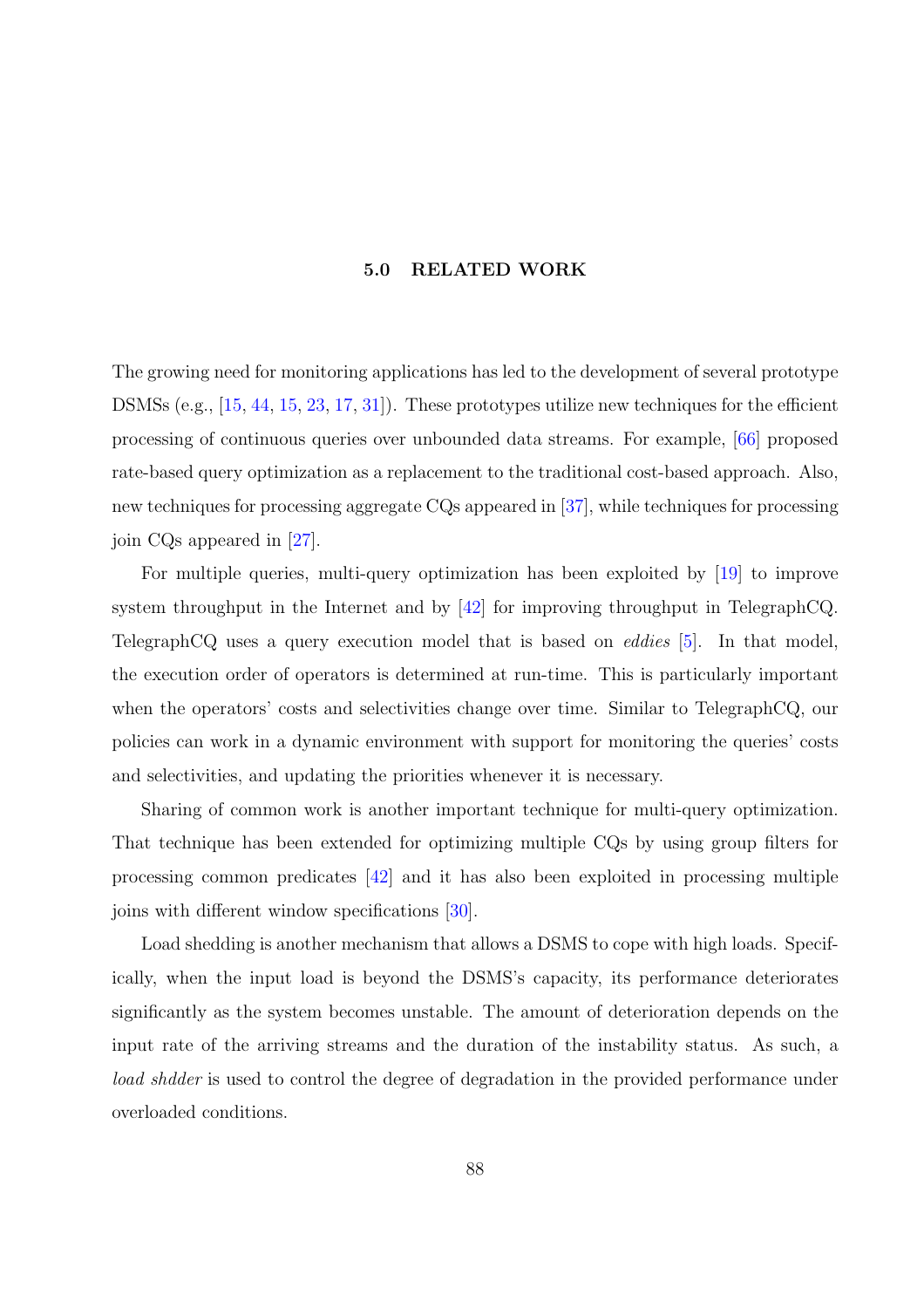Overloading might occur when the processing requirements are beyond the DSMS's processing capacity (e.g.,  $[62, 8]$ ) or when the memory requirements are beyond the DSMS's memory capacity (e.g., [59]). In the former case, overloading is detected by the query processing engine when t[he i](#page-113-0)[npu](#page-108-0)t rate is higher than the output rate, whereas in the latter case, overloading is det[ecte](#page-112-0)d by the memory manager when the intermediate queues start overflowing.

The above techniques are also extended for distributed data stream processings (e.g., [64, 46]), where the main objective is assigning query operators to sites in a way that reduces communications costs which in turn reduces the overall query processing costs. This becomes [par](#page-113-0)[ticu](#page-111-0)larly important in processing sensor data streams where communication between sensors involves significant energy consumption. Reducing that energy has been the focus of several research efforts including our previous work in [50, 11, 51].

Operator scheduling has been addressed in several research efforts (e.g., [65, 16, 6, 30, 61). The work in [65] proposes the rate-based  $(RB)$  [sch](#page-112-0)[edu](#page-109-0)l[ing](#page-112-0) policy for scheduling operators within a single query to improve response time. Aurora [16] uses a [po](#page-113-0)l[icy](#page-109-0) [ca](#page-108-0)[lled](#page-110-0) [Mi](#page-113-0)n-Latency  $(ML)$  [whi](#page-113-0)ch is similar to the rate-based one; ML minimizes the average tuple latency in a single query. For multiple queries, Aurora uses a two[-lev](#page-109-0)el scheduling scheme where Round Robin  $(RR)$  is used to schedule queries and ML (or RB) is used to schedule operators within the query.

Aurora also proposes a QoS-aware scheduler which attempts to satisfy applicationspecified QoS requirements. Specifically, each query is associated with a QoS graph which defines the utility of stale output; the scheduler then tries to maximize the average QoS. In this thesis, we focused on system QoS metrics that do not require the user to have any prior knowledge about the query processing requirements or to predict the appropriate QoS graph. Specifically, we developed policies that minimize the average response time as well as the average slowdown for multiple CQs that include join and shared operators. We also considered balancing the worst- and average-case performance, and presented policies to do so for response time and for slowdown.

Multi-query scheduling has also been exploited to optimize metrics other than QoS. For example, Chain is a multi-query scheduling policy that optimizes memory usage [6]. The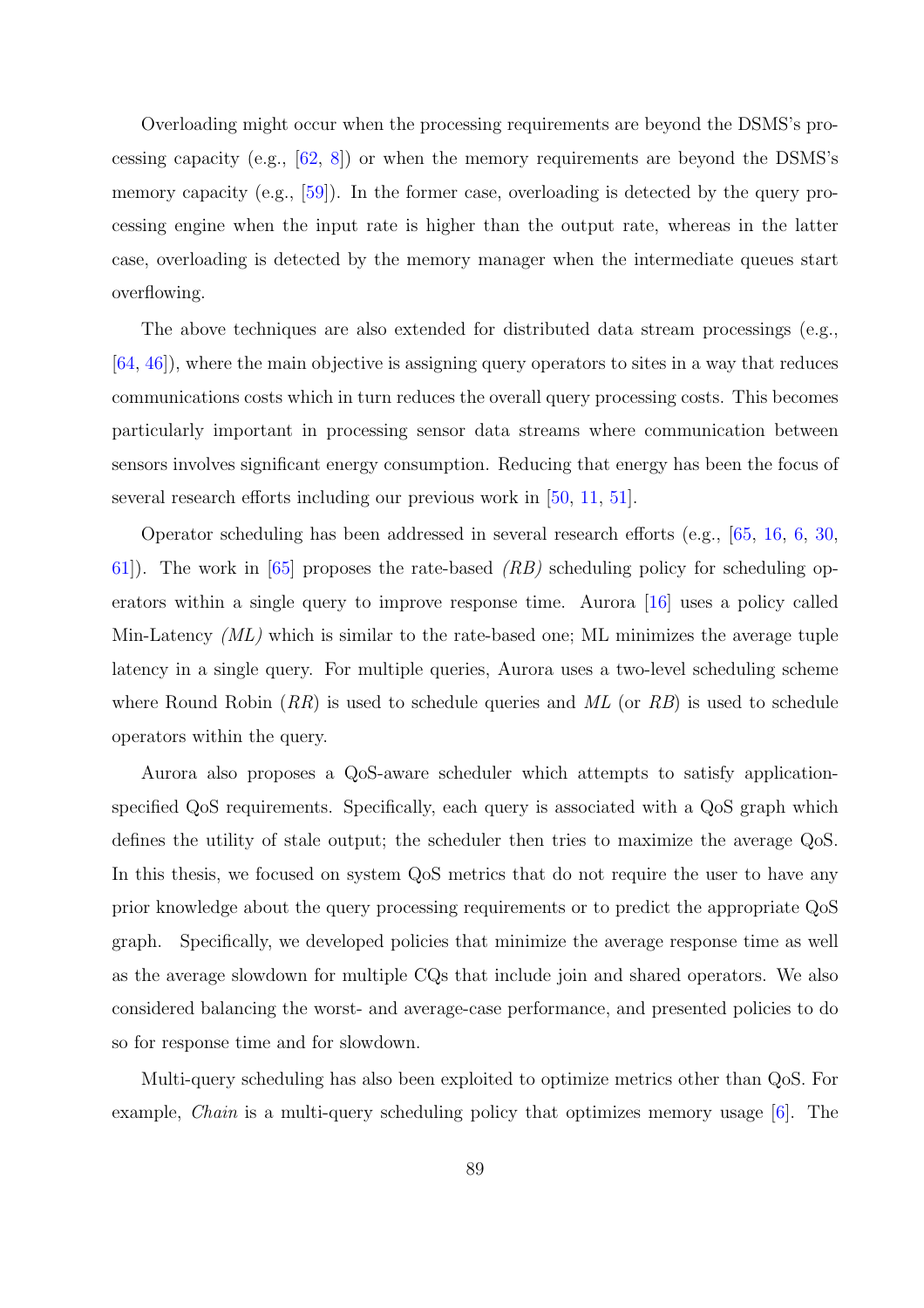work on Chain has also been extended to balance the trade-off between memory usage and response time [7].

To the best of our knowledge, no previous work has proposed multi-query scheduling policies for im[pro](#page-108-0)ving the QoD provided by continuous queries. However, load shedding has been devised as a technique to control the degree of degradation in the provided QoD under overloaded conditions. The work in  $[62]$  describes a load shedding technique that decides which tuples to drop according to the importance of their content. The work in [8] formalizes the load shedding problem for aggreg[ate](#page-113-0) queries.

Scheduling policies for improving the QoD has been studied in the context [of](#page-108-0) replicated databases and in Web databases. For example, the work in [21, 22] provides policies for crawling the Web in order to refresh a local database. The authors make the observation that a data item that is updated more often should be synchro[nized les](#page-109-0)s often. In this work, we utilize the same observation, however, [21, 22] assumes that updates follow a mathematical model, whereas we make our decision based on the current status of the Web server queues (i.e., the number of pending updates). T[he](#page-109-0) [sam](#page-109-0)e observation has been exploited in [47] for refreshing distributed caches and in [36] for multi-casting updates.

The work in [34] studies the problem of propagating the updates to derived vi[ews](#page-111-0). It proposes a scheduling policy for ap[plyin](#page-110-0)g the updates that considers the divergence in the computation cost[s of](#page-110-0) different views. Similarly, our proposed FAS-MCQ considers the different processing costs of the registered multiple continuous queries. Moreover, FAS-MCQ generalizes the work in [34] by considering updates that are streamed from multiple data sources with different traffic patterns as opposed to a single data source.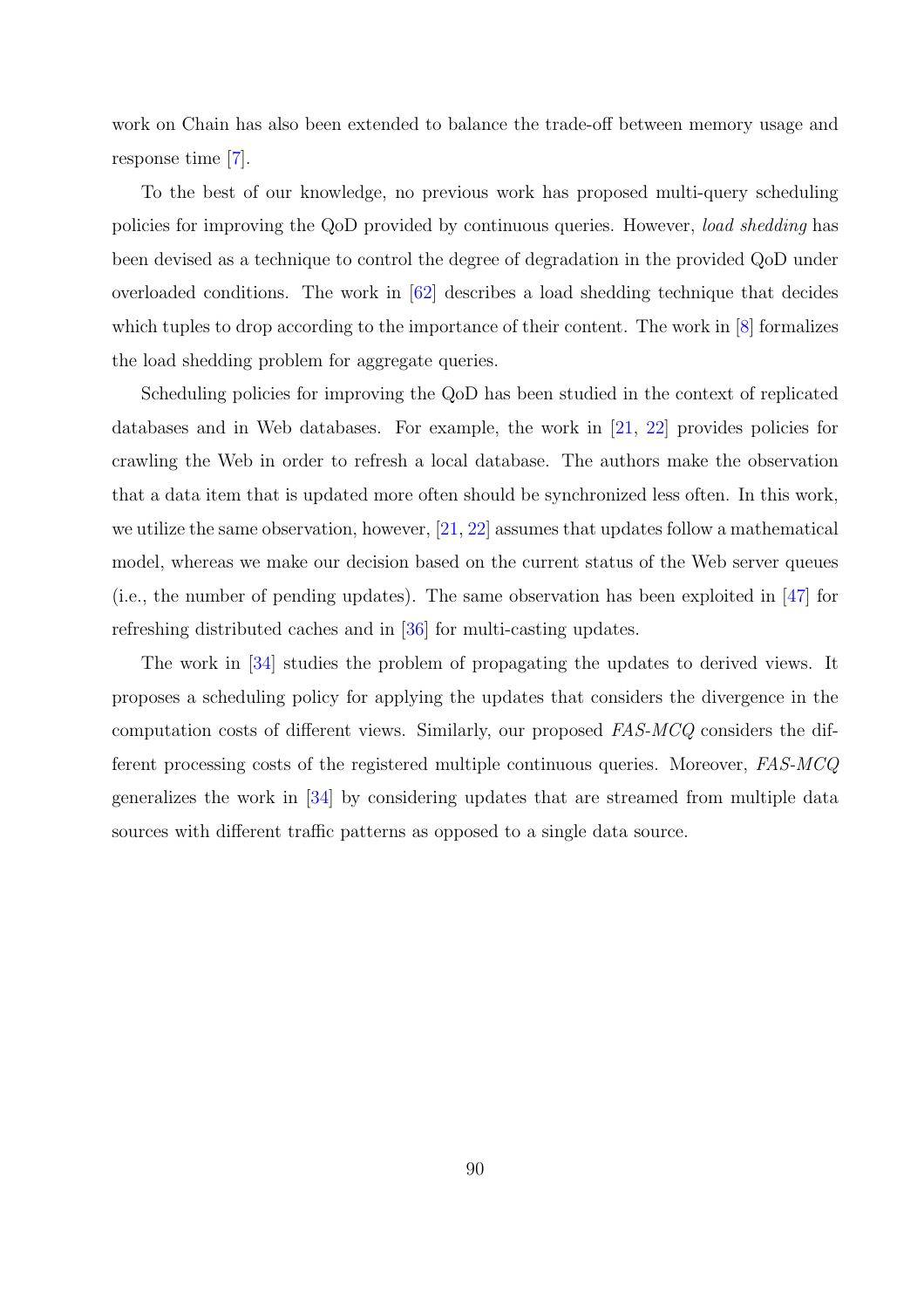## 6.0 SUMMARY AND FUTURE WORK

In this chapter, we first summarize the thesis contributions and then discuss potential avenues for future research.

## 6.1 SUMMARY

Motivated by the need to support monitoring applications which involve the processing of update streams by continuous queries, in this thesis, we considered the problem of scheduling multiple heterogeneous CQs in a DSMS with the goal of optimizing QoS and QoD for end users and applications.

To quantify such QoS we first used the traditional metric of response time, which we defined over multiple CQs, including CQs that contain joins of multiple data streams. We also considered slowdown as another QoS metric, since we believe it to be a more fair metric for heterogeneous workloads, and, as such, more suitable for a wide range of monitoring applications.

Having defined the QoS metrics to optimize, we developed new scheduling policies that optimize the average-case performance of a DSMS for response time and for slowdown. Additionally, we proposed hybrid policies that strike a fine balance between the average-case performance and the worst-case performance, thus avoiding starvation (which is crucial for event detection CQs).

Further, we have extended the proposed policies to exploit operator sharing in optimized multi-query plans and to handle multi-stream queries. We have also augmented the proposed policies with mechanisms that ensure their adaptivity to changes in workload. Finally, we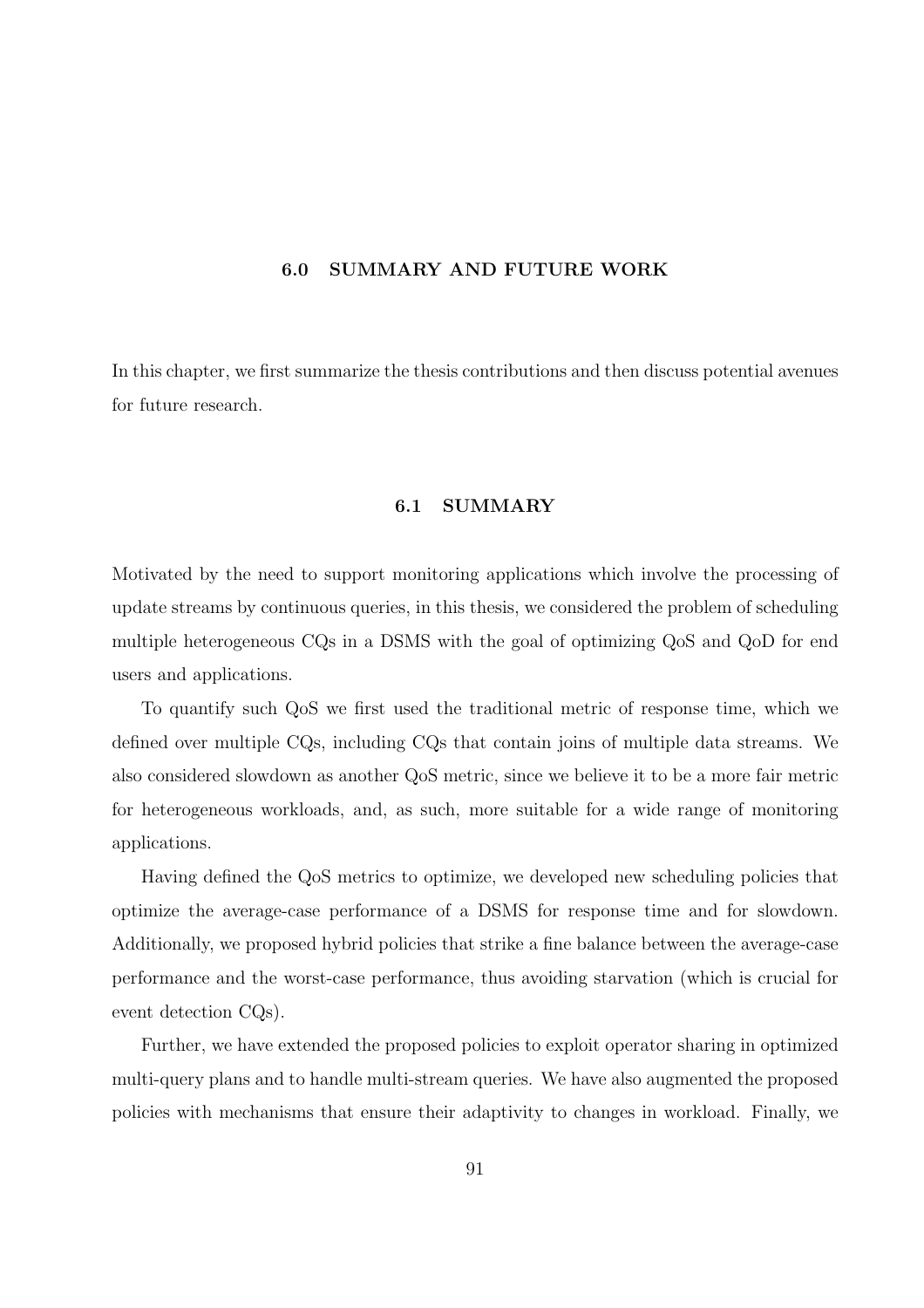have evaluated our proposed policies and their implementation experimentally and showed that our scheduling policies consistently outperform previously proposed policies.

We also studied the different aspects that affect the QoD of monitoring applications. In particular, we focused on the freshness of the output data stream and identified that both the properties of queries, i.e., cost and selectivity, as well as the properties of the input update streams, i.e., variability of updates, have a significant impact on freshness.

Towards this, we proposed a new approach for scheduling multiple queries in Data Stream Management Systems. Our approach exploits both properties of queries and input data streams in order to maximize the freshness of output data streams. In particular, we proposed a new scheduling policy called Freshness-Aware Scheduling of Multiple Continuous Queries  $(FAS-MCQ)$  and a weighted version of it that supports applications in which queries have different priorities. We also introduced a generalized variant of FAS-MCQ that balances the trade-off between QoD and QoS, according to application requirements.

We have experimentally evaluated our proposed FAS-MCQ policy against scheduling policies used in current DSMS prototypes as well as Web servers.

Table 6 lists the scheduling policies discussed above. For each policy, it states the optimization metric targeted by the policy. It also states if the policy is used in the context of a single qu[ery](#page-105-0) or multiple queries and whether or not the policy handles multi-stream queries that contain join operators.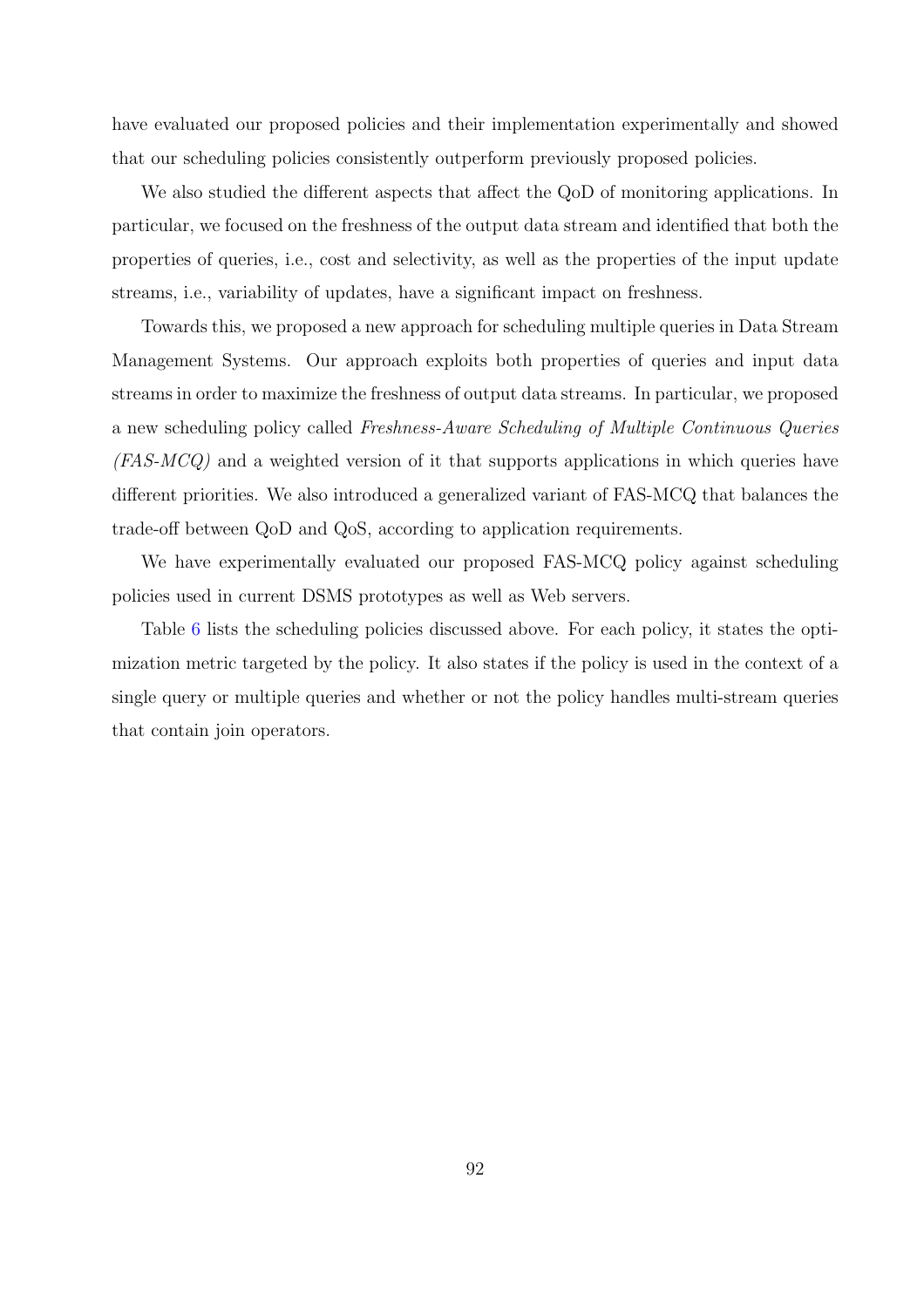<span id="page-105-0"></span>

| <b>Policy and Reference</b> |                                   | Objective        | Supported CQs |                              |          |
|-----------------------------|-----------------------------------|------------------|---------------|------------------------------|----------|
|                             |                                   |                  | Single        | $\overline{\text{Multiple}}$ | Join     |
| RB                          | Rate-based                        | Average          |               | $\times$                     |          |
|                             | [65]                              | Response Time    |               |                              |          |
| МL                          | $Min\text{-}Latency$              | Average          |               | $\times$                     | $\times$ |
|                             | $\left\lceil 16 \right\rceil$     | Response Time    |               |                              |          |
| RR                          | Round Robin                       | Average          |               |                              | $\times$ |
|                             | $\left[16\right]$                 | Response Time    |               |                              |          |
| HR                          | <b>Highest Rate</b>               | Average          |               |                              |          |
|                             | §3.1.1.1                          | Response Time    |               |                              |          |
| <b>HNR</b>                  | <b>Highest Normalized Rate</b>    | Average          |               |                              |          |
|                             | $\S3.1.3$                         | Slowdown         |               |                              |          |
| <b>FCFS</b>                 | <b>First Come First Served</b>    | Maximum          |               |                              |          |
|                             | $\S 3.2.1$                        | Response Time    |               |                              |          |
| LSF                         | Longest Stretch First             | Maximum          |               |                              |          |
|                             | $\S 3.2.1$                        | Slowdown         |               |                              |          |
| $\pmb{B}\pmb{R}\pmb{T}$     | <b>Balance Response Time</b>      | $\ell_2$ norm of |               |                              |          |
|                             | $\S 3.2.3$                        | Response Time    |               |                              |          |
| <b>BSD</b>                  | <b>Balance Slowdown</b>           | $\ell_2$ norm of |               |                              |          |
|                             | $\S3.2.2.2$                       | Slowdown         |               |                              |          |
| Chain                       | Chain                             | Maximum          |               |                              |          |
|                             | $\lceil 6 \rceil$                 | Memory usage     |               |                              |          |
| FAS                         | <b>Freshness-Aware Scheduling</b> | Average          |               |                              | $\times$ |
|                             | §4.2                              | Freshness        |               |                              |          |

Table 6: Classification of priority-based scheduling policies for CQs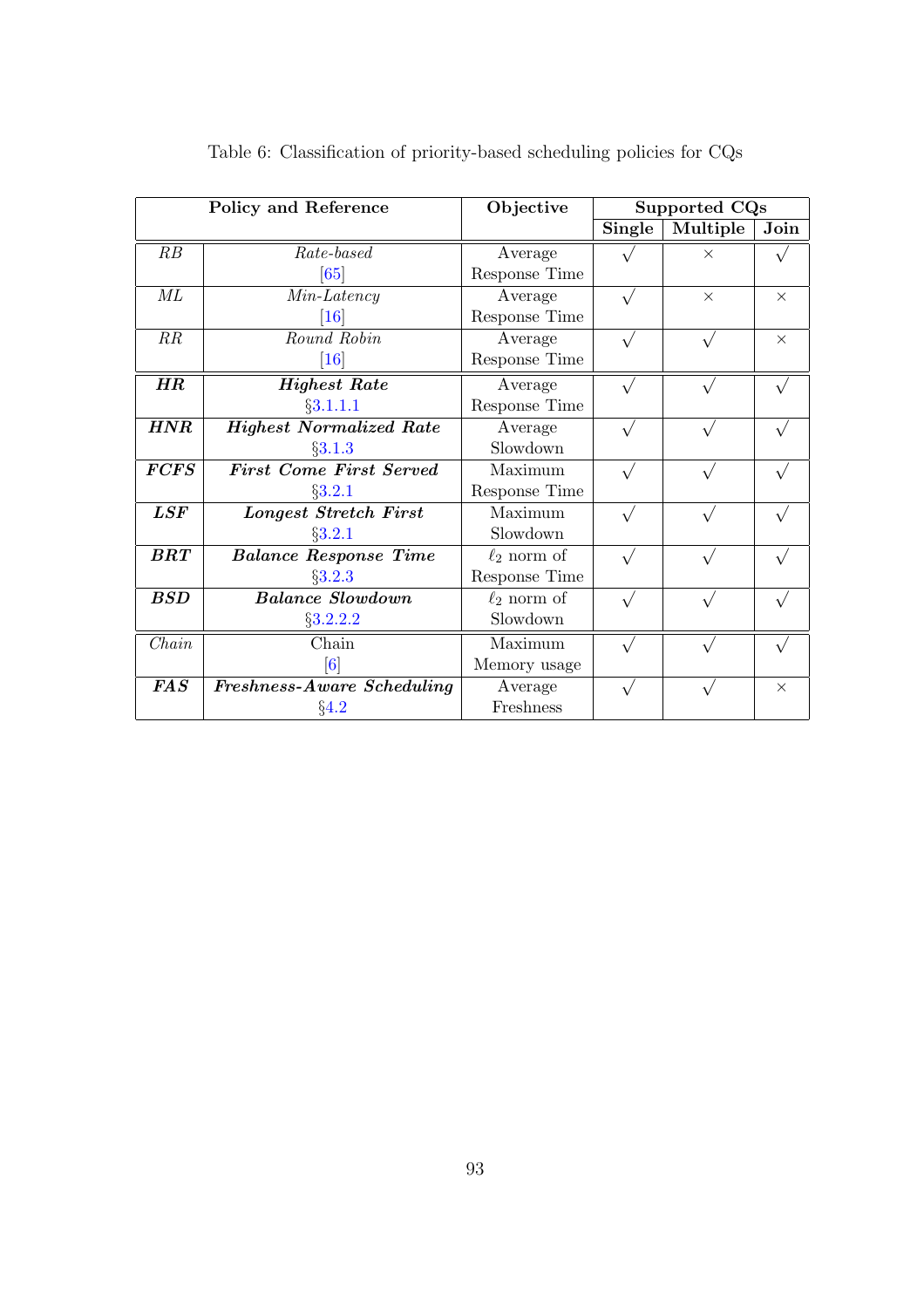#### 6.2 FUTURE WORK

#### 6.2.1 Integrated Processing and Dissemination Schedulers

Current DSMSs prototypes do not provide an integrated data dissemination component. The assumption is that the underlying network layer is responsible for propagating the output data streams to end-users. However, that decoupling eliminates the chance of exploiting the CQs's characteristics for better bandwidth utilization.

Previous research on Publish/Subscribe information systems shows the importance of considering queries' semantics together with employing advanced data dissemination schemes such as *data multicast* and *data broadcast* (e.g.,  $[3, 2, 1, 24, 25]$  as well as the work in [40, 39, 10]). In these schemes, data of interest for multiple clients is only disseminated once, thus making an effective use of the available band[width](#page-108-0) [an](#page-108-0)[d al](#page-110-0)l[owi](#page-110-0)ng maximum scalability.

[The](#page-111-0) [sa](#page-108-0)me concept above can be applied in disseminating DSMS output data streams. That is, when multiple clients register the same CQ, the output of that query is multicasted only once. Additionally, results from overlapping CQ's can be efficiently merged to reduce the bandwidth consumption as we previously proposed in [52, 58, 53].

Towards this, we want to build on our own experience in multicast scheduling [52, 58, 53] to design an integrated cost-based stream processing and dis[semination](#page-112-0) scheme that considers both the CQs' properties (i.e., operators' costs and selectivities) together with [the output](#page-112-0) data properties (i.e., size and popularity).

#### 6.2.2 Integrated Load Shedding

Load shedding techniques have been proposed to reduce the amount of work required to process input data streams [62, 8]. This is especially important when the DSMS is overloaded. Current load shedders decide to drop an input tuple based on its CQ's processing cost and selectivity, as well as on its [eff](#page-113-0)[ec](#page-108-0)t on the overall QoS and QoD.

As shown in Chapters 3 and 4, the way queries are scheduled for execution also affects the overall QoD. Thus, we propose to investigate a collaborative scheme that utilizes the synergy between the load [sh](#page-23-0)edde[r a](#page-77-0)nd the query processor to improve QoS and QoD when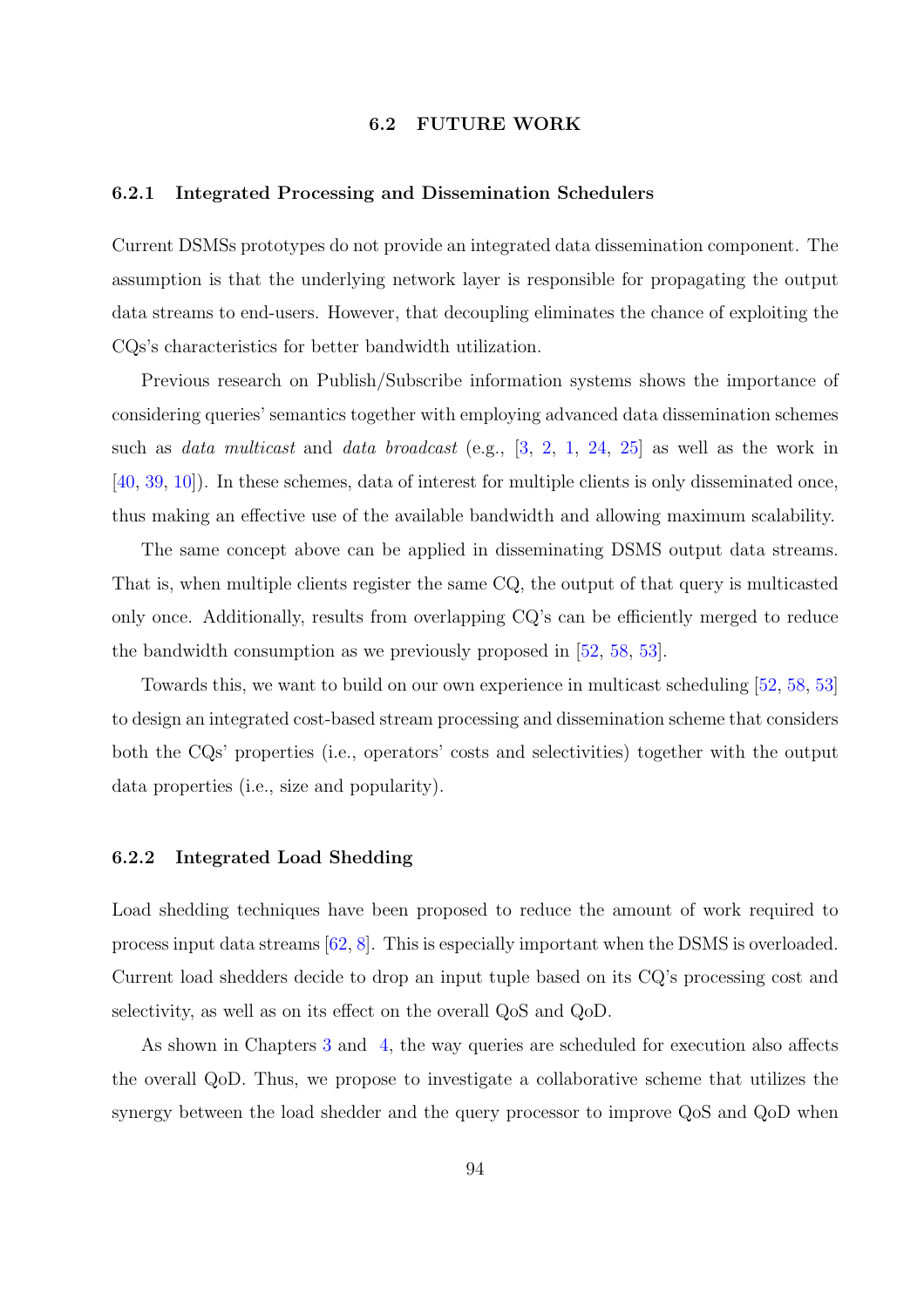the server is overloaded. We also plan to consider the communication properties as another parameter in the design of the load shedder, for example, the cost of transmitting the output produced from processing the tuple.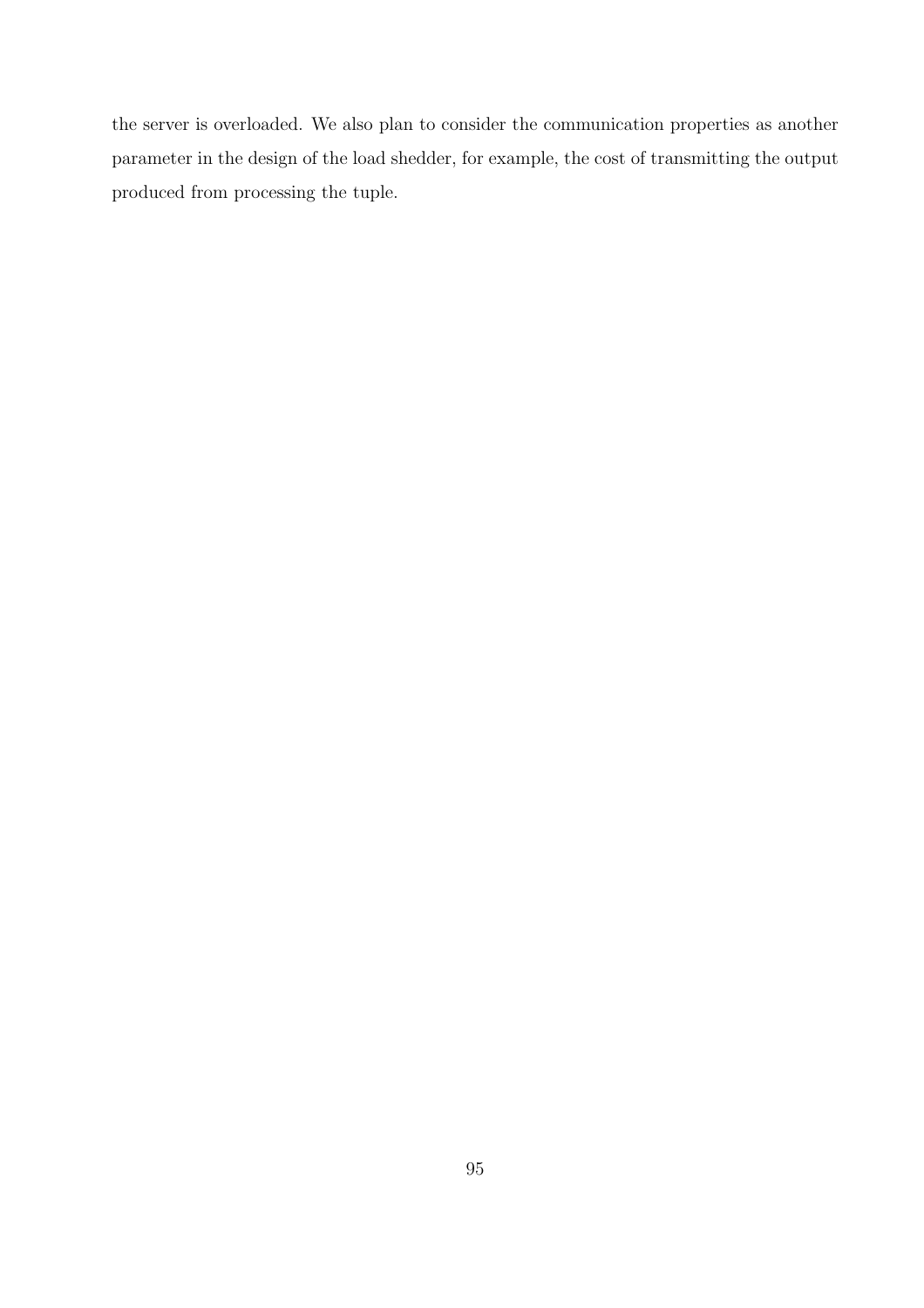## BIBLIOGRAPHY

- [1] S. Acharya, R. Alonso, M. Franklin, and S. Zdonik. Broadcast disks: Data management for asymmetric communication environments. In Proceedings of the ACM International Conference on Management of Data (SIGMOD), 1995.
- [2] S. Acharya and S. Muthukrishnan. Scheduling on-demand broadcasts: New metrics and algorithms. In ACM/IEEE MobiCom, 1998.
- [3] D. Aksoy and M. Franklin. Rxw: A scheduling approach for large-scale on-demand data broadcast. IEEE/ACM Tran. on Networkin, 7(6):846–860, 1999.
- [4] A. Arasu, S. Babu, and J. Widom. The CQL continuous query language: semantic foundations and query execution. The International Journal on Very Large Data Bases  $(VLDB J.), 15(2):121-142, 2006.$
- [5] R. Avnur and J. M. Hellerstein. Eddies: Continuously adaptive query processing. In Proceedings of the ACM International Conference on Management of Data (SIGMOD), 2000.
- [6] B. Babcock, S. Babu, M. Datar, and R. Motwani. Chain: Operator scheduling for memory minimization in data stream systems. In *Proceedings of the ACM International* Conference on Management of Data (SIGMOD), 2003.
- [7] B. Babcock, S. Babu, M. Datar, R. Motwani, and D. Thomas. Operator scheduling in data stream systems. The International Journal on Very Large Data Bases (VLDB J.), 13(4), 2004.
- [8] B. Babcock, M. Datar, and R. Motwani. Load shedding for aggregation queries over data streams. In Proc. of the International Conference on Data Engineering (ICDE), 2004.
- [9] N. Bansal and K. Pruhs. Server scheduling in the  $l_p$  norm: A rising tide lifts all boats. In Proc. of the ACM Symposium on Theory of Computing (STOC), 2003.
- [10] J. Beaver, N. Morsillo, K. Pruhs, P. K. Chrysanthis, and V. Liberatore. Scalable dissemination: What's hot and what's not. In Proc. of the ACM International Workshop on Web and Databases (WebDB), 2004.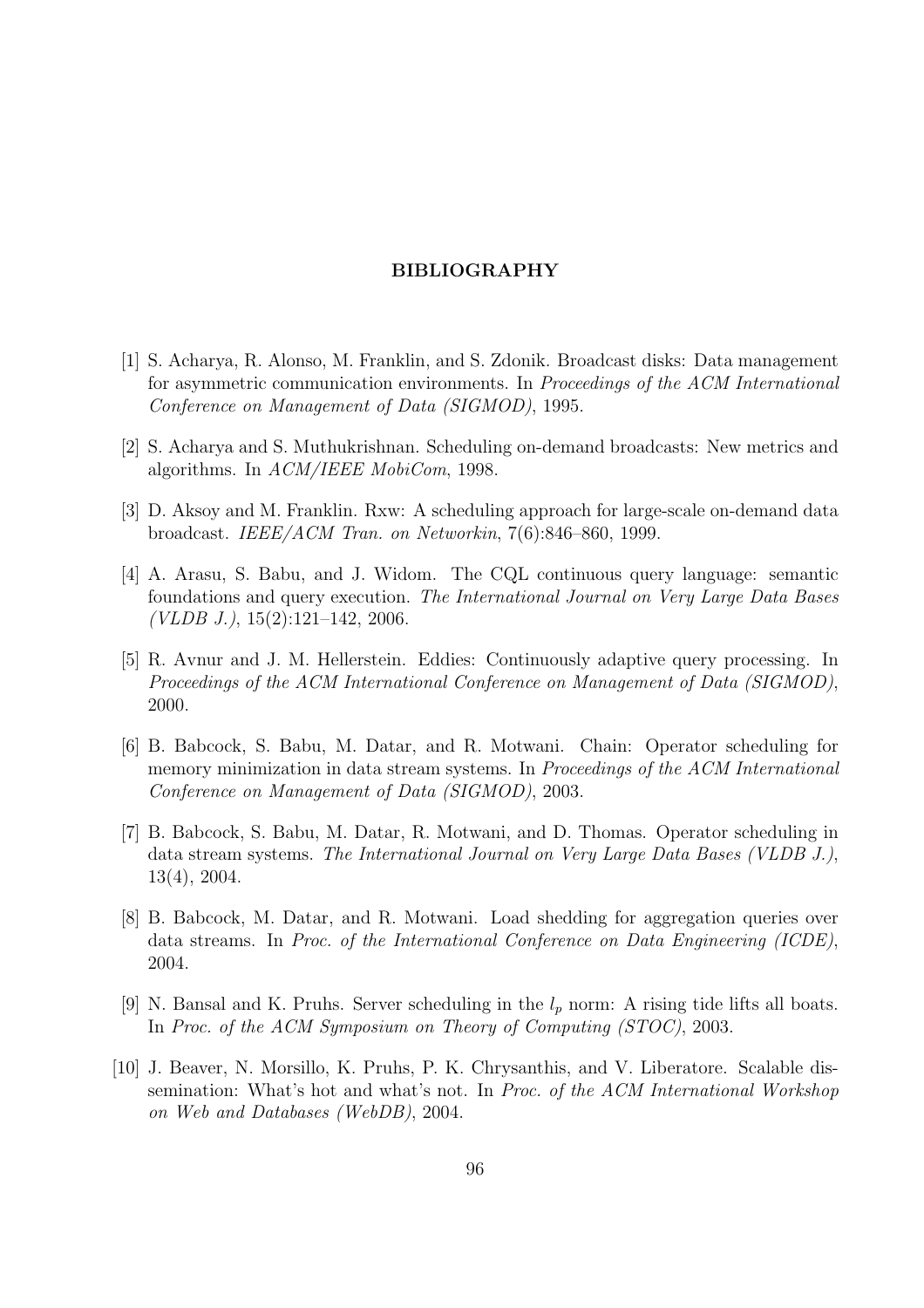- [11] J. Beaver, M. A. Sharaf, A. Labrinidis, and P. K. Chrysanthis. Location-aware routing for data aggregation for sensor networks. In Proc. of Geo Sensor Networks Workshop, 2003.
- [12] M. Bender, S. Muthukrishnan, and R. Rajaraman. Improved algorithms for stretch scheduling. In Proc. of the ACM Symposium on Discrete Algorithms (SODA), 2002.
- [13] M. A. Bender, S. Chakrabarti, and S. Muthukrishnan. Flow and stretch metrics for scheduling continuous job streams. In Proc. of the ACM Symposium on Discrete Algorithms (SODA), 1998.
- [14] R. Brown. Calendar queues: A fast o(1) priority queue implementation for the simulation event set problem. Communications of the ACM, 31(10):1220–1227, 1988.
- [15] D. Carney, U. Cetintemel, M. Cherniack, C. Convey, S. Lee, G. Seidman, M. Stonebraker, N. Tatbul, and S. Zdonik. Monitoring streams: A new class of data management applications. In Proc. of the Very Large Data Bases (VLDB) Conference, 2002.
- [16] D. Carney, U. Cetintemel, A. Rasin, S. Zdonik, M. Cherniack, and M. Stonebraker. Operator scheduling in a data stream manager. In Proc. of the Very Large Data Bases (VLDB) Conference, 2003.
- [17] S. Chandrasekaran, O. Cooper, A. Deshpande, M. J. Franklin, J. M. Hellerstein, W. Hong, S. Krishnamurthy, V. Raman S. Madden, F. Reiss, and M. A. Shah. TelegraphCQ: Continuous Dataflow Processing for an Uncertain World. In Proc. of the Biennial Conference on Innovative Data Systems Research (CIDR), 2003.
- [18] S. Chandrasekaran and M. J. Franklin. Streaming queries over streaming data. In Proc. of the Very Large Data Bases (VLDB) Conference, 2002.
- [19] J. Chen, D. J. DeWitt, and J. F. Naughton. Design and evaluation of alternative selection placement strategies in optimizing continuous queries. In Proc. of the International Conference on Data Engineering (ICDE), 2002.
- [20] J. Chen, D. J. DeWitt, F. Tian, and Y .Wang. NiagaraCQ: A scalable continuous query system for internet databases. In *Proceedings of the ACM International Conference on* Management of Data (SIGMOD), 2000.
- [21] J. Cho and H. Garcia-Molina. Synchronizing a database to improve freshness. In Proceedings of the ACM International Conference on Management of Data (SIGMOD), 2000.
- [22] J. Cho and H. Garcia-Molina. Effective page refresh policies for web crawlers. ACM Transactions on Database Systems (TODS), 28(4):390–426, 2003.
- [23] C. Cranor, T. Johnson, O. Spataschek, and V. Shkapenyuk. Gigascope: A stream database for network applications. In Proceedings of the ACM International Conference on Management of Data (SIGMOD), 2003.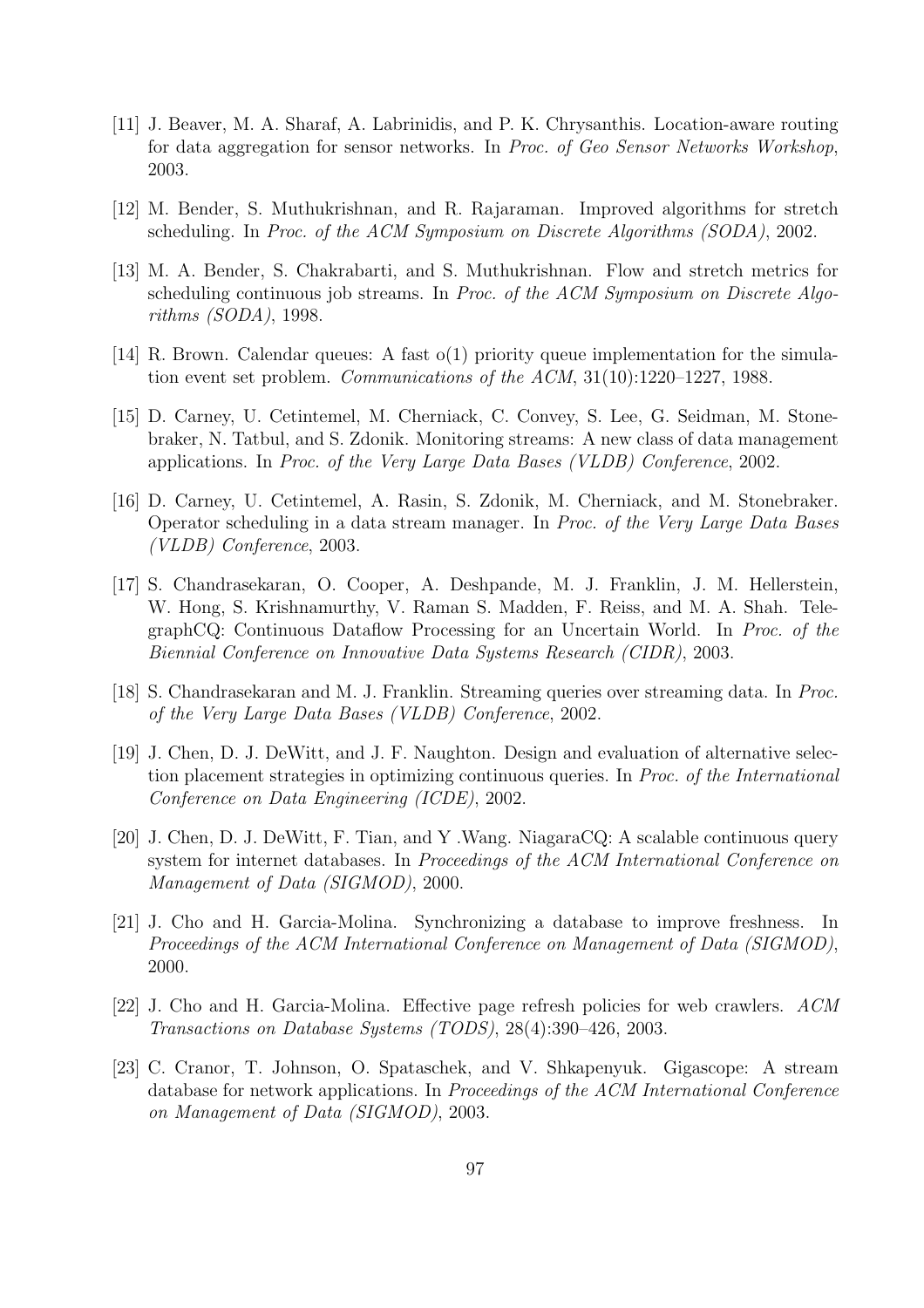- [24] A. Crespo, O. Buyukkokten, and H. G. Molina. Efficient query subscription processing in a multicast environment. In Proc. of the International Conference on Data Engineering (ICDE), 2000.
- [25] A. Crespo, O. Buyukkokten, and H. G. Molina. Query merging: Improving query subscription processing in a multicast environment. IEEE Transactions on Knowledge and Data Engineering (TKDE), 15(1):174–191, 2003.
- [26] R. Fagin, A. Lotem, and M. Naor. Optimal aggregation algorithms for middleware. In Proc. of the ACM Symposium on Principles of Database Systems (PODS), 2001.
- [27] L. Golab and M. T. Ozsu. Processing sliding window multi-joins in continuous queries over data streams. In Proc. of the Very Large Data Bases (VLDB) Conference, 2003.
- [28] L. Golab and M. T. Ozsu. Update-pattern-aware modeling and processing of continuous queries. In Proceedings of the ACM International Conference on Management of Data (SIGMOD), 2005.
- [29] M. Hammad, W. Aref, M. Franklin, M. Mokbel, and A. K. Elmagarmid. Efficient execution of sliding window queries over data streams. Technical Report Number CSD TR 03-035, Purdue Univ., 2003.
- [30] M. Hammad, M. Franklin, W. Aref, and A. K. Elmagarmid. Scheduling for shared window joins over data streams. In Proc. of the Very Large Data Bases (VLDB) Conference, 2003.
- [31] M. A. Hammad, M. F. Mokbel, M. H. Ali, Walid G. Aref, A. C. Catlin, A. K. Elmagarmid, M. Eltabakh, M. G. Elfeky, T. M. Ghanem, R. Gwadera, I. F. Ilyas, M. Marzouk, and X. Xiong. Nile: A query processing engine for data streams. In Proc. of the International Conference on Data Engineering (ICDE), 2004.
- [32] V. Jacobson. Congestion avoidance and control. In Proceedings of the ACM SIGCOMM International Conference on Communications Architectures and Protocols (SIGCOMM), 1988.
- [33] J. Kang, J. F. Naughton, and S. D. Viglas. Evaluating window joins over unbounded streams. In Proc. of the International Conference on Data Engineering (ICDE), 2003.
- [34] A. Labrinidis and N. Roussopoulos. Update propagation strategies for improving the quality of data on the web. In Proc. of the Very Large Data Bases (VLDB) Conference, 2001.
- [35] A. Labrinidis and N. Roussopoulos. Exploring the tradeoff between performance and data freshness in database-driven web servers. The International Journal on Very Large Data Bases (VLDB J.), 13(3):240–255, 2004.
- [36] W. Lam and H. Garcia-Molina. Multicasting a changing repository. In Proc. of the International Conference on Data Engineering (ICDE), 2003.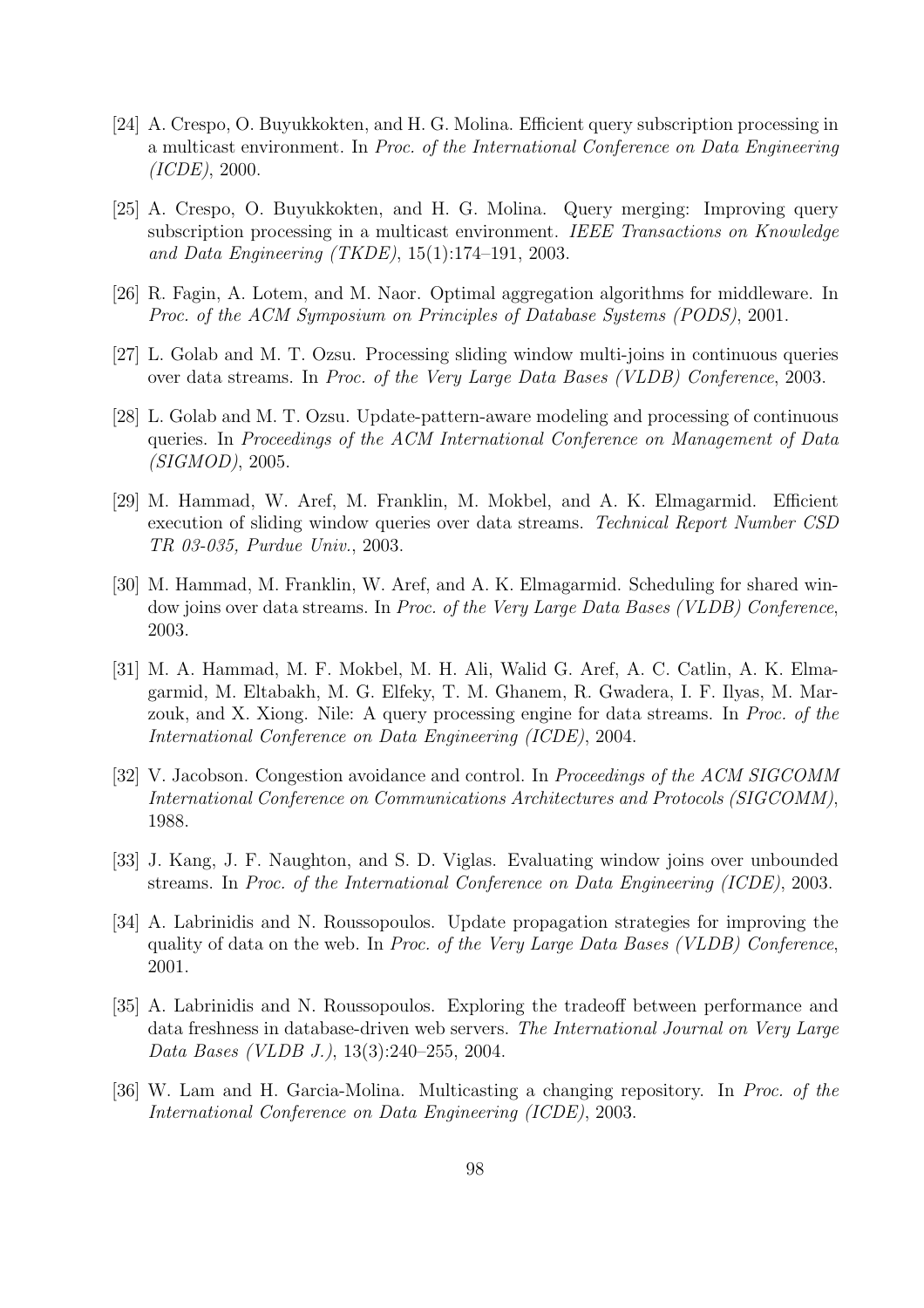- [37] J. Li, D. Maier, K. Tufte, V. Papadimos, and P. A. Tucker. No pane, no gain: efficient evaluation of sliding-window aggregates over data streams. *SIGMOD Record*, 34(1):39– 44, 2005.
- [38] J. Li, D. Maier, K. Tufte, V. Papadimos, and P. A. Tucker. Semantics and evaluation techniques for window aggregates in data streams. In Proceedings of the ACM International Conference on Management of Data (SIGMOD), 2005.
- [39] W. Li, W. Zhang, V. Liberatore, V. Penkrot, J. Beaver, M. A. Sharaf, S. Roychowdhury, P. K. Chrysanthis, and K. Pruhs. An optimized multicast-based data dissemination middleware. In Proc. of the International Conference on Data Engineering (ICDE), 2003.
- [40] V. Liberatore, P. K. Chrysanthis, and K. Pruhs. Middleware support for multicastbased data dissemination: A working reality. In IEEE Workshop on Reliable Dependable Systems, 2003.
- [41] C. L. Liu and J. W. Layland. Scheduling algorithms for multiprogramming in a hardreal-time environment. J. ACM, 20(1):46–61, 1973.
- [42] S. Madden, M. A. Shah, J. M. Hellerstein, and V. Raman. Continuously adaptive continuous queries over streams. In Proceedings of the ACM International Conference on Management of Data (SIGMOD), 2002.
- [43] M. Mehta and D. J. DeWitt. Dynamic memory allocation for multiple-query workloads. In Proc. of the Very Large Data Bases (VLDB) Conference, 1993.
- [44] R. Motwani, J. Widom, A. Arasu, B. Babcock, S. Babu, M. Datar, G. Manku, C. Olston, J. Rosenstein, and R. Varma. Query processing, resource management, and approximation in a data stream management system. In Proc. of the Biennial Conference on Innovative Data Systems Research (CIDR), 2003.
- [45] S. Muthukrishnan, R. Rajaraman, A. Shaheen, and J. E. Gehrke. Online scheduling to minimize average stretch. In Proc. of the IEEE Symposium on Foundations of Computer Science (FOCS), 1999.
- [46] C. Olston, J. Jiang, and J. Widom. Adaptive filters for continuous queries over distributed data streams. In Proceedings of the ACM International Conference on Management of Data (SIGMOD), 2003.
- [47] C. Olston and J. Widom. Best-effort cache synchronization with source cooperation. In Proceedings of the ACM International Conference on Management of Data (SIGMOD), 2002.
- [48] T. K. Sellis. Multiple-query optimization. ACM Transactions on Database Systems  $(TODS), 13(1), 1988.$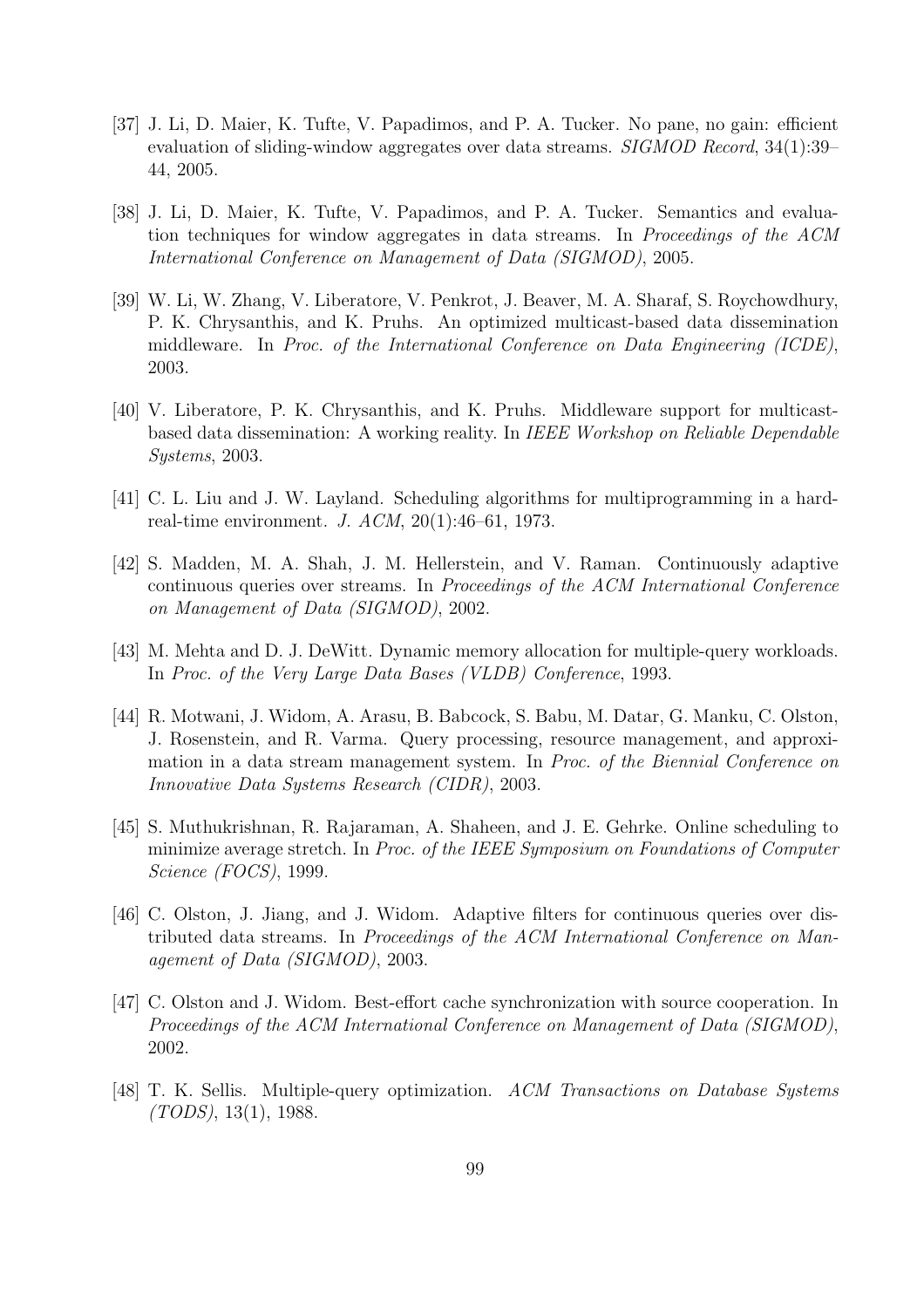- [49] J. Shanmugasundaram, K. Tufte, D. J. DeWitt, J. F. Naughton, and D. Maier. Architecting a network query engine for producing partial results. In Proc. of the ACM International Workshop on Web and Databases (WebDB), 2002.
- [50] M. A. Sharaf, J. Beaver, A. Labrinidis, and P. K. Chrysanthis. Tina: A scheme for temporal coherency-aware in-network aggregation. In Proc. of the ACM International Workshop on Mobile Data Engineering (MobiDE), 2003.
- [51] M. A. Sharaf, J. Beaver, A. Labrinidis, and P. K. Chrysanthis. Balancing energy efficiency and quality of aggregate data in sensor networks. The International Journal on Very Large Data Bases (VLDB J.), 13(4):384–403, 2004.
- [52] M. A. Sharaf and P. K. Chrysanthis. Semantic-based delivery of olap summary tables in wireless environments. In Proc. of the ACM International Conference on Information and Knowledge Management (CIKM), 2002.
- [53] M. A. Sharaf and P. K. Chrysanthis. On-demand data broadcasting for mobile decision making. Journal of ACM MobileNetworking and Applications (MONET), 9(6):703–714, 2004.
- [54] M. A. Sharaf, P. K. Chrysanthis, and A. Labrinidis. Preemptive rate-based operator scheduling in a data stream management system. In ACS/IEEE International Conference on Computer Systems and Applications (AICCSA), 2005.
- [55] M. A. Sharaf, P. K. Chrysanthis, A. Labrinidis, and K. Pruhs. Efficient scheduling of heterogeneous continuous queries. In The International Journal on Very Large Data Bases (VLDB J.), 2006.
- [56] M. A. Sharaf, P. K. Chrysanthis, A. Labrinidis, and K. Pruhs. Algorithms and metrics for processing multiple heterogeneous continuous queries. ACM Transactions on Database Systems (TODS), to appear.
- [57] M. A. Sharaf, A. Labrinidis, P. K. Chrysanthis, and K. Pruhs. Freshness-aware scheduling of continuous queries in the dynamic web. In Proc. of the ACM International Workshop on Web and Databases (WebDB), 2005.
- [58] M. A. Sharaf, Y. Sismanis, A. Labrinidis, P. K. Chrysanthis, and N. Roussopoulos. Efficient dissemination of aggregate data over the wireless web. In Proc. of the ACM International Workshop on Web and Databases (WebDB), 2003.
- [59] U. Srivastava and J. Widom. Memory-limited execution of windowed stream joins. In Proc. of the Very Large Data Bases (VLDB) Conference, 2004.
- [60] M. Sullivan. A stream database manager for network traffic analysis. In Proc. of the Very Large Data Bases (VLDB) Conference, 1996.